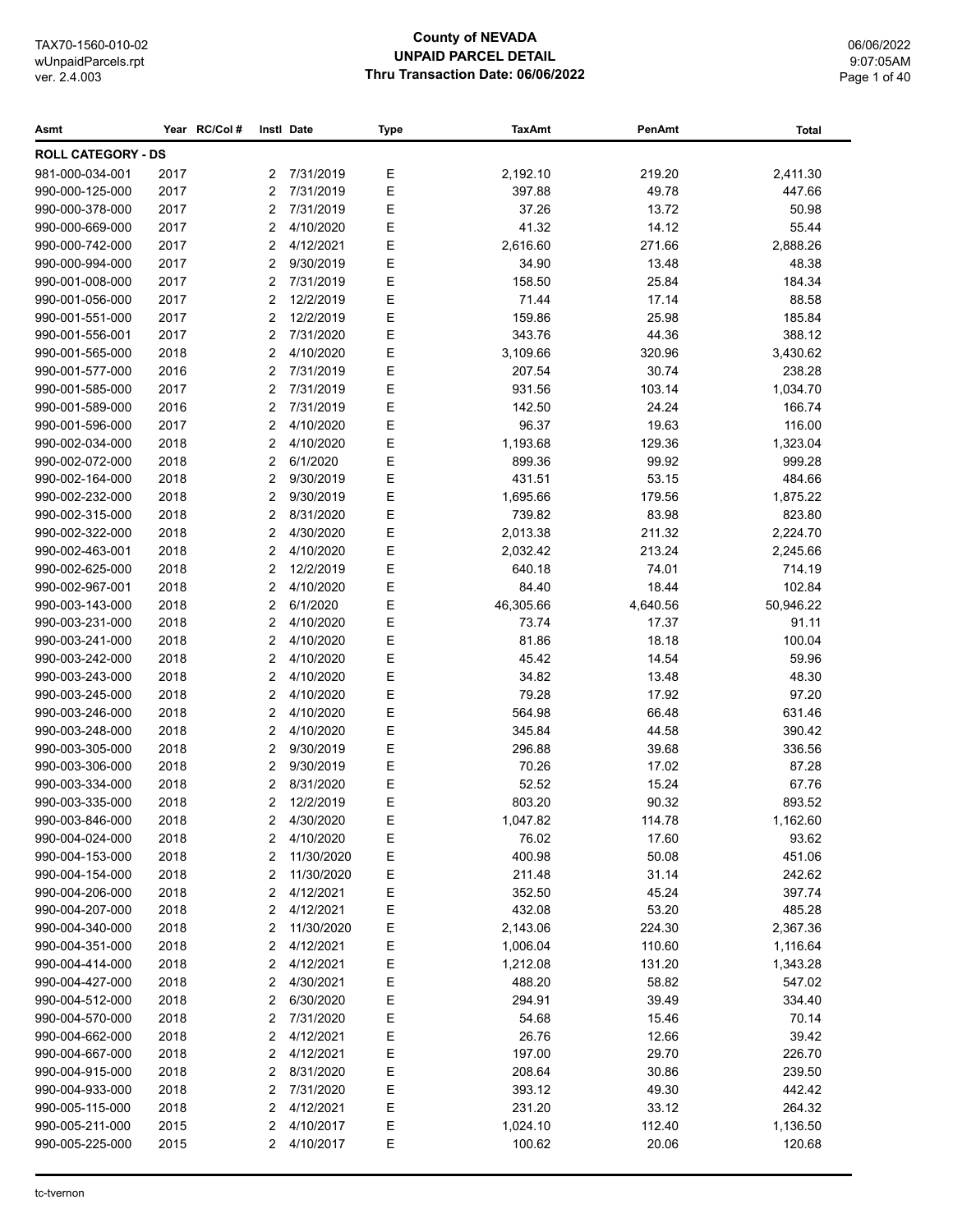## **County of NEVADA UNPAID PARCEL DETAIL** Thru Transaction Date: 06/06/2022

| Asmt            |      | Year RC/Col# |                | Instl Date | <b>Type</b> | <b>TaxAmt</b> | PenAmt | <b>Total</b> |
|-----------------|------|--------------|----------------|------------|-------------|---------------|--------|--------------|
| 990-005-228-000 | 2014 |              | 2              | 4/10/2016  | Ε           | 1,576.46      | 167.64 | 1,744.10     |
| 990-005-229-000 | 2014 |              | 2              | 4/10/2016  | $\mathsf E$ | 702.14        | 80.20  | 782.34       |
| 990-005-234-000 | 2018 |              | 2              | 4/10/2020  | $\mathsf E$ | 212.82        | 31.28  | 244.10       |
| 990-005-241-000 | 2015 |              | $\overline{2}$ | 4/10/2017  | $\mathsf E$ | 236.30        | 33.62  | 269.92       |
| 990-005-310-000 | 2015 |              | $\overline{2}$ | 4/10/2017  | E           | 62.20         | 16.22  | 78.42        |
| 990-005-313-001 | 2018 |              | $\overline{2}$ | 4/12/2021  | $\mathsf E$ | 75.04         | 17.50  | 92.54        |
| 990-005-314-001 | 2018 |              | 2              | 4/12/2021  | $\mathsf E$ | 78.04         | 17.80  | 95.84        |
| 990-005-323-000 | 2015 |              | 2              | 4/10/2017  | $\mathsf E$ | 603.42        | 70.34  | 673.76       |
| 990-005-324-000 | 2015 |              | 2              | 4/10/2017  | $\mathsf E$ | 965.22        | 106.52 | 1,071.74     |
| 990-005-336-000 | 2018 |              | $\overline{2}$ | 4/12/2021  | $\mathsf E$ | 45.02         | 14.50  | 59.52        |
| 990-005-351-000 | 2015 |              | 2              | 4/10/2017  | Е           | 150.56        | 25.04  | 175.60       |
| 990-005-374-000 | 2018 |              | 2              | 4/12/2021  | $\mathsf E$ | 187.50        | 28.74  | 216.24       |
| 990-005-396-000 | 2018 |              | 2              | 4/30/2020  | $\mathsf E$ | 191.22        | 29.12  | 220.34       |
| 990-005-405-000 | 2012 |              | 2              | 4/10/2014  | Е           | 123.04        | 22.30  | 145.34       |
| 990-005-410-000 | 2018 |              | 2              | 4/30/2020  | Е           | 63.06         | 16.30  | 79.36        |
| 990-005-415-000 | 2016 |              | 2              | 4/10/2017  | $\mathsf E$ | 332.00        | 43.20  | 375.20       |
| 990-005-419-000 | 2012 |              | 2              | 4/10/2014  | E           | 440.96        | 54.08  | 495.04       |
| 990-005-427-000 | 2015 |              | $\overline{2}$ | 4/10/2017  | E           | 1,067.90      | 116.78 | 1,184.68     |
| 990-005-428-000 | 2014 |              | $\overline{2}$ | 4/10/2017  | $\mathsf E$ | 505.12        | 60.50  | 565.62       |
| 990-005-431-000 | 2018 |              | $\overline{2}$ | 8/31/2020  | $\mathsf E$ | 136.66        | 23.66  | 160.32       |
| 990-005-432-000 | 2015 |              | 2              | 4/10/2017  | E           | 1,154.40      | 125.44 | 1,279.84     |
| 990-005-485-000 | 2018 |              | 2              | 4/12/2021  | $\mathsf E$ | 24.28         | 12.42  | 36.70        |
| 990-005-510-000 | 2008 |              | 2              | 4/10/2013  | E           | 535.81        | 63.58  | 599.39       |
| 990-005-562-000 | 2014 |              | 2              | 4/10/2015  | E           | 143.64        | 24.36  | 168.00       |
| 990-005-563-000 | 2013 |              | 2              | 4/10/2015  | Е           | 44.52         | 14.44  | 58.96        |
| 990-005-565-000 | 2018 |              | 2              | 4/12/2021  | Е           | 212.56        | 31.24  | 243.80       |
| 990-005-608-000 | 2019 |              | 2              | 7/31/2020  | Е           | 1,148.48      | 124.84 | 1,273.32     |
| 990-005-618-000 | 2019 |              | 2              | 4/30/2020  | Е           | 1,236.03      | 133.60 | 1,369.63     |
| 990-005-624-000 | 2015 |              | 2              | 4/10/2017  | Е           | 1,617.40      | 171.74 | 1,789.14     |
| 990-005-625-000 | 2014 |              | 2              | 4/10/2017  | Е           | 313.72        | 41.36  | 355.08       |
| 990-005-771-000 | 2019 |              | $\overline{2}$ | 8/31/2020  | E           | 1,612.68      | 171.26 | 1,783.94     |
| 990-005-773-000 | 2019 |              | 2              | 11/2/2020  | E           | 157.30        | 25.72  | 183.02       |
| 990-005-780-000 | 2017 |              | $\overline{2}$ | 6/30/2020  | $\mathsf E$ | 67.24         | 16.72  | 83.96        |
| 990-005-841-000 | 2019 |              | $\overline{2}$ | 4/30/2021  | $\mathsf E$ | 255.32        | 35.52  | 290.84       |
| 990-005-865-000 | 2019 |              | 2              | 4/30/2021  | $\mathsf E$ | 31.60         | 13.16  | 44.76        |
| 990-005-911-000 | 2019 |              | 2              | 4/30/2020  | $\mathsf E$ | 1,356.62      | 145.66 | 1,502.28     |
| 990-005-934-000 | 2019 |              | 2              | 11/2/2020  | E           | 1,994.52      | 209.44 | 2,203.96     |
| 990-005-941-000 | 2019 |              | 2              | 4/12/2021  | E           | 331.12        | 43.10  | 374.22       |
| 990-006-071-000 | 2019 |              | 2              | 4/12/2021  | E           | 2,256.10      | 235.60 | 2,491.70     |
| 990-006-133-000 | 2019 |              | 2              | 8/31/2020  | Е           | 491.82        | 59.18  | 551.00       |
| 990-006-134-000 | 2019 |              | 2              | 4/30/2020  | Е           | 741.44        | 84.14  | 825.58       |
| 990-006-228-000 | 2019 |              | 2              | 4/12/2021  | Е           | 1,825.20      | 192.52 | 2,017.72     |
| 990-006-354-000 | 2019 |              | 2              | 4/12/2021  | Е           | 797.26        | 89.72  | 886.98       |
| 990-006-360-000 | 2019 |              | 2              | 4/30/2020  | E           | 914.62        | 101.46 | 1,016.08     |
| 990-006-367-000 | 2019 |              | 2              | 4/30/2020  | E           | 1,385.64      | 148.56 | 1,534.20     |
| 990-006-424-000 | 2019 |              | 2              | 6/30/2020  | Е           | 106.14        | 20.60  | 126.74       |
| 990-006-437-001 | 2019 |              | 2              | 4/12/2021  | Е           | 23.60         | 12.36  | 35.96        |
| 990-006-438-001 | 2019 |              | 2              | 4/12/2021  | Е           | 2,853.42      | 295.34 | 3,148.76     |
| 990-006-512-000 | 2019 |              | 2              | 4/12/2021  | Е           | 1,588.68      | 168.86 | 1,757.54     |
| 990-006-546-000 | 2019 |              | 2              | 6/30/2020  | E           | 859.10        | 95.90  | 955.00       |
| 990-006-576-001 | 2019 |              | 2              | 6/1/2020   | Е           | 203.09        | 30.30  | 233.39       |
| 990-006-588-000 | 2019 |              | 2              | 8/31/2020  | Е           | 479.52        | 57.94  | 537.46       |
| 990-006-691-000 | 2019 |              | 2              | 11/30/2020 | Е           | 671.03        | 77.10  | 748.13       |
| 990-006-756-000 | 2019 |              | 2              | 4/12/2021  | Е           | 62.90         | 16.28  | 79.18        |
| 990-006-871-000 | 2019 |              | 2              | 4/12/2021  | Е           | 1,268.34      | 136.82 | 1,405.16     |
| 990-006-997-000 | 2019 |              | 2              | 4/12/2021  | Е           | 227.98        | 32.78  | 260.76       |
|                 |      |              |                |            |             |               |        |              |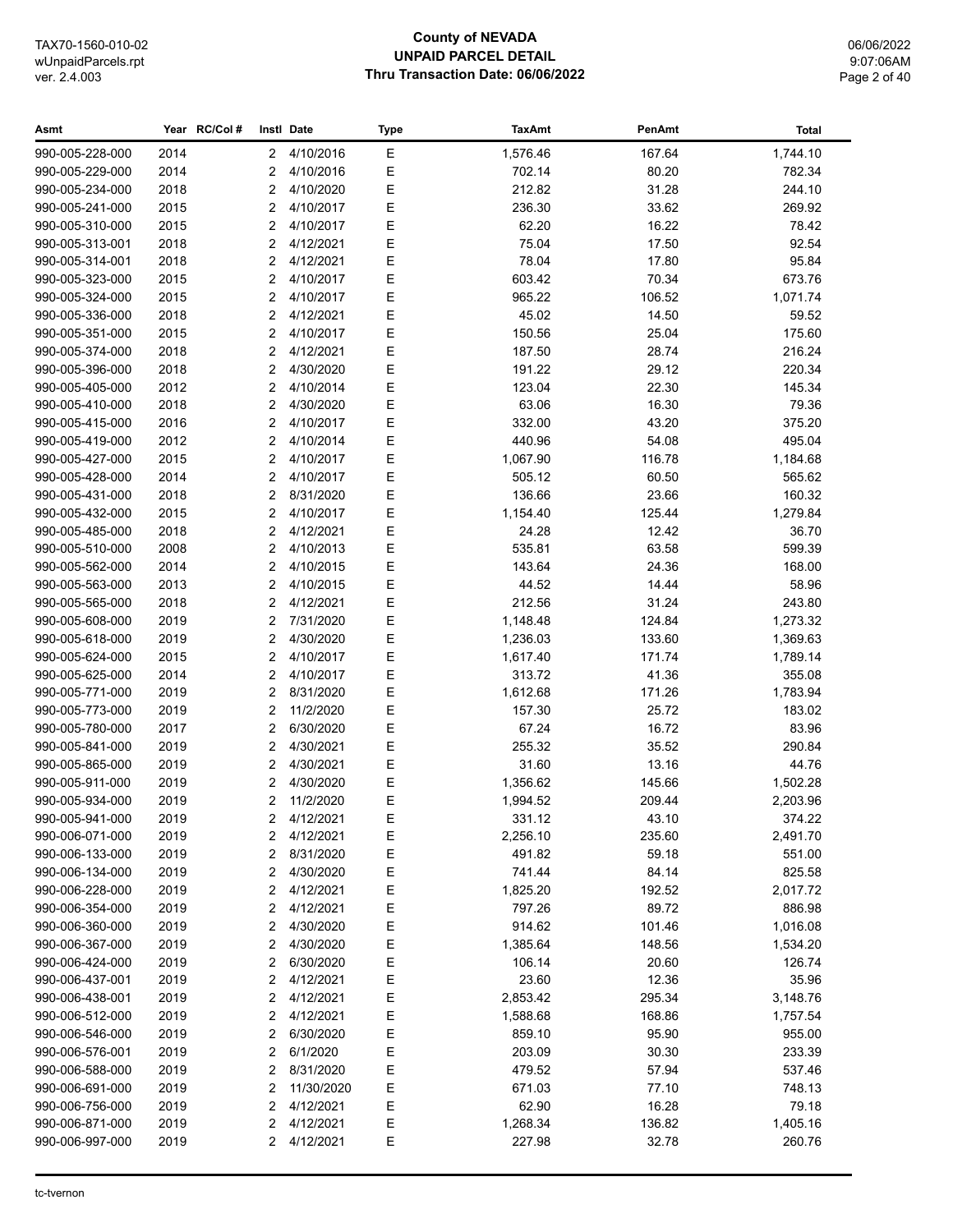## **County of NEVADA UNPAID PARCEL DETAIL** Thru Transaction Date: 06/06/2022

06/06/2022 9:07:06AM Page 3 of 40

| Asmt            |      | Year RC/Col# |                | Instl Date  | <b>Type</b> | <b>TaxAmt</b> | PenAmt | <b>Total</b> |
|-----------------|------|--------------|----------------|-------------|-------------|---------------|--------|--------------|
| 990-007-067-000 | 2019 |              | $\overline{2}$ | 6/30/2020   | Ε           | 1,586.28      | 168.62 | 1,754.90     |
| 990-007-073-000 | 2019 |              | 2              | 4/30/2021   | Ε           | 76.80         | 17.68  | 94.48        |
| 990-007-113-000 | 2019 |              | 2              | 11/2/2020   | Ε           | 302.04        | 40.20  | 342.24       |
| 990-007-177-000 | 2019 |              | 2              | 4/12/2021   | Ε           | 869.58        | 96.94  | 966.52       |
| 990-007-201-000 | 2019 |              | 2              | 8/31/2020   | E           | 795.36        | 89.52  | 884.88       |
| 990-007-255-000 | 2019 |              | 2              | 9/30/2020   | Ε           | 118.30        | 21.82  | 140.12       |
| 990-007-298-000 | 2019 |              | 2              | 4/30/2021   | E           | 808.14        | 90.80  | 898.94       |
| 990-007-336-000 | 2019 |              | $\overline{2}$ | 11/30/2020  | E           | 926.04        | 102.60 | 1,028.64     |
| 990-007-359-000 | 2019 |              | $\overline{2}$ | 8/31/2020   | E           | 308.64        | 40.86  | 349.50       |
| 990-007-470-000 | 2019 |              | $\overline{2}$ | 4/12/2021   | E           | 1,923.20      | 202.32 | 2,125.52     |
| 990-007-643-000 | 2019 |              | $\overline{2}$ | 4/30/2021   | E           | 471.44        | 57.14  | 528.58       |
| 990-007-663-000 | 2019 |              | 2              | 11/30/2020  | Ε           | 152.98        | 25.28  | 178.26       |
| 990-007-786-000 | 2019 |              | $\overline{2}$ | 4/12/2021   | Ε           | 104.86        | 20.48  | 125.34       |
| 990-007-950-000 | 2019 |              | $\overline{2}$ | 11/30/2020  | Ε           | 2,183.29      | 228.32 | 2,411.61     |
| 990-007-959-000 | 2019 |              | $\overline{2}$ | 9/30/2020   | Ε           | 648.32        | 74.82  | 723.14       |
| 990-007-968-000 | 2019 |              | $\overline{2}$ | 11/2/2020   | Ε           | 179.92        | 27.98  | 207.90       |
| 990-007-974-000 | 2019 |              | 2              | 11/30/2020  | Ε           | 1,546.24      | 164.62 | 1,710.86     |
| 990-008-057-000 | 2019 |              | 2              | 4/30/2021   | E           | 666.08        | 76.60  | 742.68       |
| 990-907-075-000 | 2016 |              | 2              | 4/10/2018   | Ε           | 646.69        | 74.66  | 721.35       |
| 990-907-085-000 | 2017 |              | 2              | 4/10/2018   | E           | 686.70        | 78.66  | 765.36       |
| 990-907-086-000 | 2016 |              | $\overline{2}$ | 4/10/2018   | E           | 126.90        | 22.68  | 149.58       |
| 990-907-103-000 | 2016 |              | $\overline{2}$ | 4/10/2018   | E           | 517.26        | 61.72  | 578.98       |
| 990-907-114-000 | 2016 |              | 2              | 4/10/2018   | E           | 998.32        | 109.82 | 1,108.14     |
| 990-907-152-000 | 2016 |              | 2              | 4/10/2018   | E           | 593.32        | 69.32  | 662.64       |
| 990-907-153-000 | 2015 |              | 2              | 4/10/2018   | E           | 149.00        | 24.90  | 173.90       |
| 990-907-165-000 | 2016 |              | 2              | 4/10/2018   | Ε           | 910.66        | 101.06 | 1,011.72     |
| 990-907-173-000 | 2016 |              | $\overline{2}$ | 4/10/2018   | Ε           | 1,422.72      | 152.26 | 1,574.98     |
| 990-907-210-000 | 2016 |              | $\overline{2}$ | 4/10/2018   | Ε           | 2,114.24      | 221.42 | 2,335.66     |
| 990-907-277-000 | 2016 |              | $\overline{2}$ | 4/10/2018   | Ε           | 1,137.60      | 123.76 | 1,261.36     |
| 990-907-315-000 | 2017 |              | 2              | 4/10/2018   | Ε           | 1,608.50      | 170.84 | 1,779.34     |
| 990-907-325-000 | 2016 |              | 2              | 4/10/2018   | E           | 888.88        | 98.88  | 987.76       |
| 990-907-351-000 | 2016 |              | 2              | 4/10/2018   | Ε           | 2,210.14      | 231.00 | 2,441.14     |
| 990-907-352-000 | 2015 |              | 2              | 4/10/2018   | E           | 644.12        | 74.40  | 718.52       |
| 990-907-385-000 | 2017 |              | 2              | 4/10/2018   | E           | 41.24         | 14.12  | 55.36        |
| 990-907-388-000 | 2017 |              | $\overline{2}$ | 4/10/2018   | E           | 929.88        | 102.98 | 1,032.86     |
| 990-907-389-000 | 2016 |              | $\overline{2}$ | 4/10/2018   | Ε           | 409.44        | 50.94  | 460.38       |
| 990-907-393-000 | 2016 |              | 2              | 4/10/2018   | Ε           | 1,302.13      | 140.21 | 1,442.34     |
| 990-907-399-000 | 2015 |              |                | 2 4/10/2018 | Е           | 1,501.08      | 160.10 | 1,661.18     |
| 990-907-407-000 | 2016 |              | 2              | 4/10/2018   | Е           | 309.44        | 40.94  | 350.38       |
| 990-907-420-000 | 2016 |              | 2              | 4/10/2018   | Ε           | 701.56        | 80.14  | 781.70       |
| 990-907-421-000 | 2015 |              | 2              | 4/10/2018   | Е           | 233.04        | 33.30  | 266.34       |
| 990-907-454-000 | 2016 |              | 2              | 4/10/2018   | Е           | 458.28        | 55.82  | 514.10       |
| 990-907-467-000 | 2016 |              | 2              | 4/10/2018   | Е           | 262.47        | 36.24  | 298.71       |
| 990-907-611-000 | 2016 |              | 2              | 6/30/2018   | Ε           | 339.92        | 43.98  | 383.90       |
| 990-907-612-000 | 2016 |              | 2              | 6/30/2018   | Ε           | 3,046.64      | 314.66 | 3,361.30     |
| 990-907-615-000 | 2017 |              | 2              | 6/30/2018   | Ε           | 424.36        | 52.42  | 476.78       |
| 990-907-667-000 | 2016 |              | 2              | 10/31/2018  | Ε           | 701.14        | 80.10  | 781.24       |
| 990-907-668-000 | 2016 |              | 2              | 10/31/2018  | Е           | 1,433.22      | 153.32 | 1,586.54     |
| 990-907-685-000 | 2016 |              | 2              | 10/31/2018  | Ε           | 100.12        | 20.00  | 120.12       |
| 990-907-686-000 | 2016 |              | 2              | 10/31/2018  | Ε           | 584.38        | 68.42  | 652.80       |
| 990-907-720-000 | 2017 |              | 2              | 6/30/2018   | E           | 109.36        | 20.92  | 130.28       |
| 990-907-764-000 | 2017 |              | 2              | 8/31/2018   | Ε           | 340.92        | 44.08  | 385.00       |
| 990-907-792-000 | 2016 |              | 2              | 10/31/2018  | Ε           | 103.10        | 20.30  | 123.40       |
| 990-907-829-000 | 2016 |              | 2              | 6/30/2018   | Ε           | 107.50        | 20.74  | 128.24       |
| 990-907-830-000 | 2016 |              | 2              | 6/30/2018   | Е           | 1,293.96      | 139.38 | 1,433.34     |
| 990-907-842-000 | 2016 |              | 2              | 6/30/2018   | Е           | 81.96         | 18.18  | 100.14       |
|                 |      |              |                |             |             |               |        |              |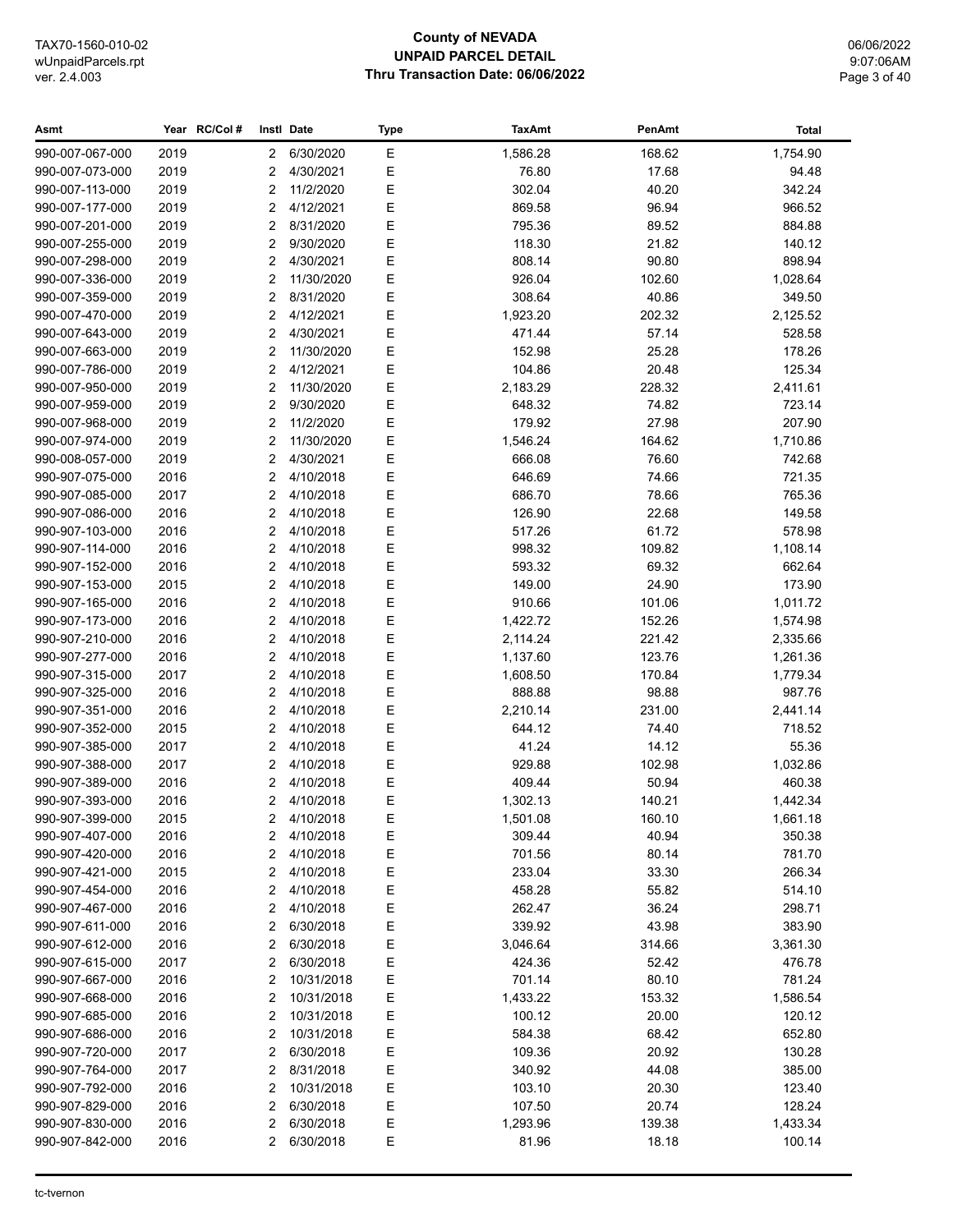## **County of NEVADA UNPAID PARCEL DETAIL Thru Transaction Date: 06/06/2022**

06/06/2022 9:07:06AM Page 4 of 40

| Asmt                               |              | Year RC/Col# |                      | Instl Date               | Type        | <b>TaxAmt</b>      | PenAmt           | Total                |
|------------------------------------|--------------|--------------|----------------------|--------------------------|-------------|--------------------|------------------|----------------------|
| 990-907-843-000                    | 2016         |              | $\mathbf{2}^{\circ}$ | 6/30/2018                | $\mathsf E$ | 480.68             | 58.06            | 538.74               |
| 990-907-912-000                    | 2016         |              | 2                    | 6/30/2018                | Ε           | 82.48              | 18.24            | 100.72               |
| 990-907-913-000                    | 2016         |              | 2                    | 6/30/2018                | Ε           | 180.44             | 28.04            | 208.48               |
| 990-907-943-000                    | 2017         |              | 2                    | 9/30/2018                | Ε           | 1,660.10           | 176.00           | 1,836.10             |
| 990-907-949-000                    | 2017         |              | 2                    | 9/30/2018                | E           | 674.16             | 77.40            | 751.56               |
| 990-907-956-000                    | 2016         |              | 2                    | 9/30/2018                | Ε           | 173.22             | 27.32            | 200.54               |
| 990-907-957-000                    | 2016         |              | 2                    | 9/30/2018                | E           | 389.74             | 48.96            | 438.70               |
| 990-907-960-000                    | 2016         |              | 2                    | 9/30/2018                | E           | 284.26             | 38.42            | 322.68               |
| 990-907-961-000                    | 2016         |              | 2                    | 9/30/2018                | E           | 1,651.10           | 175.10           | 1,826.20             |
| 990-907-997-000                    | 2017         |              | 2                    | 9/30/2018                | E           | 811.49             | 91.14            | 902.63               |
| 990-908-045-000                    | 2017         |              | 2                    | 6/30/2018                | E           | 2,820.92           | 292.08           | 3,113.00             |
| 990-908-230-000                    | 2017         |              | 2                    | 11/30/2018               | Ε           | 369.76             | 46.96            | 416.72               |
| 990-908-375-000                    | 2016         |              | 2                    | 11/30/2018               | Ε           | 58.22              | 15.82            | 74.04                |
| 990-908-376-000                    | 2016         |              | 2                    | 11/30/2018               | Е           | 324.84             | 42.48            | 367.32               |
| 990-908-397-000                    | 2017         |              | 2                    | 7/31/2018                | Ε           | 23.18              | 12.30            | 35.48                |
| 990-908-536-000                    | 2016         |              | 2                    | 8/31/2018                | Ε           | 67.02              | 16.70            | 83.72                |
| 990-908-537-000                    | 2016         |              | 2                    | 8/31/2018                | Ε           | 820.92             | 92.08            | 913.00               |
| 990-908-538-000                    | 2017         |              | 2                    | 8/31/2018                | E           | 466.02             | 56.60            | 522.62               |
| 990-908-592-000                    | 2016         |              | 2                    | 11/30/2018               | E           | 230.28             | 33.02            | 263.30               |
| 990-908-706-000                    | 2017         |              | 2                    | 6/30/2018                | E           | 2,994.56           | 309.44           | 3,304.00             |
| 990-908-751-000                    | 2016         |              | 2                    | 6/30/2018                | E           | 557.62             | 65.76            | 623.38               |
| 990-908-752-000                    | 2016         |              | 2                    | 6/30/2018                | E           | 1,159.98           | 125.98           | 1,285.96             |
| 990-908-753-000                    | 2016         |              | 2                    | 6/30/2018                | E           | 30.92              | 13.08            | 44.00                |
| 990-908-772-000                    | 2016         |              | 2                    | 10/31/2018               | E           | 617.11             | 71.71            | 688.82               |
| 990-908-773-000                    | 2016         |              | $\overline{2}$       | 10/31/2018               | Ε           | 87.64              | 18.76            | 106.40               |
| 990-908-774-000                    | 2016         |              | 2                    | 10/31/2018               | Ε           | 1,350.74           | 145.07           | 1,495.81             |
| 990-908-863-000                    | 2017         |              | $\overline{2}$       | 11/30/2018               | Ε           | 576.06             | 67.60            | 643.66               |
| 990-908-938-000                    | 2016         |              | 2                    | 8/31/2018                | Ε           | 72.96              | 17.28            | 90.24                |
| 990-908-994-000                    | 2017         |              | 2<br>2               | 11/30/2018               | Ε           | 505.36             | 60.52            | 565.88               |
| 990-909-020-000<br>990-909-106-000 | 2017<br>2016 |              | 2                    | 10/31/2018<br>11/30/2018 | Ε<br>E      | 985.76<br>2,252.95 | 108.56<br>235.29 | 1,094.32<br>2,488.24 |
| 991-000-378-000                    | 2018         |              | 2                    | 7/31/2019                | Ε           | 169.92             | 26.98            | 196.90               |
| 991-000-742-000                    | 2018         |              | 2                    | 4/12/2021                | E           | 10,214.56          | 1,031.44         | 11,246.00            |
| 991-000-994-000                    | 2018         |              | 2                    | 9/30/2019                | E           | 151.14             | 25.10            | 176.24               |
| 991-001-008-000                    | 2018         |              | 2                    | 7/31/2019                | E           | 862.44             | 96.24            | 958.68               |
| 991-001-056-000                    | 2018         |              | 2                    | 12/2/2019                | Ε           | 413.02             | 51.30            | 464.32               |
| 991-001-551-000                    | 2018         |              | 2                    | 12/2/2019                | E           | 357.66             | 45.76            | 403.42               |
| 991-001-556-001                    | 2018         |              |                      | 2 7/31/2020              | Ε           | 2,665.32           | 276.52           | 2,941.84             |
| 991-001-577-000                    | 2017         |              | 2                    | 7/31/2019                | Е           | 625.08             | 72.50            | 697.58               |
| 991-001-596-000                    | 2018         |              | 2                    | 4/10/2020                | Ε           | 217.14             | 31.71            | 248.85               |
| 991-002-806-001                    | 2018         |              | 2                    | 4/10/2020                | E           | 39.72              | 13.96            | 53.68                |
| 991-004-153-000                    | 2019         |              | 2                    | 11/30/2020               | Е           | 748.88             | 84.88            | 833.76               |
| 991-004-154-000                    | 2019         |              | 2                    | 11/30/2020               | Е           | 444.72             | 54.46            | 499.18               |
| 991-004-206-000                    | 2019         |              | 2                    | 4/12/2021                | Ε           | 806.98             | 90.68            | 897.66               |
| 991-004-207-000                    | 2019         |              | 2                    | 4/12/2021                | Ε           | 986.36             | 108.62           | 1,094.98             |
| 991-004-414-000                    | 2019         |              | 2                    | 4/12/2021                | Ε           | 3,472.44           | 357.24           | 3,829.68             |
| 991-004-512-000                    | 2019         |              | 2                    | 6/30/2020                | Е           | 883.63             | 98.36            | 981.99               |
| 991-004-570-000                    | 2019         |              | 2                    | 7/31/2020                | Ε           | 214.20             | 31.42            | 245.62               |
| 991-004-662-000                    | 2019         |              | 2                    | 4/12/2021                | Ε           | 97.04              | 19.70            | 116.74               |
| 991-004-667-000                    | 2019         |              | 2                    | 4/12/2021                | Ε           | 783.64             | 88.36            | 872.00               |
| 991-004-915-000                    | 2019         |              | 2                    | 8/31/2020                | Ε           | 1,197.26           | 129.72           | 1,326.98             |
| 991-004-933-000                    | 2019         |              | 2                    | 7/31/2020                | Ε           | 2,274.60           | 237.46           | 2,512.06             |
| 991-005-115-000                    | 2019         |              | 2                    | 4/12/2021                | Ε           | 1,220.12           | 132.00           | 1,352.12             |
| 991-005-234-000                    | 2019         |              | 2                    | 4/10/2020                | Е           | 2,574.40           | 267.44           | 2,841.84             |
| 991-005-313-001                    | 2019         |              | 2                    | 4/12/2021                | Е           | 1,674.28           | 177.42           | 1,851.70             |
| 991-005-314-001                    | 2019         |              | $\overline{2}$       | 4/12/2021                | Е           | 1,705.44           | 180.54           | 1,885.98             |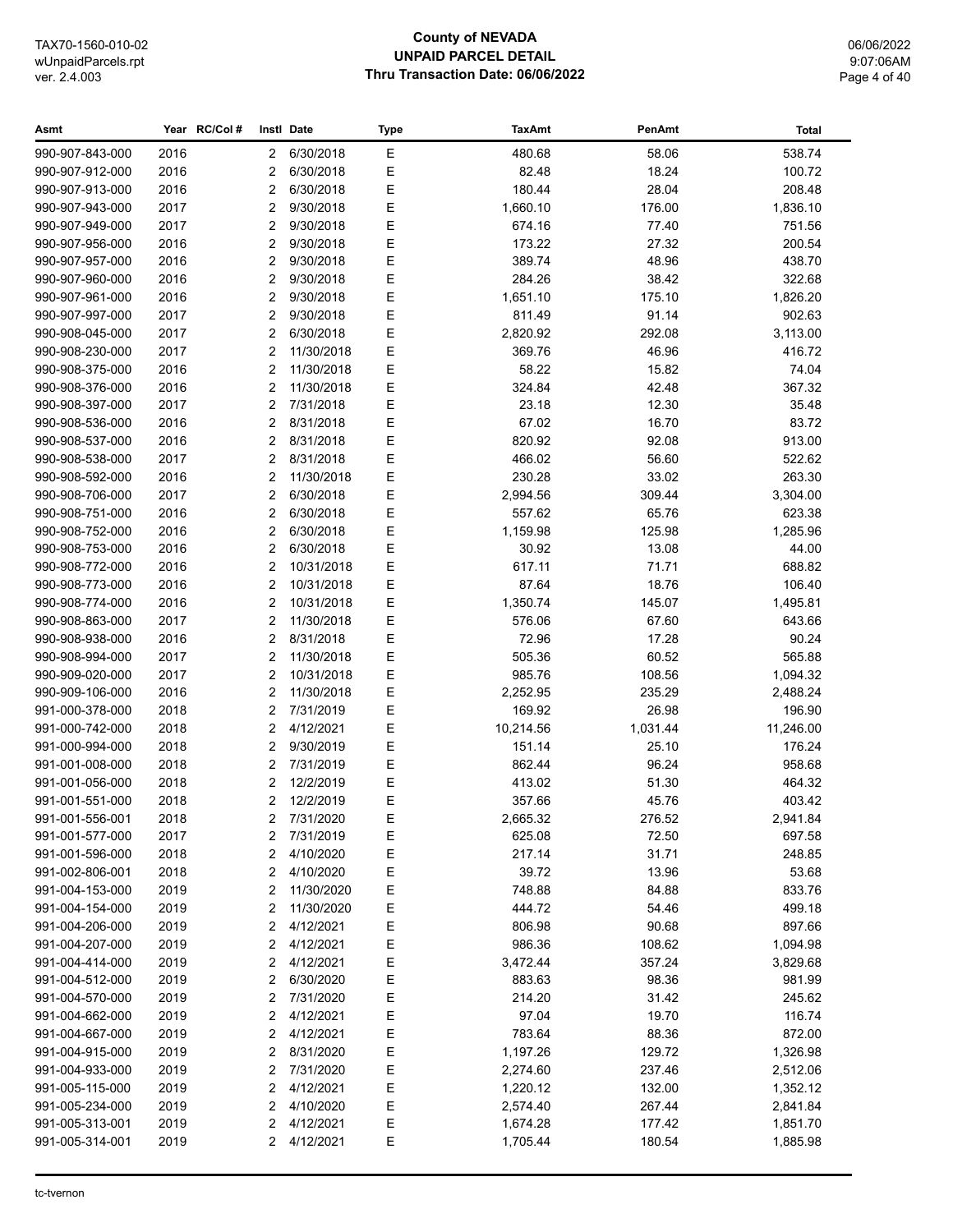# **County of NEVADA UNPAID PARCEL DETAIL** Thru Transaction Date: 06/06/2022

06/06/2022 9:07:06AM Page 5 of 40

| Asmt            |      | Year RC/Col # |                | Instl Date                 | Type | <b>TaxAmt</b> | PenAmt    | <b>Total</b> |
|-----------------|------|---------------|----------------|----------------------------|------|---------------|-----------|--------------|
| 991-005-336-000 | 2019 |               | $\overline{2}$ | 4/12/2021                  | Ε    | 542.56        | 64.24     | 606.80       |
| 991-005-374-000 | 2019 |               | 2              | 4/12/2021                  | Ε    | 2,321.34      | 242.12    | 2,563.46     |
| 991-005-396-000 | 2019 |               | 2              | 4/30/2020                  | Ε    | 2,369.74      | 246.96    | 2,616.70     |
| 991-005-410-000 | 2019 |               | $\overline{2}$ | 4/30/2020                  | Ε    | 749.50        | 84.94     | 834.44       |
| 991-005-431-000 | 2019 |               | 2              | 8/31/2020                  | Ε    | 1,672.02      | 177.20    | 1,849.22     |
| 991-005-446-001 | 2019 |               | $\overline{2}$ | 4/12/2021                  | Ε    | 1,897.92      | 199.78    | 2,097.70     |
| 991-005-447-001 | 2019 |               | 2              | 4/12/2021                  | Ε    | 1,409.30      | 150.92    | 1,560.22     |
| 991-005-448-001 | 2019 |               | 2              | 4/12/2021                  | Ε    | 1,330.04      | 143.00    | 1,473.04     |
| 991-005-449-001 | 2019 |               | $\overline{2}$ | 4/12/2021                  | E    | 1,340.90      | 144.08    | 1,484.98     |
| 991-005-484-000 | 2019 |               | $\overline{2}$ | 4/12/2021                  | E    | 63.36         | 16.32     | 79.68        |
| 991-005-485-000 | 2019 |               | $\overline{2}$ | 4/12/2021                  | E    | 268.16        | 36.80     | 304.96       |
| 991-005-565-000 | 2019 |               | 2              | 4/12/2021                  | Ε    | 2,633.42      | 273.34    | 2,906.76     |
| 995-000-119-000 | 2016 |               | 2              | 7/31/2019                  | Ε    | 63.08         | 16.30     | 79.38        |
| 995-000-477-000 | 2018 |               | 2              | 4/12/2021                  | E    | 21.78         | 12.16     | 33.94        |
| 995-000-939-000 | 2018 |               | $\overline{2}$ | 6/1/2020                   | E    | 132.16        | 23.20     | 155.36       |
| 995-001-241-000 | 2017 |               | 2              | 4/10/2020                  | Ε    | 30.82         | 13.08     | 43.90        |
| 995-001-450-000 | 2019 |               | 2              | 4/12/2021                  | Ε    | 304.34        | 40.43     | 344.77       |
| 995-001-511-000 | 2017 |               | 2              | 4/10/2020                  | Ε    | 100.42        | 20.04     | 120.46       |
| 995-001-638-001 | 2018 |               | $\overline{2}$ | 7/31/2020                  | Ε    | 513.20        | 61.32     | 574.52       |
| 995-001-642-000 | 2017 |               | 2              | 6/1/2020                   | E    | 126.38        | 22.63     | 149.01       |
| 995-001-955-000 | 2018 |               | 2              | 8/31/2020                  | Ε    | 183.39        | 28.33     | 211.72       |
| 995-002-182-001 | 2018 |               | $\overline{2}$ | 4/30/2020                  | E    | 81.24         | 18.12     | 99.36        |
| 995-002-377-000 | 2017 |               | $\overline{2}$ | 7/31/2019                  | E    | 767.18        | 86.70     | 853.88       |
| 995-003-360-000 | 2019 |               | $\overline{2}$ | 8/31/2020                  | E    | 479.00        | 57.90     | 536.90       |
| 995-003-640-000 | 2019 |               | $\overline{2}$ | 4/30/2021                  | E    | 43.50         | 14.34     | 57.84        |
| 995-003-697-000 | 2019 |               | 2              | 4/12/2021                  | Ε    | 41.92         | 14.18     | 56.10        |
| 995-003-698-000 | 2019 |               | 2              | 4/12/2021                  | Ε    | 60.82         | 16.08     | 76.90        |
| 995-003-987-000 | 2019 |               | 2              | 4/12/2021                  | Ε    | 38.80         | 13.88     | 52.68        |
| 995-004-148-000 | 2019 |               | $\overline{2}$ | 4/12/2021                  | E    | 105.38        | 20.52     | 125.90       |
| 995-004-292-001 | 2019 |               | 2              | 4/30/2021                  | Ε    | 105.32        | 20.52     | 125.84       |
| 995-004-294-001 | 2019 |               | $\overline{2}$ | 4/12/2021                  | Ε    | 30.76         | 13.06     | 43.82        |
| 995-004-520-000 | 2019 |               | 2              | 4/12/2021                  | Ε    | 91.32         | 19.12     | 110.44       |
| 995-004-696-000 | 2019 |               | 2              | 11/30/2020                 | Ε    | 36.48         | 13.64     | 50.12        |
| 995-005-951-000 | 2019 |               | 2              | 4/12/2021                  | Ε    | 78.48         | 17.84     | 96.32        |
| 996-000-119-000 | 2017 |               | 2              | 7/31/2019                  | Ε    | 377.90        | 47.78     | 425.68       |
| 996-000-477-000 | 2019 |               | 2              | 4/12/2021                  | Ε    | 31.42         | 13.14     | 44.56        |
| 996-000-939-000 | 2019 |               | 2              | 6/1/2020                   | E    | 314.64        | 41.46     | 356.10       |
| 996-001-241-000 | 2018 |               | 2              | 4/10/2020                  | Ε    | 75.00         | 17.50     | 92.50        |
| 996-001-511-000 | 2018 |               | 2              | 4/10/2020                  | Ε    | 304.24        | 40.42     | 344.66       |
| 996-001-642-000 | 2018 |               | 2              | 6/1/2020                   | Ε    | 949.49        | 104.94    | 1,054.43     |
|                 |      |               |                | <b>TOTAL COLLECTIONS</b>   |      | 238,460.11    | 26,463.93 | 264,924.04   |
|                 |      |               |                | <b>TOTAL ROLL TYPE - E</b> |      | 238,460.11    | 26,463.93 | 264,924.04   |
| 001-170-033-000 | 2020 |               | 2              | 4/12/2021                  | I    | 1,066.46      | 116.64    | 1,183.10     |
| 001-170-034-000 | 2017 |               | 2              | 4/10/2018                  |      | 1,440.06      | 154.00    | 1,594.06     |
| 001-170-034-000 | 2018 |               | 2              | 4/10/2019                  |      | 3,098.80      | 319.88    | 3,418.68     |
| 001-170-034-000 | 2019 |               | 2              | 4/10/2020                  |      | 3,249.00      | 334.90    | 3,583.90     |
| 001-170-038-000 | 2017 |               | 2              | 4/10/2018                  |      | 1,856.46      | 195.64    | 2,052.10     |
| 001-170-038-000 | 2018 |               | $\overline{c}$ | 4/10/2019                  |      | 3,995.16      | 409.50    | 4,404.66     |
| 001-170-038-000 | 2019 |               | $\overline{2}$ | 4/10/2020                  |      | 4,188.10      | 428.80    | 4,616.90     |
| 001-170-038-000 | 2020 |               | 2              | 4/12/2021                  |      | 5,217.38      | 531.72    | 5,749.10     |
| 001-220-020-000 | 2020 |               | $\overline{2}$ | 4/12/2021                  |      | 1,745.37      | 184.53    | 1,929.90     |
| 001-220-030-000 | 2015 |               | 2              | 4/10/2016                  |      | 1,296.00      | 139.60    | 1,435.60     |
| 001-220-030-000 | 2016 |               | 2              | 4/10/2017                  |      | 1,314.68      | 141.46    | 1,456.14     |
| 001-220-030-000 | 2017 |               | 2              | 4/10/2018                  | I    | 1,363.96      | 146.38    | 1,510.34     |
|                 |      |               |                |                            |      |               |           |              |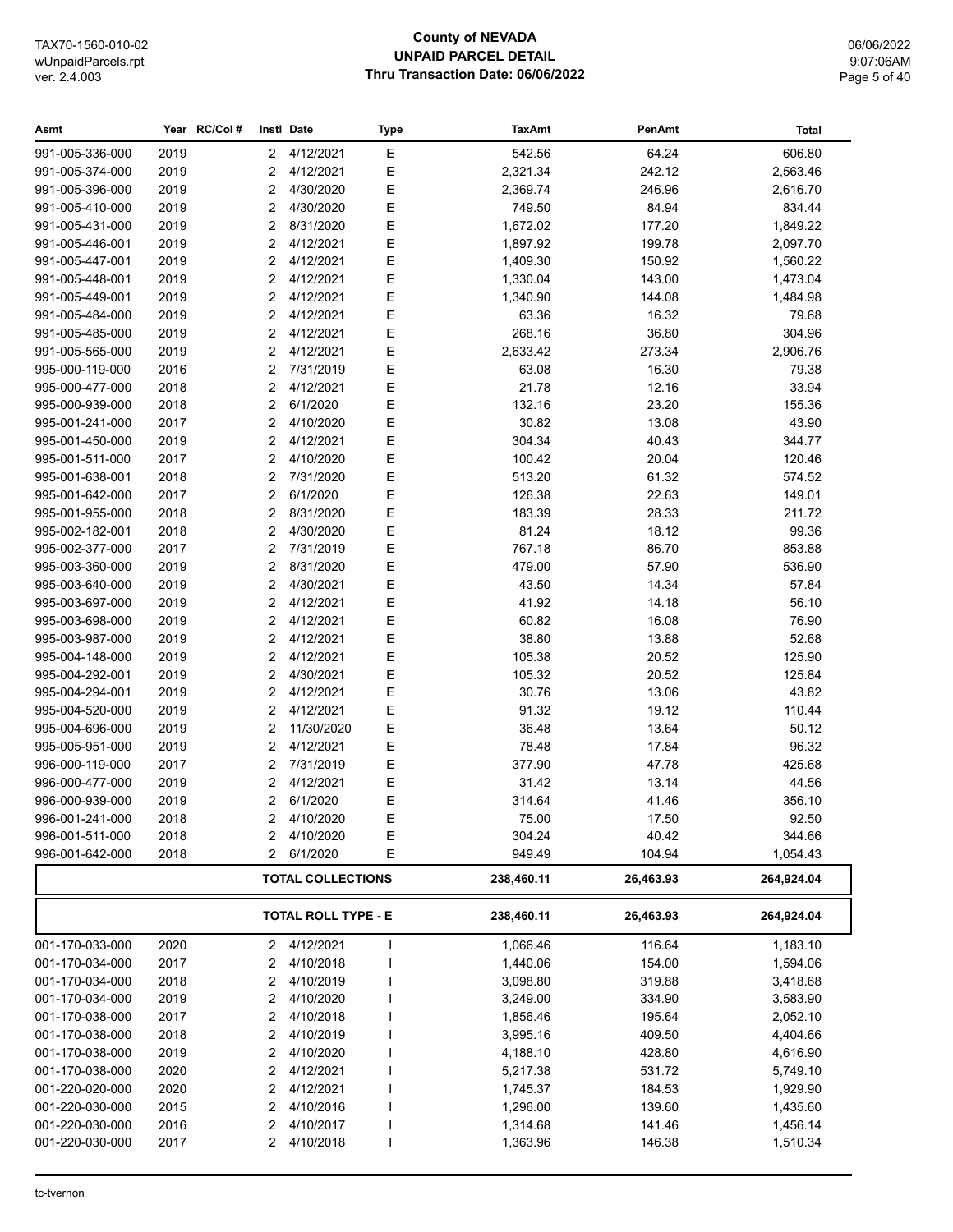# **County of NEVADA UNPAID PARCEL DETAIL** Thru Transaction Date: 06/06/2022

06/06/2022 9:07:06AM Page 6 of 40

| Asmt            |      | Year RC/Col# |                | Instl Date  | <b>Type</b> | <b>TaxAmt</b> | PenAmt | <b>Total</b> |
|-----------------|------|--------------|----------------|-------------|-------------|---------------|--------|--------------|
| 001-220-030-000 | 2018 |              | $\mathbf{2}$   | 4/10/2019   |             | 1,390.64      | 149.06 | 1,539.70     |
| 001-220-030-000 | 2019 |              | 2              | 4/10/2020   |             | 1,418.18      | 151.80 | 1,569.98     |
| 001-230-031-000 | 2020 |              | 2              | 4/12/2021   |             | 2,082.67      | 218.26 | 2,300.93     |
| 001-301-021-000 | 2020 |              | 2              | 4/12/2021   |             | 6,305.80      | 640.58 | 6,946.38     |
| 001-330-028-000 | 2016 |              | 2              | 4/10/2017   |             | 863.34        | 96.32  | 959.66       |
| 001-330-028-000 | 2017 |              | $\overline{2}$ | 4/10/2018   |             | 895.26        | 99.52  | 994.78       |
| 001-330-028-000 | 2018 |              | 2              | 4/10/2019   |             | 912.88        | 101.28 | 1,014.16     |
| 001-330-028-000 | 2019 |              | 2              | 4/10/2020   |             | 930.98        | 103.08 | 1,034.06     |
| 001-330-028-000 | 2020 |              | $\overline{2}$ | 4/12/2021   |             | 950.34        | 105.02 | 1,055.36     |
| 001-850-002-000 | 2020 |              | 2              | 4/12/2021   |             | 2,165.18      | 226.50 | 2,391.68     |
| 001-850-006-000 | 2020 |              | 2              | 4/12/2021   |             | 402.60        | 50.26  | 452.86       |
| 001-850-016-000 | 2018 |              | 2              | 4/10/2019   |             | 2,686.41      | 278.64 | 2,965.05     |
| 001-850-016-000 | 2019 |              | 2              | 4/10/2020   |             | 5,478.62      | 557.86 | 6,036.48     |
| 002-141-047-000 | 2018 |              | 2              | 4/10/2019   |             | 1,974.88      | 207.48 | 2,182.36     |
| 002-141-047-000 | 2019 |              | 2              | 4/10/2020   |             | 4,030.06      | 413.00 | 4,443.06     |
| 002-141-072-000 | 2020 |              | 2              | 4/12/2021   |             | 2,351.53      | 245.15 | 2,596.68     |
| 002-150-033-000 | 2020 |              | 2              | 4/12/2021   |             | 2,346.00      | 244.60 | 2,590.60     |
| 002-240-038-000 | 2017 |              | 2              | 4/10/2018   |             | 1,601.84      | 170.18 | 1,772.02     |
| 002-240-038-000 | 2018 |              | 2              | 4/10/2019   |             | 2,174.44      | 227.44 | 2,401.88     |
| 002-240-038-000 | 2019 |              | 2              | 4/10/2020   |             | 2,217.42      | 231.74 | 2,449.16     |
| 002-240-053-000 | 2020 |              | 2              | 4/12/2021   |             | 994.99        | 109.49 | 1,104.48     |
| 002-270-010-000 | 2020 |              | 2              | 4/12/2021   |             | 3,521.24      | 362.12 | 3,883.36     |
| 002-450-012-000 | 2018 |              | 2              | 4/10/2020   |             | 77.68         | 17.76  | 95.44        |
| 002-450-012-000 | 2019 |              | 2              | 4/10/2020   |             | 1,852.64      | 195.26 | 2,047.90     |
| 002-450-012-000 | 2020 |              | 2              | 4/12/2021   |             | 1,889.92      | 198.98 | 2,088.90     |
| 002-520-024-000 | 2020 |              | 2              | 4/12/2021   |             | 2,015.54      | 211.54 | 2,227.08     |
| 002-530-023-000 | 2019 |              | 2              | 4/10/2020   |             | 349.87        | 44.98  | 394.85       |
| 002-530-023-000 | 2020 |              | $\overline{2}$ | 4/12/2021   |             | 714.32        | 81.42  | 795.74       |
| 002-540-015-000 | 2019 |              | $\overline{2}$ | 4/10/2020   |             | 933.10        | 103.30 | 1,036.40     |
| 002-540-015-000 | 2020 |              | 2              | 4/12/2021   |             | 951.44        | 105.14 | 1,056.58     |
| 002-540-017-000 | 2019 |              | 2              | 4/10/2020   |             | 868.84        | 96.88  | 965.72       |
| 002-540-017-000 | 2020 |              | 2              | 4/12/2021   |             | 886.48        | 98.64  | 985.12       |
| 002-550-009-000 | 2018 |              | $\overline{2}$ | 4/10/2019   |             | 1,482.30      | 158.22 | 1,640.52     |
| 002-550-009-000 | 2019 |              | 2              | 4/10/2020   |             | 1,508.90      | 160.88 | 1,669.78     |
| 002-550-009-000 | 2020 |              | 2              | 4/12/2021   |             | 769.41        | 86.94  | 856.35       |
| 002-560-015-000 | 2017 |              | 2              | 4/10/2018   |             | 524.86        | 62.48  | 587.34       |
| 002-600-003-000 | 2018 |              | 2              | 4/10/2019   |             | 1,559.58      | 165.95 | 1,725.53     |
| 002-600-003-000 | 2019 |              |                | 2 4/10/2020 |             | 3,185.70      | 328.56 | 3,514.26     |
| 002-610-025-000 | 2019 |              | 2              | 4/10/2020   |             | 1,102.87      | 120.28 | 1,223.15     |
| 002-610-025-000 | 2020 |              | 2              | 4/12/2021   |             | 3,016.82      | 311.68 | 3,328.50     |
| 002-650-025-000 | 2020 |              | 2              | 4/12/2021   |             | 1,018.30      | 111.82 | 1,130.12     |
| 002-650-026-000 | 2020 |              | 2              | 4/12/2021   |             | 1,632.78      | 173.26 | 1,806.04     |
| 002-670-004-000 | 2019 |              | 2              | 4/10/2020   |             | 1,538.42      | 163.84 | 1,702.26     |
| 002-690-018-000 | 2020 |              | 2              | 4/12/2021   |             | 1,408.56      | 150.85 | 1,559.41     |
| 002-730-002-000 | 2018 |              | 2              | 4/10/2019   |             | 1,185.20      | 128.52 | 1,313.72     |
| 002-730-002-000 | 2019 |              | 2              | 4/10/2020   |             | 1,710.18      | 181.00 | 1,891.18     |
| 003-320-021-000 | 2020 |              | 2              | 4/12/2021   |             | 178.48        | 27.84  | 206.32       |
| 003-600-009-000 | 2019 |              | 2              | 4/10/2020   |             | 2,713.38      | 281.32 | 2,994.70     |
| 003-600-009-000 | 2020 |              | 2              | 4/12/2021   |             | 2,766.30      | 286.62 | 3,052.92     |
| 003-600-010-000 | 2020 |              | 2              | 4/12/2021   |             | 1,142.44      | 124.24 | 1,266.68     |
| 003-610-011-000 | 2018 |              | 2              | 4/10/2019   |             | 1,011.06      | 111.10 | 1,122.16     |
| 003-610-011-000 | 2019 |              | 2              | 4/10/2020   |             | 2,059.10      | 215.91 | 2,275.01     |
| 003-610-011-000 | 2020 |              | 2              | 4/12/2021   |             | 3,075.70      | 317.56 | 3,393.26     |
| 003-610-011-001 | 2019 |              | 2              | 4/10/2020   |             | 957.44        | 105.74 | 1,063.18     |
| 003-610-021-000 | 2018 |              | 2              | 4/10/2019   |             | 2,556.12      | 265.60 | 2,821.72     |
| 003-610-021-000 | 2019 |              | 2              | 4/10/2020   |             | 2,605.10      | 270.50 | 2,875.60     |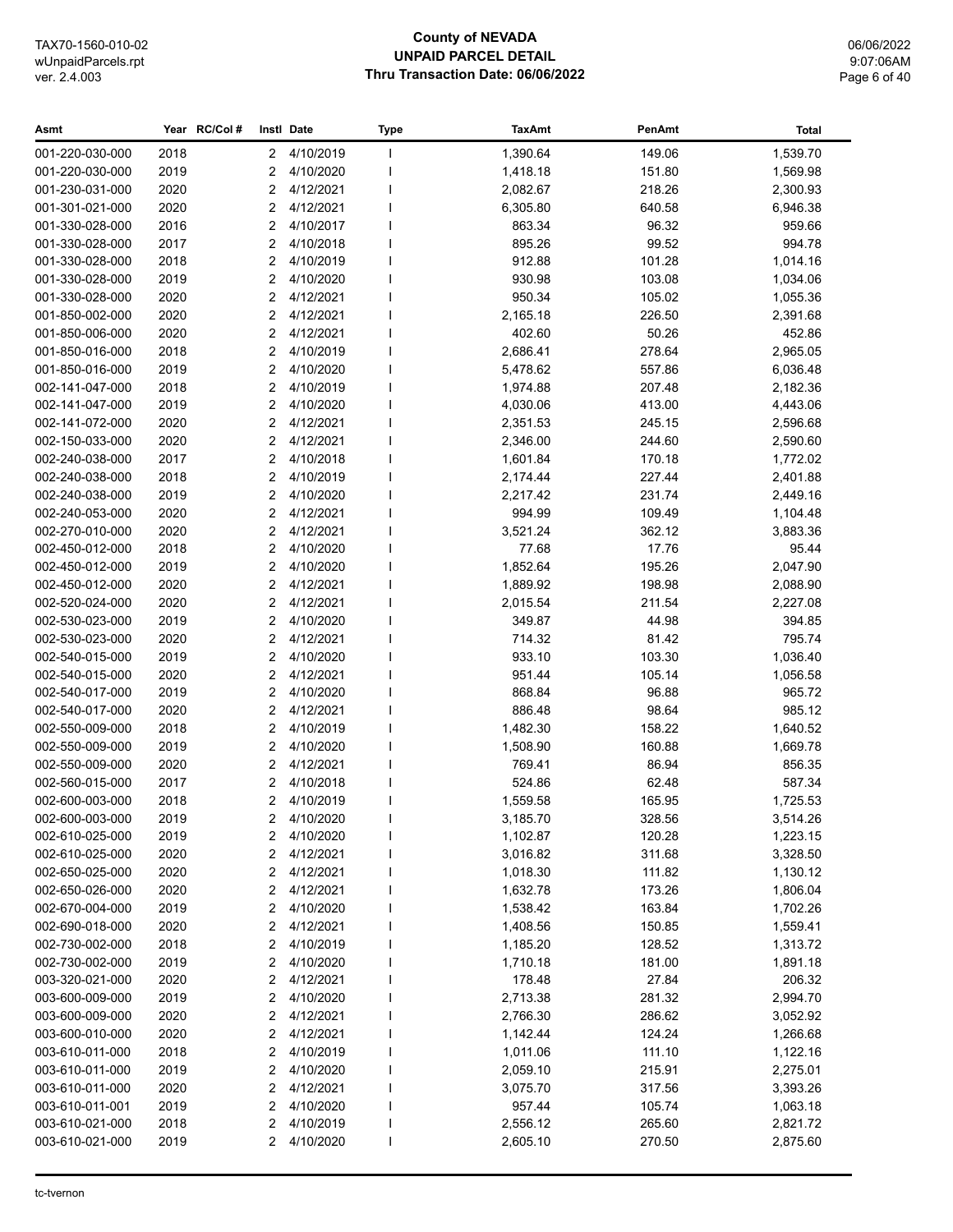# **County of NEVADA UNPAID PARCEL DETAIL** Thru Transaction Date: 06/06/2022

06/06/2022 9:07:06AM Page 7 of 40

| 2020<br>4/12/2021<br>2,657.22<br>275.72<br>2,932.94<br>003-610-021-000<br>$\mathbf{2}$<br>$\mathbf{I}$<br>2020<br>4/12/2021<br>178.62<br>27.86<br>206.48<br>003-610-022-000<br>$\overline{2}$<br>2020<br>4/12/2021<br>163.60<br>26.36<br>189.96<br>003-610-023-000<br>$\overline{2}$<br>2020<br>2<br>4/12/2021<br>303.52<br>40.34<br>343.86<br>003-660-001-000<br>003-660-004-000<br>2015<br>2<br>4/10/2016<br>569.06<br>66.90<br>635.96<br>2<br>4/10/2017<br>576.68<br>67.66<br>003-660-004-000<br>2016<br>644.34<br>2017<br>2<br>4/10/2018<br>298.87<br>39.88<br>338.75<br>003-660-004-000<br>003-660-004-000<br>2018<br>2<br>4/10/2019<br>608.74<br>70.86<br>679.60<br>2<br>4/10/2020<br>709.18<br>80.90<br>790.08<br>003-660-004-000<br>2019<br>003-660-006-000<br>2016<br>2<br>4/10/2017<br>1,023.10<br>112.30<br>1,135.40<br>2<br>4/10/2018<br>1,062.48<br>116.24<br>1,178.72<br>003-660-006-000<br>2017<br>2<br>1,083.10<br>003-660-006-000<br>2018<br>4/10/2019<br>118.30<br>1,201.40<br>ı<br>2020<br>2<br>449.24<br>54.92<br>003-660-012-000<br>4/12/2021<br>504.16<br>2017<br>2<br>4/10/2018<br>102.24<br>20.22<br>122.46<br>003-670-007-000<br>003-670-007-000<br>2018<br>2<br>4/10/2019<br>104.20<br>20.42<br>124.62<br>$\overline{2}$<br>4/10/2020<br>169.44<br>26.94<br>196.38<br>003-670-007-000<br>2019<br>2019<br>2<br>4/10/2020<br>106.37<br>20.63<br>127.00<br>003-690-008-000<br>2020<br>2<br>4/12/2021<br>961.40<br>106.14<br>003-690-008-000<br>1,067.54<br>2<br>4/10/2019<br>003-700-005-000<br>2018<br>818.66<br>91.86<br>910.52<br>2<br>4/10/2020<br>997.74<br>003-700-005-000<br>2019<br>897.96<br>99.78<br>2020<br>2<br>4/12/2021<br>915.14<br>003-700-005-000<br>101.50<br>1,016.64<br>2<br>4/10/2017<br>95.56<br>951.16<br>003-700-013-000<br>2016<br>855.60<br>$\overline{2}$<br>4/10/2018<br>954.56<br>003-700-013-000<br>2017<br>105.44<br>1,060.00<br>003-700-013-000<br>2018<br>2<br>4/10/2019<br>6,436.30<br>653.62<br>7,089.92<br>2<br>4/10/2020<br>1,588.70<br>168.86<br>003-700-013-000<br>2019<br>1,757.56<br>$\overline{2}$<br>004-070-038-000<br>2020<br>4/12/2021<br>1,780.90<br>188.09<br>1,968.99<br>2020<br>2<br>4/12/2021<br>303.04<br>40.30<br>004-151-077-000<br>343.34<br>2020<br>2<br>4/12/2021<br>645.50<br>720.05<br>004-161-028-000<br>74.55<br>2020<br>$\overline{2}$<br>4/12/2021<br>130.34<br>004-171-004-000<br>1,203.46<br>1,333.80<br>4/10/2020<br>004-400-017-000<br>2019<br>$\overline{2}$<br>3,139.14<br>323.90<br>3,463.04<br>2020<br>2<br>4/12/2021<br>004-400-033-000<br>474.33<br>57.43<br>531.76<br>4/12/2021<br>99.75<br>19.97<br>004-420-051-000<br>2020<br>2<br>119.72<br>2020<br>2<br>4/12/2021<br>744.47<br>84.44<br>828.91<br>004-460-018-000<br>2020<br>$\overline{2}$<br>4/12/2021<br>2,778.22<br>3,066.04<br>004-460-031-000<br>287.82<br>2018<br>2<br>4/10/2019<br>1,077.50<br>004-470-044-000<br>117.75<br>1,195.25<br>$\overline{2}$<br>4/10/2020<br>004-470-044-000<br>2019<br>2,166.54<br>226.64<br>2,393.18<br>2<br>4/12/2021<br>2,255.68<br>004-470-044-000<br>2020<br>235.56<br>2,491.24<br>171.02<br>004-470-057-000<br>2017<br>2 4/10/2018<br>1,610.26<br>1,781.28<br>004-470-057-000<br>4/10/2019<br>1,672.70<br>2018<br>2<br>177.26<br>1,849.96<br>004-470-057-000<br>2019<br>2<br>4/10/2020<br>1,682.48<br>178.24<br>1,860.72<br>004-470-057-000<br>2020<br>2<br>4/12/2021<br>1,750.46<br>185.04<br>1,935.50<br>4/10/2020<br>004-490-011-000<br>2019<br>2<br>10,761.34<br>1,086.12<br>11,847.46<br>4/10/2018<br>004-580-029-000<br>2017<br>2<br>4,632.00<br>473.20<br>5,105.20<br>2018<br>4/10/2019<br>492.00<br>004-580-029-000<br>2<br>4,820.08<br>5,312.08<br>4/10/2020<br>004-580-029-000<br>2019<br>2<br>4,844.94<br>494.48<br>5,339.42<br>2020<br>2<br>4/12/2021<br>004-580-029-000<br>5,049.62<br>514.96<br>5,564.58<br>2<br>005-060-008-000<br>2020<br>4/12/2021<br>436.96<br>53.68<br>490.64<br>005-100-003-000<br>2019<br>2<br>4/10/2020<br>3,330.42<br>343.04<br>3,673.46<br>005-100-003-000<br>2020<br>2<br>4/12/2021<br>5,121.90<br>522.18<br>5,644.08<br>4/12/2021<br>37.78<br>005-130-001-000<br>2020<br>2<br>277.94<br>315.72<br>005-140-039-000<br>2016<br>2<br>6/27/2020<br>53.68<br>15.36<br>69.04<br>005-140-039-000<br>2017<br>2<br>6/27/2020<br>170.15<br>27.01<br>197.16<br>2<br>005-170-005-000<br>2019<br>4/10/2020<br>2,074.54<br>217.44<br>2,291.98<br>2<br>005-180-046-000<br>2015<br>4/10/2016<br>1,967.60<br>206.76<br>2,174.36<br>005-180-046-000<br>2016<br>2<br>4/10/2017<br>1,995.64<br>209.56<br>2,205.20<br>2017<br>2<br>4/10/2018<br>2,071.40<br>217.14<br>005-180-046-000<br>2,288.54 | Asmt | Year RC/Col# | Instl Date | <b>Type</b> | <b>TaxAmt</b> | PenAmt | <b>Total</b> |
|----------------------------------------------------------------------------------------------------------------------------------------------------------------------------------------------------------------------------------------------------------------------------------------------------------------------------------------------------------------------------------------------------------------------------------------------------------------------------------------------------------------------------------------------------------------------------------------------------------------------------------------------------------------------------------------------------------------------------------------------------------------------------------------------------------------------------------------------------------------------------------------------------------------------------------------------------------------------------------------------------------------------------------------------------------------------------------------------------------------------------------------------------------------------------------------------------------------------------------------------------------------------------------------------------------------------------------------------------------------------------------------------------------------------------------------------------------------------------------------------------------------------------------------------------------------------------------------------------------------------------------------------------------------------------------------------------------------------------------------------------------------------------------------------------------------------------------------------------------------------------------------------------------------------------------------------------------------------------------------------------------------------------------------------------------------------------------------------------------------------------------------------------------------------------------------------------------------------------------------------------------------------------------------------------------------------------------------------------------------------------------------------------------------------------------------------------------------------------------------------------------------------------------------------------------------------------------------------------------------------------------------------------------------------------------------------------------------------------------------------------------------------------------------------------------------------------------------------------------------------------------------------------------------------------------------------------------------------------------------------------------------------------------------------------------------------------------------------------------------------------------------------------------------------------------------------------------------------------------------------------------------------------------------------------------------------------------------------------------------------------------------------------------------------------------------------------------------------------------------------------------------------------------------------------------------------------------------------------------------------------------------------------------------------------------------------------------------------------------------------------------------------------------------------------------------------------------------------------------------------------------------------------------------------------------------------------------------------------------------------------------------------------------------------------------------------------------------------------------------------------------------------------------------------------------------------------------------------------------------------------------------------------------------------------------------------------------------------------------------------------------------------------------------------------------------------------------------------------------------------------------------------------------------------------------------------------------------------------------------------|------|--------------|------------|-------------|---------------|--------|--------------|
|                                                                                                                                                                                                                                                                                                                                                                                                                                                                                                                                                                                                                                                                                                                                                                                                                                                                                                                                                                                                                                                                                                                                                                                                                                                                                                                                                                                                                                                                                                                                                                                                                                                                                                                                                                                                                                                                                                                                                                                                                                                                                                                                                                                                                                                                                                                                                                                                                                                                                                                                                                                                                                                                                                                                                                                                                                                                                                                                                                                                                                                                                                                                                                                                                                                                                                                                                                                                                                                                                                                                                                                                                                                                                                                                                                                                                                                                                                                                                                                                                                                                                                                                                                                                                                                                                                                                                                                                                                                                                                                                                                                                                      |      |              |            |             |               |        |              |
|                                                                                                                                                                                                                                                                                                                                                                                                                                                                                                                                                                                                                                                                                                                                                                                                                                                                                                                                                                                                                                                                                                                                                                                                                                                                                                                                                                                                                                                                                                                                                                                                                                                                                                                                                                                                                                                                                                                                                                                                                                                                                                                                                                                                                                                                                                                                                                                                                                                                                                                                                                                                                                                                                                                                                                                                                                                                                                                                                                                                                                                                                                                                                                                                                                                                                                                                                                                                                                                                                                                                                                                                                                                                                                                                                                                                                                                                                                                                                                                                                                                                                                                                                                                                                                                                                                                                                                                                                                                                                                                                                                                                                      |      |              |            |             |               |        |              |
|                                                                                                                                                                                                                                                                                                                                                                                                                                                                                                                                                                                                                                                                                                                                                                                                                                                                                                                                                                                                                                                                                                                                                                                                                                                                                                                                                                                                                                                                                                                                                                                                                                                                                                                                                                                                                                                                                                                                                                                                                                                                                                                                                                                                                                                                                                                                                                                                                                                                                                                                                                                                                                                                                                                                                                                                                                                                                                                                                                                                                                                                                                                                                                                                                                                                                                                                                                                                                                                                                                                                                                                                                                                                                                                                                                                                                                                                                                                                                                                                                                                                                                                                                                                                                                                                                                                                                                                                                                                                                                                                                                                                                      |      |              |            |             |               |        |              |
|                                                                                                                                                                                                                                                                                                                                                                                                                                                                                                                                                                                                                                                                                                                                                                                                                                                                                                                                                                                                                                                                                                                                                                                                                                                                                                                                                                                                                                                                                                                                                                                                                                                                                                                                                                                                                                                                                                                                                                                                                                                                                                                                                                                                                                                                                                                                                                                                                                                                                                                                                                                                                                                                                                                                                                                                                                                                                                                                                                                                                                                                                                                                                                                                                                                                                                                                                                                                                                                                                                                                                                                                                                                                                                                                                                                                                                                                                                                                                                                                                                                                                                                                                                                                                                                                                                                                                                                                                                                                                                                                                                                                                      |      |              |            |             |               |        |              |
|                                                                                                                                                                                                                                                                                                                                                                                                                                                                                                                                                                                                                                                                                                                                                                                                                                                                                                                                                                                                                                                                                                                                                                                                                                                                                                                                                                                                                                                                                                                                                                                                                                                                                                                                                                                                                                                                                                                                                                                                                                                                                                                                                                                                                                                                                                                                                                                                                                                                                                                                                                                                                                                                                                                                                                                                                                                                                                                                                                                                                                                                                                                                                                                                                                                                                                                                                                                                                                                                                                                                                                                                                                                                                                                                                                                                                                                                                                                                                                                                                                                                                                                                                                                                                                                                                                                                                                                                                                                                                                                                                                                                                      |      |              |            |             |               |        |              |
|                                                                                                                                                                                                                                                                                                                                                                                                                                                                                                                                                                                                                                                                                                                                                                                                                                                                                                                                                                                                                                                                                                                                                                                                                                                                                                                                                                                                                                                                                                                                                                                                                                                                                                                                                                                                                                                                                                                                                                                                                                                                                                                                                                                                                                                                                                                                                                                                                                                                                                                                                                                                                                                                                                                                                                                                                                                                                                                                                                                                                                                                                                                                                                                                                                                                                                                                                                                                                                                                                                                                                                                                                                                                                                                                                                                                                                                                                                                                                                                                                                                                                                                                                                                                                                                                                                                                                                                                                                                                                                                                                                                                                      |      |              |            |             |               |        |              |
|                                                                                                                                                                                                                                                                                                                                                                                                                                                                                                                                                                                                                                                                                                                                                                                                                                                                                                                                                                                                                                                                                                                                                                                                                                                                                                                                                                                                                                                                                                                                                                                                                                                                                                                                                                                                                                                                                                                                                                                                                                                                                                                                                                                                                                                                                                                                                                                                                                                                                                                                                                                                                                                                                                                                                                                                                                                                                                                                                                                                                                                                                                                                                                                                                                                                                                                                                                                                                                                                                                                                                                                                                                                                                                                                                                                                                                                                                                                                                                                                                                                                                                                                                                                                                                                                                                                                                                                                                                                                                                                                                                                                                      |      |              |            |             |               |        |              |
|                                                                                                                                                                                                                                                                                                                                                                                                                                                                                                                                                                                                                                                                                                                                                                                                                                                                                                                                                                                                                                                                                                                                                                                                                                                                                                                                                                                                                                                                                                                                                                                                                                                                                                                                                                                                                                                                                                                                                                                                                                                                                                                                                                                                                                                                                                                                                                                                                                                                                                                                                                                                                                                                                                                                                                                                                                                                                                                                                                                                                                                                                                                                                                                                                                                                                                                                                                                                                                                                                                                                                                                                                                                                                                                                                                                                                                                                                                                                                                                                                                                                                                                                                                                                                                                                                                                                                                                                                                                                                                                                                                                                                      |      |              |            |             |               |        |              |
|                                                                                                                                                                                                                                                                                                                                                                                                                                                                                                                                                                                                                                                                                                                                                                                                                                                                                                                                                                                                                                                                                                                                                                                                                                                                                                                                                                                                                                                                                                                                                                                                                                                                                                                                                                                                                                                                                                                                                                                                                                                                                                                                                                                                                                                                                                                                                                                                                                                                                                                                                                                                                                                                                                                                                                                                                                                                                                                                                                                                                                                                                                                                                                                                                                                                                                                                                                                                                                                                                                                                                                                                                                                                                                                                                                                                                                                                                                                                                                                                                                                                                                                                                                                                                                                                                                                                                                                                                                                                                                                                                                                                                      |      |              |            |             |               |        |              |
|                                                                                                                                                                                                                                                                                                                                                                                                                                                                                                                                                                                                                                                                                                                                                                                                                                                                                                                                                                                                                                                                                                                                                                                                                                                                                                                                                                                                                                                                                                                                                                                                                                                                                                                                                                                                                                                                                                                                                                                                                                                                                                                                                                                                                                                                                                                                                                                                                                                                                                                                                                                                                                                                                                                                                                                                                                                                                                                                                                                                                                                                                                                                                                                                                                                                                                                                                                                                                                                                                                                                                                                                                                                                                                                                                                                                                                                                                                                                                                                                                                                                                                                                                                                                                                                                                                                                                                                                                                                                                                                                                                                                                      |      |              |            |             |               |        |              |
|                                                                                                                                                                                                                                                                                                                                                                                                                                                                                                                                                                                                                                                                                                                                                                                                                                                                                                                                                                                                                                                                                                                                                                                                                                                                                                                                                                                                                                                                                                                                                                                                                                                                                                                                                                                                                                                                                                                                                                                                                                                                                                                                                                                                                                                                                                                                                                                                                                                                                                                                                                                                                                                                                                                                                                                                                                                                                                                                                                                                                                                                                                                                                                                                                                                                                                                                                                                                                                                                                                                                                                                                                                                                                                                                                                                                                                                                                                                                                                                                                                                                                                                                                                                                                                                                                                                                                                                                                                                                                                                                                                                                                      |      |              |            |             |               |        |              |
|                                                                                                                                                                                                                                                                                                                                                                                                                                                                                                                                                                                                                                                                                                                                                                                                                                                                                                                                                                                                                                                                                                                                                                                                                                                                                                                                                                                                                                                                                                                                                                                                                                                                                                                                                                                                                                                                                                                                                                                                                                                                                                                                                                                                                                                                                                                                                                                                                                                                                                                                                                                                                                                                                                                                                                                                                                                                                                                                                                                                                                                                                                                                                                                                                                                                                                                                                                                                                                                                                                                                                                                                                                                                                                                                                                                                                                                                                                                                                                                                                                                                                                                                                                                                                                                                                                                                                                                                                                                                                                                                                                                                                      |      |              |            |             |               |        |              |
|                                                                                                                                                                                                                                                                                                                                                                                                                                                                                                                                                                                                                                                                                                                                                                                                                                                                                                                                                                                                                                                                                                                                                                                                                                                                                                                                                                                                                                                                                                                                                                                                                                                                                                                                                                                                                                                                                                                                                                                                                                                                                                                                                                                                                                                                                                                                                                                                                                                                                                                                                                                                                                                                                                                                                                                                                                                                                                                                                                                                                                                                                                                                                                                                                                                                                                                                                                                                                                                                                                                                                                                                                                                                                                                                                                                                                                                                                                                                                                                                                                                                                                                                                                                                                                                                                                                                                                                                                                                                                                                                                                                                                      |      |              |            |             |               |        |              |
|                                                                                                                                                                                                                                                                                                                                                                                                                                                                                                                                                                                                                                                                                                                                                                                                                                                                                                                                                                                                                                                                                                                                                                                                                                                                                                                                                                                                                                                                                                                                                                                                                                                                                                                                                                                                                                                                                                                                                                                                                                                                                                                                                                                                                                                                                                                                                                                                                                                                                                                                                                                                                                                                                                                                                                                                                                                                                                                                                                                                                                                                                                                                                                                                                                                                                                                                                                                                                                                                                                                                                                                                                                                                                                                                                                                                                                                                                                                                                                                                                                                                                                                                                                                                                                                                                                                                                                                                                                                                                                                                                                                                                      |      |              |            |             |               |        |              |
|                                                                                                                                                                                                                                                                                                                                                                                                                                                                                                                                                                                                                                                                                                                                                                                                                                                                                                                                                                                                                                                                                                                                                                                                                                                                                                                                                                                                                                                                                                                                                                                                                                                                                                                                                                                                                                                                                                                                                                                                                                                                                                                                                                                                                                                                                                                                                                                                                                                                                                                                                                                                                                                                                                                                                                                                                                                                                                                                                                                                                                                                                                                                                                                                                                                                                                                                                                                                                                                                                                                                                                                                                                                                                                                                                                                                                                                                                                                                                                                                                                                                                                                                                                                                                                                                                                                                                                                                                                                                                                                                                                                                                      |      |              |            |             |               |        |              |
|                                                                                                                                                                                                                                                                                                                                                                                                                                                                                                                                                                                                                                                                                                                                                                                                                                                                                                                                                                                                                                                                                                                                                                                                                                                                                                                                                                                                                                                                                                                                                                                                                                                                                                                                                                                                                                                                                                                                                                                                                                                                                                                                                                                                                                                                                                                                                                                                                                                                                                                                                                                                                                                                                                                                                                                                                                                                                                                                                                                                                                                                                                                                                                                                                                                                                                                                                                                                                                                                                                                                                                                                                                                                                                                                                                                                                                                                                                                                                                                                                                                                                                                                                                                                                                                                                                                                                                                                                                                                                                                                                                                                                      |      |              |            |             |               |        |              |
|                                                                                                                                                                                                                                                                                                                                                                                                                                                                                                                                                                                                                                                                                                                                                                                                                                                                                                                                                                                                                                                                                                                                                                                                                                                                                                                                                                                                                                                                                                                                                                                                                                                                                                                                                                                                                                                                                                                                                                                                                                                                                                                                                                                                                                                                                                                                                                                                                                                                                                                                                                                                                                                                                                                                                                                                                                                                                                                                                                                                                                                                                                                                                                                                                                                                                                                                                                                                                                                                                                                                                                                                                                                                                                                                                                                                                                                                                                                                                                                                                                                                                                                                                                                                                                                                                                                                                                                                                                                                                                                                                                                                                      |      |              |            |             |               |        |              |
|                                                                                                                                                                                                                                                                                                                                                                                                                                                                                                                                                                                                                                                                                                                                                                                                                                                                                                                                                                                                                                                                                                                                                                                                                                                                                                                                                                                                                                                                                                                                                                                                                                                                                                                                                                                                                                                                                                                                                                                                                                                                                                                                                                                                                                                                                                                                                                                                                                                                                                                                                                                                                                                                                                                                                                                                                                                                                                                                                                                                                                                                                                                                                                                                                                                                                                                                                                                                                                                                                                                                                                                                                                                                                                                                                                                                                                                                                                                                                                                                                                                                                                                                                                                                                                                                                                                                                                                                                                                                                                                                                                                                                      |      |              |            |             |               |        |              |
|                                                                                                                                                                                                                                                                                                                                                                                                                                                                                                                                                                                                                                                                                                                                                                                                                                                                                                                                                                                                                                                                                                                                                                                                                                                                                                                                                                                                                                                                                                                                                                                                                                                                                                                                                                                                                                                                                                                                                                                                                                                                                                                                                                                                                                                                                                                                                                                                                                                                                                                                                                                                                                                                                                                                                                                                                                                                                                                                                                                                                                                                                                                                                                                                                                                                                                                                                                                                                                                                                                                                                                                                                                                                                                                                                                                                                                                                                                                                                                                                                                                                                                                                                                                                                                                                                                                                                                                                                                                                                                                                                                                                                      |      |              |            |             |               |        |              |
|                                                                                                                                                                                                                                                                                                                                                                                                                                                                                                                                                                                                                                                                                                                                                                                                                                                                                                                                                                                                                                                                                                                                                                                                                                                                                                                                                                                                                                                                                                                                                                                                                                                                                                                                                                                                                                                                                                                                                                                                                                                                                                                                                                                                                                                                                                                                                                                                                                                                                                                                                                                                                                                                                                                                                                                                                                                                                                                                                                                                                                                                                                                                                                                                                                                                                                                                                                                                                                                                                                                                                                                                                                                                                                                                                                                                                                                                                                                                                                                                                                                                                                                                                                                                                                                                                                                                                                                                                                                                                                                                                                                                                      |      |              |            |             |               |        |              |
|                                                                                                                                                                                                                                                                                                                                                                                                                                                                                                                                                                                                                                                                                                                                                                                                                                                                                                                                                                                                                                                                                                                                                                                                                                                                                                                                                                                                                                                                                                                                                                                                                                                                                                                                                                                                                                                                                                                                                                                                                                                                                                                                                                                                                                                                                                                                                                                                                                                                                                                                                                                                                                                                                                                                                                                                                                                                                                                                                                                                                                                                                                                                                                                                                                                                                                                                                                                                                                                                                                                                                                                                                                                                                                                                                                                                                                                                                                                                                                                                                                                                                                                                                                                                                                                                                                                                                                                                                                                                                                                                                                                                                      |      |              |            |             |               |        |              |
|                                                                                                                                                                                                                                                                                                                                                                                                                                                                                                                                                                                                                                                                                                                                                                                                                                                                                                                                                                                                                                                                                                                                                                                                                                                                                                                                                                                                                                                                                                                                                                                                                                                                                                                                                                                                                                                                                                                                                                                                                                                                                                                                                                                                                                                                                                                                                                                                                                                                                                                                                                                                                                                                                                                                                                                                                                                                                                                                                                                                                                                                                                                                                                                                                                                                                                                                                                                                                                                                                                                                                                                                                                                                                                                                                                                                                                                                                                                                                                                                                                                                                                                                                                                                                                                                                                                                                                                                                                                                                                                                                                                                                      |      |              |            |             |               |        |              |
|                                                                                                                                                                                                                                                                                                                                                                                                                                                                                                                                                                                                                                                                                                                                                                                                                                                                                                                                                                                                                                                                                                                                                                                                                                                                                                                                                                                                                                                                                                                                                                                                                                                                                                                                                                                                                                                                                                                                                                                                                                                                                                                                                                                                                                                                                                                                                                                                                                                                                                                                                                                                                                                                                                                                                                                                                                                                                                                                                                                                                                                                                                                                                                                                                                                                                                                                                                                                                                                                                                                                                                                                                                                                                                                                                                                                                                                                                                                                                                                                                                                                                                                                                                                                                                                                                                                                                                                                                                                                                                                                                                                                                      |      |              |            |             |               |        |              |
|                                                                                                                                                                                                                                                                                                                                                                                                                                                                                                                                                                                                                                                                                                                                                                                                                                                                                                                                                                                                                                                                                                                                                                                                                                                                                                                                                                                                                                                                                                                                                                                                                                                                                                                                                                                                                                                                                                                                                                                                                                                                                                                                                                                                                                                                                                                                                                                                                                                                                                                                                                                                                                                                                                                                                                                                                                                                                                                                                                                                                                                                                                                                                                                                                                                                                                                                                                                                                                                                                                                                                                                                                                                                                                                                                                                                                                                                                                                                                                                                                                                                                                                                                                                                                                                                                                                                                                                                                                                                                                                                                                                                                      |      |              |            |             |               |        |              |
|                                                                                                                                                                                                                                                                                                                                                                                                                                                                                                                                                                                                                                                                                                                                                                                                                                                                                                                                                                                                                                                                                                                                                                                                                                                                                                                                                                                                                                                                                                                                                                                                                                                                                                                                                                                                                                                                                                                                                                                                                                                                                                                                                                                                                                                                                                                                                                                                                                                                                                                                                                                                                                                                                                                                                                                                                                                                                                                                                                                                                                                                                                                                                                                                                                                                                                                                                                                                                                                                                                                                                                                                                                                                                                                                                                                                                                                                                                                                                                                                                                                                                                                                                                                                                                                                                                                                                                                                                                                                                                                                                                                                                      |      |              |            |             |               |        |              |
|                                                                                                                                                                                                                                                                                                                                                                                                                                                                                                                                                                                                                                                                                                                                                                                                                                                                                                                                                                                                                                                                                                                                                                                                                                                                                                                                                                                                                                                                                                                                                                                                                                                                                                                                                                                                                                                                                                                                                                                                                                                                                                                                                                                                                                                                                                                                                                                                                                                                                                                                                                                                                                                                                                                                                                                                                                                                                                                                                                                                                                                                                                                                                                                                                                                                                                                                                                                                                                                                                                                                                                                                                                                                                                                                                                                                                                                                                                                                                                                                                                                                                                                                                                                                                                                                                                                                                                                                                                                                                                                                                                                                                      |      |              |            |             |               |        |              |
|                                                                                                                                                                                                                                                                                                                                                                                                                                                                                                                                                                                                                                                                                                                                                                                                                                                                                                                                                                                                                                                                                                                                                                                                                                                                                                                                                                                                                                                                                                                                                                                                                                                                                                                                                                                                                                                                                                                                                                                                                                                                                                                                                                                                                                                                                                                                                                                                                                                                                                                                                                                                                                                                                                                                                                                                                                                                                                                                                                                                                                                                                                                                                                                                                                                                                                                                                                                                                                                                                                                                                                                                                                                                                                                                                                                                                                                                                                                                                                                                                                                                                                                                                                                                                                                                                                                                                                                                                                                                                                                                                                                                                      |      |              |            |             |               |        |              |
|                                                                                                                                                                                                                                                                                                                                                                                                                                                                                                                                                                                                                                                                                                                                                                                                                                                                                                                                                                                                                                                                                                                                                                                                                                                                                                                                                                                                                                                                                                                                                                                                                                                                                                                                                                                                                                                                                                                                                                                                                                                                                                                                                                                                                                                                                                                                                                                                                                                                                                                                                                                                                                                                                                                                                                                                                                                                                                                                                                                                                                                                                                                                                                                                                                                                                                                                                                                                                                                                                                                                                                                                                                                                                                                                                                                                                                                                                                                                                                                                                                                                                                                                                                                                                                                                                                                                                                                                                                                                                                                                                                                                                      |      |              |            |             |               |        |              |
|                                                                                                                                                                                                                                                                                                                                                                                                                                                                                                                                                                                                                                                                                                                                                                                                                                                                                                                                                                                                                                                                                                                                                                                                                                                                                                                                                                                                                                                                                                                                                                                                                                                                                                                                                                                                                                                                                                                                                                                                                                                                                                                                                                                                                                                                                                                                                                                                                                                                                                                                                                                                                                                                                                                                                                                                                                                                                                                                                                                                                                                                                                                                                                                                                                                                                                                                                                                                                                                                                                                                                                                                                                                                                                                                                                                                                                                                                                                                                                                                                                                                                                                                                                                                                                                                                                                                                                                                                                                                                                                                                                                                                      |      |              |            |             |               |        |              |
|                                                                                                                                                                                                                                                                                                                                                                                                                                                                                                                                                                                                                                                                                                                                                                                                                                                                                                                                                                                                                                                                                                                                                                                                                                                                                                                                                                                                                                                                                                                                                                                                                                                                                                                                                                                                                                                                                                                                                                                                                                                                                                                                                                                                                                                                                                                                                                                                                                                                                                                                                                                                                                                                                                                                                                                                                                                                                                                                                                                                                                                                                                                                                                                                                                                                                                                                                                                                                                                                                                                                                                                                                                                                                                                                                                                                                                                                                                                                                                                                                                                                                                                                                                                                                                                                                                                                                                                                                                                                                                                                                                                                                      |      |              |            |             |               |        |              |
|                                                                                                                                                                                                                                                                                                                                                                                                                                                                                                                                                                                                                                                                                                                                                                                                                                                                                                                                                                                                                                                                                                                                                                                                                                                                                                                                                                                                                                                                                                                                                                                                                                                                                                                                                                                                                                                                                                                                                                                                                                                                                                                                                                                                                                                                                                                                                                                                                                                                                                                                                                                                                                                                                                                                                                                                                                                                                                                                                                                                                                                                                                                                                                                                                                                                                                                                                                                                                                                                                                                                                                                                                                                                                                                                                                                                                                                                                                                                                                                                                                                                                                                                                                                                                                                                                                                                                                                                                                                                                                                                                                                                                      |      |              |            |             |               |        |              |
|                                                                                                                                                                                                                                                                                                                                                                                                                                                                                                                                                                                                                                                                                                                                                                                                                                                                                                                                                                                                                                                                                                                                                                                                                                                                                                                                                                                                                                                                                                                                                                                                                                                                                                                                                                                                                                                                                                                                                                                                                                                                                                                                                                                                                                                                                                                                                                                                                                                                                                                                                                                                                                                                                                                                                                                                                                                                                                                                                                                                                                                                                                                                                                                                                                                                                                                                                                                                                                                                                                                                                                                                                                                                                                                                                                                                                                                                                                                                                                                                                                                                                                                                                                                                                                                                                                                                                                                                                                                                                                                                                                                                                      |      |              |            |             |               |        |              |
|                                                                                                                                                                                                                                                                                                                                                                                                                                                                                                                                                                                                                                                                                                                                                                                                                                                                                                                                                                                                                                                                                                                                                                                                                                                                                                                                                                                                                                                                                                                                                                                                                                                                                                                                                                                                                                                                                                                                                                                                                                                                                                                                                                                                                                                                                                                                                                                                                                                                                                                                                                                                                                                                                                                                                                                                                                                                                                                                                                                                                                                                                                                                                                                                                                                                                                                                                                                                                                                                                                                                                                                                                                                                                                                                                                                                                                                                                                                                                                                                                                                                                                                                                                                                                                                                                                                                                                                                                                                                                                                                                                                                                      |      |              |            |             |               |        |              |
|                                                                                                                                                                                                                                                                                                                                                                                                                                                                                                                                                                                                                                                                                                                                                                                                                                                                                                                                                                                                                                                                                                                                                                                                                                                                                                                                                                                                                                                                                                                                                                                                                                                                                                                                                                                                                                                                                                                                                                                                                                                                                                                                                                                                                                                                                                                                                                                                                                                                                                                                                                                                                                                                                                                                                                                                                                                                                                                                                                                                                                                                                                                                                                                                                                                                                                                                                                                                                                                                                                                                                                                                                                                                                                                                                                                                                                                                                                                                                                                                                                                                                                                                                                                                                                                                                                                                                                                                                                                                                                                                                                                                                      |      |              |            |             |               |        |              |
|                                                                                                                                                                                                                                                                                                                                                                                                                                                                                                                                                                                                                                                                                                                                                                                                                                                                                                                                                                                                                                                                                                                                                                                                                                                                                                                                                                                                                                                                                                                                                                                                                                                                                                                                                                                                                                                                                                                                                                                                                                                                                                                                                                                                                                                                                                                                                                                                                                                                                                                                                                                                                                                                                                                                                                                                                                                                                                                                                                                                                                                                                                                                                                                                                                                                                                                                                                                                                                                                                                                                                                                                                                                                                                                                                                                                                                                                                                                                                                                                                                                                                                                                                                                                                                                                                                                                                                                                                                                                                                                                                                                                                      |      |              |            |             |               |        |              |
|                                                                                                                                                                                                                                                                                                                                                                                                                                                                                                                                                                                                                                                                                                                                                                                                                                                                                                                                                                                                                                                                                                                                                                                                                                                                                                                                                                                                                                                                                                                                                                                                                                                                                                                                                                                                                                                                                                                                                                                                                                                                                                                                                                                                                                                                                                                                                                                                                                                                                                                                                                                                                                                                                                                                                                                                                                                                                                                                                                                                                                                                                                                                                                                                                                                                                                                                                                                                                                                                                                                                                                                                                                                                                                                                                                                                                                                                                                                                                                                                                                                                                                                                                                                                                                                                                                                                                                                                                                                                                                                                                                                                                      |      |              |            |             |               |        |              |
|                                                                                                                                                                                                                                                                                                                                                                                                                                                                                                                                                                                                                                                                                                                                                                                                                                                                                                                                                                                                                                                                                                                                                                                                                                                                                                                                                                                                                                                                                                                                                                                                                                                                                                                                                                                                                                                                                                                                                                                                                                                                                                                                                                                                                                                                                                                                                                                                                                                                                                                                                                                                                                                                                                                                                                                                                                                                                                                                                                                                                                                                                                                                                                                                                                                                                                                                                                                                                                                                                                                                                                                                                                                                                                                                                                                                                                                                                                                                                                                                                                                                                                                                                                                                                                                                                                                                                                                                                                                                                                                                                                                                                      |      |              |            |             |               |        |              |
|                                                                                                                                                                                                                                                                                                                                                                                                                                                                                                                                                                                                                                                                                                                                                                                                                                                                                                                                                                                                                                                                                                                                                                                                                                                                                                                                                                                                                                                                                                                                                                                                                                                                                                                                                                                                                                                                                                                                                                                                                                                                                                                                                                                                                                                                                                                                                                                                                                                                                                                                                                                                                                                                                                                                                                                                                                                                                                                                                                                                                                                                                                                                                                                                                                                                                                                                                                                                                                                                                                                                                                                                                                                                                                                                                                                                                                                                                                                                                                                                                                                                                                                                                                                                                                                                                                                                                                                                                                                                                                                                                                                                                      |      |              |            |             |               |        |              |
|                                                                                                                                                                                                                                                                                                                                                                                                                                                                                                                                                                                                                                                                                                                                                                                                                                                                                                                                                                                                                                                                                                                                                                                                                                                                                                                                                                                                                                                                                                                                                                                                                                                                                                                                                                                                                                                                                                                                                                                                                                                                                                                                                                                                                                                                                                                                                                                                                                                                                                                                                                                                                                                                                                                                                                                                                                                                                                                                                                                                                                                                                                                                                                                                                                                                                                                                                                                                                                                                                                                                                                                                                                                                                                                                                                                                                                                                                                                                                                                                                                                                                                                                                                                                                                                                                                                                                                                                                                                                                                                                                                                                                      |      |              |            |             |               |        |              |
|                                                                                                                                                                                                                                                                                                                                                                                                                                                                                                                                                                                                                                                                                                                                                                                                                                                                                                                                                                                                                                                                                                                                                                                                                                                                                                                                                                                                                                                                                                                                                                                                                                                                                                                                                                                                                                                                                                                                                                                                                                                                                                                                                                                                                                                                                                                                                                                                                                                                                                                                                                                                                                                                                                                                                                                                                                                                                                                                                                                                                                                                                                                                                                                                                                                                                                                                                                                                                                                                                                                                                                                                                                                                                                                                                                                                                                                                                                                                                                                                                                                                                                                                                                                                                                                                                                                                                                                                                                                                                                                                                                                                                      |      |              |            |             |               |        |              |
|                                                                                                                                                                                                                                                                                                                                                                                                                                                                                                                                                                                                                                                                                                                                                                                                                                                                                                                                                                                                                                                                                                                                                                                                                                                                                                                                                                                                                                                                                                                                                                                                                                                                                                                                                                                                                                                                                                                                                                                                                                                                                                                                                                                                                                                                                                                                                                                                                                                                                                                                                                                                                                                                                                                                                                                                                                                                                                                                                                                                                                                                                                                                                                                                                                                                                                                                                                                                                                                                                                                                                                                                                                                                                                                                                                                                                                                                                                                                                                                                                                                                                                                                                                                                                                                                                                                                                                                                                                                                                                                                                                                                                      |      |              |            |             |               |        |              |
|                                                                                                                                                                                                                                                                                                                                                                                                                                                                                                                                                                                                                                                                                                                                                                                                                                                                                                                                                                                                                                                                                                                                                                                                                                                                                                                                                                                                                                                                                                                                                                                                                                                                                                                                                                                                                                                                                                                                                                                                                                                                                                                                                                                                                                                                                                                                                                                                                                                                                                                                                                                                                                                                                                                                                                                                                                                                                                                                                                                                                                                                                                                                                                                                                                                                                                                                                                                                                                                                                                                                                                                                                                                                                                                                                                                                                                                                                                                                                                                                                                                                                                                                                                                                                                                                                                                                                                                                                                                                                                                                                                                                                      |      |              |            |             |               |        |              |
|                                                                                                                                                                                                                                                                                                                                                                                                                                                                                                                                                                                                                                                                                                                                                                                                                                                                                                                                                                                                                                                                                                                                                                                                                                                                                                                                                                                                                                                                                                                                                                                                                                                                                                                                                                                                                                                                                                                                                                                                                                                                                                                                                                                                                                                                                                                                                                                                                                                                                                                                                                                                                                                                                                                                                                                                                                                                                                                                                                                                                                                                                                                                                                                                                                                                                                                                                                                                                                                                                                                                                                                                                                                                                                                                                                                                                                                                                                                                                                                                                                                                                                                                                                                                                                                                                                                                                                                                                                                                                                                                                                                                                      |      |              |            |             |               |        |              |
|                                                                                                                                                                                                                                                                                                                                                                                                                                                                                                                                                                                                                                                                                                                                                                                                                                                                                                                                                                                                                                                                                                                                                                                                                                                                                                                                                                                                                                                                                                                                                                                                                                                                                                                                                                                                                                                                                                                                                                                                                                                                                                                                                                                                                                                                                                                                                                                                                                                                                                                                                                                                                                                                                                                                                                                                                                                                                                                                                                                                                                                                                                                                                                                                                                                                                                                                                                                                                                                                                                                                                                                                                                                                                                                                                                                                                                                                                                                                                                                                                                                                                                                                                                                                                                                                                                                                                                                                                                                                                                                                                                                                                      |      |              |            |             |               |        |              |
|                                                                                                                                                                                                                                                                                                                                                                                                                                                                                                                                                                                                                                                                                                                                                                                                                                                                                                                                                                                                                                                                                                                                                                                                                                                                                                                                                                                                                                                                                                                                                                                                                                                                                                                                                                                                                                                                                                                                                                                                                                                                                                                                                                                                                                                                                                                                                                                                                                                                                                                                                                                                                                                                                                                                                                                                                                                                                                                                                                                                                                                                                                                                                                                                                                                                                                                                                                                                                                                                                                                                                                                                                                                                                                                                                                                                                                                                                                                                                                                                                                                                                                                                                                                                                                                                                                                                                                                                                                                                                                                                                                                                                      |      |              |            |             |               |        |              |
|                                                                                                                                                                                                                                                                                                                                                                                                                                                                                                                                                                                                                                                                                                                                                                                                                                                                                                                                                                                                                                                                                                                                                                                                                                                                                                                                                                                                                                                                                                                                                                                                                                                                                                                                                                                                                                                                                                                                                                                                                                                                                                                                                                                                                                                                                                                                                                                                                                                                                                                                                                                                                                                                                                                                                                                                                                                                                                                                                                                                                                                                                                                                                                                                                                                                                                                                                                                                                                                                                                                                                                                                                                                                                                                                                                                                                                                                                                                                                                                                                                                                                                                                                                                                                                                                                                                                                                                                                                                                                                                                                                                                                      |      |              |            |             |               |        |              |
|                                                                                                                                                                                                                                                                                                                                                                                                                                                                                                                                                                                                                                                                                                                                                                                                                                                                                                                                                                                                                                                                                                                                                                                                                                                                                                                                                                                                                                                                                                                                                                                                                                                                                                                                                                                                                                                                                                                                                                                                                                                                                                                                                                                                                                                                                                                                                                                                                                                                                                                                                                                                                                                                                                                                                                                                                                                                                                                                                                                                                                                                                                                                                                                                                                                                                                                                                                                                                                                                                                                                                                                                                                                                                                                                                                                                                                                                                                                                                                                                                                                                                                                                                                                                                                                                                                                                                                                                                                                                                                                                                                                                                      |      |              |            |             |               |        |              |
|                                                                                                                                                                                                                                                                                                                                                                                                                                                                                                                                                                                                                                                                                                                                                                                                                                                                                                                                                                                                                                                                                                                                                                                                                                                                                                                                                                                                                                                                                                                                                                                                                                                                                                                                                                                                                                                                                                                                                                                                                                                                                                                                                                                                                                                                                                                                                                                                                                                                                                                                                                                                                                                                                                                                                                                                                                                                                                                                                                                                                                                                                                                                                                                                                                                                                                                                                                                                                                                                                                                                                                                                                                                                                                                                                                                                                                                                                                                                                                                                                                                                                                                                                                                                                                                                                                                                                                                                                                                                                                                                                                                                                      |      |              |            |             |               |        |              |
|                                                                                                                                                                                                                                                                                                                                                                                                                                                                                                                                                                                                                                                                                                                                                                                                                                                                                                                                                                                                                                                                                                                                                                                                                                                                                                                                                                                                                                                                                                                                                                                                                                                                                                                                                                                                                                                                                                                                                                                                                                                                                                                                                                                                                                                                                                                                                                                                                                                                                                                                                                                                                                                                                                                                                                                                                                                                                                                                                                                                                                                                                                                                                                                                                                                                                                                                                                                                                                                                                                                                                                                                                                                                                                                                                                                                                                                                                                                                                                                                                                                                                                                                                                                                                                                                                                                                                                                                                                                                                                                                                                                                                      |      |              |            |             |               |        |              |
|                                                                                                                                                                                                                                                                                                                                                                                                                                                                                                                                                                                                                                                                                                                                                                                                                                                                                                                                                                                                                                                                                                                                                                                                                                                                                                                                                                                                                                                                                                                                                                                                                                                                                                                                                                                                                                                                                                                                                                                                                                                                                                                                                                                                                                                                                                                                                                                                                                                                                                                                                                                                                                                                                                                                                                                                                                                                                                                                                                                                                                                                                                                                                                                                                                                                                                                                                                                                                                                                                                                                                                                                                                                                                                                                                                                                                                                                                                                                                                                                                                                                                                                                                                                                                                                                                                                                                                                                                                                                                                                                                                                                                      |      |              |            |             |               |        |              |
|                                                                                                                                                                                                                                                                                                                                                                                                                                                                                                                                                                                                                                                                                                                                                                                                                                                                                                                                                                                                                                                                                                                                                                                                                                                                                                                                                                                                                                                                                                                                                                                                                                                                                                                                                                                                                                                                                                                                                                                                                                                                                                                                                                                                                                                                                                                                                                                                                                                                                                                                                                                                                                                                                                                                                                                                                                                                                                                                                                                                                                                                                                                                                                                                                                                                                                                                                                                                                                                                                                                                                                                                                                                                                                                                                                                                                                                                                                                                                                                                                                                                                                                                                                                                                                                                                                                                                                                                                                                                                                                                                                                                                      |      |              |            |             |               |        |              |
|                                                                                                                                                                                                                                                                                                                                                                                                                                                                                                                                                                                                                                                                                                                                                                                                                                                                                                                                                                                                                                                                                                                                                                                                                                                                                                                                                                                                                                                                                                                                                                                                                                                                                                                                                                                                                                                                                                                                                                                                                                                                                                                                                                                                                                                                                                                                                                                                                                                                                                                                                                                                                                                                                                                                                                                                                                                                                                                                                                                                                                                                                                                                                                                                                                                                                                                                                                                                                                                                                                                                                                                                                                                                                                                                                                                                                                                                                                                                                                                                                                                                                                                                                                                                                                                                                                                                                                                                                                                                                                                                                                                                                      |      |              |            |             |               |        |              |
|                                                                                                                                                                                                                                                                                                                                                                                                                                                                                                                                                                                                                                                                                                                                                                                                                                                                                                                                                                                                                                                                                                                                                                                                                                                                                                                                                                                                                                                                                                                                                                                                                                                                                                                                                                                                                                                                                                                                                                                                                                                                                                                                                                                                                                                                                                                                                                                                                                                                                                                                                                                                                                                                                                                                                                                                                                                                                                                                                                                                                                                                                                                                                                                                                                                                                                                                                                                                                                                                                                                                                                                                                                                                                                                                                                                                                                                                                                                                                                                                                                                                                                                                                                                                                                                                                                                                                                                                                                                                                                                                                                                                                      |      |              |            |             |               |        |              |
|                                                                                                                                                                                                                                                                                                                                                                                                                                                                                                                                                                                                                                                                                                                                                                                                                                                                                                                                                                                                                                                                                                                                                                                                                                                                                                                                                                                                                                                                                                                                                                                                                                                                                                                                                                                                                                                                                                                                                                                                                                                                                                                                                                                                                                                                                                                                                                                                                                                                                                                                                                                                                                                                                                                                                                                                                                                                                                                                                                                                                                                                                                                                                                                                                                                                                                                                                                                                                                                                                                                                                                                                                                                                                                                                                                                                                                                                                                                                                                                                                                                                                                                                                                                                                                                                                                                                                                                                                                                                                                                                                                                                                      |      |              |            |             |               |        |              |
|                                                                                                                                                                                                                                                                                                                                                                                                                                                                                                                                                                                                                                                                                                                                                                                                                                                                                                                                                                                                                                                                                                                                                                                                                                                                                                                                                                                                                                                                                                                                                                                                                                                                                                                                                                                                                                                                                                                                                                                                                                                                                                                                                                                                                                                                                                                                                                                                                                                                                                                                                                                                                                                                                                                                                                                                                                                                                                                                                                                                                                                                                                                                                                                                                                                                                                                                                                                                                                                                                                                                                                                                                                                                                                                                                                                                                                                                                                                                                                                                                                                                                                                                                                                                                                                                                                                                                                                                                                                                                                                                                                                                                      |      |              |            |             |               |        |              |
|                                                                                                                                                                                                                                                                                                                                                                                                                                                                                                                                                                                                                                                                                                                                                                                                                                                                                                                                                                                                                                                                                                                                                                                                                                                                                                                                                                                                                                                                                                                                                                                                                                                                                                                                                                                                                                                                                                                                                                                                                                                                                                                                                                                                                                                                                                                                                                                                                                                                                                                                                                                                                                                                                                                                                                                                                                                                                                                                                                                                                                                                                                                                                                                                                                                                                                                                                                                                                                                                                                                                                                                                                                                                                                                                                                                                                                                                                                                                                                                                                                                                                                                                                                                                                                                                                                                                                                                                                                                                                                                                                                                                                      |      |              |            |             |               |        |              |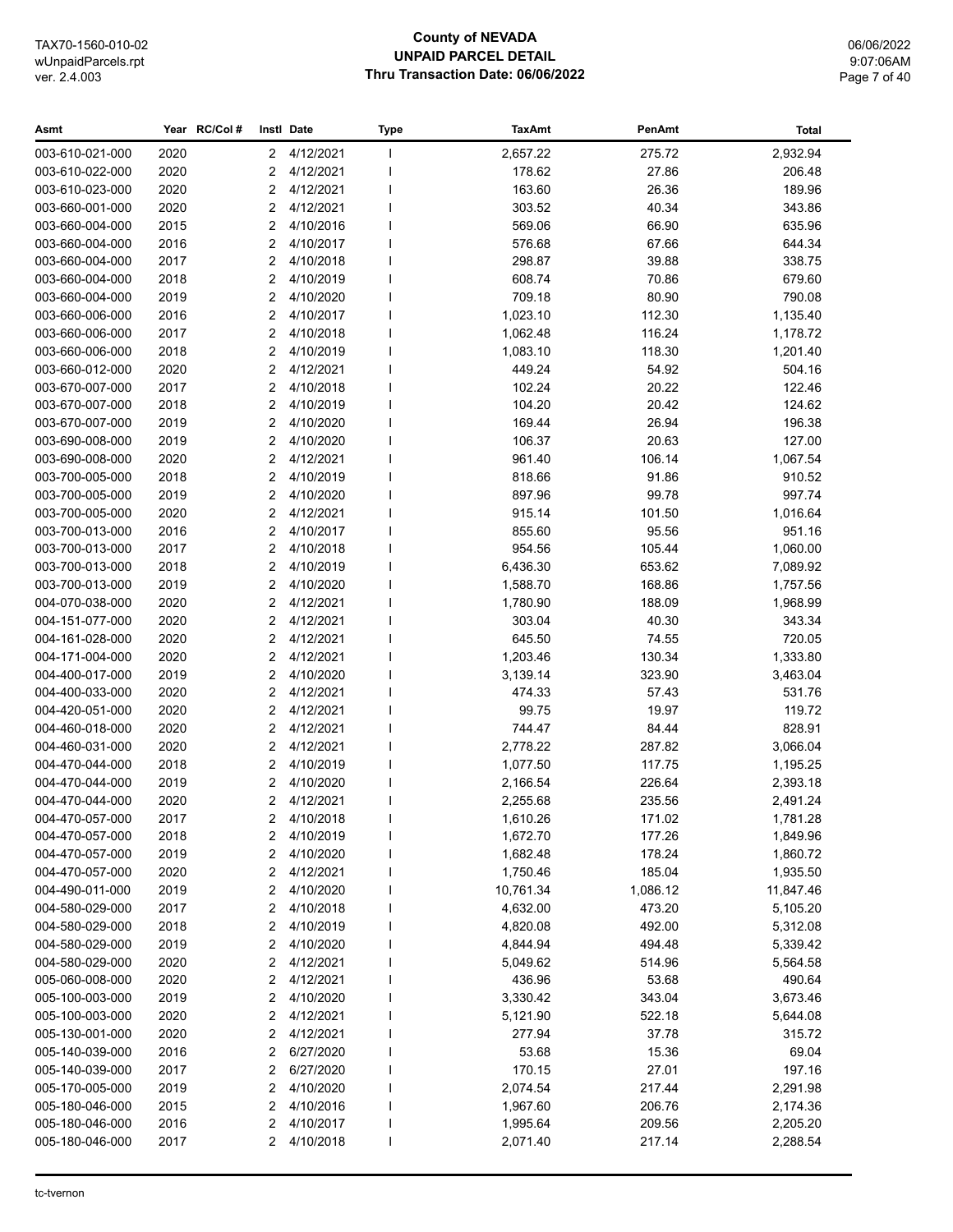# **County of NEVADA UNPAID PARCEL DETAIL** Thru Transaction Date: 06/06/2022

06/06/2022 9:07:06AM Page 8 of 40

| 2020<br>4/12/2021<br>1,086.36<br>118.62<br>1,204.98<br>005-180-068-000<br>$\mathbf{2}$<br>2019<br>4/10/2020<br>1,168.90<br>126.89<br>1,295.79<br>005-240-015-000<br>2<br>4/12/2021<br>668.18<br>76.81<br>744.99<br>005-250-011-000<br>2020<br>2<br>005-250-043-000<br>2019<br>$\overline{2}$<br>4/10/2020<br>5,352.12<br>545.20<br>5,897.32<br>005-250-043-000<br>2020<br>2<br>4/12/2021<br>5,461.24<br>556.12<br>6,017.36<br>4/12/2021<br>005-250-047-000<br>2020<br>2<br>1,385.89<br>148.58<br>1,534.47<br>2020<br>2<br>4/12/2021<br>005-350-020-000<br>4,637.36<br>473.72<br>5,111.08<br>2020<br>2<br>4/12/2021<br>27.96<br>207.66<br>005-391-001-000<br>179.70<br>005-396-030-000<br>2018<br>$\overline{2}$<br>4/10/2019<br>119.51<br>21.95<br>141.46<br>2019<br>2<br>4/10/2020<br>23,534.74<br>2,363.46<br>25,898.20<br>005-410-045-000<br>2020<br>2<br>4/12/2021<br>26,405.52<br>2,650.54<br>29,056.06<br>005-410-045-000<br>2020<br>2<br>4/12/2021<br>861.32<br>96.12<br>957.44<br>005-410-046-000<br>2<br>4/12/2021<br>3,704.40<br>380.44<br>4,084.84<br>005-450-046-000<br>2020<br>2018<br>2<br>4/10/2019<br>1,753.66<br>185.36<br>1,939.02<br>005-510-003-000<br>2019<br>2<br>4/10/2020<br>1,788.60<br>188.86<br>1,977.46<br>005-510-003-000<br>2<br>4/10/2020<br>1,695.26<br>179.52<br>005-520-011-000<br>2019<br>1,874.78<br>2016<br>2<br>4/10/2017<br>21.10<br>12.10<br>33.20<br>006-380-051-000<br>2017<br>2<br>4/10/2018<br>21.90<br>12.18<br>34.08<br>006-380-051-000<br>2018<br>2<br>4/10/2019<br>22.82<br>12.28<br>35.10<br>006-380-051-000<br>2<br>4/10/2020<br>22.92<br>35.20<br>006-380-051-000<br>2019<br>12.28<br>2020<br>2<br>4/12/2021<br>23.90<br>12.38<br>36.28<br>006-380-051-000<br>2020<br>2<br>6/29/2021<br>129.54<br>22.95<br>152.49<br>006-401-048-001<br>2<br>4/12/2021<br>006-620-011-000<br>2020<br>1,580.66<br>168.06<br>1,748.72<br>2<br>4/10/2020<br>111.72<br>1,129.10<br>006-720-034-000<br>2019<br>1,017.38<br>2019<br>2<br>4/10/2020<br>287.94<br>3,067.42<br>006-820-027-000<br>2,779.48<br>2<br>006-820-027-000<br>2020<br>4/12/2021<br>2,846.52<br>294.64<br>3,141.16<br>2<br>4/10/2017<br>006-840-052-000<br>2016<br>4,840.42<br>494.04<br>5,334.46<br>2<br>4/10/2018<br>5,023.26<br>006-840-052-000<br>2017<br>512.32<br>5,535.58<br>007-130-037-000<br>2019<br>2<br>4/10/2020<br>38.06<br>13.80<br>51.86<br>2<br>4/12/2021<br>39.20<br>53.12<br>007-130-037-000<br>2020<br>13.92<br>2017<br>2<br>4/10/2018<br>1,220.26<br>132.02<br>1,352.28<br>007-140-022-000<br>2019<br>4/10/2020<br>007-140-022-000<br>2<br>1,295.34<br>139.52<br>1,434.86<br>4/10/2019<br>007-140-025-000<br>2018<br>2<br>594.64<br>69.46<br>664.10<br>$\overline{2}$<br>4/10/2020<br>70.28<br>673.20<br>007-140-025-000<br>2019<br>602.92<br>007-140-025-000<br>2020<br>2<br>4/12/2021<br>626.66<br>72.66<br>699.32<br>$\overline{2}$<br>007-150-012-000<br>2014<br>4/10/2015<br>1,985.58<br>208.54<br>2,194.12<br>2<br>007-150-012-000<br>2015<br>4/10/2016<br>2,167.64<br>226.76<br>2,394.40<br>2016<br>2 4/10/2017<br>2,268.86<br>236.88<br>2,505.74<br>007-150-012-000<br>007-150-012-000<br>4/10/2018<br>1,262.36<br>1,398.59<br>2017<br>2<br>136.23<br>007-160-010-000<br>2020<br>2<br>4/12/2021<br>1,026.75<br>112.67<br>1,139.42<br>007-200-008-000<br>2020<br>2<br>4/12/2021<br>401.31<br>3,913.12<br>4,314.43<br>007-270-033-000<br>2020<br>2<br>4/12/2021<br>1,816.26<br>191.62<br>2,007.88<br>007-360-025-000<br>2013<br>2<br>4/10/2014<br>551.44<br>65.14<br>616.58<br>007-360-025-000<br>2014<br>2<br>4/10/2015<br>561.98<br>66.18<br>628.16<br>4/10/2016<br>007-360-025-000<br>2015<br>2<br>573.34<br>67.32<br>640.66<br>007-360-025-000<br>2016<br>2<br>4/10/2017<br>584.12<br>68.40<br>652.52<br>2017<br>2<br>4/10/2018<br>604.54<br>70.44<br>674.98<br>007-360-025-000<br>2<br>43.78<br>007-360-026-000<br>2013<br>4/10/2014<br>337.94<br>381.72<br>44.34<br>007-360-026-000<br>2014<br>2<br>4/10/2015<br>343.54<br>387.88<br>007-360-026-000<br>2015<br>2<br>4/10/2016<br>348.94<br>44.88<br>393.82<br>007-360-026-000<br>2016<br>2<br>4/10/2017<br>354.10<br>45.40<br>399.50<br>007-360-026-000<br>2017<br>2<br>4/10/2018<br>365.60<br>46.56<br>412.16<br>007-430-031-000<br>2019<br>2<br>4/10/2020<br>1,129.61<br>122.96<br>1,252.57<br>008-020-018-000<br>2020<br>2<br>4/12/2021<br>33.02<br>13.30<br>46.32<br>008-040-012-000<br>2<br>658.87<br>734.75<br>2018<br>4/10/2019<br>75.88<br>008-040-012-000<br>2019<br>2<br>4/10/2020<br>1,324.54<br>1,466.98<br>142.44 | Asmt | Year RC/Col# | Instl Date | <b>Type</b> | <b>TaxAmt</b> | PenAmt | Total |
|-------------------------------------------------------------------------------------------------------------------------------------------------------------------------------------------------------------------------------------------------------------------------------------------------------------------------------------------------------------------------------------------------------------------------------------------------------------------------------------------------------------------------------------------------------------------------------------------------------------------------------------------------------------------------------------------------------------------------------------------------------------------------------------------------------------------------------------------------------------------------------------------------------------------------------------------------------------------------------------------------------------------------------------------------------------------------------------------------------------------------------------------------------------------------------------------------------------------------------------------------------------------------------------------------------------------------------------------------------------------------------------------------------------------------------------------------------------------------------------------------------------------------------------------------------------------------------------------------------------------------------------------------------------------------------------------------------------------------------------------------------------------------------------------------------------------------------------------------------------------------------------------------------------------------------------------------------------------------------------------------------------------------------------------------------------------------------------------------------------------------------------------------------------------------------------------------------------------------------------------------------------------------------------------------------------------------------------------------------------------------------------------------------------------------------------------------------------------------------------------------------------------------------------------------------------------------------------------------------------------------------------------------------------------------------------------------------------------------------------------------------------------------------------------------------------------------------------------------------------------------------------------------------------------------------------------------------------------------------------------------------------------------------------------------------------------------------------------------------------------------------------------------------------------------------------------------------------------------------------------------------------------------------------------------------------------------------------------------------------------------------------------------------------------------------------------------------------------------------------------------------------------------------------------------------------------------------------------------------------------------------------------------------------------------------------------------------------------------------------------------------------------------------------------------------------------------------------------------------------------------------------------------------------------------------------------------------------------------------------------------------------------------------------------------------------------------------------------------------------------------------------------------------------------------------------------------------------------------------------------------------------------------------------------------------------------------------------------------------------------------------------------------------------------------------------------------------------------------------------------------------------------|------|--------------|------------|-------------|---------------|--------|-------|
|                                                                                                                                                                                                                                                                                                                                                                                                                                                                                                                                                                                                                                                                                                                                                                                                                                                                                                                                                                                                                                                                                                                                                                                                                                                                                                                                                                                                                                                                                                                                                                                                                                                                                                                                                                                                                                                                                                                                                                                                                                                                                                                                                                                                                                                                                                                                                                                                                                                                                                                                                                                                                                                                                                                                                                                                                                                                                                                                                                                                                                                                                                                                                                                                                                                                                                                                                                                                                                                                                                                                                                                                                                                                                                                                                                                                                                                                                                                                                                                                                                                                                                                                                                                                                                                                                                                                                                                                                                                                                                                   |      |              |            |             |               |        |       |
|                                                                                                                                                                                                                                                                                                                                                                                                                                                                                                                                                                                                                                                                                                                                                                                                                                                                                                                                                                                                                                                                                                                                                                                                                                                                                                                                                                                                                                                                                                                                                                                                                                                                                                                                                                                                                                                                                                                                                                                                                                                                                                                                                                                                                                                                                                                                                                                                                                                                                                                                                                                                                                                                                                                                                                                                                                                                                                                                                                                                                                                                                                                                                                                                                                                                                                                                                                                                                                                                                                                                                                                                                                                                                                                                                                                                                                                                                                                                                                                                                                                                                                                                                                                                                                                                                                                                                                                                                                                                                                                   |      |              |            |             |               |        |       |
|                                                                                                                                                                                                                                                                                                                                                                                                                                                                                                                                                                                                                                                                                                                                                                                                                                                                                                                                                                                                                                                                                                                                                                                                                                                                                                                                                                                                                                                                                                                                                                                                                                                                                                                                                                                                                                                                                                                                                                                                                                                                                                                                                                                                                                                                                                                                                                                                                                                                                                                                                                                                                                                                                                                                                                                                                                                                                                                                                                                                                                                                                                                                                                                                                                                                                                                                                                                                                                                                                                                                                                                                                                                                                                                                                                                                                                                                                                                                                                                                                                                                                                                                                                                                                                                                                                                                                                                                                                                                                                                   |      |              |            |             |               |        |       |
|                                                                                                                                                                                                                                                                                                                                                                                                                                                                                                                                                                                                                                                                                                                                                                                                                                                                                                                                                                                                                                                                                                                                                                                                                                                                                                                                                                                                                                                                                                                                                                                                                                                                                                                                                                                                                                                                                                                                                                                                                                                                                                                                                                                                                                                                                                                                                                                                                                                                                                                                                                                                                                                                                                                                                                                                                                                                                                                                                                                                                                                                                                                                                                                                                                                                                                                                                                                                                                                                                                                                                                                                                                                                                                                                                                                                                                                                                                                                                                                                                                                                                                                                                                                                                                                                                                                                                                                                                                                                                                                   |      |              |            |             |               |        |       |
|                                                                                                                                                                                                                                                                                                                                                                                                                                                                                                                                                                                                                                                                                                                                                                                                                                                                                                                                                                                                                                                                                                                                                                                                                                                                                                                                                                                                                                                                                                                                                                                                                                                                                                                                                                                                                                                                                                                                                                                                                                                                                                                                                                                                                                                                                                                                                                                                                                                                                                                                                                                                                                                                                                                                                                                                                                                                                                                                                                                                                                                                                                                                                                                                                                                                                                                                                                                                                                                                                                                                                                                                                                                                                                                                                                                                                                                                                                                                                                                                                                                                                                                                                                                                                                                                                                                                                                                                                                                                                                                   |      |              |            |             |               |        |       |
|                                                                                                                                                                                                                                                                                                                                                                                                                                                                                                                                                                                                                                                                                                                                                                                                                                                                                                                                                                                                                                                                                                                                                                                                                                                                                                                                                                                                                                                                                                                                                                                                                                                                                                                                                                                                                                                                                                                                                                                                                                                                                                                                                                                                                                                                                                                                                                                                                                                                                                                                                                                                                                                                                                                                                                                                                                                                                                                                                                                                                                                                                                                                                                                                                                                                                                                                                                                                                                                                                                                                                                                                                                                                                                                                                                                                                                                                                                                                                                                                                                                                                                                                                                                                                                                                                                                                                                                                                                                                                                                   |      |              |            |             |               |        |       |
|                                                                                                                                                                                                                                                                                                                                                                                                                                                                                                                                                                                                                                                                                                                                                                                                                                                                                                                                                                                                                                                                                                                                                                                                                                                                                                                                                                                                                                                                                                                                                                                                                                                                                                                                                                                                                                                                                                                                                                                                                                                                                                                                                                                                                                                                                                                                                                                                                                                                                                                                                                                                                                                                                                                                                                                                                                                                                                                                                                                                                                                                                                                                                                                                                                                                                                                                                                                                                                                                                                                                                                                                                                                                                                                                                                                                                                                                                                                                                                                                                                                                                                                                                                                                                                                                                                                                                                                                                                                                                                                   |      |              |            |             |               |        |       |
|                                                                                                                                                                                                                                                                                                                                                                                                                                                                                                                                                                                                                                                                                                                                                                                                                                                                                                                                                                                                                                                                                                                                                                                                                                                                                                                                                                                                                                                                                                                                                                                                                                                                                                                                                                                                                                                                                                                                                                                                                                                                                                                                                                                                                                                                                                                                                                                                                                                                                                                                                                                                                                                                                                                                                                                                                                                                                                                                                                                                                                                                                                                                                                                                                                                                                                                                                                                                                                                                                                                                                                                                                                                                                                                                                                                                                                                                                                                                                                                                                                                                                                                                                                                                                                                                                                                                                                                                                                                                                                                   |      |              |            |             |               |        |       |
|                                                                                                                                                                                                                                                                                                                                                                                                                                                                                                                                                                                                                                                                                                                                                                                                                                                                                                                                                                                                                                                                                                                                                                                                                                                                                                                                                                                                                                                                                                                                                                                                                                                                                                                                                                                                                                                                                                                                                                                                                                                                                                                                                                                                                                                                                                                                                                                                                                                                                                                                                                                                                                                                                                                                                                                                                                                                                                                                                                                                                                                                                                                                                                                                                                                                                                                                                                                                                                                                                                                                                                                                                                                                                                                                                                                                                                                                                                                                                                                                                                                                                                                                                                                                                                                                                                                                                                                                                                                                                                                   |      |              |            |             |               |        |       |
|                                                                                                                                                                                                                                                                                                                                                                                                                                                                                                                                                                                                                                                                                                                                                                                                                                                                                                                                                                                                                                                                                                                                                                                                                                                                                                                                                                                                                                                                                                                                                                                                                                                                                                                                                                                                                                                                                                                                                                                                                                                                                                                                                                                                                                                                                                                                                                                                                                                                                                                                                                                                                                                                                                                                                                                                                                                                                                                                                                                                                                                                                                                                                                                                                                                                                                                                                                                                                                                                                                                                                                                                                                                                                                                                                                                                                                                                                                                                                                                                                                                                                                                                                                                                                                                                                                                                                                                                                                                                                                                   |      |              |            |             |               |        |       |
|                                                                                                                                                                                                                                                                                                                                                                                                                                                                                                                                                                                                                                                                                                                                                                                                                                                                                                                                                                                                                                                                                                                                                                                                                                                                                                                                                                                                                                                                                                                                                                                                                                                                                                                                                                                                                                                                                                                                                                                                                                                                                                                                                                                                                                                                                                                                                                                                                                                                                                                                                                                                                                                                                                                                                                                                                                                                                                                                                                                                                                                                                                                                                                                                                                                                                                                                                                                                                                                                                                                                                                                                                                                                                                                                                                                                                                                                                                                                                                                                                                                                                                                                                                                                                                                                                                                                                                                                                                                                                                                   |      |              |            |             |               |        |       |
|                                                                                                                                                                                                                                                                                                                                                                                                                                                                                                                                                                                                                                                                                                                                                                                                                                                                                                                                                                                                                                                                                                                                                                                                                                                                                                                                                                                                                                                                                                                                                                                                                                                                                                                                                                                                                                                                                                                                                                                                                                                                                                                                                                                                                                                                                                                                                                                                                                                                                                                                                                                                                                                                                                                                                                                                                                                                                                                                                                                                                                                                                                                                                                                                                                                                                                                                                                                                                                                                                                                                                                                                                                                                                                                                                                                                                                                                                                                                                                                                                                                                                                                                                                                                                                                                                                                                                                                                                                                                                                                   |      |              |            |             |               |        |       |
|                                                                                                                                                                                                                                                                                                                                                                                                                                                                                                                                                                                                                                                                                                                                                                                                                                                                                                                                                                                                                                                                                                                                                                                                                                                                                                                                                                                                                                                                                                                                                                                                                                                                                                                                                                                                                                                                                                                                                                                                                                                                                                                                                                                                                                                                                                                                                                                                                                                                                                                                                                                                                                                                                                                                                                                                                                                                                                                                                                                                                                                                                                                                                                                                                                                                                                                                                                                                                                                                                                                                                                                                                                                                                                                                                                                                                                                                                                                                                                                                                                                                                                                                                                                                                                                                                                                                                                                                                                                                                                                   |      |              |            |             |               |        |       |
|                                                                                                                                                                                                                                                                                                                                                                                                                                                                                                                                                                                                                                                                                                                                                                                                                                                                                                                                                                                                                                                                                                                                                                                                                                                                                                                                                                                                                                                                                                                                                                                                                                                                                                                                                                                                                                                                                                                                                                                                                                                                                                                                                                                                                                                                                                                                                                                                                                                                                                                                                                                                                                                                                                                                                                                                                                                                                                                                                                                                                                                                                                                                                                                                                                                                                                                                                                                                                                                                                                                                                                                                                                                                                                                                                                                                                                                                                                                                                                                                                                                                                                                                                                                                                                                                                                                                                                                                                                                                                                                   |      |              |            |             |               |        |       |
|                                                                                                                                                                                                                                                                                                                                                                                                                                                                                                                                                                                                                                                                                                                                                                                                                                                                                                                                                                                                                                                                                                                                                                                                                                                                                                                                                                                                                                                                                                                                                                                                                                                                                                                                                                                                                                                                                                                                                                                                                                                                                                                                                                                                                                                                                                                                                                                                                                                                                                                                                                                                                                                                                                                                                                                                                                                                                                                                                                                                                                                                                                                                                                                                                                                                                                                                                                                                                                                                                                                                                                                                                                                                                                                                                                                                                                                                                                                                                                                                                                                                                                                                                                                                                                                                                                                                                                                                                                                                                                                   |      |              |            |             |               |        |       |
|                                                                                                                                                                                                                                                                                                                                                                                                                                                                                                                                                                                                                                                                                                                                                                                                                                                                                                                                                                                                                                                                                                                                                                                                                                                                                                                                                                                                                                                                                                                                                                                                                                                                                                                                                                                                                                                                                                                                                                                                                                                                                                                                                                                                                                                                                                                                                                                                                                                                                                                                                                                                                                                                                                                                                                                                                                                                                                                                                                                                                                                                                                                                                                                                                                                                                                                                                                                                                                                                                                                                                                                                                                                                                                                                                                                                                                                                                                                                                                                                                                                                                                                                                                                                                                                                                                                                                                                                                                                                                                                   |      |              |            |             |               |        |       |
|                                                                                                                                                                                                                                                                                                                                                                                                                                                                                                                                                                                                                                                                                                                                                                                                                                                                                                                                                                                                                                                                                                                                                                                                                                                                                                                                                                                                                                                                                                                                                                                                                                                                                                                                                                                                                                                                                                                                                                                                                                                                                                                                                                                                                                                                                                                                                                                                                                                                                                                                                                                                                                                                                                                                                                                                                                                                                                                                                                                                                                                                                                                                                                                                                                                                                                                                                                                                                                                                                                                                                                                                                                                                                                                                                                                                                                                                                                                                                                                                                                                                                                                                                                                                                                                                                                                                                                                                                                                                                                                   |      |              |            |             |               |        |       |
|                                                                                                                                                                                                                                                                                                                                                                                                                                                                                                                                                                                                                                                                                                                                                                                                                                                                                                                                                                                                                                                                                                                                                                                                                                                                                                                                                                                                                                                                                                                                                                                                                                                                                                                                                                                                                                                                                                                                                                                                                                                                                                                                                                                                                                                                                                                                                                                                                                                                                                                                                                                                                                                                                                                                                                                                                                                                                                                                                                                                                                                                                                                                                                                                                                                                                                                                                                                                                                                                                                                                                                                                                                                                                                                                                                                                                                                                                                                                                                                                                                                                                                                                                                                                                                                                                                                                                                                                                                                                                                                   |      |              |            |             |               |        |       |
|                                                                                                                                                                                                                                                                                                                                                                                                                                                                                                                                                                                                                                                                                                                                                                                                                                                                                                                                                                                                                                                                                                                                                                                                                                                                                                                                                                                                                                                                                                                                                                                                                                                                                                                                                                                                                                                                                                                                                                                                                                                                                                                                                                                                                                                                                                                                                                                                                                                                                                                                                                                                                                                                                                                                                                                                                                                                                                                                                                                                                                                                                                                                                                                                                                                                                                                                                                                                                                                                                                                                                                                                                                                                                                                                                                                                                                                                                                                                                                                                                                                                                                                                                                                                                                                                                                                                                                                                                                                                                                                   |      |              |            |             |               |        |       |
|                                                                                                                                                                                                                                                                                                                                                                                                                                                                                                                                                                                                                                                                                                                                                                                                                                                                                                                                                                                                                                                                                                                                                                                                                                                                                                                                                                                                                                                                                                                                                                                                                                                                                                                                                                                                                                                                                                                                                                                                                                                                                                                                                                                                                                                                                                                                                                                                                                                                                                                                                                                                                                                                                                                                                                                                                                                                                                                                                                                                                                                                                                                                                                                                                                                                                                                                                                                                                                                                                                                                                                                                                                                                                                                                                                                                                                                                                                                                                                                                                                                                                                                                                                                                                                                                                                                                                                                                                                                                                                                   |      |              |            |             |               |        |       |
|                                                                                                                                                                                                                                                                                                                                                                                                                                                                                                                                                                                                                                                                                                                                                                                                                                                                                                                                                                                                                                                                                                                                                                                                                                                                                                                                                                                                                                                                                                                                                                                                                                                                                                                                                                                                                                                                                                                                                                                                                                                                                                                                                                                                                                                                                                                                                                                                                                                                                                                                                                                                                                                                                                                                                                                                                                                                                                                                                                                                                                                                                                                                                                                                                                                                                                                                                                                                                                                                                                                                                                                                                                                                                                                                                                                                                                                                                                                                                                                                                                                                                                                                                                                                                                                                                                                                                                                                                                                                                                                   |      |              |            |             |               |        |       |
|                                                                                                                                                                                                                                                                                                                                                                                                                                                                                                                                                                                                                                                                                                                                                                                                                                                                                                                                                                                                                                                                                                                                                                                                                                                                                                                                                                                                                                                                                                                                                                                                                                                                                                                                                                                                                                                                                                                                                                                                                                                                                                                                                                                                                                                                                                                                                                                                                                                                                                                                                                                                                                                                                                                                                                                                                                                                                                                                                                                                                                                                                                                                                                                                                                                                                                                                                                                                                                                                                                                                                                                                                                                                                                                                                                                                                                                                                                                                                                                                                                                                                                                                                                                                                                                                                                                                                                                                                                                                                                                   |      |              |            |             |               |        |       |
|                                                                                                                                                                                                                                                                                                                                                                                                                                                                                                                                                                                                                                                                                                                                                                                                                                                                                                                                                                                                                                                                                                                                                                                                                                                                                                                                                                                                                                                                                                                                                                                                                                                                                                                                                                                                                                                                                                                                                                                                                                                                                                                                                                                                                                                                                                                                                                                                                                                                                                                                                                                                                                                                                                                                                                                                                                                                                                                                                                                                                                                                                                                                                                                                                                                                                                                                                                                                                                                                                                                                                                                                                                                                                                                                                                                                                                                                                                                                                                                                                                                                                                                                                                                                                                                                                                                                                                                                                                                                                                                   |      |              |            |             |               |        |       |
|                                                                                                                                                                                                                                                                                                                                                                                                                                                                                                                                                                                                                                                                                                                                                                                                                                                                                                                                                                                                                                                                                                                                                                                                                                                                                                                                                                                                                                                                                                                                                                                                                                                                                                                                                                                                                                                                                                                                                                                                                                                                                                                                                                                                                                                                                                                                                                                                                                                                                                                                                                                                                                                                                                                                                                                                                                                                                                                                                                                                                                                                                                                                                                                                                                                                                                                                                                                                                                                                                                                                                                                                                                                                                                                                                                                                                                                                                                                                                                                                                                                                                                                                                                                                                                                                                                                                                                                                                                                                                                                   |      |              |            |             |               |        |       |
|                                                                                                                                                                                                                                                                                                                                                                                                                                                                                                                                                                                                                                                                                                                                                                                                                                                                                                                                                                                                                                                                                                                                                                                                                                                                                                                                                                                                                                                                                                                                                                                                                                                                                                                                                                                                                                                                                                                                                                                                                                                                                                                                                                                                                                                                                                                                                                                                                                                                                                                                                                                                                                                                                                                                                                                                                                                                                                                                                                                                                                                                                                                                                                                                                                                                                                                                                                                                                                                                                                                                                                                                                                                                                                                                                                                                                                                                                                                                                                                                                                                                                                                                                                                                                                                                                                                                                                                                                                                                                                                   |      |              |            |             |               |        |       |
|                                                                                                                                                                                                                                                                                                                                                                                                                                                                                                                                                                                                                                                                                                                                                                                                                                                                                                                                                                                                                                                                                                                                                                                                                                                                                                                                                                                                                                                                                                                                                                                                                                                                                                                                                                                                                                                                                                                                                                                                                                                                                                                                                                                                                                                                                                                                                                                                                                                                                                                                                                                                                                                                                                                                                                                                                                                                                                                                                                                                                                                                                                                                                                                                                                                                                                                                                                                                                                                                                                                                                                                                                                                                                                                                                                                                                                                                                                                                                                                                                                                                                                                                                                                                                                                                                                                                                                                                                                                                                                                   |      |              |            |             |               |        |       |
|                                                                                                                                                                                                                                                                                                                                                                                                                                                                                                                                                                                                                                                                                                                                                                                                                                                                                                                                                                                                                                                                                                                                                                                                                                                                                                                                                                                                                                                                                                                                                                                                                                                                                                                                                                                                                                                                                                                                                                                                                                                                                                                                                                                                                                                                                                                                                                                                                                                                                                                                                                                                                                                                                                                                                                                                                                                                                                                                                                                                                                                                                                                                                                                                                                                                                                                                                                                                                                                                                                                                                                                                                                                                                                                                                                                                                                                                                                                                                                                                                                                                                                                                                                                                                                                                                                                                                                                                                                                                                                                   |      |              |            |             |               |        |       |
|                                                                                                                                                                                                                                                                                                                                                                                                                                                                                                                                                                                                                                                                                                                                                                                                                                                                                                                                                                                                                                                                                                                                                                                                                                                                                                                                                                                                                                                                                                                                                                                                                                                                                                                                                                                                                                                                                                                                                                                                                                                                                                                                                                                                                                                                                                                                                                                                                                                                                                                                                                                                                                                                                                                                                                                                                                                                                                                                                                                                                                                                                                                                                                                                                                                                                                                                                                                                                                                                                                                                                                                                                                                                                                                                                                                                                                                                                                                                                                                                                                                                                                                                                                                                                                                                                                                                                                                                                                                                                                                   |      |              |            |             |               |        |       |
|                                                                                                                                                                                                                                                                                                                                                                                                                                                                                                                                                                                                                                                                                                                                                                                                                                                                                                                                                                                                                                                                                                                                                                                                                                                                                                                                                                                                                                                                                                                                                                                                                                                                                                                                                                                                                                                                                                                                                                                                                                                                                                                                                                                                                                                                                                                                                                                                                                                                                                                                                                                                                                                                                                                                                                                                                                                                                                                                                                                                                                                                                                                                                                                                                                                                                                                                                                                                                                                                                                                                                                                                                                                                                                                                                                                                                                                                                                                                                                                                                                                                                                                                                                                                                                                                                                                                                                                                                                                                                                                   |      |              |            |             |               |        |       |
|                                                                                                                                                                                                                                                                                                                                                                                                                                                                                                                                                                                                                                                                                                                                                                                                                                                                                                                                                                                                                                                                                                                                                                                                                                                                                                                                                                                                                                                                                                                                                                                                                                                                                                                                                                                                                                                                                                                                                                                                                                                                                                                                                                                                                                                                                                                                                                                                                                                                                                                                                                                                                                                                                                                                                                                                                                                                                                                                                                                                                                                                                                                                                                                                                                                                                                                                                                                                                                                                                                                                                                                                                                                                                                                                                                                                                                                                                                                                                                                                                                                                                                                                                                                                                                                                                                                                                                                                                                                                                                                   |      |              |            |             |               |        |       |
|                                                                                                                                                                                                                                                                                                                                                                                                                                                                                                                                                                                                                                                                                                                                                                                                                                                                                                                                                                                                                                                                                                                                                                                                                                                                                                                                                                                                                                                                                                                                                                                                                                                                                                                                                                                                                                                                                                                                                                                                                                                                                                                                                                                                                                                                                                                                                                                                                                                                                                                                                                                                                                                                                                                                                                                                                                                                                                                                                                                                                                                                                                                                                                                                                                                                                                                                                                                                                                                                                                                                                                                                                                                                                                                                                                                                                                                                                                                                                                                                                                                                                                                                                                                                                                                                                                                                                                                                                                                                                                                   |      |              |            |             |               |        |       |
|                                                                                                                                                                                                                                                                                                                                                                                                                                                                                                                                                                                                                                                                                                                                                                                                                                                                                                                                                                                                                                                                                                                                                                                                                                                                                                                                                                                                                                                                                                                                                                                                                                                                                                                                                                                                                                                                                                                                                                                                                                                                                                                                                                                                                                                                                                                                                                                                                                                                                                                                                                                                                                                                                                                                                                                                                                                                                                                                                                                                                                                                                                                                                                                                                                                                                                                                                                                                                                                                                                                                                                                                                                                                                                                                                                                                                                                                                                                                                                                                                                                                                                                                                                                                                                                                                                                                                                                                                                                                                                                   |      |              |            |             |               |        |       |
|                                                                                                                                                                                                                                                                                                                                                                                                                                                                                                                                                                                                                                                                                                                                                                                                                                                                                                                                                                                                                                                                                                                                                                                                                                                                                                                                                                                                                                                                                                                                                                                                                                                                                                                                                                                                                                                                                                                                                                                                                                                                                                                                                                                                                                                                                                                                                                                                                                                                                                                                                                                                                                                                                                                                                                                                                                                                                                                                                                                                                                                                                                                                                                                                                                                                                                                                                                                                                                                                                                                                                                                                                                                                                                                                                                                                                                                                                                                                                                                                                                                                                                                                                                                                                                                                                                                                                                                                                                                                                                                   |      |              |            |             |               |        |       |
|                                                                                                                                                                                                                                                                                                                                                                                                                                                                                                                                                                                                                                                                                                                                                                                                                                                                                                                                                                                                                                                                                                                                                                                                                                                                                                                                                                                                                                                                                                                                                                                                                                                                                                                                                                                                                                                                                                                                                                                                                                                                                                                                                                                                                                                                                                                                                                                                                                                                                                                                                                                                                                                                                                                                                                                                                                                                                                                                                                                                                                                                                                                                                                                                                                                                                                                                                                                                                                                                                                                                                                                                                                                                                                                                                                                                                                                                                                                                                                                                                                                                                                                                                                                                                                                                                                                                                                                                                                                                                                                   |      |              |            |             |               |        |       |
|                                                                                                                                                                                                                                                                                                                                                                                                                                                                                                                                                                                                                                                                                                                                                                                                                                                                                                                                                                                                                                                                                                                                                                                                                                                                                                                                                                                                                                                                                                                                                                                                                                                                                                                                                                                                                                                                                                                                                                                                                                                                                                                                                                                                                                                                                                                                                                                                                                                                                                                                                                                                                                                                                                                                                                                                                                                                                                                                                                                                                                                                                                                                                                                                                                                                                                                                                                                                                                                                                                                                                                                                                                                                                                                                                                                                                                                                                                                                                                                                                                                                                                                                                                                                                                                                                                                                                                                                                                                                                                                   |      |              |            |             |               |        |       |
|                                                                                                                                                                                                                                                                                                                                                                                                                                                                                                                                                                                                                                                                                                                                                                                                                                                                                                                                                                                                                                                                                                                                                                                                                                                                                                                                                                                                                                                                                                                                                                                                                                                                                                                                                                                                                                                                                                                                                                                                                                                                                                                                                                                                                                                                                                                                                                                                                                                                                                                                                                                                                                                                                                                                                                                                                                                                                                                                                                                                                                                                                                                                                                                                                                                                                                                                                                                                                                                                                                                                                                                                                                                                                                                                                                                                                                                                                                                                                                                                                                                                                                                                                                                                                                                                                                                                                                                                                                                                                                                   |      |              |            |             |               |        |       |
|                                                                                                                                                                                                                                                                                                                                                                                                                                                                                                                                                                                                                                                                                                                                                                                                                                                                                                                                                                                                                                                                                                                                                                                                                                                                                                                                                                                                                                                                                                                                                                                                                                                                                                                                                                                                                                                                                                                                                                                                                                                                                                                                                                                                                                                                                                                                                                                                                                                                                                                                                                                                                                                                                                                                                                                                                                                                                                                                                                                                                                                                                                                                                                                                                                                                                                                                                                                                                                                                                                                                                                                                                                                                                                                                                                                                                                                                                                                                                                                                                                                                                                                                                                                                                                                                                                                                                                                                                                                                                                                   |      |              |            |             |               |        |       |
|                                                                                                                                                                                                                                                                                                                                                                                                                                                                                                                                                                                                                                                                                                                                                                                                                                                                                                                                                                                                                                                                                                                                                                                                                                                                                                                                                                                                                                                                                                                                                                                                                                                                                                                                                                                                                                                                                                                                                                                                                                                                                                                                                                                                                                                                                                                                                                                                                                                                                                                                                                                                                                                                                                                                                                                                                                                                                                                                                                                                                                                                                                                                                                                                                                                                                                                                                                                                                                                                                                                                                                                                                                                                                                                                                                                                                                                                                                                                                                                                                                                                                                                                                                                                                                                                                                                                                                                                                                                                                                                   |      |              |            |             |               |        |       |
|                                                                                                                                                                                                                                                                                                                                                                                                                                                                                                                                                                                                                                                                                                                                                                                                                                                                                                                                                                                                                                                                                                                                                                                                                                                                                                                                                                                                                                                                                                                                                                                                                                                                                                                                                                                                                                                                                                                                                                                                                                                                                                                                                                                                                                                                                                                                                                                                                                                                                                                                                                                                                                                                                                                                                                                                                                                                                                                                                                                                                                                                                                                                                                                                                                                                                                                                                                                                                                                                                                                                                                                                                                                                                                                                                                                                                                                                                                                                                                                                                                                                                                                                                                                                                                                                                                                                                                                                                                                                                                                   |      |              |            |             |               |        |       |
|                                                                                                                                                                                                                                                                                                                                                                                                                                                                                                                                                                                                                                                                                                                                                                                                                                                                                                                                                                                                                                                                                                                                                                                                                                                                                                                                                                                                                                                                                                                                                                                                                                                                                                                                                                                                                                                                                                                                                                                                                                                                                                                                                                                                                                                                                                                                                                                                                                                                                                                                                                                                                                                                                                                                                                                                                                                                                                                                                                                                                                                                                                                                                                                                                                                                                                                                                                                                                                                                                                                                                                                                                                                                                                                                                                                                                                                                                                                                                                                                                                                                                                                                                                                                                                                                                                                                                                                                                                                                                                                   |      |              |            |             |               |        |       |
|                                                                                                                                                                                                                                                                                                                                                                                                                                                                                                                                                                                                                                                                                                                                                                                                                                                                                                                                                                                                                                                                                                                                                                                                                                                                                                                                                                                                                                                                                                                                                                                                                                                                                                                                                                                                                                                                                                                                                                                                                                                                                                                                                                                                                                                                                                                                                                                                                                                                                                                                                                                                                                                                                                                                                                                                                                                                                                                                                                                                                                                                                                                                                                                                                                                                                                                                                                                                                                                                                                                                                                                                                                                                                                                                                                                                                                                                                                                                                                                                                                                                                                                                                                                                                                                                                                                                                                                                                                                                                                                   |      |              |            |             |               |        |       |
|                                                                                                                                                                                                                                                                                                                                                                                                                                                                                                                                                                                                                                                                                                                                                                                                                                                                                                                                                                                                                                                                                                                                                                                                                                                                                                                                                                                                                                                                                                                                                                                                                                                                                                                                                                                                                                                                                                                                                                                                                                                                                                                                                                                                                                                                                                                                                                                                                                                                                                                                                                                                                                                                                                                                                                                                                                                                                                                                                                                                                                                                                                                                                                                                                                                                                                                                                                                                                                                                                                                                                                                                                                                                                                                                                                                                                                                                                                                                                                                                                                                                                                                                                                                                                                                                                                                                                                                                                                                                                                                   |      |              |            |             |               |        |       |
|                                                                                                                                                                                                                                                                                                                                                                                                                                                                                                                                                                                                                                                                                                                                                                                                                                                                                                                                                                                                                                                                                                                                                                                                                                                                                                                                                                                                                                                                                                                                                                                                                                                                                                                                                                                                                                                                                                                                                                                                                                                                                                                                                                                                                                                                                                                                                                                                                                                                                                                                                                                                                                                                                                                                                                                                                                                                                                                                                                                                                                                                                                                                                                                                                                                                                                                                                                                                                                                                                                                                                                                                                                                                                                                                                                                                                                                                                                                                                                                                                                                                                                                                                                                                                                                                                                                                                                                                                                                                                                                   |      |              |            |             |               |        |       |
|                                                                                                                                                                                                                                                                                                                                                                                                                                                                                                                                                                                                                                                                                                                                                                                                                                                                                                                                                                                                                                                                                                                                                                                                                                                                                                                                                                                                                                                                                                                                                                                                                                                                                                                                                                                                                                                                                                                                                                                                                                                                                                                                                                                                                                                                                                                                                                                                                                                                                                                                                                                                                                                                                                                                                                                                                                                                                                                                                                                                                                                                                                                                                                                                                                                                                                                                                                                                                                                                                                                                                                                                                                                                                                                                                                                                                                                                                                                                                                                                                                                                                                                                                                                                                                                                                                                                                                                                                                                                                                                   |      |              |            |             |               |        |       |
|                                                                                                                                                                                                                                                                                                                                                                                                                                                                                                                                                                                                                                                                                                                                                                                                                                                                                                                                                                                                                                                                                                                                                                                                                                                                                                                                                                                                                                                                                                                                                                                                                                                                                                                                                                                                                                                                                                                                                                                                                                                                                                                                                                                                                                                                                                                                                                                                                                                                                                                                                                                                                                                                                                                                                                                                                                                                                                                                                                                                                                                                                                                                                                                                                                                                                                                                                                                                                                                                                                                                                                                                                                                                                                                                                                                                                                                                                                                                                                                                                                                                                                                                                                                                                                                                                                                                                                                                                                                                                                                   |      |              |            |             |               |        |       |
|                                                                                                                                                                                                                                                                                                                                                                                                                                                                                                                                                                                                                                                                                                                                                                                                                                                                                                                                                                                                                                                                                                                                                                                                                                                                                                                                                                                                                                                                                                                                                                                                                                                                                                                                                                                                                                                                                                                                                                                                                                                                                                                                                                                                                                                                                                                                                                                                                                                                                                                                                                                                                                                                                                                                                                                                                                                                                                                                                                                                                                                                                                                                                                                                                                                                                                                                                                                                                                                                                                                                                                                                                                                                                                                                                                                                                                                                                                                                                                                                                                                                                                                                                                                                                                                                                                                                                                                                                                                                                                                   |      |              |            |             |               |        |       |
|                                                                                                                                                                                                                                                                                                                                                                                                                                                                                                                                                                                                                                                                                                                                                                                                                                                                                                                                                                                                                                                                                                                                                                                                                                                                                                                                                                                                                                                                                                                                                                                                                                                                                                                                                                                                                                                                                                                                                                                                                                                                                                                                                                                                                                                                                                                                                                                                                                                                                                                                                                                                                                                                                                                                                                                                                                                                                                                                                                                                                                                                                                                                                                                                                                                                                                                                                                                                                                                                                                                                                                                                                                                                                                                                                                                                                                                                                                                                                                                                                                                                                                                                                                                                                                                                                                                                                                                                                                                                                                                   |      |              |            |             |               |        |       |
|                                                                                                                                                                                                                                                                                                                                                                                                                                                                                                                                                                                                                                                                                                                                                                                                                                                                                                                                                                                                                                                                                                                                                                                                                                                                                                                                                                                                                                                                                                                                                                                                                                                                                                                                                                                                                                                                                                                                                                                                                                                                                                                                                                                                                                                                                                                                                                                                                                                                                                                                                                                                                                                                                                                                                                                                                                                                                                                                                                                                                                                                                                                                                                                                                                                                                                                                                                                                                                                                                                                                                                                                                                                                                                                                                                                                                                                                                                                                                                                                                                                                                                                                                                                                                                                                                                                                                                                                                                                                                                                   |      |              |            |             |               |        |       |
|                                                                                                                                                                                                                                                                                                                                                                                                                                                                                                                                                                                                                                                                                                                                                                                                                                                                                                                                                                                                                                                                                                                                                                                                                                                                                                                                                                                                                                                                                                                                                                                                                                                                                                                                                                                                                                                                                                                                                                                                                                                                                                                                                                                                                                                                                                                                                                                                                                                                                                                                                                                                                                                                                                                                                                                                                                                                                                                                                                                                                                                                                                                                                                                                                                                                                                                                                                                                                                                                                                                                                                                                                                                                                                                                                                                                                                                                                                                                                                                                                                                                                                                                                                                                                                                                                                                                                                                                                                                                                                                   |      |              |            |             |               |        |       |
|                                                                                                                                                                                                                                                                                                                                                                                                                                                                                                                                                                                                                                                                                                                                                                                                                                                                                                                                                                                                                                                                                                                                                                                                                                                                                                                                                                                                                                                                                                                                                                                                                                                                                                                                                                                                                                                                                                                                                                                                                                                                                                                                                                                                                                                                                                                                                                                                                                                                                                                                                                                                                                                                                                                                                                                                                                                                                                                                                                                                                                                                                                                                                                                                                                                                                                                                                                                                                                                                                                                                                                                                                                                                                                                                                                                                                                                                                                                                                                                                                                                                                                                                                                                                                                                                                                                                                                                                                                                                                                                   |      |              |            |             |               |        |       |
|                                                                                                                                                                                                                                                                                                                                                                                                                                                                                                                                                                                                                                                                                                                                                                                                                                                                                                                                                                                                                                                                                                                                                                                                                                                                                                                                                                                                                                                                                                                                                                                                                                                                                                                                                                                                                                                                                                                                                                                                                                                                                                                                                                                                                                                                                                                                                                                                                                                                                                                                                                                                                                                                                                                                                                                                                                                                                                                                                                                                                                                                                                                                                                                                                                                                                                                                                                                                                                                                                                                                                                                                                                                                                                                                                                                                                                                                                                                                                                                                                                                                                                                                                                                                                                                                                                                                                                                                                                                                                                                   |      |              |            |             |               |        |       |
|                                                                                                                                                                                                                                                                                                                                                                                                                                                                                                                                                                                                                                                                                                                                                                                                                                                                                                                                                                                                                                                                                                                                                                                                                                                                                                                                                                                                                                                                                                                                                                                                                                                                                                                                                                                                                                                                                                                                                                                                                                                                                                                                                                                                                                                                                                                                                                                                                                                                                                                                                                                                                                                                                                                                                                                                                                                                                                                                                                                                                                                                                                                                                                                                                                                                                                                                                                                                                                                                                                                                                                                                                                                                                                                                                                                                                                                                                                                                                                                                                                                                                                                                                                                                                                                                                                                                                                                                                                                                                                                   |      |              |            |             |               |        |       |
|                                                                                                                                                                                                                                                                                                                                                                                                                                                                                                                                                                                                                                                                                                                                                                                                                                                                                                                                                                                                                                                                                                                                                                                                                                                                                                                                                                                                                                                                                                                                                                                                                                                                                                                                                                                                                                                                                                                                                                                                                                                                                                                                                                                                                                                                                                                                                                                                                                                                                                                                                                                                                                                                                                                                                                                                                                                                                                                                                                                                                                                                                                                                                                                                                                                                                                                                                                                                                                                                                                                                                                                                                                                                                                                                                                                                                                                                                                                                                                                                                                                                                                                                                                                                                                                                                                                                                                                                                                                                                                                   |      |              |            |             |               |        |       |
|                                                                                                                                                                                                                                                                                                                                                                                                                                                                                                                                                                                                                                                                                                                                                                                                                                                                                                                                                                                                                                                                                                                                                                                                                                                                                                                                                                                                                                                                                                                                                                                                                                                                                                                                                                                                                                                                                                                                                                                                                                                                                                                                                                                                                                                                                                                                                                                                                                                                                                                                                                                                                                                                                                                                                                                                                                                                                                                                                                                                                                                                                                                                                                                                                                                                                                                                                                                                                                                                                                                                                                                                                                                                                                                                                                                                                                                                                                                                                                                                                                                                                                                                                                                                                                                                                                                                                                                                                                                                                                                   |      |              |            |             |               |        |       |
|                                                                                                                                                                                                                                                                                                                                                                                                                                                                                                                                                                                                                                                                                                                                                                                                                                                                                                                                                                                                                                                                                                                                                                                                                                                                                                                                                                                                                                                                                                                                                                                                                                                                                                                                                                                                                                                                                                                                                                                                                                                                                                                                                                                                                                                                                                                                                                                                                                                                                                                                                                                                                                                                                                                                                                                                                                                                                                                                                                                                                                                                                                                                                                                                                                                                                                                                                                                                                                                                                                                                                                                                                                                                                                                                                                                                                                                                                                                                                                                                                                                                                                                                                                                                                                                                                                                                                                                                                                                                                                                   |      |              |            |             |               |        |       |
|                                                                                                                                                                                                                                                                                                                                                                                                                                                                                                                                                                                                                                                                                                                                                                                                                                                                                                                                                                                                                                                                                                                                                                                                                                                                                                                                                                                                                                                                                                                                                                                                                                                                                                                                                                                                                                                                                                                                                                                                                                                                                                                                                                                                                                                                                                                                                                                                                                                                                                                                                                                                                                                                                                                                                                                                                                                                                                                                                                                                                                                                                                                                                                                                                                                                                                                                                                                                                                                                                                                                                                                                                                                                                                                                                                                                                                                                                                                                                                                                                                                                                                                                                                                                                                                                                                                                                                                                                                                                                                                   |      |              |            |             |               |        |       |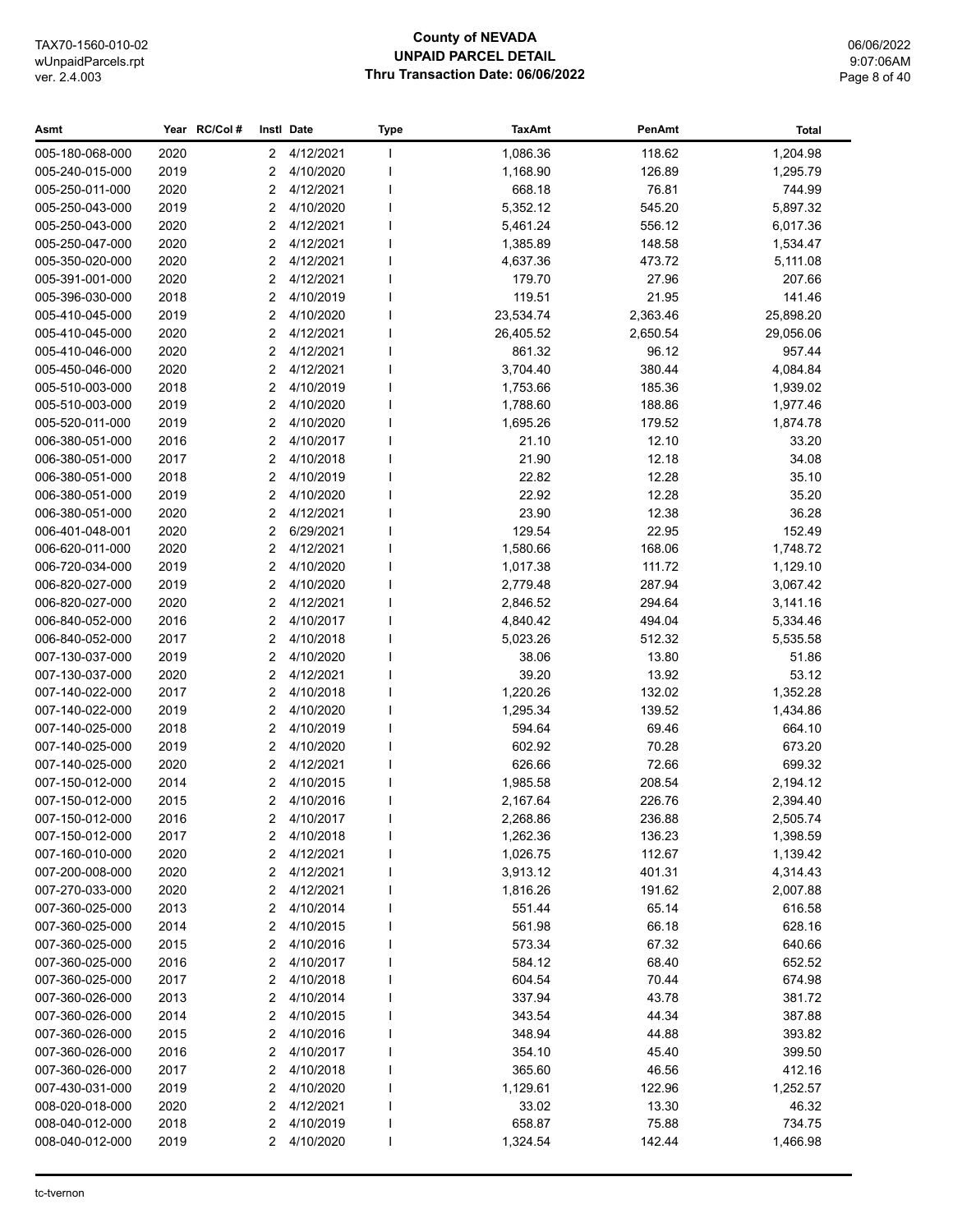# **County of NEVADA UNPAID PARCEL DETAIL Thru Transaction Date: 06/06/2022**

06/06/2022 9:07:06AM Page 9 of 40

| 2020<br>4/12/2021<br>1,381.60<br>148.16<br>1,529.76<br>008-040-012-000<br>$\mathbf{2}$<br>$\mathbf{I}$<br>2019<br>2<br>4/10/2020<br>316.32<br>41.63<br>008-070-039-000<br>357.95<br>I<br>2020<br>4/12/2021<br>328.08<br>42.80<br>370.88<br>008-070-039-000<br>2<br>4/10/2019<br>008-080-026-000<br>2018<br>$\overline{2}$<br>1,404.16<br>150.40<br>1,554.56<br>2019<br>$\overline{2}$<br>4/10/2020<br>1,411.00<br>151.10<br>1,562.10<br>008-080-026-000<br>2020<br>4/12/2021<br>008-080-026-000<br>2<br>1,471.52<br>157.14<br>1,628.66<br>4/10/2020<br>008-090-022-000<br>2019<br>2<br>558.80<br>65.88<br>624.68<br>2020<br>$\overline{2}$<br>4/12/2021<br>68.30<br>008-090-022-000<br>583.16<br>651.46<br>2016<br>2<br>4/10/2017<br>1,153.82<br>125.38<br>008-090-025-000<br>1,279.20<br>008-090-025-000<br>2017<br>2<br>4/10/2018<br>598.17<br>69.81<br>667.98<br>2018<br>2<br>4/10/2019<br>2,231.94<br>233.18<br>008-090-025-000<br>2,465.12<br>2<br>4/10/2020<br>4,529.12<br>462.90<br>4,992.02<br>008-090-025-000<br>2019<br>2<br>4/10/2020<br>2,904.62<br>008-190-017-000<br>2019<br>300.46<br>3,205.08<br>$\overline{2}$<br>4/12/2021<br>3,027.26<br>008-190-017-000<br>2020<br>312.72<br>3,339.98<br>2020<br>$\overline{2}$<br>4/12/2021<br>233.47<br>008-200-001-001<br>2,234.74<br>2,468.21<br>2020<br>2<br>4/12/2021<br>350.48<br>45.04<br>008-200-046-001<br>395.52<br>$\overline{2}$<br>4/10/2018<br>154.00<br>008-260-023-000<br>2017<br>1,440.09<br>1,594.09<br>2018<br>2<br>4/10/2019<br>2,715.60<br>281.56<br>008-260-023-000<br>2,997.16<br>2019<br>2<br>4/10/2020<br>2,726.00<br>282.60<br>008-260-023-000<br>3,008.60<br>2<br>4/10/2020<br>282.64<br>008-300-074-000<br>2019<br>2,726.56<br>3,009.20 | Total |
|--------------------------------------------------------------------------------------------------------------------------------------------------------------------------------------------------------------------------------------------------------------------------------------------------------------------------------------------------------------------------------------------------------------------------------------------------------------------------------------------------------------------------------------------------------------------------------------------------------------------------------------------------------------------------------------------------------------------------------------------------------------------------------------------------------------------------------------------------------------------------------------------------------------------------------------------------------------------------------------------------------------------------------------------------------------------------------------------------------------------------------------------------------------------------------------------------------------------------------------------------------------------------------------------------------------------------------------------------------------------------------------------------------------------------------------------------------------------------------------------------------------------------------------------------------------------------------------------------------------------------------------------------------------------------------------------------------------------------|-------|
|                                                                                                                                                                                                                                                                                                                                                                                                                                                                                                                                                                                                                                                                                                                                                                                                                                                                                                                                                                                                                                                                                                                                                                                                                                                                                                                                                                                                                                                                                                                                                                                                                                                                                                                          |       |
|                                                                                                                                                                                                                                                                                                                                                                                                                                                                                                                                                                                                                                                                                                                                                                                                                                                                                                                                                                                                                                                                                                                                                                                                                                                                                                                                                                                                                                                                                                                                                                                                                                                                                                                          |       |
|                                                                                                                                                                                                                                                                                                                                                                                                                                                                                                                                                                                                                                                                                                                                                                                                                                                                                                                                                                                                                                                                                                                                                                                                                                                                                                                                                                                                                                                                                                                                                                                                                                                                                                                          |       |
|                                                                                                                                                                                                                                                                                                                                                                                                                                                                                                                                                                                                                                                                                                                                                                                                                                                                                                                                                                                                                                                                                                                                                                                                                                                                                                                                                                                                                                                                                                                                                                                                                                                                                                                          |       |
|                                                                                                                                                                                                                                                                                                                                                                                                                                                                                                                                                                                                                                                                                                                                                                                                                                                                                                                                                                                                                                                                                                                                                                                                                                                                                                                                                                                                                                                                                                                                                                                                                                                                                                                          |       |
|                                                                                                                                                                                                                                                                                                                                                                                                                                                                                                                                                                                                                                                                                                                                                                                                                                                                                                                                                                                                                                                                                                                                                                                                                                                                                                                                                                                                                                                                                                                                                                                                                                                                                                                          |       |
|                                                                                                                                                                                                                                                                                                                                                                                                                                                                                                                                                                                                                                                                                                                                                                                                                                                                                                                                                                                                                                                                                                                                                                                                                                                                                                                                                                                                                                                                                                                                                                                                                                                                                                                          |       |
|                                                                                                                                                                                                                                                                                                                                                                                                                                                                                                                                                                                                                                                                                                                                                                                                                                                                                                                                                                                                                                                                                                                                                                                                                                                                                                                                                                                                                                                                                                                                                                                                                                                                                                                          |       |
|                                                                                                                                                                                                                                                                                                                                                                                                                                                                                                                                                                                                                                                                                                                                                                                                                                                                                                                                                                                                                                                                                                                                                                                                                                                                                                                                                                                                                                                                                                                                                                                                                                                                                                                          |       |
|                                                                                                                                                                                                                                                                                                                                                                                                                                                                                                                                                                                                                                                                                                                                                                                                                                                                                                                                                                                                                                                                                                                                                                                                                                                                                                                                                                                                                                                                                                                                                                                                                                                                                                                          |       |
|                                                                                                                                                                                                                                                                                                                                                                                                                                                                                                                                                                                                                                                                                                                                                                                                                                                                                                                                                                                                                                                                                                                                                                                                                                                                                                                                                                                                                                                                                                                                                                                                                                                                                                                          |       |
|                                                                                                                                                                                                                                                                                                                                                                                                                                                                                                                                                                                                                                                                                                                                                                                                                                                                                                                                                                                                                                                                                                                                                                                                                                                                                                                                                                                                                                                                                                                                                                                                                                                                                                                          |       |
|                                                                                                                                                                                                                                                                                                                                                                                                                                                                                                                                                                                                                                                                                                                                                                                                                                                                                                                                                                                                                                                                                                                                                                                                                                                                                                                                                                                                                                                                                                                                                                                                                                                                                                                          |       |
|                                                                                                                                                                                                                                                                                                                                                                                                                                                                                                                                                                                                                                                                                                                                                                                                                                                                                                                                                                                                                                                                                                                                                                                                                                                                                                                                                                                                                                                                                                                                                                                                                                                                                                                          |       |
|                                                                                                                                                                                                                                                                                                                                                                                                                                                                                                                                                                                                                                                                                                                                                                                                                                                                                                                                                                                                                                                                                                                                                                                                                                                                                                                                                                                                                                                                                                                                                                                                                                                                                                                          |       |
|                                                                                                                                                                                                                                                                                                                                                                                                                                                                                                                                                                                                                                                                                                                                                                                                                                                                                                                                                                                                                                                                                                                                                                                                                                                                                                                                                                                                                                                                                                                                                                                                                                                                                                                          |       |
|                                                                                                                                                                                                                                                                                                                                                                                                                                                                                                                                                                                                                                                                                                                                                                                                                                                                                                                                                                                                                                                                                                                                                                                                                                                                                                                                                                                                                                                                                                                                                                                                                                                                                                                          |       |
|                                                                                                                                                                                                                                                                                                                                                                                                                                                                                                                                                                                                                                                                                                                                                                                                                                                                                                                                                                                                                                                                                                                                                                                                                                                                                                                                                                                                                                                                                                                                                                                                                                                                                                                          |       |
|                                                                                                                                                                                                                                                                                                                                                                                                                                                                                                                                                                                                                                                                                                                                                                                                                                                                                                                                                                                                                                                                                                                                                                                                                                                                                                                                                                                                                                                                                                                                                                                                                                                                                                                          |       |
|                                                                                                                                                                                                                                                                                                                                                                                                                                                                                                                                                                                                                                                                                                                                                                                                                                                                                                                                                                                                                                                                                                                                                                                                                                                                                                                                                                                                                                                                                                                                                                                                                                                                                                                          |       |
| 2<br>2020<br>4/12/2021<br>2,844.76<br>294.46<br>3,139.22<br>008-300-074-000                                                                                                                                                                                                                                                                                                                                                                                                                                                                                                                                                                                                                                                                                                                                                                                                                                                                                                                                                                                                                                                                                                                                                                                                                                                                                                                                                                                                                                                                                                                                                                                                                                              |       |
| 2020<br>2<br>4/12/2021<br>008-300-077-000<br>3,610.42<br>371.04<br>3,981.46                                                                                                                                                                                                                                                                                                                                                                                                                                                                                                                                                                                                                                                                                                                                                                                                                                                                                                                                                                                                                                                                                                                                                                                                                                                                                                                                                                                                                                                                                                                                                                                                                                              |       |
| 2020<br>2<br>4/12/2021<br>008-310-020-000<br>469.32<br>56.93<br>526.25                                                                                                                                                                                                                                                                                                                                                                                                                                                                                                                                                                                                                                                                                                                                                                                                                                                                                                                                                                                                                                                                                                                                                                                                                                                                                                                                                                                                                                                                                                                                                                                                                                                   |       |
| $\overline{2}$<br>4/12/2021<br>23.98<br>12.38<br>36.36<br>008-326-020-000<br>2020                                                                                                                                                                                                                                                                                                                                                                                                                                                                                                                                                                                                                                                                                                                                                                                                                                                                                                                                                                                                                                                                                                                                                                                                                                                                                                                                                                                                                                                                                                                                                                                                                                        |       |
| 2<br>4/10/2019<br>4,296.14<br>008-327-006-000<br>2018<br>3,896.50<br>399.64                                                                                                                                                                                                                                                                                                                                                                                                                                                                                                                                                                                                                                                                                                                                                                                                                                                                                                                                                                                                                                                                                                                                                                                                                                                                                                                                                                                                                                                                                                                                                                                                                                              |       |
| 2<br>008-327-006-000<br>2019<br>4/10/2020<br>3,911.46<br>401.14<br>4,312.60                                                                                                                                                                                                                                                                                                                                                                                                                                                                                                                                                                                                                                                                                                                                                                                                                                                                                                                                                                                                                                                                                                                                                                                                                                                                                                                                                                                                                                                                                                                                                                                                                                              |       |
| 2<br>008-371-010-510<br>2020<br>4/12/2021<br>1,345.13<br>144.51<br>1,489.64                                                                                                                                                                                                                                                                                                                                                                                                                                                                                                                                                                                                                                                                                                                                                                                                                                                                                                                                                                                                                                                                                                                                                                                                                                                                                                                                                                                                                                                                                                                                                                                                                                              |       |
| $\overline{2}$<br>4/10/2020<br>008-510-028-000<br>2019<br>1,186.06<br>128.60<br>1,314.66                                                                                                                                                                                                                                                                                                                                                                                                                                                                                                                                                                                                                                                                                                                                                                                                                                                                                                                                                                                                                                                                                                                                                                                                                                                                                                                                                                                                                                                                                                                                                                                                                                 |       |
| 2<br>4/10/2019<br>4,415.08<br>009-261-004-000<br>2018<br>451.50<br>4,866.58<br>4/10/2020                                                                                                                                                                                                                                                                                                                                                                                                                                                                                                                                                                                                                                                                                                                                                                                                                                                                                                                                                                                                                                                                                                                                                                                                                                                                                                                                                                                                                                                                                                                                                                                                                                 |       |
| 2019<br>2<br>20.62<br>009-261-004-000<br>106.32<br>126.94<br>2020<br>2<br>4/12/2021<br>21.08<br>132.04<br>009-261-004-000<br>110.96                                                                                                                                                                                                                                                                                                                                                                                                                                                                                                                                                                                                                                                                                                                                                                                                                                                                                                                                                                                                                                                                                                                                                                                                                                                                                                                                                                                                                                                                                                                                                                                      |       |
| 2019<br>2<br>4/10/2020<br>500.62<br>60.06<br>009-262-006-000<br>560.68                                                                                                                                                                                                                                                                                                                                                                                                                                                                                                                                                                                                                                                                                                                                                                                                                                                                                                                                                                                                                                                                                                                                                                                                                                                                                                                                                                                                                                                                                                                                                                                                                                                   |       |
| 4/10/2020<br>009-270-001-000<br>2019<br>2<br>1,603.33<br>170.33<br>1,773.66                                                                                                                                                                                                                                                                                                                                                                                                                                                                                                                                                                                                                                                                                                                                                                                                                                                                                                                                                                                                                                                                                                                                                                                                                                                                                                                                                                                                                                                                                                                                                                                                                                              |       |
| 4/10/2020<br>009-270-002-000<br>2019<br>2<br>1,034.56<br>113.45<br>1,148.01                                                                                                                                                                                                                                                                                                                                                                                                                                                                                                                                                                                                                                                                                                                                                                                                                                                                                                                                                                                                                                                                                                                                                                                                                                                                                                                                                                                                                                                                                                                                                                                                                                              |       |
| $\overline{2}$<br>4/10/2020<br>77.94<br>009-300-006-000<br>2019<br>679.44<br>757.38                                                                                                                                                                                                                                                                                                                                                                                                                                                                                                                                                                                                                                                                                                                                                                                                                                                                                                                                                                                                                                                                                                                                                                                                                                                                                                                                                                                                                                                                                                                                                                                                                                      |       |
| 2<br>4/12/2021<br>80.79<br>788.76<br>009-300-006-000<br>2020<br>707.97                                                                                                                                                                                                                                                                                                                                                                                                                                                                                                                                                                                                                                                                                                                                                                                                                                                                                                                                                                                                                                                                                                                                                                                                                                                                                                                                                                                                                                                                                                                                                                                                                                                   |       |
| $\overline{2}$<br>2019<br>4/10/2020<br>1,028.02<br>112.80<br>1,140.82<br>009-320-009-000                                                                                                                                                                                                                                                                                                                                                                                                                                                                                                                                                                                                                                                                                                                                                                                                                                                                                                                                                                                                                                                                                                                                                                                                                                                                                                                                                                                                                                                                                                                                                                                                                                 |       |
| 2020<br>$\overline{2}$<br>4/12/2021<br>1,141.62<br>124.16<br>1,265.78<br>009-320-009-000                                                                                                                                                                                                                                                                                                                                                                                                                                                                                                                                                                                                                                                                                                                                                                                                                                                                                                                                                                                                                                                                                                                                                                                                                                                                                                                                                                                                                                                                                                                                                                                                                                 |       |
| 009-370-011-000<br>2019<br>2<br>4/10/2020<br>162.84<br>26.28<br>189.12                                                                                                                                                                                                                                                                                                                                                                                                                                                                                                                                                                                                                                                                                                                                                                                                                                                                                                                                                                                                                                                                                                                                                                                                                                                                                                                                                                                                                                                                                                                                                                                                                                                   |       |
| 009-400-027-000<br>4/10/2018<br>63.46<br>598.10<br>2017<br>2<br>534.64                                                                                                                                                                                                                                                                                                                                                                                                                                                                                                                                                                                                                                                                                                                                                                                                                                                                                                                                                                                                                                                                                                                                                                                                                                                                                                                                                                                                                                                                                                                                                                                                                                                   |       |
| 009-400-027-000<br>2018<br>2<br>4/10/2019<br>690.28<br>79.02<br>769.30                                                                                                                                                                                                                                                                                                                                                                                                                                                                                                                                                                                                                                                                                                                                                                                                                                                                                                                                                                                                                                                                                                                                                                                                                                                                                                                                                                                                                                                                                                                                                                                                                                                   |       |
| 009-400-027-000<br>2019<br>2<br>4/10/2020<br>561.72<br>66.16<br>627.88                                                                                                                                                                                                                                                                                                                                                                                                                                                                                                                                                                                                                                                                                                                                                                                                                                                                                                                                                                                                                                                                                                                                                                                                                                                                                                                                                                                                                                                                                                                                                                                                                                                   |       |
| 70.08<br>009-400-027-000<br>2020<br>2<br>4/12/2021<br>600.90<br>670.98                                                                                                                                                                                                                                                                                                                                                                                                                                                                                                                                                                                                                                                                                                                                                                                                                                                                                                                                                                                                                                                                                                                                                                                                                                                                                                                                                                                                                                                                                                                                                                                                                                                   |       |
| 4/12/2021<br>009-420-014-000<br>2020<br>2<br>475.70<br>57.56<br>533.26                                                                                                                                                                                                                                                                                                                                                                                                                                                                                                                                                                                                                                                                                                                                                                                                                                                                                                                                                                                                                                                                                                                                                                                                                                                                                                                                                                                                                                                                                                                                                                                                                                                   |       |
| 4/10/2019<br>87.76<br>865.42<br>009-430-003-000<br>2018<br>2<br>777.66                                                                                                                                                                                                                                                                                                                                                                                                                                                                                                                                                                                                                                                                                                                                                                                                                                                                                                                                                                                                                                                                                                                                                                                                                                                                                                                                                                                                                                                                                                                                                                                                                                                   |       |
| 4/10/2020<br>009-430-003-000<br>2019<br>2<br>796.68<br>89.66<br>886.34                                                                                                                                                                                                                                                                                                                                                                                                                                                                                                                                                                                                                                                                                                                                                                                                                                                                                                                                                                                                                                                                                                                                                                                                                                                                                                                                                                                                                                                                                                                                                                                                                                                   |       |
| 009-430-003-000<br>2020<br>2<br>4/12/2021<br>2,077.56<br>217.74<br>2,295.30                                                                                                                                                                                                                                                                                                                                                                                                                                                                                                                                                                                                                                                                                                                                                                                                                                                                                                                                                                                                                                                                                                                                                                                                                                                                                                                                                                                                                                                                                                                                                                                                                                              |       |
| 009-430-009-000<br>2020<br>2<br>4/12/2021<br>156.12<br>1,617.32<br>1,461.20                                                                                                                                                                                                                                                                                                                                                                                                                                                                                                                                                                                                                                                                                                                                                                                                                                                                                                                                                                                                                                                                                                                                                                                                                                                                                                                                                                                                                                                                                                                                                                                                                                              |       |
| 2<br>4/10/2020<br>009-550-036-000<br>2019<br>3,336.12<br>343.60<br>3,679.72                                                                                                                                                                                                                                                                                                                                                                                                                                                                                                                                                                                                                                                                                                                                                                                                                                                                                                                                                                                                                                                                                                                                                                                                                                                                                                                                                                                                                                                                                                                                                                                                                                              |       |
| 2020<br>2<br>4/12/2021<br>009-550-036-000<br>3,481.62<br>358.16<br>3,839.78                                                                                                                                                                                                                                                                                                                                                                                                                                                                                                                                                                                                                                                                                                                                                                                                                                                                                                                                                                                                                                                                                                                                                                                                                                                                                                                                                                                                                                                                                                                                                                                                                                              |       |
| 011-020-034-000<br>2016<br>2<br>4/10/2017<br>5,298.50<br>539.84<br>5,838.34                                                                                                                                                                                                                                                                                                                                                                                                                                                                                                                                                                                                                                                                                                                                                                                                                                                                                                                                                                                                                                                                                                                                                                                                                                                                                                                                                                                                                                                                                                                                                                                                                                              |       |
| 011-020-034-000<br>2017<br>2<br>4/10/2018<br>5,498.94<br>559.88<br>6,058.82                                                                                                                                                                                                                                                                                                                                                                                                                                                                                                                                                                                                                                                                                                                                                                                                                                                                                                                                                                                                                                                                                                                                                                                                                                                                                                                                                                                                                                                                                                                                                                                                                                              |       |
| 011-020-034-000<br>2019<br>2<br>4/10/2020<br>2,859.30<br>295.93<br>3,155.23                                                                                                                                                                                                                                                                                                                                                                                                                                                                                                                                                                                                                                                                                                                                                                                                                                                                                                                                                                                                                                                                                                                                                                                                                                                                                                                                                                                                                                                                                                                                                                                                                                              |       |
| 011-020-034-000<br>2020<br>2<br>4/12/2021<br>5,837.32<br>593.72<br>6,431.04<br>J.                                                                                                                                                                                                                                                                                                                                                                                                                                                                                                                                                                                                                                                                                                                                                                                                                                                                                                                                                                                                                                                                                                                                                                                                                                                                                                                                                                                                                                                                                                                                                                                                                                        |       |
| 2<br>011-510-001-000<br>2016<br>4/10/2017<br>2,025.93<br>212.59<br>2,238.52                                                                                                                                                                                                                                                                                                                                                                                                                                                                                                                                                                                                                                                                                                                                                                                                                                                                                                                                                                                                                                                                                                                                                                                                                                                                                                                                                                                                                                                                                                                                                                                                                                              |       |
| 011-510-001-000<br>2017<br>2<br>4/10/2018<br>4,206.70<br>430.66<br>4,637.36                                                                                                                                                                                                                                                                                                                                                                                                                                                                                                                                                                                                                                                                                                                                                                                                                                                                                                                                                                                                                                                                                                                                                                                                                                                                                                                                                                                                                                                                                                                                                                                                                                              |       |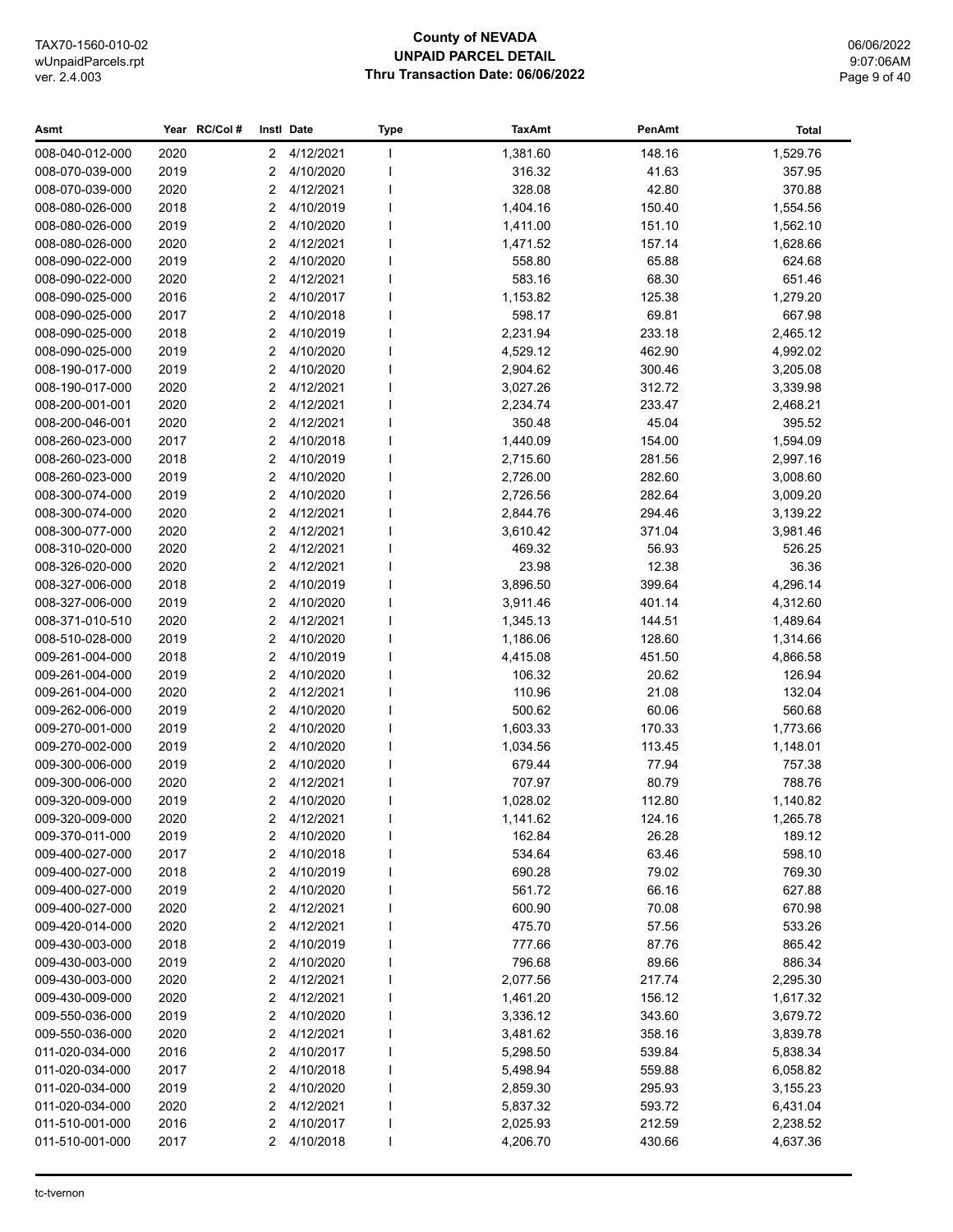## **County of NEVADA UNPAID PARCEL DETAIL Thru Transaction Date: 06/06/2022**

06/06/2022 9:07:06AM Page 10 of 40

| Asmt            |      | Year RC/Col#   | Instl Date  | <b>Type</b> | <b>TaxAmt</b> | PenAmt | <b>Total</b> |
|-----------------|------|----------------|-------------|-------------|---------------|--------|--------------|
| 011-510-001-000 | 2018 | $\mathbf{2}$   | 4/10/2019   |             | 4,287.76      | 438.76 | 4,726.52     |
| 011-510-001-000 | 2019 | 2              | 4/10/2020   |             | 4,396.70      | 449.66 | 4,846.36     |
| 011-510-001-000 | 2020 | 2              | 4/12/2021   |             | 4,486.14      | 458.60 | 4,944.74     |
| 011-670-002-000 | 2018 | 2              | 4/30/2019   |             | 1,933.36      | 203.33 | 2,136.69     |
| 011-670-002-000 | 2019 | 2              | 4/10/2020   |             | 3,945.70      | 404.56 | 4,350.26     |
| 011-670-002-000 | 2020 | 2              | 4/12/2021   |             | 4,029.38      | 412.92 | 4,442.30     |
| 012-030-001-000 | 2016 | $\overline{2}$ | 4/10/2017   |             | 861.23        | 96.12  | 957.35       |
| 012-030-001-000 | 2017 | $\overline{2}$ | 4/10/2018   |             | 893.04        | 99.30  | 992.34       |
| 012-030-001-000 | 2018 | 2              | 4/10/2019   |             | 1,822.92      | 192.28 | 2,015.20     |
| 012-050-001-000 | 2020 | 2              | 4/12/2021   |             | 1,496.30      | 159.62 | 1,655.92     |
| 012-133-028-000 | 2018 | 2              | 4/10/2019   |             | 1,507.72      | 160.76 | 1,668.48     |
| 012-133-028-000 | 2019 | 2              | 4/10/2020   |             | 1,514.44      | 161.44 | 1,675.88     |
| 012-133-028-000 | 2020 | $\overline{2}$ | 4/12/2021   |             | 1,578.16      | 167.80 | 1,745.96     |
| 012-160-030-001 | 2020 | 2              | 6/29/2021   |             | 1,747.66      | 184.76 | 1,932.42     |
| 012-200-022-000 | 2020 | 2              | 4/12/2021   |             | 970.54        | 107.04 | 1,077.58     |
| 012-610-030-000 | 2018 | 2              | 4/10/2019   |             | 740.14        | 84.00  | 824.14       |
| 012-610-030-000 | 2019 | 2              | 4/10/2020   |             | 758.42        | 85.84  | 844.26       |
| 012-610-030-000 | 2020 | 2              | 4/12/2021   |             | 773.50        | 87.34  | 860.84       |
| 012-660-012-000 | 2016 | 2              | 4/10/2017   |             | 417.14        | 51.70  | 468.84       |
| 012-660-012-000 | 2017 | 2              | 4/10/2018   |             | 432.06        | 53.20  | 485.26       |
| 012-660-012-000 | 2018 | 2              | 4/10/2019   |             | 439.86        | 53.98  | 493.84       |
| 012-660-012-000 | 2019 | 2              | 4/10/2020   |             | 447.94        | 54.78  | 502.72       |
| 012-720-024-000 | 2014 | 2              | 4/10/2015   |             | 244.88        | 34.48  | 279.36       |
| 012-720-024-000 | 2015 | 2              | 4/10/2016   |             | 248.28        | 34.82  | 283.10       |
| 012-720-027-000 | 2014 | 2              | 4/10/2015   |             | 586.98        | 68.68  | 655.66       |
| 012-720-027-000 | 2015 | 2              | 4/10/2016   |             | 594.68        | 69.46  | 664.14       |
| 012-730-038-000 | 2019 | 2              | 4/10/2020   |             | 471.80        | 57.18  | 528.98       |
| 012-730-038-000 | 2020 | 2              | 4/12/2021   |             | 961.24        | 106.12 | 1,067.36     |
| 012-750-025-000 | 2020 | 2              | 4/12/2021   |             | 719.33        | 81.93  | 801.26       |
| 012-780-011-000 | 2017 | $\overline{2}$ | 4/10/2018   |             | 5,614.62      | 571.46 | 6,186.08     |
| 012-780-011-000 | 2018 | 2              | 4/10/2019   |             | 7,467.38      | 756.72 | 8,224.10     |
| 012-780-011-000 | 2019 | 2              | 4/10/2020   |             | 7,614.00      | 771.40 | 8,385.40     |
| 012-780-011-000 | 2020 | $\overline{2}$ | 4/12/2021   |             | 7,770.26      | 787.02 | 8,557.28     |
| 012-830-006-000 | 2019 | $\overline{2}$ | 4/10/2020   |             | 2,025.08      | 212.50 | 2,237.58     |
| 012-830-006-000 | 2020 | 2              | 4/12/2021   |             | 1,054.41      | 115.44 | 1,169.85     |
| 013-100-010-000 | 2020 | 2              | 4/12/2021   |             | 2,463.14      | 256.30 | 2,719.44     |
| 013-180-041-000 | 2020 | 2              | 4/12/2021   |             | 635.46        | 73.54  | 709.00       |
| 013-180-043-000 | 2020 |                | 2 4/12/2021 |             | 635.46        | 73.54  | 709.00       |
| 013-180-044-000 | 2020 | 2              | 4/12/2021   |             | 635.46        | 73.54  | 709.00       |
| 013-180-049-000 | 2020 | 2              | 4/12/2021   |             | 635.46        | 73.54  | 709.00       |
| 013-220-016-000 | 2020 | 2              | 4/12/2021   |             | 1,175.98      | 127.59 | 1,303.57     |
| 013-230-025-000 | 2018 | 2              | 4/10/2019   |             | 611.66        | 71.16  | 682.82       |
| 013-230-025-000 | 2019 | 2              | 4/10/2020   |             | 641.92        | 74.18  | 716.10       |
| 013-230-025-000 | 2020 | 2              | 4/12/2021   |             | 654.90        | 75.48  | 730.38       |
| 013-240-014-000 | 2020 | 2              | 4/12/2021   |             | 1,000.92      | 110.08 | 1,111.00     |
| 013-240-028-000 | 2020 | 2              | 6/29/2021   |             | 2,973.58      | 307.35 | 3,280.93     |
| 013-250-012-530 | 2018 | 2              | 4/10/2019   |             | 40.78         | 14.06  | 54.84        |
| 013-250-012-530 | 2019 | 2              | 4/10/2020   |             | 41.58         | 14.14  | 55.72        |
| 013-250-012-530 | 2020 | 2              | 4/12/2021   |             | 42.44         | 14.24  | 56.68        |
| 013-250-013-510 | 2018 | 2              | 4/10/2019   |             | 40.78         | 14.06  | 54.84        |
| 013-250-013-510 | 2019 | 2              | 4/10/2020   |             | 41.58         | 14.14  | 55.72        |
| 013-250-013-510 | 2020 | 2              | 4/12/2021   |             | 42.44         | 14.24  | 56.68        |
| 013-250-016-000 | 2015 | 2              | 4/10/2016   |             | 205.54        | 30.54  | 236.08       |
| 013-250-016-000 | 2016 | 2              | 4/10/2017   |             | 208.44        | 30.84  | 239.28       |
| 013-250-016-000 | 2017 | 2              | 4/10/2018   |             | 216.46        | 31.64  | 248.10       |
| 013-250-016-000 | 2018 | 2              | 4/10/2019   |             | 220.68        | 32.06  | 252.74       |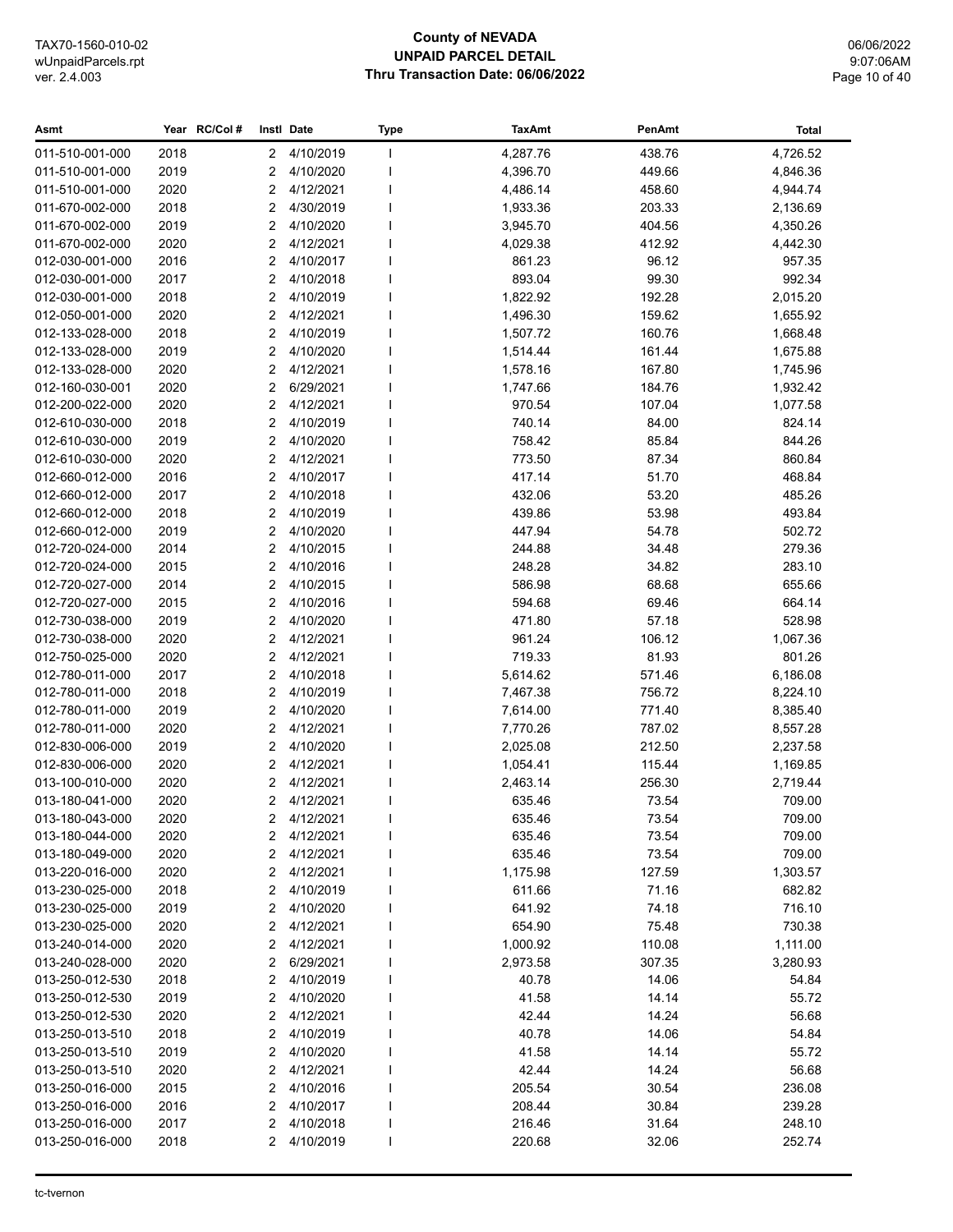## **County of NEVADA UNPAID PARCEL DETAIL Thru Transaction Date: 06/06/2022**

06/06/2022 9:07:06AM Page 11 of 40

| Asmt            |      | Year RC/Col# |                | Instl Date  | <b>Type</b> | <b>TaxAmt</b> | PenAmt   | Total     |
|-----------------|------|--------------|----------------|-------------|-------------|---------------|----------|-----------|
| 013-250-016-000 | 2019 |              | $2^{\circ}$    | 4/10/2020   |             | 225.00        | 32.50    | 257.50    |
| 013-250-016-000 | 2020 |              | 2              | 4/12/2021   |             | 229.66        | 32.96    | 262.62    |
| 013-400-011-000 | 2020 |              | $\overline{2}$ | 4/12/2021   |             | 224.68        | 32.46    | 257.14    |
| 013-400-014-000 | 2013 |              | 2              | 4/10/2017   |             | 312.02        | 41.20    | 353.22    |
| 013-400-014-000 | 2014 |              | 2              | 4/10/2017   |             | 405.02        | 50.50    | 455.52    |
| 013-400-014-000 | 2015 |              | 2              | 4/10/2017   |             | 411.28        | 51.12    | 462.40    |
| 013-400-014-000 | 2016 |              | 2              | 4/10/2017   |             | 479.38        | 57.92    | 537.30    |
| 013-400-014-000 | 2017 |              | $\overline{2}$ | 4/10/2018   |             | 496.68        | 59.66    | 556.34    |
| 013-400-014-000 | 2018 |              | 2              | 4/10/2019   |             | 505.74        | 60.56    | 566.30    |
| 013-400-014-000 | 2019 |              | $\overline{2}$ | 4/10/2020   |             | 515.10        | 61.50    | 576.60    |
| 014-190-029-000 | 2019 |              | 2              | 4/10/2020   |             | 669.61        | 76.96    | 746.57    |
| 014-261-001-000 | 2018 |              | $\overline{2}$ | 4/10/2019   |             | 632.12        | 73.20    | 705.32    |
| 014-261-001-000 | 2019 |              | 2              | 4/10/2020   |             | 644.52        | 74.44    | 718.96    |
| 014-261-001-000 | 2020 |              | $\overline{2}$ | 4/12/2021   |             | 657.84        | 75.78    | 733.62    |
| 014-261-006-000 | 2019 |              | $\overline{2}$ | 4/10/2020   |             | 1,334.61      | 143.46   | 1,478.07  |
| 014-261-006-000 | 2020 |              | 2              | 4/12/2021   |             | 2,723.58      | 282.34   | 3,005.92  |
| 014-550-023-000 | 2017 |              | 2              | 4/10/2018   |             | 751.54        | 85.15    | 836.69    |
| 014-550-023-000 | 2018 |              | 2              | 4/10/2019   |             | 1,532.90      | 163.28   | 1,696.18  |
| 014-550-023-000 | 2019 |              | 2              | 4/10/2020   |             | 1,563.78      | 166.36   | 1,730.14  |
| 014-550-023-000 | 2020 |              | 2              | 4/12/2021   |             | 1,596.52      | 169.64   | 1,766.16  |
| 014-660-004-000 | 2020 |              | $\overline{2}$ | 4/12/2021   |             | 886.34        | 98.62    | 984.96    |
| 014-660-046-000 | 2019 |              | $\overline{2}$ | 4/10/2020   |             | 501.50        | 60.14    | 561.64    |
| 015-120-009-000 | 2020 |              | 2              | 4/12/2021   |             | 1,029.54      | 112.94   | 1,142.48  |
| 016-040-001-000 | 2020 |              | 2              | 4/12/2021   |             | 156.00        | 25.60    | 181.60    |
| 016-360-025-000 | 2019 |              | $\overline{2}$ | 4/10/2020   |             | 2,145.02      | 224.50   | 2,369.52  |
| 016-360-025-000 | 2020 |              | 2              | 4/12/2021   |             | 6,275.76      | 637.56   | 6,913.32  |
| 016-490-008-000 | 2015 |              | $\overline{2}$ | 4/10/2016   |             | 2,292.02      | 239.20   | 2,531.22  |
| 016-490-008-000 | 2016 |              | $\overline{2}$ | 4/10/2017   |             | 2,346.60      | 244.66   | 2,591.26  |
| 016-530-007-000 | 2020 |              | $\overline{2}$ | 4/12/2021   |             | 1,571.54      | 167.14   | 1,738.68  |
| 016-602-052-000 | 2017 |              | 2              | 4/10/2018   |             | 15,256.38     | 1,535.62 | 16,792.00 |
| 016-602-052-000 | 2018 |              | 2              | 4/10/2019   |             | 15,532.34     | 1,563.22 | 17,095.56 |
| 016-602-052-000 | 2020 |              | 2              | 4/12/2021   |             | 16,024.30     | 1,612.42 | 17,636.72 |
| 016-610-052-000 | 2020 |              | 2              | 4/12/2021   |             | 1,742.49      | 184.24   | 1,926.73  |
| 017-010-008-000 | 2020 |              | 2              | 4/12/2021   |             | 220.00        | 32.00    | 252.00    |
| 017-010-011-000 | 2020 |              | $\overline{2}$ | 4/12/2021   |             | 838.48        | 93.84    | 932.32    |
| 017-050-028-000 | 2020 |              | $\overline{2}$ | 4/12/2021   |             | 353.55        | 45.35    | 398.90    |
| 017-060-015-000 | 2018 |              | 2              | 4/10/2019   |             | 20,971.78     | 2,107.16 | 23,078.94 |
| 017-060-015-000 | 2019 |              |                | 2 4/10/2020 |             | 22,091.18     | 2,219.10 | 24,310.28 |
| 017-060-015-000 | 2020 |              | 2              | 4/12/2021   |             | 21,958.70     | 2,205.86 | 24,164.56 |
| 017-100-007-000 | 2017 |              | 2              | 4/10/2018   |             | 2,396.94      | 249.69   | 2,646.63  |
| 017-100-007-000 | 2018 |              | 2              | 4/10/2019   |             | 4,933.86      | 503.38   | 5,437.24  |
| 017-100-007-000 | 2019 |              | 2              | 4/10/2020   |             | 5,418.68      | 551.86   | 5,970.54  |
| 017-100-007-000 | 2020 |              | 2              | 4/12/2021   |             | 5,450.62      | 555.06   | 6,005.68  |
| 017-241-010-000 | 2020 |              | 2              | 4/12/2021   |             | 2,131.90      | 223.18   | 2,355.08  |
| 017-340-006-000 | 2019 |              | 2              | 4/10/2020   |             | 9,818.90      | 991.88   | 10,810.78 |
| 017-340-006-000 | 2020 |              | 2              | 4/12/2021   |             | 11,043.82     | 1,114.38 | 12,158.20 |
| 017-383-021-000 | 2020 |              | 2              | 4/12/2021   |             | 9,194.20      | 929.42   | 10,123.62 |
| 017-390-003-000 | 2020 |              | 2              | 4/12/2021   |             | 7,559.97      | 765.99   | 8,325.96  |
| 017-420-014-000 | 2020 |              | 2              | 4/12/2021   |             | 1,251.71      | 135.17   | 1,386.88  |
| 017-480-010-000 | 2016 |              | 2              | 4/10/2017   |             | 5,611.44      | 571.14   | 6,182.58  |
| 017-480-010-000 | 2017 |              | 2              | 4/10/2018   |             | 2,827.76      | 292.77   | 3,120.53  |
| 017-480-010-000 | 2018 |              | 2              | 4/10/2019   |             | 5,803.12      | 590.30   | 6,393.42  |
| 017-480-010-000 | 2019 |              | 2              | 4/10/2020   |             | 6,687.34      | 678.72   | 7,366.06  |
| 017-480-010-000 | 2020 |              | 2              | 4/12/2021   |             | 6,339.02      | 643.90   | 6,982.92  |
| 017-480-012-000 | 2019 |              | 2              | 4/10/2020   |             | 8,563.28      | 866.32   | 9,429.60  |
| 017-480-012-000 | 2020 |              | 2              | 4/12/2021   |             | 8,200.72      | 830.06   | 9,030.78  |
|                 |      |              |                |             |             |               |          |           |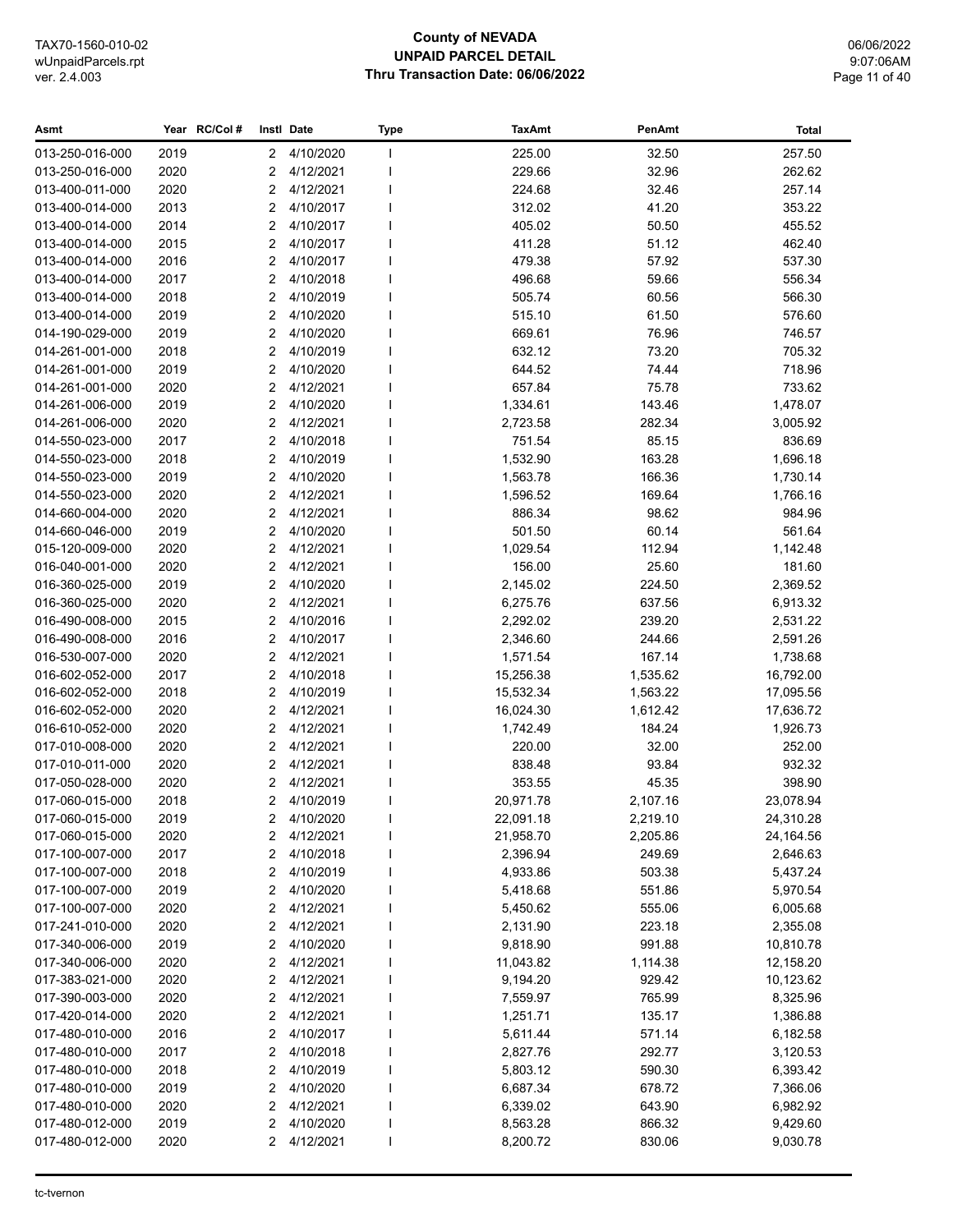#### **County of NEVADA UNPAID PARCEL DETAIL Thru Transaction Date: 06/06/2022**

| Asmt            |      | Year RC/Col# |                      | Instl Date  | <b>Type</b> | <b>TaxAmt</b> | PenAmt   | Total     |
|-----------------|------|--------------|----------------------|-------------|-------------|---------------|----------|-----------|
| 018-021-009-000 | 2020 |              | $\mathbf{2}^{\circ}$ | 4/12/2021   | J.          | 652.39        | 75.23    | 727.62    |
| 018-021-010-000 | 2014 |              | 2                    | 4/10/2015   | ı           | 796.86        | 89.68    | 886.54    |
| 018-021-010-000 | 2015 |              | 2                    | 4/10/2016   |             | 970.96        | 107.08   | 1,078.04  |
| 018-021-010-000 | 2016 |              | 2                    | 4/10/2017   |             | 988.90        | 108.88   | 1,097.78  |
| 018-021-010-000 | 2017 |              | 2                    | 4/10/2018   |             | 992.72        | 109.26   | 1,101.98  |
| 018-190-013-000 | 2020 |              | 2                    | 4/12/2021   |             | 318.02        | 41.80    | 359.82    |
| 018-260-018-000 | 2019 |              | 2                    | 4/10/2020   |             | 127.88        | 22.78    | 150.66    |
| 018-260-018-000 | 2020 |              | 2                    | 4/12/2021   |             | 255.16        | 35.50    | 290.66    |
| 018-270-023-000 | 2018 |              | 2                    | 4/10/2019   |             | 177.12        | 27.70    | 204.82    |
| 018-270-023-000 | 2019 |              | 2                    | 4/10/2020   | ı           | 191.30        | 29.12    | 220.42    |
| 018-270-023-000 | 2020 |              | 2                    | 4/12/2021   | 1           | 191.22        | 29.12    | 220.34    |
| 018-330-007-000 | 2019 |              | 2                    | 4/10/2020   |             | 200.60        | 30.06    | 230.66    |
| 018-330-007-000 | 2020 |              | 2                    | 4/12/2021   |             | 200.44        | 30.04    | 230.48    |
| 018-330-012-000 | 2020 |              | $\overline{2}$       | 4/12/2021   |             | 216.70        | 31.66    | 248.36    |
| 018-364-021-000 | 2019 |              | 2                    | 4/10/2020   |             | 12,726.82     | 1,282.68 | 14,009.50 |
| 018-364-021-000 | 2020 |              | 2                    | 4/12/2021   |             | 6,344.54      | 644.45   | 6,988.99  |
| 018-364-022-000 | 2019 |              | 2                    | 4/10/2020   | ı           | 7,778.00      | 787.80   | 8,565.80  |
| 018-364-022-000 | 2020 |              | 2                    | 4/12/2021   |             | 3,888.90      | 398.89   | 4,287.79  |
| 018-374-002-000 | 2014 |              | 2                    | 4/10/2015   |             | 4,666.50      | 476.65   | 5,143.15  |
| 018-374-002-000 | 2015 |              | $\overline{2}$       | 4/10/2016   |             | 4,792.80      | 489.28   | 5,282.08  |
| 018-374-002-000 | 2016 |              | 2                    | 4/10/2017   |             | 4,948.24      | 504.82   | 5,453.06  |
| 018-374-002-000 | 2017 |              | 2                    | 4/10/2018   | ı           | 4,967.56      | 506.74   | 5,474.30  |
| 018-384-025-000 | 2020 |              | 2                    | 4/12/2021   | ı           | 2,124.94      | 222.49   | 2,347.43  |
| 018-513-006-000 | 2018 |              | 2                    | 4/10/2019   | ı           | 662.27        | 76.22    | 738.49    |
| 018-513-006-000 | 2019 |              | 2                    | 4/10/2020   |             | 851.91        | 95.19    | 947.10    |
| 018-513-006-000 | 2020 |              | 2                    | 4/12/2021   |             | 874.85        | 97.48    | 972.33    |
| 018-520-058-000 | 2017 |              | 2                    | 4/10/2018   |             | 495.94        | 59.58    | 555.52    |
| 018-520-058-000 | 2018 |              | 2                    | 4/10/2019   |             | 911.94        | 101.18   | 1,013.12  |
| 018-520-058-000 | 2019 |              | 2                    | 4/10/2020   |             | 598.24        | 69.82    | 668.06    |
| 018-520-058-000 | 2020 |              | 2                    | 4/12/2021   |             | 595.76        | 69.56    | 665.32    |
| 018-534-014-000 | 2017 |              | 2                    | 4/10/2018   |             | 366.50        | 46.64    | 413.14    |
| 018-534-014-000 | 2018 |              | 2                    | 4/10/2019   |             | 368.62        | 46.86    | 415.48    |
| 018-534-014-000 | 2019 |              | 2                    | 4/10/2020   |             | 386.46        | 48.64    | 435.10    |
| 018-534-014-000 | 2020 |              | 2                    | 4/12/2021   |             | 385.60        | 48.56    | 434.16    |
| 018-534-022-000 | 2017 |              | 2                    | 4/10/2018   |             | 366.50        | 46.64    | 413.14    |
| 018-534-022-000 | 2018 |              | 2                    | 4/10/2019   |             | 372.78        | 47.26    | 420.04    |
| 018-534-022-000 | 2019 |              | 2                    | 4/10/2020   |             | 386.46        | 48.64    | 435.10    |
| 018-534-022-000 | 2020 |              |                      | 2 4/12/2021 |             | 1,101.70      | 120.16   | 1,221.86  |
| 018-630-009-000 | 2020 |              | 2                    | 6/29/2021   |             | 629.38        | 72.93    | 702.31    |
| 018-680-025-000 | 2019 |              | 2                    | 4/10/2020   |             | 4,068.42      | 416.84   | 4,485.26  |
| 018-680-025-000 | 2020 |              | 2                    | 4/12/2021   |             | 4,096.34      | 419.62   | 4,515.96  |
| 018-760-010-000 | 2020 |              | 2                    | 4/12/2021   |             | 309.32        | 40.92    | 350.24    |
| 018-810-071-000 | 2020 |              | 2                    | 4/12/2021   |             | 69.86         | 16.98    | 86.84     |
| 018-810-072-000 | 2020 |              | 2                    | 4/12/2021   |             | 207.74        | 30.76    | 238.50    |
| 018-810-073-000 | 2020 |              | 2                    | 4/12/2021   |             | 207.74        | 30.76    | 238.50    |
| 019-130-012-000 | 2017 |              | 2                    | 4/10/2018   |             | 282.92        | 38.28    | 321.20    |
| 019-130-012-000 | 2018 |              | 2                    | 4/10/2019   |             | 706.28        | 80.62    | 786.90    |
| 019-130-012-000 | 2019 |              | 2                    | 4/10/2020   |             | 369.73        | 46.97    | 416.70    |
| 019-130-012-000 | 2020 |              | 2                    | 4/12/2021   |             | 735.24        | 83.52    | 818.76    |
| 019-160-026-000 | 2020 |              | 2                    | 4/12/2021   | ı           | 258.27        | 35.82    | 294.09    |
| 019-390-022-000 | 2018 |              | 2                    | 4/10/2019   |             | 8,750.82      | 885.08   | 9,635.90  |
| 019-390-022-000 | 2019 |              | 2                    | 4/10/2020   |             | 9,081.46      | 918.14   | 9,999.60  |
| 019-390-022-000 | 2017 |              | 2                    | 4/10/2018   |             | 8,578.84      | 867.88   | 9,446.72  |
| 019-530-046-000 | 2020 |              | 2                    | 4/12/2021   |             | 3,683.00      | 378.30   | 4,061.30  |
| 019-730-045-000 | 2019 |              | 2                    | 4/10/2020   |             | 360.40        | 46.04    | 406.44    |
| 019-730-045-000 | 2020 |              | 2                    | 4/12/2021   | I           | 391.22        | 49.12    | 440.34    |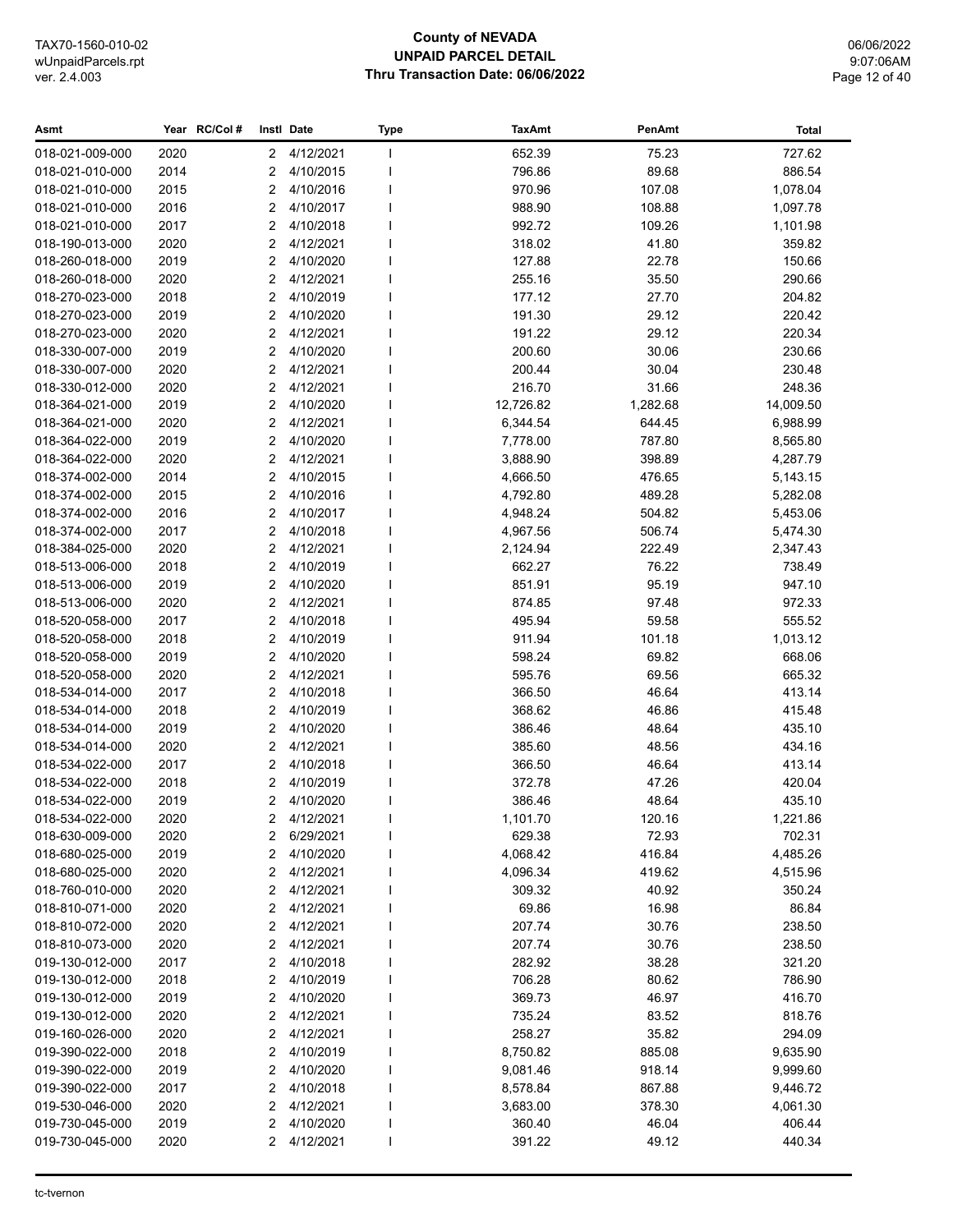#### **County of NEVADA UNPAID PARCEL DETAIL Thru Transaction Date: 06/06/2022**

06/06/2022 9:07:06AM Page 13 of 40

#### **Asmt Year Instl Type TaxAmt PenAmt RC/Col # Date Total** 019-770-002-000 2020 2 4/12/2021 1 13,022.18 1,312.21 14,334.39 019-800-001-000 2020 2 4/12/2021 I 539.16 63.91 603.07 019-870-011-000 2020 2 4/12/2021 I 1,001.44 110.14 1,111.58 020-040-023-000 2019 2 4/10/2020 I 2,210.20 231.02 2,441.22 020-080-008-000 2020 2 4/12/2021 I 3,558.60 365.86 3,924.46 020-590-001-000 2020 2 4/12/2021 I 4,453.26 455.32 4,908.58 020-750-005-000 2019 2 4/10/2020 I 2,867.78 296.76 3,164.54 020-750-005-000 2020 2 4/12/2021 I 2,990.34 309.02 3,299.36 020-760-026-000 2018 2 4/10/2019 I 1,600.72 170.07 1,770.79 020-780-051-000 2017 2 4/10/2018 I 238.54 33.84 272.38 020-780-051-000 2018 2 4/10/2019 I 243.80 34.38 278.18 020-780-051-000 2019 2 4/10/2020 I 303.26 40.32 343.58 020-780-051-000 2020 2 4/12/2021 I 326.94 42.68 369.62 020-790-004-000 2015 2 4/10/2016 I 2,363.76 246.36 2,610.12 020-790-004-000 2016 2 4/10/2017 I 2,428.68 252.86 2,681.54 020-790-004-000 2017 2 4/10/2018 I 2,743.08 284.30 3,027.38 020-790-004-000 2018 2 4/10/2019 I 2,951.34 305.12 3,256.46 020-790-004-000 2019 2 4/10/2020 I 3,093.36 319.32 3,412.68 020-840-017-000 2020 2 4/12/2021 I 1,775.46 187.54 1,963.00 020-880-004-000 2018 2 4/10/2019 I 54.06 15.40 69.46 020-880-004-000 2019 2 4/10/2020 I 110.90 21.08 131.98 020-880-004-000 2020 2 4/12/2021 I 113.72 21.36 135.08 020-880-005-000 2019 2 4/10/2020 I 38.06 13.80 51.86 020-880-005-000 2020 2 4/12/2021 I 111.20 21.12 132.32 020-900-025-000 2020 2 4/12/2021 I 1,894.46 199.44 2,093.90 021-250-006-000 2019 2 4/10/2020 I 8,996.24 909.62 9,905.86 021-250-006-000 2020 2 4/12/2021 I 9,878.26 997.82 10,876.08 021-330-020-000 2020 2 4/12/2021 I 2,544.13 264.41 2,808.54 021-330-032-000 2020 2 4/12/2021 I 1,736.97 183.69 1,920.66 021-340-054-000 2020 2 4/12/2021 I 1,483.22 158.32 1,641.54 021-350-028-000 2020 2 4/12/2021 I 3,512.82 361.28 3,874.10 021-400-042-000 2020 2 4/12/2021 I 2,876.66 297.66 3,174.32 021-410-003-000 2018 2 4/10/2019 I 3,603.88 370.38 3,974.26 021-410-003-000 2019 2 4/10/2020 I 3,650.46 375.04 4,025.50 021-410-003-000 2020 2 4/12/2021 I 3,700.12 380.00 4,080.12 021-520-012-000 2015 2 4/10/2016 I 475.00 57.50 532.50 021-520-012-000 2016 2 4/10/2017 I 496.10 59.60 555.70 021-520-012-000 2017 2 4/10/2018 I 496.90 59.68 556.58 021-520-012-000 2018 2 4/10/2019 I 497.32 59.72 557.04 021-520-012-000 2019 2 4/10/2020 I 497.78 59.76 557.54 021-520-012-000 2020 2 4/12/2021 I 498.24 59.82 558.06 021-670-004-000 2018 2 4/10/2019 I 2,820.16 292.00 3,112.16 021-670-004-000 2019 2 4/10/2020 I 2,912.74 301.26 3,214.00 021-670-004-000 2020 2 4/12/2021 I 2,996.62 309.66 3,306.28 021-670-023-000 2020 2 4/12/2021 I 7,364.28 746.42 8,110.70 021-730-081-000 2019 2 4/10/2020 I 2,860.58 296.04 3,156.62 021-730-081-000 2020 2 4/12/2021 I 4,831.36 493.12 5,324.48 021-730-087-000 2020 2 4/12/2021 I 7,600.00 770.00 8,370.00 021-730-091-000 2020 2 4/12/2021 I 5,322.68 542.26 5,864.94 022-090-008-000 2020 2 4/12/2021 I 2,436.18 253.60 2,689.78 022-130-025-000 2017 2 4/10/2018 I 1,604.82 170.48 1,775.30 022-130-025-000 2018 2 4/10/2019 I 4,500.68 460.06 4,960.74 022-130-025-000 2019 2 4/10/2020 I 3,531.60 363.16 3,894.76 022-130-025-000 2020 2 4/12/2021 I 3,679.02 377.90 4,056.92 022-130-026-000 2017 2 4/10/2018 I 816.62 91.66 908.28 022-130-026-000 2018 2 4/10/2019 I 1.698.14 179.80 1.877.94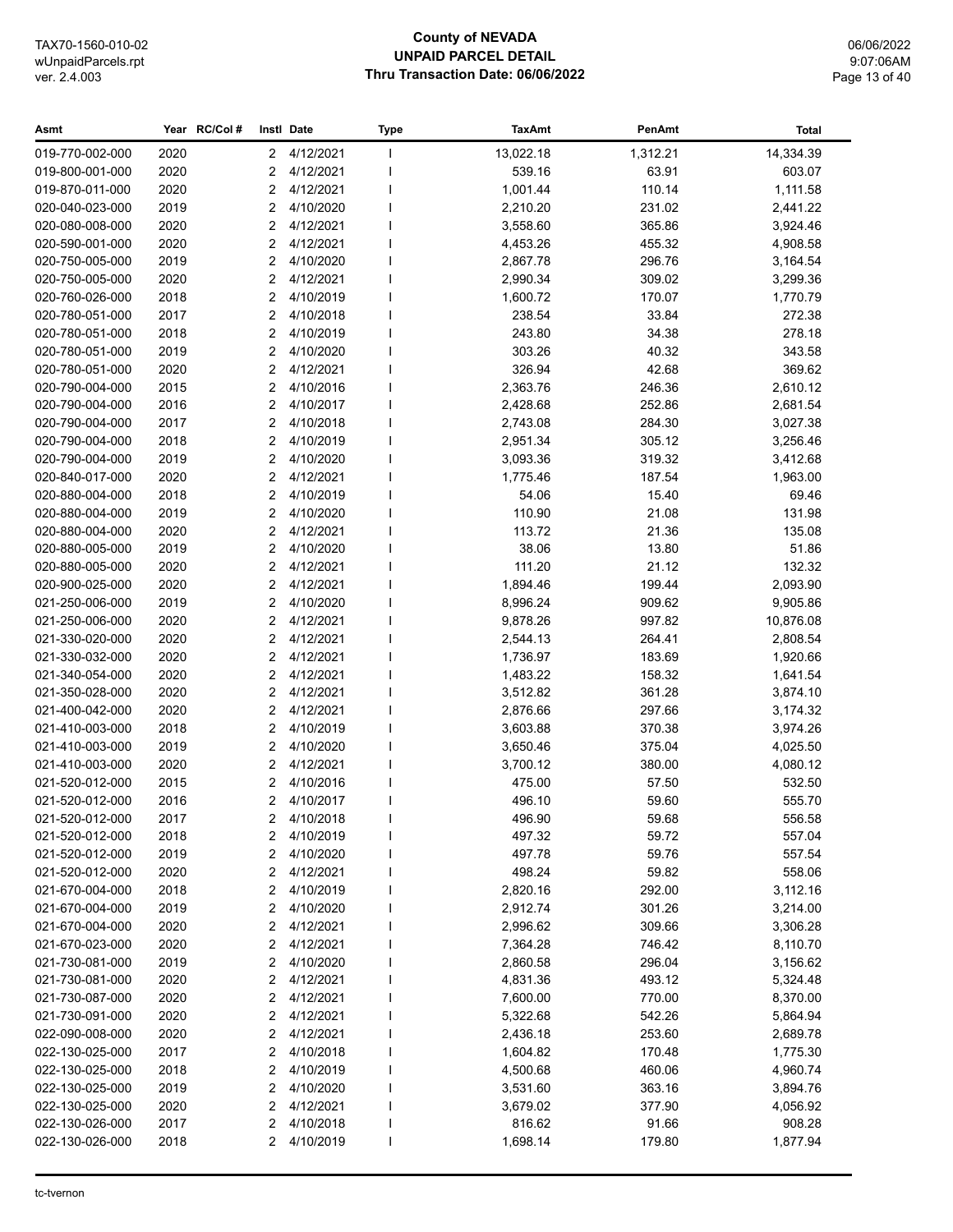## **County of NEVADA UNPAID PARCEL DETAIL Thru Transaction Date: 06/06/2022**

06/06/2022 9:07:06AM Page 14 of 40

| Asmt            |      | Year RC/Col#          | Instl Date | Type      | <b>TaxAmt</b> | PenAmt     | <b>Total</b> |
|-----------------|------|-----------------------|------------|-----------|---------------|------------|--------------|
| 022-130-026-000 | 2019 | $\mathbf{2}^{\prime}$ | 4/10/2020  | J.        | 1,708.96      | 180.88     | 1,889.84     |
| 022-130-026-000 | 2020 | $\overline{2}$        | 4/12/2021  |           | 1,779.46      | 187.94     | 1,967.40     |
| 022-170-020-000 | 2014 | $\overline{2}$        | 4/10/2015  |           | 1,772.44      | 187.23     | 1,959.67     |
| 022-170-020-000 | 2015 | 2                     | 4/10/2016  |           | 1,559.50      | 165.94     | 1,725.44     |
| 022-170-020-000 | 2016 | $\overline{2}$        | 4/10/2017  |           | 1,834.62      | 193.45     | 2,028.07     |
| 022-170-020-000 | 2017 | 2                     | 4/10/2018  |           | 1,007.45      | 110.74     | 1,118.19     |
| 022-170-020-000 | 2018 | 2                     | 4/10/2019  |           | 5,116.88      | 521.68     | 5,638.56     |
| 022-170-020-000 | 2019 | 2                     | 4/10/2020  |           | 1,449.66      | 154.96     | 1,604.62     |
| 022-190-019-000 | 2020 | $\overline{2}$        | 4/12/2021  |           | 890.32        | 99.03      | 989.35       |
| 022-190-031-000 | 2019 | $\overline{2}$        | 4/10/2020  |           | 1,191.16      | 129.10     | 1,320.26     |
| 022-190-031-000 | 2020 | $\overline{2}$        | 4/12/2021  |           | 1,239.08      | 133.90     | 1,372.98     |
| 022-200-062-000 | 2017 | $\overline{2}$        | 4/10/2018  |           | 219.20        | 31.92      | 251.12       |
| 022-200-062-000 | 2018 | 2                     | 4/10/2019  |           | 447.30        | 54.72      | 502.02       |
| 022-210-020-000 | 2018 | 2                     | 4/10/2019  |           | 1,382.22      | 148.22     | 1,530.44     |
| 022-210-020-000 | 2019 | $\overline{2}$        | 4/10/2020  |           | 4,611.94      | 471.18     | 5,083.12     |
| 022-210-020-000 | 2020 | $\overline{2}$        | 4/12/2021  |           | 4,706.42      | 480.64     | 5,187.06     |
| 022-241-036-000 | 2009 | $\overline{2}$        | 4/10/2013  |           | 2,127.84      | 222.78     | 2,350.62     |
| 022-241-036-000 | 2010 | $\overline{2}$        | 4/10/2013  |           | 2,130.84      | 223.08     | 2,353.92     |
| 022-241-036-000 | 2011 | $\overline{2}$        | 4/10/2013  |           | 2,150.64      | 225.06     | 2,375.70     |
| 022-241-036-000 | 2012 | 2                     | 4/10/2013  |           | 1,182.96      | 128.29     | 1,311.25     |
| 022-241-036-000 | 2013 | $\overline{2}$        | 4/10/2014  |           | 2,394.76      | 249.46     | 2,644.22     |
| 022-241-036-000 | 2014 | $\overline{2}$        | 4/10/2015  |           | 2,435.84      | 253.58     | 2,689.42     |
| 022-241-036-000 | 2015 | $\overline{2}$        | 4/10/2016  |           | 2,472.88      | 257.28     | 2,730.16     |
| 022-241-036-000 | 2016 | $\overline{2}$        | 4/10/2017  |           | 2,507.74      | 260.76     | 2,768.50     |
| 022-241-036-000 | 2017 | $\overline{2}$        | 4/10/2018  |           | 2,603.38      | 270.32     | 2,873.70     |
| 022-241-036-000 | 2018 | $\overline{2}$        | 4/10/2019  |           | 2,711.76      | 281.16     | 2,992.92     |
| 022-241-036-000 | 2019 | 2                     | 4/10/2020  |           | 2,723.18      | 282.30     | 3,005.48     |
| 022-241-036-000 | 2020 | $\overline{2}$        | 4/12/2021  |           | 2,840.54      | 294.04     | 3,134.58     |
| 022-331-027-000 | 2017 | 2                     | 4/10/2018  |           | 953.88        | 105.38     | 1,059.26     |
| 022-331-027-000 | 2018 | $\overline{2}$        | 4/10/2019  |           | 990.36        | 109.02     | 1,099.38     |
| 022-331-027-000 | 2019 | $\overline{2}$        | 4/10/2020  |           | 998.58        | 109.84     | 1,108.42     |
| 022-331-034-000 | 2017 | 2                     | 4/10/2018  |           | 466.60        | 56.66      | 523.26       |
| 022-331-034-000 | 2018 | 2                     | 4/10/2019  |           | 482.72        | 58.26      | 540.98       |
| 022-331-034-000 | 2019 | 2                     | 4/10/2020  |           | 489.06        | 58.90      | 547.96       |
| 023-050-055-000 | 2018 | 2                     | 4/10/2019  |           | 2,317.28      | 241.72     | 2,559.00     |
| 023-050-059-000 | 2020 | 2                     | 4/12/2021  |           | 526.03        | 62.60      | 588.63       |
| 023-060-003-000 | 2016 | 2                     | 4/10/2017  |           | 180.62        | 28.06      | 208.68       |
| 023-060-003-000 | 2017 | $\overline{c}$        | 4/10/2018  |           | 866.68        | 96.66      | 963.34       |
| 023-060-003-000 | 2018 | 2                     | 4/10/2019  |           | 884.12        | 98.40      | 982.52       |
| 023-060-003-000 | 2020 | 2                     | 4/12/2021  |           | 921.32        | 102.12     | 1,023.44     |
|                 |      |                       |            | Subtotal: | 1,121,133.54  | 117,109.43 | 1,238,242.97 |
| 023-110-005-000 | 2018 | 2                     | 4/10/2019  |           | 3,009.25      | 310.92     | 3,320.17     |
| 023-130-026-000 | 2019 | 2                     | 4/10/2020  |           | 935.29        | 103.52     | 1,038.81     |
| 023-130-026-000 | 2020 | 2                     | 4/12/2021  |           | 2,246.32      | 234.62     | 2,480.94     |
| 023-182-025-000 | 2018 | 2                     | 4/10/2019  |           | 49.34         | 14.93      | 64.27        |
| 023-182-025-000 | 2019 | 2                     | 4/10/2020  |           | 102.24        | 20.22      | 122.46       |
| 023-182-025-000 | 2020 | 2                     | 4/12/2021  |           | 106.04        | 20.60      | 126.64       |
| 023-250-002-000 | 2018 | 2                     | 4/10/2019  |           | 1,908.38      | 200.82     | 2,109.20     |
| 023-250-002-000 | 2019 | 2                     | 4/10/2020  |           | 1,948.74      | 204.86     | 2,153.60     |
| 023-250-002-000 | 2020 | 2                     | 4/12/2021  |           | 1,991.26      | 209.12     | 2,200.38     |
| 023-320-017-000 | 2019 | 2                     | 4/10/2020  |           | 350.62        | 45.06      | 395.68       |
| 023-320-017-000 | 2020 | $\overline{2}$        | 4/12/2021  |           | 357.94        | 45.78      | 403.72       |
| 023-340-030-000 | 2020 | 2                     | 4/12/2021  |           | 3,423.58      | 352.34     | 3,775.92     |
| 023-390-001-000 | 2018 | 2                     | 4/10/2019  |           | 524.89        | 62.48      | 587.37       |
| 023-390-001-000 | 2019 | 2                     | 4/10/2020  |           | 1,055.36      | 115.52     | 1,170.88     |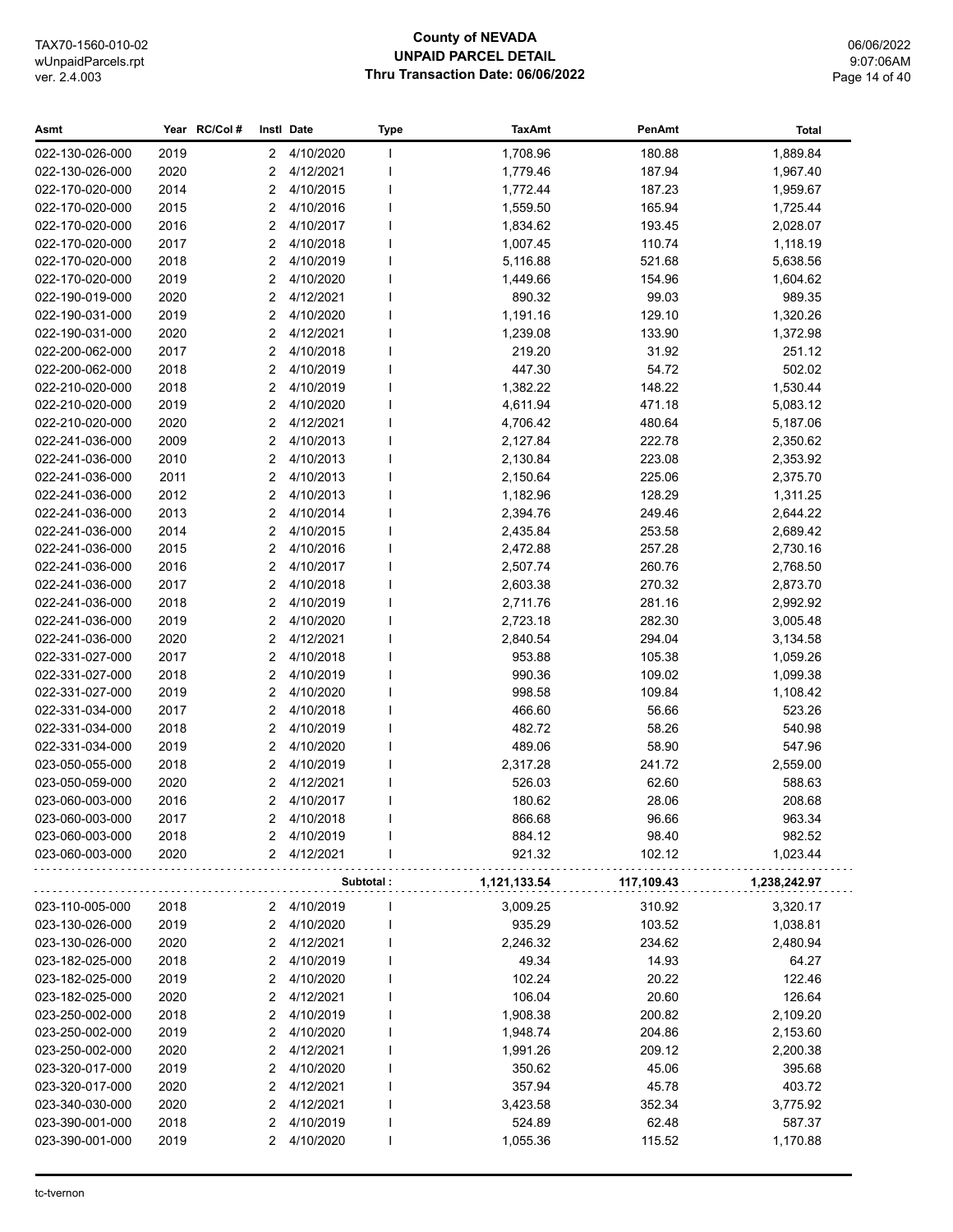## **County of NEVADA UNPAID PARCEL DETAIL** Thru Transaction Date: 06/06/2022

06/06/2022 9:07:06AM Page 15 of 40

| Asmt                               |              | Year RC/Col#   | Instl Date |                        | <b>Type</b> | <b>TaxAmt</b>        | PenAmt           | Total                |
|------------------------------------|--------------|----------------|------------|------------------------|-------------|----------------------|------------------|----------------------|
| 023-390-001-000                    | 2020         | $\mathbf{2}$   |            | 4/12/2021              |             | 1,100.36             | 120.02           | 1,220.38             |
| 023-590-016-000                    | 2018         | 2              |            | 4/10/2019              |             | 62.90                | 16.29            | 79.19                |
| 023-590-016-000                    | 2019         | 2              |            | 4/10/2020              |             | 127.98               | 22.78            | 150.76               |
| 023-590-016-000                    | 2020         | 2              |            | 4/12/2021              |             | 132.56               | 23.24            | 155.80               |
| 023-630-013-000                    | 2020         | 2              |            | 4/12/2021              |             | 353.18               | 45.31            | 398.49               |
| 024-190-003-000                    | 2019         | $\overline{2}$ |            | 4/10/2020              |             | 1,397.70             | 149.77           | 1,547.47             |
| 024-190-003-000                    | 2020         | $\overline{2}$ |            | 4/12/2021              |             | 1,426.97             | 152.69           | 1,579.66             |
| 024-190-006-000                    | 2018         | 2              |            | 4/10/2019              |             | 564.16               | 66.40            | 630.56               |
| 024-190-006-000                    | 2019         | 2              |            | 4/10/2020              |             | 575.90               | 67.58            | 643.48               |
| 024-190-006-000                    | 2020         | 2              |            | 4/12/2021              |             | 1,156.22             | 125.62           | 1,281.84             |
| 024-290-008-000                    | 2018         | 2              |            | 4/10/2019              |             | 54.53                | 15.45            | 69.98                |
| 024-290-008-000                    | 2019         | 2              |            | 4/10/2020              |             | 111.16               | 21.10            | 132.26               |
| 024-290-008-000                    | 2020         | 2              |            | 4/12/2021              |             | 114.98               | 21.48            | 136.46               |
| 024-320-005-000                    | 2019         | 2              |            | 4/10/2020              |             | 275.68               | 37.56            | 313.24               |
| 024-320-005-000                    | 2020         | 2              |            | 4/12/2021              |             | 281.86               | 38.18            | 320.04               |
| 024-330-010-000                    | 2018         | 2              |            | 4/10/2019              |             | 43.98                | 14.39            | 58.37                |
| 024-330-010-000                    | 2019         | 2              |            | 4/10/2020              |             | 90.02                | 19.00            | 109.02               |
| 024-330-010-000                    | 2020         | 2              |            | 4/12/2021              |             | 92.88                | 19.28            | 112.16               |
| 024-340-003-000                    | 2019         | 2              |            | 4/10/2020              |             | 38.06                | 13.80            | 51.86                |
| 024-340-003-000                    | 2020         | 2              |            | 4/12/2021              |             | 39.20                | 13.92            | 53.12                |
| 024-360-001-000                    | 2018         | 2              |            | 4/10/2019              |             | 63.68                | 16.36            | 80.04                |
| 024-360-001-000                    | 2019         | 2              |            | 4/10/2020              |             | 132.46               | 23.24            | 155.70               |
| 024-360-001-000                    | 2020         | 2              |            | 4/12/2021              |             | 135.46               | 23.54            | 159.00               |
| 024-370-002-000                    | 2018         | 2              |            | 4/10/2019              |             | 54.79                | 15.47            | 70.26                |
| 024-370-002-000                    | 2019         | 2              |            | 4/10/2020              |             | 112.44               | 21.24            | 133.68               |
| 024-370-002-000                    | 2020         | 2              |            | 4/12/2021              |             | 115.24               | 21.52            | 136.76               |
| 024-380-001-000                    | 2018         | $\overline{2}$ |            | 4/10/2019              |             | 63.68                | 16.36            | 80.04                |
| 024-380-001-000                    | 2019         | 2              |            | 4/10/2020              |             | 132.46               | 23.24            | 155.70               |
| 024-380-001-000                    | 2020         | 2              |            | 4/12/2021              |             | 135.46               | 23.54            | 159.00               |
| 024-530-009-000                    | 2019         | 2              |            | 4/10/2020              |             | 662.10               | 76.20            | 738.30               |
| 024-530-009-000                    | 2020         | 2              |            | 4/12/2021              |             | 674.80               | 77.48            | 752.28               |
| 024-640-021-000                    | 2018         | 2              |            | 4/10/2019              |             | 452.52               | 55.24            | 507.76               |
| 024-640-021-000                    | 2019         | $\overline{2}$ |            | 4/10/2020              |             | 231.06               | 33.10            | 264.16               |
| 024-640-022-000                    | 2018         | $\overline{2}$ |            | 4/10/2019              |             | 1,901.80             | 200.18           | 2,101.98             |
| 024-640-022-000                    | 2019         | 2              |            | 4/10/2020              |             | 971.00               | 107.10           | 1,078.10             |
| 024-690-009-000                    | 2014         | 2              |            | 4/10/2015              |             | 2,016.36             | 211.62           | 2,227.98             |
| 024-690-009-000                    | 2015         | 2              |            | 4/10/2016              |             | 1,296.20             | 139.62           | 1,435.82             |
| 024-830-004-000                    | 2017         |                |            | 2 4/10/2018            |             | 117.73               | 21.77            | 139.50               |
| 024-830-004-000                    | 2018         | 2              |            | 4/10/2019              |             | 240.68               | 34.06            | 274.74               |
| 024-830-004-000                    | 2019         | 2              |            | 4/10/2020              |             | 282.08               | 38.20            | 320.28               |
| 024-830-004-000                    | 2020         | 2              |            | 4/12/2021              |             | 323.66               | 42.36            | 366.02               |
| 025-120-001-000<br>025-120-001-000 | 2018<br>2019 | 2              |            | 4/10/2019<br>4/10/2020 |             | 4,209.72             | 430.97<br>893.64 | 4,640.69             |
| 025-120-001-000                    | 2020         | 2<br>2         |            | 4/12/2021              |             | 8,836.48             | 911.88           | 9,730.12             |
| 025-120-002-000                    | 2018         |                |            | 4/10/2019              |             | 9,018.86             | 257.85           | 9,930.74<br>2,736.40 |
| 025-120-002-000                    | 2019         | 2<br>2         |            | 4/10/2020              |             | 2,478.55<br>5,202.10 | 530.20           | 5,732.30             |
| 025-120-002-000                    | 2020         | 2              |            | 4/12/2021              |             | 5,309.88             | 540.98           | 5,850.86             |
| 025-150-003-000                    | 2019         | 2              |            | 4/10/2020              |             | 391.50               | 49.15            | 440.65               |
| 025-150-003-000                    | 2020         | 2              |            | 4/12/2021              |             | 1,925.97             | 202.59           | 2,128.56             |
| 025-150-020-000                    | 2012         | 2              |            | 4/10/2013              |             | 598.83               | 69.88            | 668.71               |
| 025-150-020-000                    | 2013         | 2              |            | 4/10/2014              |             | 2,059.48             | 215.94           | 2,275.42             |
| 025-150-020-000                    | 2014         | 2              |            | 4/10/2015              |             | 1,933.90             | 203.38           | 2,137.28             |
| 025-150-020-000                    | 2015         | 2              |            | 4/10/2016              |             | 982.17               | 108.21           | 1,090.38             |
| 025-150-020-000                    | 2016         | 2              |            | 4/10/2017              |             | 1,992.82             | 209.28           | 2,202.10             |
| 025-150-020-000                    | 2020         | 2              |            | 4/12/2021              |             | 2,196.42             | 229.64           | 2,426.06             |
| 025-150-022-000                    | 2020         | 2              |            | 4/12/2021              |             | 891.60               | 99.16            | 990.76               |
|                                    |              |                |            |                        |             |                      |                  |                      |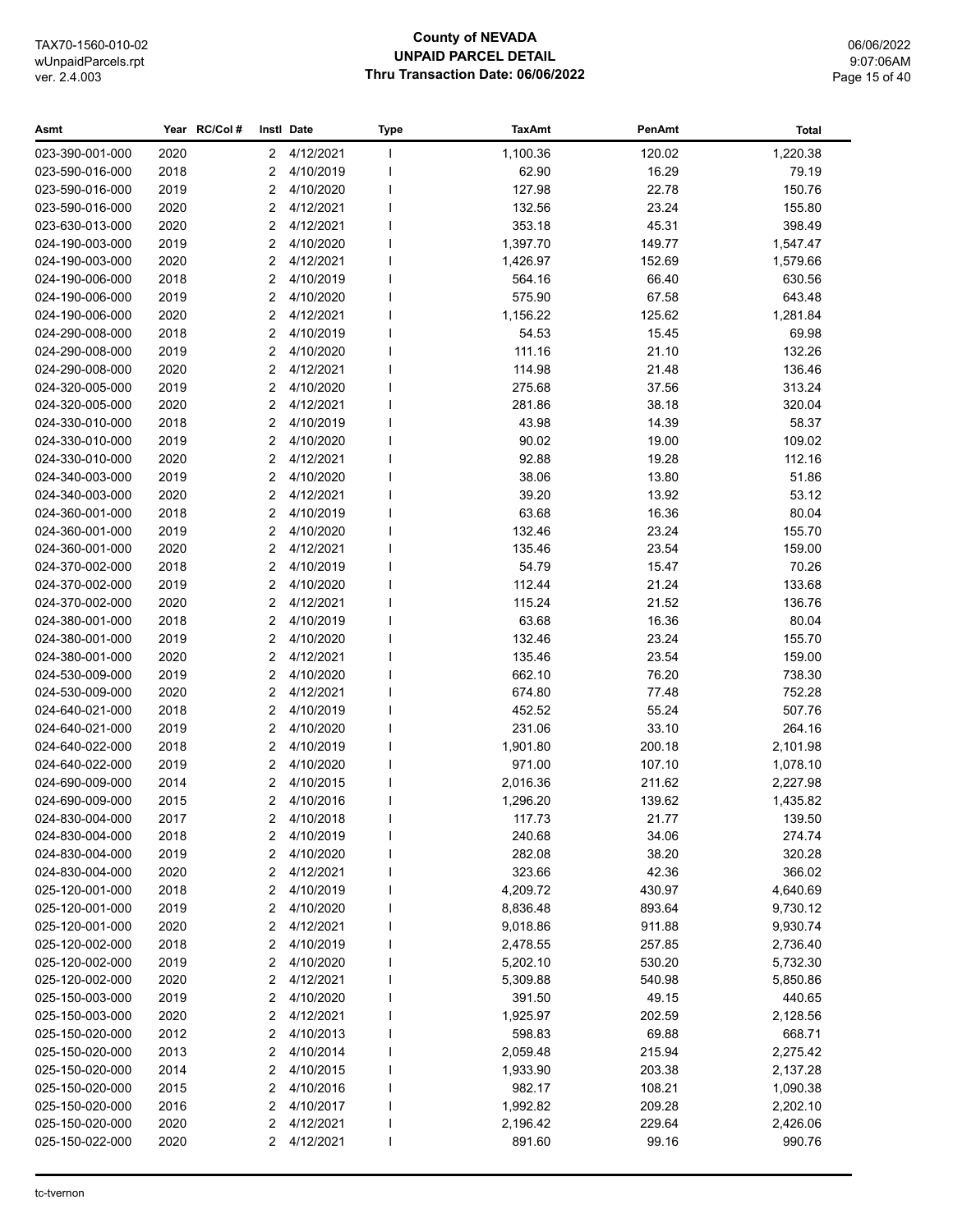#### **County of NEVADA UNPAID PARCEL DETAIL Thru Transaction Date: 06/06/2022**

06/06/2022 9:07:06AM Page 16 of 40

#### **Asmt Year Instl Type TaxAmt PenAmt RC/Col # Date Total** 025-170-055-000 2018 2 4/10/2019 I 10,298.18 1,039.81 11,337.99 025-170-055-000 2019 2 4/10/2020 I 16,012.20 1,611.22 17,623.42 025-170-055-000 2020 2 4/12/2021 I 17,295.72 1,739.56 19,035.28 025-200-015-000 2020 2 4/12/2021 I 2,067.57 216.75 2,284.32 025-210-010-000 2019 2 4/10/2020 I 280.48 38.04 318.52 025-210-031-000 2019 2 4/10/2020 l 1,196.96 129.68 1,326.64 025-210-031-000 2020 2 4/12/2021 I 1,553.34 165.32 1,718.66 025-220-045-000 2019 2 4/12/2021 I 10,416.00 1,051.60 11,467.60 025-220-046-000 2017 2 4/10/2018 I 1,118.08 121.80 1,239.88 025-220-046-000 2018 2 4/10/2019 I 1,139.02 123.90 1,262.92 025-220-046-000 2019 2 4/10/2020 1 1.160.74 126.06 1.286.80 025-220-046-000 2020 2 4/12/2021 I 1,183.70 128.36 1,312.06 025-220-071-000 2020 2 4/12/2021 1 1,103.40 120.34 1,223.74 025-220-084-000 2020 2 4/12/2021 I 5,382.02 548.20 5,930.22 025-380-004-000 2015 2 4/10/2016 I 1,016.71 111.67 1,128.38 025-380-004-000 2016 2 4/10/2017 I 3.140.46 324.04 3.464.50 025-380-004-000 2017 2 4/10/2018 l 3,261.36 336.12 3,597.48 025-380-004-000 2018 2 4/10/2019 I 3,324.64 342.46 3,667.10 025-380-004-000 2019 2 4/10/2020 I 3,390.20 349.02 3,739.22 025-390-018-000 2020 2 4/12/2021 I 815.95 91.59 907.54 025-400-027-000 2019 2 4/10/2020 I 1,701.22 180.12 1,881.34 025-400-027-000 2020 2 4/12/2021 I 2,956.64 305.66 3,262.30 025-400-046-000 2017 2 4/10/2018 I 1,170.24 127.02 1,297.26 025-400-046-000 2018 2 4/10/2019 I 1,191.56 129.14 1,320.70 025-400-046-000 2019 2 4/10/2020 l 1,213.66 131.36 1,345.02 025-410-017-000 2019 2 4/10/2020 I 1.644.68 174.46 1.819.14 025-410-017-000 2020 2 4/12/2021 I 3,291.20 339.12 3,630.32 025-430-009-000 2017 2 4/10/2018 I 260.02 36.00 296.02 025-430-009-000 2018 2 4/10/2019 I 265.70 36.56 302.26 025-430-009-000 2019 2 4/10/2020 I 271.60 37.16 308.76 025-430-009-000 2020 2 4/12/2021 I 277.74 37.76 315.50 025-500-018-000 2018 2 4/10/2019 I 564.34 66.43 630.77 025-500-018-000 2019 2 4/10/2020 I 854.10 95.40 949.50 025-500-018-000 2020 2 4/12/2021 I 436.11 53.61 489.72 025-500-027-001 2020 2 6/29/2021 1 128.31 22.83 151.14 025-500-036-000 2016 2 4/10/2017 I 7,418.18 751.80 8,169.98 025-500-036-000 2017 2 4/10/2018 I 3,850.12 395.01 4,245.13 025-500-036-000 2018 2 4/10/2019 I 3,925.42 402.54 4,327.96 025-500-036-000 2020 2 4/12/2021 I 8,172.72 827.26 8,999.98 025-500-040-000 2020 2 4/12/2021 I 976.96 107.68 1,084.64 025-520-052-000 2020 2 4/12/2021 I 949.90 104.99 1,054.89 025-540-011-000 2020 2 4/12/2021 I 494.08 59.40 553.48 025-590-010-000 2020 2 4/12/2021 I 811.68 91.16 902.84 025-590-021-000 2020 2 4/12/2021 I 1,300.42 140.04 1,440.46 026-061-005-000 2019 2 4/10/2020 I 217.76 31.77 249.53 026-061-036-000 2020 2 4/12/2021 I 1,024.60 112.46 1,137.06 026-070-061-000 2014 2 4/10/2015 I 1,643.26 174.32 1,817.58 026-070-061-000 2015 2 4/10/2016 I 1,666.12 176.60 1,842.72 026-070-061-000 2016 2 4/10/2017 I 1,688.72 178.86 1,867.58 026-070-061-000 2017 2 4/10/2018 1 1.749.58 184.94 184.94 1.934.52 026-070-062-000 2014 2 4/10/2015 I 3,101.40 320.14 320.14 3,421.54 026-070-062-000 2015 2 4/10/2016 I 3,147.26 324.72 3,471.98 026-070-062-000 2016 2 4/10/2017 I 3,191.28 329.12 3,520.40 026-070-062-000 2017 2 4/10/2018 I 3,311.10 341.10 3,652.20 026-080-004-000 2018 2 4/10/2019 I 1,256.44 135.64 1,392.08 026-080-004-000 2019 2 4/10/2020 I 1.260.96 136.08 1.397.04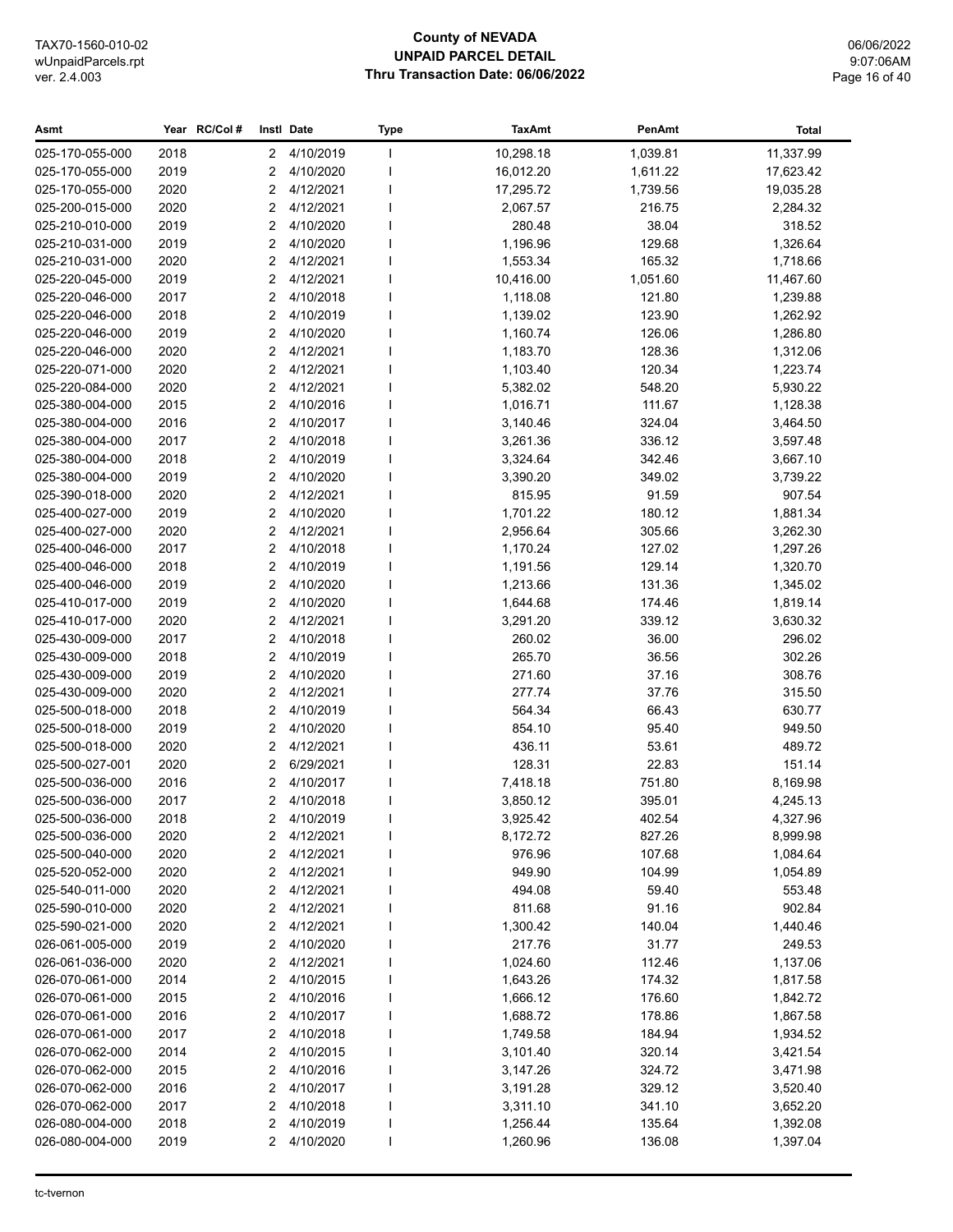#### **County of NEVADA UNPAID PARCEL DETAIL Thru Transaction Date: 06/06/2022**

| Asmt            |              | Year RC/Col# |                | Instl Date             | <b>Type</b>              | <b>TaxAmt</b> | PenAmt           | <b>Total</b> |
|-----------------|--------------|--------------|----------------|------------------------|--------------------------|---------------|------------------|--------------|
| 026-080-004-000 | 2020         |              | 2              | 4/12/2021              |                          | 1,314.82      | 141.48           | 1,456.30     |
| 026-100-003-000 | 2018         |              | 2              | 4/10/2019              |                          | 226.02        | 32.60            | 258.62       |
| 026-100-004-000 | 2018         |              | $\overline{2}$ | 4/10/2019              |                          | 133.80        | 23.38            | 157.18       |
| 026-100-016-000 | 2012         |              | $\overline{2}$ | 4/10/2013              |                          | 891.42        | 99.14            | 990.56       |
| 026-100-016-000 | 2014         |              | $\overline{2}$ | 4/10/2015              |                          | 919.76        | 101.96           | 1,021.72     |
| 026-100-016-000 | 2015         |              | 2              | 4/10/2016              |                          | 932.90        | 103.28           | 1,036.18     |
| 026-100-016-000 | 2016         |              | 2              | 4/10/2017              |                          | 946.24        | 104.62           | 1,050.86     |
| 026-100-016-000 | 2019         |              | 2              | 4/10/2020              | I                        | 514.81        | 61.48            | 576.29       |
| 026-130-019-000 | 2017         |              | 2              | 4/10/2018              | ı                        | 9,595.78      | 969.56           | 10,565.34    |
| 026-130-019-000 | 2018         |              | $\overline{2}$ | 4/10/2019              |                          | 10,584.40     | 1,068.44         | 11,652.84    |
| 026-130-019-000 | 2019         |              | $\overline{2}$ | 4/10/2020              | I                        | 10,935.84     | 1,103.58         | 12,039.42    |
| 026-130-019-000 | 2020         |              | $\overline{2}$ | 4/12/2021              |                          | 11,411.76     | 1,151.16         | 12,562.92    |
| 026-330-008-000 | 2019         |              | 2              | 4/10/2020              |                          | 38.06         | 13.80            | 51.86        |
| 026-330-008-000 | 2020         |              | $\overline{2}$ | 4/12/2021              |                          | 39.20         | 13.92            | 53.12        |
| 026-370-014-000 | 2020         |              | 2              | 4/12/2021              |                          | 446.40        | 54.64            | 501.04       |
| 026-370-014-000 | 2018         |              | 2              | 4/10/2019              |                          | 196.20        | 29.62            | 225.82       |
| 026-370-014-000 | 2019         |              | $\overline{2}$ | 4/10/2020              |                          | 393.24        | 49.32            | 442.56       |
| 026-460-010-000 | 2020         |              | $\overline{2}$ | 4/12/2021              |                          | 569.70        | 66.96            | 636.66       |
| 026-470-007-000 | 2019         |              | $\overline{2}$ | 4/10/2020              |                          | 271.28        | 37.12            | 308.40       |
| 026-480-039-000 | 2017         |              | 2              | 4/10/2018              |                          | 1,995.22      | 209.52           | 2,204.74     |
| 026-480-039-000 | 2018         |              | 2              | 4/10/2019              | ı                        | 2,199.28      | 229.92           | 2,429.20     |
| 026-480-039-000 | 2019         |              | 2              | 4/10/2020              | ı                        | 2,272.54      | 237.24           | 2,509.78     |
| 026-480-039-000 | 2020         |              | $\overline{2}$ | 4/12/2021              |                          | 2,370.84      | 247.08           | 2,617.92     |
| 026-490-025-000 | 2019         |              | 2              | 4/10/2020              |                          | 38.06         | 13.80            | 51.86        |
| 026-490-025-000 | 2020         |              | 2              | 4/12/2021              |                          | 39.20         | 13.92            | 53.12        |
| 026-490-034-000 | 2020         |              | 2              | 4/12/2021              |                          | 4,726.04      | 482.60           | 5,208.64     |
| 027-040-026-000 | 2020         |              | 2              | 4/12/2021              |                          | 129.39        | 22.93            | 152.32       |
| 027-060-071-000 | 2018         |              | 2              | 4/10/2019              |                          | 7,632.96      | 773.28           | 8,406.24     |
| 027-060-071-000 | 2019         |              | 2              | 4/10/2020              |                          | 7,857.26      | 795.72           | 8,652.98     |
| 027-060-071-000 | 2020         |              | $\overline{2}$ | 4/12/2021              |                          | 8,018.02      | 811.80           | 8,829.82     |
| 027-080-008-000 | 2020         |              | $\overline{2}$ | 4/12/2021              |                          | 1,695.60      | 179.56           | 1,875.16     |
| 027-080-021-000 | 2019         |              | $\overline{2}$ | 4/10/2020              |                          | 328.32        | 42.83            | 371.15       |
| 027-080-021-000 | 2020         |              | $\overline{2}$ | 4/12/2021              |                          | 335.24        | 43.52            | 378.76       |
| 028-010-027-000 | 2019         |              | $\overline{2}$ | 4/10/2020              |                          | 2,628.76      | 272.86           | 2,901.62     |
| 028-010-036-000 | 2019         |              | 2              | 4/10/2020              |                          | 6,717.10      | 681.70           | 7,398.80     |
| 028-010-036-000 | 2020         |              | $\overline{2}$ | 4/12/2021              |                          | 7,493.16      | 759.30           | 8,252.46     |
| 028-050-021-000 | 2020         |              | $\overline{2}$ | 4/12/2021              |                          | 2,496.32      | 259.62           | 2,755.94     |
| 028-070-017-000 | 2019         |              | $\mathcal{P}$  | 4/10/2020              |                          | 21.14         | 12.10            | 33.24        |
| 028-070-017-000 | 2020         |              | 2              | 4/12/2021              |                          | 22.08         | 12.20            | 34.28        |
| 028-150-007-000 | 2020         |              | 2              | 4/12/2021              |                          | 741.80        | 84.18            | 825.98       |
| 028-150-021-000 | 2020         |              | 2              | 4/12/2021              |                          | 1,845.90      | 194.58           | 2,040.48     |
| 028-150-051-000 | 2019         |              | 2              | 4/10/2020              |                          | 826.42        | 92.64            | 919.06       |
| 028-150-051-000 | 2020         |              | 2              | 4/12/2021              |                          | 842.92        | 94.28            | 937.20       |
| 028-150-053-000 | 2017         |              | 2              | 4/10/2018              |                          | 903.02        | 100.30           | 1,003.32     |
| 028-150-053-000 |              |              | 2              |                        |                          |               |                  |              |
| 028-150-053-000 | 2018<br>2019 |              | 2              | 4/10/2019<br>4/10/2020 |                          | 1,157.88      | 125.78<br>127.88 | 1,283.66     |
| 028-150-053-000 |              |              | 2              | 4/12/2021              |                          | 1,178.96      |                  | 1,306.84     |
| 028-160-011-000 | 2020         |              |                |                        |                          | 1,201.44      | 130.14           | 1,331.58     |
| 028-160-011-000 | 2018         |              | 2              | 4/10/2019<br>4/10/2020 |                          | 729.19        | 82.91            | 812.10       |
|                 | 2019         |              | 2              |                        |                          | 1,531.38      | 163.12           | 1,694.50     |
| 028-160-011-000 | 2020         |              | 2              | 4/12/2021              |                          | 1,562.74      | 166.26           | 1,729.00     |
| 028-160-017-000 | 2016         |              | 2              | 4/10/2017              |                          | 1,938.46      | 203.84           | 2,142.30     |
| 028-160-017-000 | 2017         |              | 2              | 4/10/2018              |                          | 2,131.08      | 223.10           | 2,354.18     |
| 028-160-017-000 | 2018         |              | 2              | 4/10/2019              |                          | 2,297.70      | 239.76           | 2,537.46     |
| 028-160-017-000 | 2019         |              | 2              | 4/10/2020              |                          | 2,412.44      | 251.24           | 2,663.68     |
| 028-170-013-000 | 2016         |              | 2              | 4/10/2017              | J                        | 1,368.39      | 146.83           | 1,515.22     |
| 028-170-013-000 | 2017         |              | 2              | 4/10/2018              | $\overline{\phantom{a}}$ | 3,006.42      | 310.64           | 3,317.06     |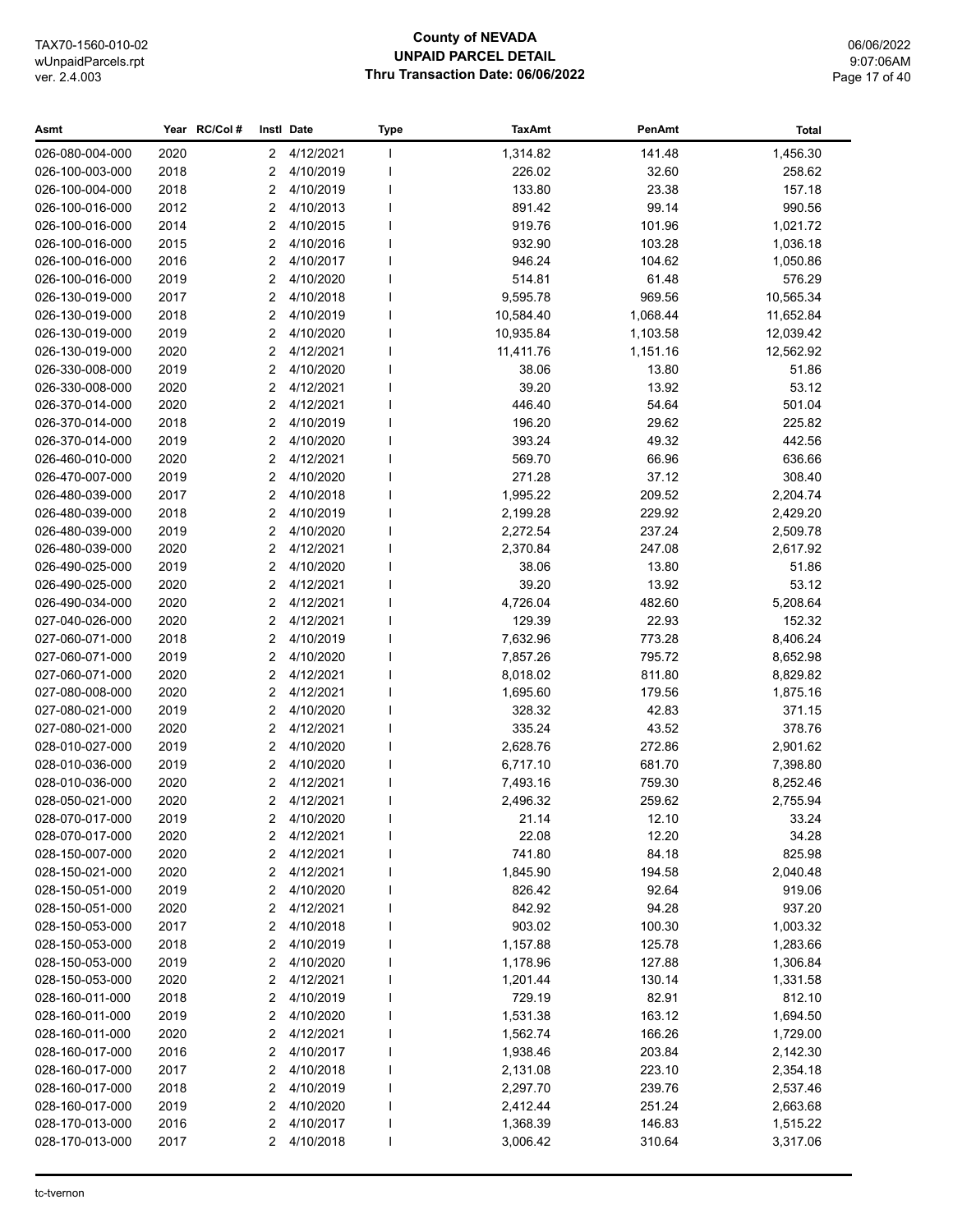#### **County of NEVADA UNPAID PARCEL DETAIL Thru Transaction Date: 06/06/2022**

06/06/2022 9:07:06AM Page 18 of 40

#### **Asmt Year Instl Type TaxAmt PenAmt RC/Col # Date Total** 028-170-013-000 2018 2 4/10/2019 I 3,245.98 334.58 3,580.56 028-170-013-000 2019 2 4/10/2020 I 1,703.31 180.33 1,883.64 028-170-013-000 2020 2 4/12/2021 I 3,475.80 357.58 3,833.38 028-221-046-000 2020 2 4/12/2021 I 909.72 100.97 1,010.69 028-230-028-000 2019 2 4/10/2020 I 5,325.76 542.56 5,868.32 028-261-013-000 2017 2 4/10/2018 I 597.44 69.74 667.18 028-261-013-000 2018 2 4/10/2019 I 609.88 70.98 680.86 028-270-026-000 2017 2 4/10/2018 1 1.714.88 181.48 181.48 1.896.36 028-270-026-000 2018 2 4/10/2019 I 1,871.32 197.12 2,068.44 028-270-026-000 2019 2 4/10/2020 I 1,906.48 200.64 2,107.12 028-270-026-000 2020 2 4/12/2021 I 1,943.94 204.38 2,148.32 028-270-027-000 2019 2 4/10/2020 I 3,014.12 311.40 3,325.52 028-270-027-000 2020 2 4/12/2021 I 3,074.40 317.44 3,391.84 028-280-031-000 2019 2 4/10/2020 I 6,520.60 662.06 7,182.66 028-280-031-000 2020 2 4/12/2021 I 7,593.84 769.38 8,363.22 028-310-002-000 2020 2 4/12/2021 | 12,289.96 1,238.98 13,528.94 028-360-005-000 2016 2 4/10/2017 I 1,087.68 118.76 1,206.44 028-360-005-000 2017 2 4/10/2018 I 1,112.50 121.24 1,233.74 028-360-005-000 2018 2 4/10/2019 I 1,136.72 123.66 1,260.38 028-360-005-000 2019 2 4/10/2020 I 1,161.84 126.18 1,288.02 028-380-015-000 2020 2 4/12/2021 I 4,369.70 446.96 4,816.66 029-020-027-000 2017 2 4/10/2018 I 1,809.48 190.94 2,000.42 029-020-027-000 2019 2 4/10/2020 I 1,890.42 199.04 2,089.46 029-020-027-000 2020 2 5/6/2021 I 985.34 108.53 1,093.87 029-060-008-000 2020 2 4/12/2021 I 1,222.60 132.26 1,354.86 029-120-026-000 2017 2 4/10/2018 I 1,447.34 154.72 1,602.06 029-120-026-000 2018 2 4/10/2019 l 1,507.26 160.72 1,667.98 029-120-026-000 2019 2 4/10/2020 l 1,514.76 161.46 1,676.22 029-120-026-000 2020 2 4/12/2021 I 1,580.14 168.00 1,748.14 029-140-003-000 2019 2 4/10/2020 I 2,308.88 240.88 2,549.76 029-140-003-000 2020 2 4/12/2021 I 1,302.61 130.26 1,332.87 029-171-007-000 2020 2 4/12/2021 I 144.74 24.47 169.21 029-240-012-000 2020 2 4/12/2021 I 258.57 35.85 294.42 029-240-014-000 2020 2 4/12/2021 I 806.25 90.62 896.87 029-320-018-000 2018 2 4/10/2019 I 4,817.49 491.74 5,309.23 029-320-018-000 2019 2 4/10/2020 I 9,647.60 974.76 10,622.36 029-320-018-000 2020 2 4/12/2021 I 10,813.94 1,091.38 11,905.32 029-320-018-001 2019 2 4/10/2020 I 729.16 82.90 812.06 029-360-010-000 2020 2 4/12/2021 I 1,688.08 178.80 1,866.88 030-030-022-000 2017 2 4/10/2018 I 2,541.36 264.12 2,805.48 030-030-022-000 2018 2 4/10/2019 I 1,706.75 180.67 1,887.42 030-060-006-000 2020 2 4/12/2021 I 1,625.90 172.58 1,798.48 030-070-003-000 2020 2 4/12/2021 I 6,586.24 668.62 7,254.86 030-080-004-000 2020 2 4/12/2021 I 565.50 66.54 632.04 030-080-004-200 2019 2 4/12/2021 I 269.60 36.96 306.56 030-080-009-000 2018 2 4/10/2019 I 193.94 29.38 223.32 030-080-009-000 2019 2 4/10/2020 I 196.22 29.62 225.84 030-080-009-000 2020 2 4/12/2021 I 198.70 29.86 228.56 030-100-006-000 2020 2 4/12/2021 I 1,992.58 209.24 2,201.82 030-100-007-000 2020 2 4/12/2021 I 476.66 57.66 534.32 030-130-014-000 2019 2 4/10/2020 I 699.92 79.98 779.90 030-150-022-000 2020 2 4/12/2021 I 958.20 105.82 1,064.02 030-170-015-000 2012 2 4/10/2016 I 2,015.90 211.58 2,227.48 030-170-015-000 2013 2 4/10/2016 I 2,092.30 219.22 2,311.52 030-170-015-000 2014 2 4/10/2016 I 1.746.04 184.60 1.930.64 030-170-015-000 2015 2 4/10/2016 I 1,648.51 174.85 1,823.36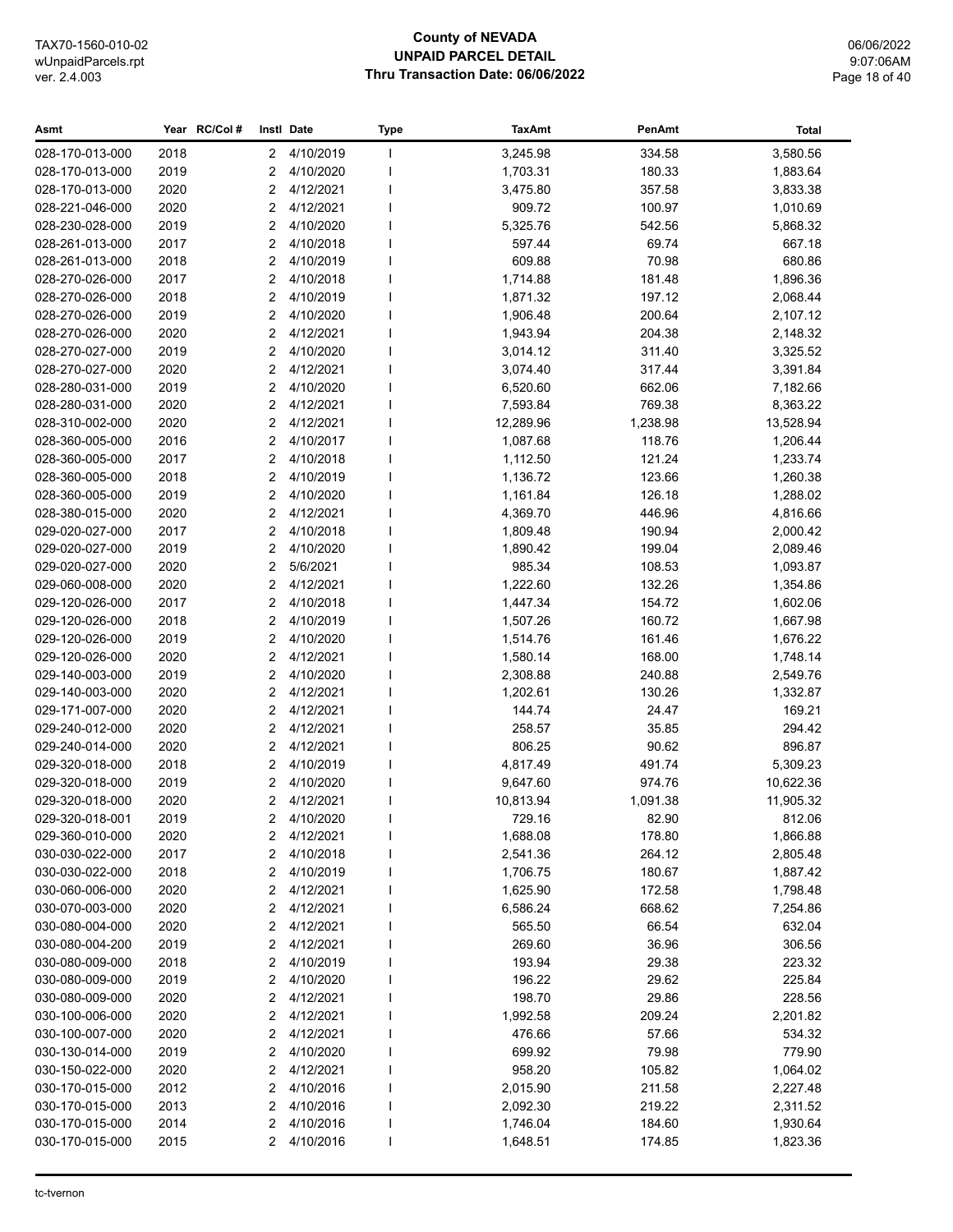## **County of NEVADA UNPAID PARCEL DETAIL Thru Transaction Date: 06/06/2022**

06/06/2022 9:07:06AM Page 19 of 40

| Asmt            |      | Year RC/Col# |        | Instl Date  | <b>Type</b>  | <b>TaxAmt</b> | PenAmt | <b>Total</b> |
|-----------------|------|--------------|--------|-------------|--------------|---------------|--------|--------------|
| 030-170-015-000 | 2016 |              | $^{2}$ | 4/10/2017   | $\mathbf{I}$ | 2,511.79      | 261.17 | 2,772.96     |
| 030-170-015-100 | 2015 |              | 2      | 4/10/2016   |              | 1,626.78      | 172.66 | 1,799.44     |
| 030-190-032-000 | 2020 |              | 2      | 4/12/2021   |              | 3,711.73      | 381.17 | 4,092.90     |
| 030-460-019-000 | 2020 |              | 2      | 4/12/2021   |              | 1,660.22      | 176.02 | 1,836.24     |
| 030-480-001-000 | 2019 |              | 2      | 4/10/2020   |              | 1,478.40      | 157.84 | 1,636.24     |
| 030-480-001-000 | 2020 |              | 2      | 4/12/2021   |              | 3,306.10      | 340.60 | 3,646.70     |
| 030-480-002-000 | 2019 |              | 2      | 4/10/2020   |              | 3,478.04      | 357.80 | 3,835.84     |
| 030-480-002-000 | 2020 |              | 2      | 4/12/2021   |              | 5,305.52      | 540.54 | 5,846.06     |
| 030-510-010-000 | 2020 |              | 2      | 4/12/2021   |              | 161.12        | 26.10  | 187.22       |
| 031-060-022-000 | 2020 |              | 2      | 4/12/2021   |              | 987.66        | 108.76 | 1,096.42     |
| 031-070-047-000 | 2020 |              | 2      | 4/12/2021   |              | 4,602.06      | 470.20 | 5,072.26     |
| 031-080-027-000 | 2018 |              | 2      | 4/10/2019   |              | 3,059.54      | 315.94 | 3,375.48     |
| 031-080-027-000 | 2019 |              | 2      | 4/10/2020   |              | 3,100.12      | 320.00 | 3,420.12     |
| 031-080-046-000 | 2016 |              | 2      | 4/10/2017   |              | 1,237.27      | 133.72 | 1,370.99     |
| 031-080-046-000 | 2017 |              | 2      | 4/10/2018   |              | 2,528.68      | 262.86 | 2,791.54     |
| 031-080-046-000 | 2018 |              | 2      | 4/10/2019   |              | 2,560.16      | 266.00 | 2,826.16     |
| 031-080-046-000 | 2019 |              | 2      | 4/10/2020   |              | 2,592.34      | 269.22 | 2,861.56     |
| 031-080-046-000 | 2020 |              | 2      | 4/12/2021   |              | 2,626.90      | 272.68 | 2,899.58     |
| 031-100-004-000 | 2019 |              | 2      | 4/10/2020   |              | 2,633.26      | 273.32 | 2,906.58     |
| 031-100-004-000 | 2020 |              | 2      | 4/12/2021   |              | 2,667.16      | 276.70 | 2,943.86     |
| 031-100-029-000 | 2018 |              | 2      | 4/10/2019   |              | 6,046.76      | 614.66 | 6,661.42     |
| 031-100-029-000 | 2019 |              | 2      | 4/10/2020   |              | 6,146.26      | 624.62 | 6,770.88     |
| 031-150-004-000 | 2020 |              | 2      | 4/12/2021   |              | 681.52        | 78.14  | 759.66       |
| 031-320-021-000 | 2019 |              | 2      | 4/10/2020   |              | 3,936.06      | 403.60 | 4,339.66     |
| 031-320-021-000 | 2020 |              | 2      | 4/12/2021   |              | 8,088.88      | 818.88 | 8,907.76     |
| 031-430-007-000 | 2020 |              | 2      | 4/12/2021   |              | 2,994.24      | 309.42 | 3,303.66     |
| 032-490-004-000 | 2020 |              | 2      | 4/12/2021   |              | 800.08        | 90.00  | 890.08       |
| 032-640-013-000 | 2019 |              | 2      | 4/10/2020   |              | 38.06         | 13.80  | 51.86        |
| 032-640-013-000 | 2020 |              | 2      | 4/12/2021   |              | 39.20         | 13.92  | 53.12        |
| 032-640-022-000 | 2019 |              | 2      | 4/10/2020   |              | 38.06         | 13.80  | 51.86        |
| 032-640-022-000 | 2020 |              | 2      | 4/12/2021   |              | 39.20         | 13.92  | 53.12        |
| 032-660-010-000 | 2020 |              | 2      | 4/12/2021   |              | 1,135.77      | 123.57 | 1,259.34     |
| 033-070-008-000 | 2018 |              | 2      | 4/10/2019   |              | 582.59        | 68.25  | 650.84       |
| 033-070-008-000 | 2019 |              | 2      | 4/10/2020   |              | 1,201.34      | 130.12 | 1,331.46     |
| 033-070-008-000 | 2020 |              | 2      | 4/12/2021   |              | 1,235.12      | 133.50 | 1,368.62     |
| 033-250-006-000 | 2020 |              | 2      | 4/12/2021   |              | 9,520.36      | 962.02 | 10,482.38    |
| 033-380-020-000 | 2020 |              | 2      | 4/12/2021   |              | 868.58        | 96.84  | 965.42       |
| 033-500-032-000 | 2019 |              |        | 2 4/10/2020 |              | 1,640.52      | 174.05 | 1,814.57     |
| 033-510-014-000 | 2020 |              | 2      | 4/12/2021   |              | 5,214.14      | 531.40 | 5,745.54     |
| 033-540-010-000 | 2020 |              | 2      | 4/12/2021   |              | 5,016.28      | 511.62 | 5,527.90     |
| 033-560-015-000 | 2018 |              | 2      | 4/10/2019   |              | 3,791.97      | 389.19 | 4,181.16     |
| 033-560-015-000 | 2019 |              | 2      | 4/10/2020   |              | 3,856.87      | 395.68 | 4,252.55     |
| 033-560-015-000 | 2020 |              | 2      | 4/12/2021   |              | 7,852.32      | 795.22 | 8,647.54     |
| 033-590-031-000 | 2017 |              | 2      | 4/10/2018   |              | 2,393.59      | 249.35 | 2,642.94     |
| 033-590-031-000 | 2018 |              | 2      | 4/10/2019   |              | 4,824.50      | 492.44 | 5,316.94     |
| 033-590-031-000 | 2019 |              | 2      | 4/10/2020   |              | 4,899.86      | 499.98 | 5,399.84     |
| 033-590-031-000 | 2020 |              | 2      | 4/12/2021   |              | 4,980.46      | 508.04 | 5,488.50     |
| 034-010-051-000 | 2020 |              | 2      | 4/12/2021   |              | 3,312.78      | 341.26 | 3,654.04     |
| 034-081-025-000 | 2020 |              | 2      | 4/12/2021   |              | 4,877.26      | 497.72 | 5,374.98     |
| 034-081-037-000 | 2016 |              | 2      | 4/10/2017   |              | 6,942.76      | 704.26 | 7,647.02     |
| 034-081-037-000 | 2017 |              | 2      | 4/10/2018   |              | 7,206.50      | 730.64 | 7,937.14     |
| 034-081-037-000 | 2018 |              | 2      | 4/10/2019   |              | 7,347.50      | 744.74 | 8,092.24     |
| 034-100-018-000 | 2016 |              | 2      | 4/10/2017   |              | 1,583.63      | 168.36 | 1,751.99     |
| 034-100-018-000 | 2017 |              | 2      | 4/10/2018   |              | 3,287.14      | 338.70 | 3,625.84     |
| 034-100-018-000 | 2018 |              | 2      | 4/10/2019   |              | 3,353.54      | 345.34 | 3,698.88     |
| 034-100-018-000 | 2019 |              | 2      | 4/10/2020   |              | 3,422.38      | 352.22 | 3,774.60     |
|                 |      |              |        |             |              |               |        |              |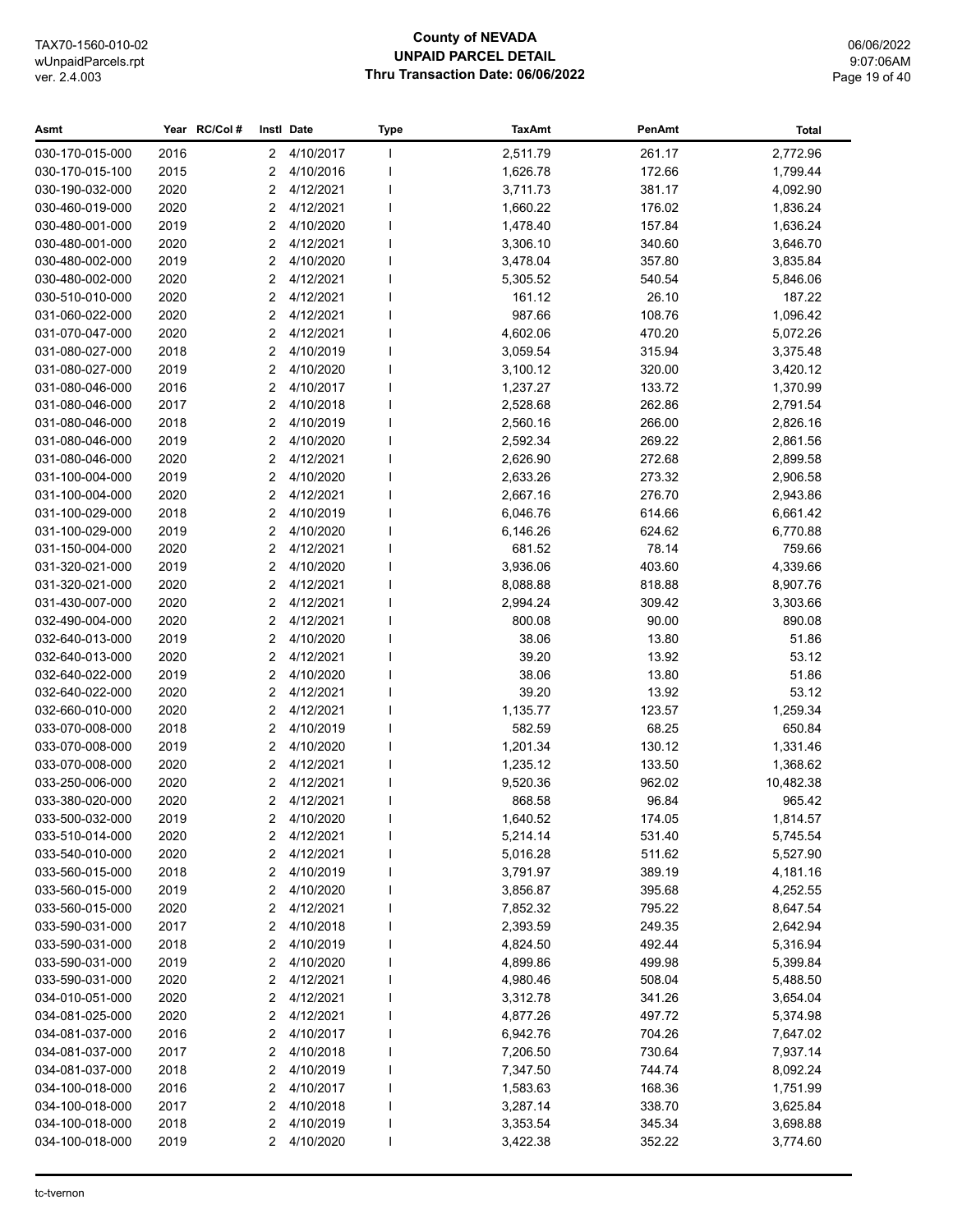#### **County of NEVADA UNPAID PARCEL DETAIL Thru Transaction Date: 06/06/2022**

06/06/2022 9:07:06AM Page 20 of 40

#### **Asmt Year Instl Type TaxAmt PenAmt RC/Col # Date Total** 034-100-018-000 2020 2 4/12/2021 I 3,495.28 359.52 3,854.80 034-141-026-000 2020 2 4/12/2021 1 1,216.34 131.62 1,347.96 034-141-030-000 2020 2 4/12/2021 I 1,960.82 206.08 2,166.90 034-150-002-000 2019 2 4/10/2020 I 5,121.82 522.18 5,644.00 034-150-002-000 2020 2 4/12/2021 I 5,228.26 532.82 5,761.08 034-150-011-000 2020 2 4/12/2021 I 1,136.65 123.66 1,260.31 034-170-047-000 2018 2 4/10/2019 I 1,588.92 168.89 1,757.81 034-170-047-000 2019 2 4/10/2020 I 3,243.24 334.32 3,577.56 034-180-044-000 2020 2 4/12/2021 I 1,012.66 111.26 1,123.92 034-180-045-000 2020 2 4/12/2021 I 459.00 55.90 514.90 034-310-025-000 2017 2 4/10/2018 I 638.36 73.83 712.19 035-030-004-000 2018 2 4/10/2019 I 264.72 36.46 301.18 035-030-004-000 2019 2 4/10/2020 I 270.62 37.06 307.68 035-030-004-000 2020 2 4/12/2021 I 276.74 37.66 314.40 035-130-030-000 2017 2 4/10/2018 I 3,101.84 320.18 3,422.02 035-130-030-000 2018 2 4/10/2019 I 3,163.16 326.30 3,489.46 035-130-030-000 2019 2 4/10/2020 I 3,226.80 332.68 3,559.48 035-130-030-000 2020 2 4/12/2021 I 3,294.20 339.42 3,633.62 035-200-050-000 2018 2 4/10/2019 I 645.52 74.55 720.07 035-200-050-000 2019 2 4/10/2020 I 1,296.22 139.62 1,435.84 035-210-045-000 2015 2 4/10/2016 I 1,613.32 171.32 1,784.64 035-210-045-000 2016 2 4/10/2017 l 1,635.24 173.52 1,808.76 035-210-045-000 2017 2 4/10/2018 I 1,695.66 179.56 1,875.22 035-221-034-000 2020 2 4/12/2021 I 1,033.20 113.32 1,146.52 035-270-044-000 2015 2 4/10/2020 I 36.12 13.61 49.73 035-270-044-000 2016 2 4/10/2020 I 36.09 13.60 49.69 035-270-044-000 2017 2 4/10/2020 l 36.75 13.67 50.42 035-270-044-000 2018 2 4/10/2020 I 37.54 13.75 51.29 035-270-044-000 2019 2 4/10/2020 I 1,403.05 150.30 1,553.35 035-270-044-000 2020 2 4/12/2021 I 2,850.72 295.06 3,145.78 035-320-015-000 2020 2 4/12/2021 I 2,234.26 233.42 2,467.68 035-396-009-000 2020 2 4/12/2021 I 1,673.68 177.36 177.36 1,851.04 035-400-086-000 2019 2 4/10/2020 I 791.70 89.17 880.87 035-550-003-000 2018 2 4/10/2019 I 3,953.12 405.30 4,358.42 035-550-003-000 2020 2 4/12/2021 I 4,297.56 439.74 4,737.30 035-550-020-000 2018 2 4/10/2019 I 1,649.48 174.94 1,824.42 035-550-020-000 2019 2 4/10/2020 I 1,682.36 178.22 1,860.58 035-550-020-000 2020 2 4/12/2021 I 1,718.48 181.84 1,900.32 035-600-010-000 2020 2 4/12/2021 I 4,400.96 450.09 4,851.05 036-011-008-000 2019 2 4/10/2020 I 1,759.00 185.90 1,944.90 036-011-008-000 2020 2 4/12/2021 I 3,591.02 369.10 3,960.12 036-020-012-000 2020 2 4/12/2021 I 373.40 47.34 420.74 036-040-039-000 2019 2 4/10/2020 I 1,346.76 144.67 1,491.43 036-040-039-000 2020 2 4/12/2021 I 2,751.78 285.16 3,036.94 036-080-032-000 2019 2 4/10/2020 I 38.06 13.80 51.86 036-080-032-000 2020 2 4/12/2021 I 39.20 13.92 53.12 036-090-014-000 2017 2 4/10/2018 I 672.63 77.26 749.89 036-090-014-000 2018 2 4/10/2019 I 687.00 78.70 765.70 036-090-014-000 2019 2 4/10/2020 I 1,403.80 150.38 1,554.18 036-140-031-000 2018 2 4/10/2019 I 3,609.52 370.94 3,980.46 036-140-031-000 2019 2 4/10/2020 I 4,560.86 466.08 5,026.94 036-140-031-000 2020 2 4/12/2021 I 4,655.38 475.52 5,130.90 036-140-049-000 2020 2 4/12/2021 I 5,792.02 589.20 6,381.22 036-150-027-000 2018 2 4/10/2019 I 1,368.26 146.82 1,515.08 036-150-027-000 2019 2 4/10/2020 I 1,397.98 149.78 1,547.76 036-220-002-000 2017 2 4/10/2018 I 830.14 93.00 923.14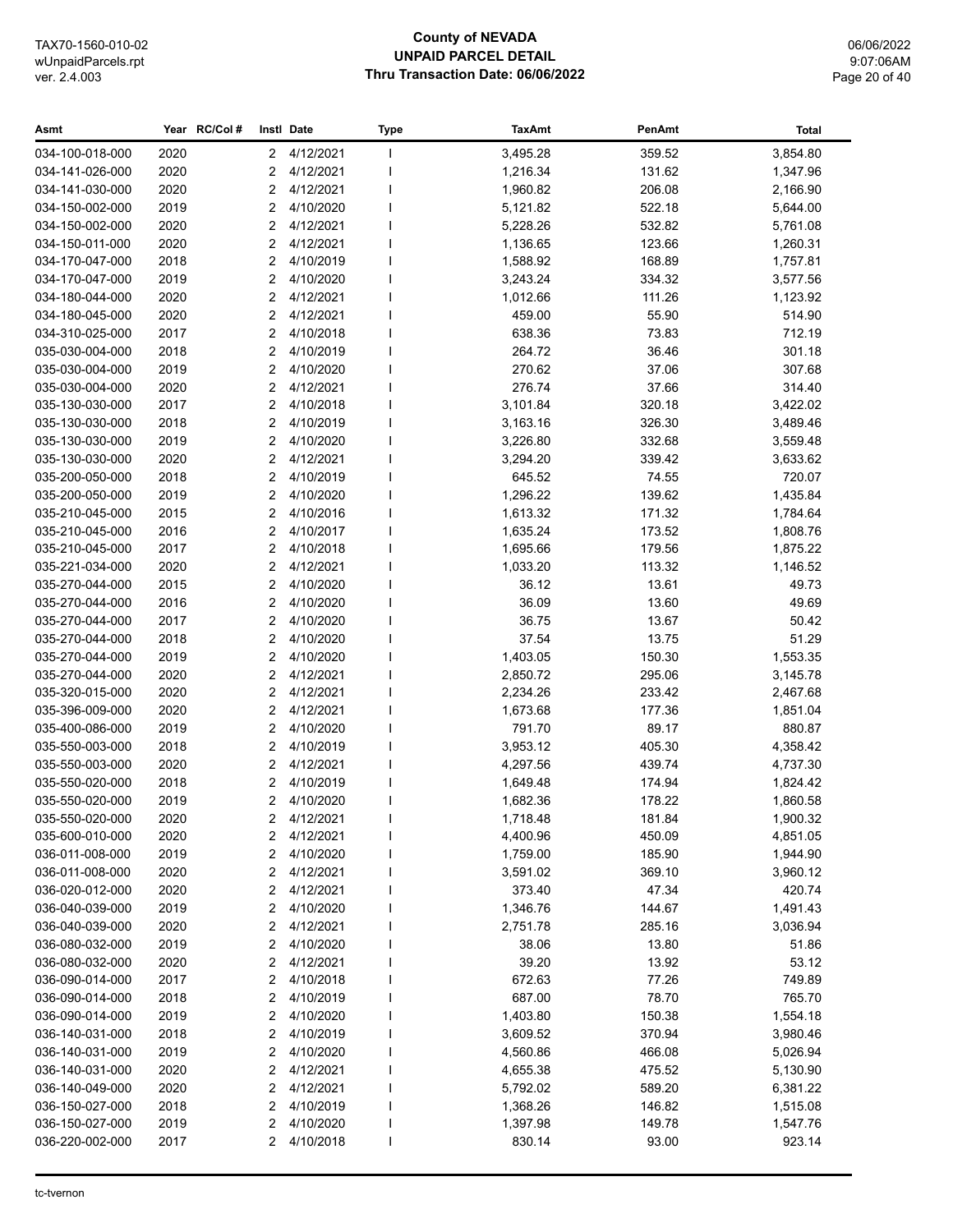## **County of NEVADA UNPAID PARCEL DETAIL Thru Transaction Date: 06/06/2022**

06/06/2022 9:07:06AM Page 21 of 40

| Asmt            |      | Year RC/Col# | Instl Date   |             | <b>Type</b>  | <b>TaxAmt</b> | PenAmt   | <b>Total</b> |
|-----------------|------|--------------|--------------|-------------|--------------|---------------|----------|--------------|
| 036-220-002-000 | 2018 |              | $\mathbf{2}$ | 4/10/2019   | $\mathbf{I}$ | 846.88        | 94.68    | 941.56       |
| 036-220-002-000 | 2019 |              | 2            | 4/10/2020   |              | 864.22        | 96.42    | 960.64       |
| 036-350-004-000 | 2018 |              | 2            | 4/10/2019   |              | 2,901.28      | 300.12   | 3,201.40     |
| 036-350-004-000 | 2019 |              | 2            | 4/10/2020   |              | 2,961.22      | 306.12   | 3,267.34     |
| 036-350-004-000 | 2020 |              | 2            | 4/12/2021   |              | 3,024.58      | 312.44   | 3,337.02     |
| 036-680-002-000 | 2020 |              | 2            | 4/12/2021   |              | 308.33        | 40.83    | 349.16       |
| 037-020-026-000 | 2019 |              | 2            | 4/10/2020   |              | 6,726.84      | 682.68   | 7,409.52     |
| 037-060-054-000 | 2019 |              | 2            | 4/10/2020   |              | 570.76        | 67.07    | 637.83       |
| 037-060-057-000 | 2019 |              | 2            | 4/10/2020   |              | 334.61        | 43.46    | 378.07       |
| 037-060-077-000 | 2018 |              | 2            | 4/10/2019   |              | 19,039.22     | 1,913.92 | 20,953.14    |
| 037-060-077-000 | 2019 |              | 2            | 4/10/2020   |              | 19,395.74     | 1,949.56 | 21,345.30    |
| 037-060-077-000 | 2020 |              | 2            | 4/12/2021   |              | 19,775.70     | 1,987.56 | 21,763.26    |
| 037-270-058-000 | 2017 |              | 2            | 4/10/2018   |              | 170.73        | 27.07    | 197.80       |
| 037-270-058-000 | 2018 |              | 2            | 4/10/2019   |              | 420.72        | 52.06    | 472.78       |
| 037-270-058-000 | 2019 |              | 2            | 4/10/2020   |              | 356.26        | 45.62    | 401.88       |
| 037-270-058-000 | 2020 |              | 2            | 4/12/2021   |              | 364.12        | 46.40    | 410.52       |
| 037-270-059-000 | 2016 |              | 2            | 4/10/2017   |              | 271.54        | 37.14    | 308.68       |
| 037-270-059-000 | 2017 |              | 2            | 4/10/2018   |              | 331.28        | 43.12    | 374.40       |
| 037-270-059-000 | 2018 |              | 2            | 4/10/2019   |              | 410.34        | 51.02    | 461.36       |
| 037-270-060-000 | 2019 |              | 2            | 4/10/2020   |              | 298.96        | 39.88    | 338.84       |
| 037-270-060-000 | 2020 |              | 2            | 4/12/2021   |              | 713.70        | 81.36    | 795.06       |
| 037-270-070-000 | 2018 |              | 2            | 4/10/2019   |              | 702.02        | 80.20    | 782.22       |
| 037-270-070-000 | 2019 |              | 2            | 4/10/2020   |              | 2,895.14      | 299.50   | 3,194.64     |
| 037-270-070-000 | 2020 |              | 2            | 4/12/2021   |              | 2,957.18      | 305.70   | 3,262.88     |
| 037-320-020-000 | 2019 |              | 2            | 4/10/2020   |              | 1,254.32      | 135.42   | 1,389.74     |
| 037-320-020-000 | 2020 |              | 2            | 4/12/2021   |              | 3,699.70      | 379.96   | 4,079.66     |
| 037-330-064-000 | 2020 |              | 2            | 4/12/2021   |              | 7,958.92      | 805.88   | 8,764.80     |
| 037-340-023-000 | 2020 |              | 2            | 4/12/2021   |              | 3,726.12      | 382.60   | 4,108.72     |
| 037-350-007-000 | 2018 |              | 2            | 4/10/2019   |              | 4,449.06      | 454.90   | 4,903.96     |
| 037-350-007-000 | 2019 |              | 2            | 4/10/2020   |              | 4,545.28      | 464.52   | 5,009.80     |
| 037-350-007-000 | 2020 |              | 2            | 4/12/2021   |              | 4,739.48      | 483.94   | 5,223.42     |
| 037-400-020-000 | 2020 |              | 2            | 4/12/2021   |              | 5,697.03      | 579.70   | 6,276.73     |
| 038-010-009-000 | 2017 |              | 2            | 4/10/2018   |              | 2,185.64      | 228.56   | 2,414.20     |
| 038-070-015-000 | 2020 |              | 2            | 4/12/2021   |              | 480.70        | 58.07    | 538.77       |
| 038-070-032-000 | 2020 |              | 2            | 4/12/2021   |              | 2,262.16      | 236.21   | 2,498.37     |
| 038-100-018-000 | 2017 |              | 2            | 4/10/2018   |              | 533.64        | 63.36    | 597.00       |
| 038-100-018-000 | 2018 |              | 2            | 4/10/2019   |              | 1,091.22      | 119.12   | 1,210.34     |
| 038-100-018-000 | 2019 |              |              | 2 4/10/2020 |              | 1,145.74      | 124.56   | 1,270.30     |
| 038-100-018-000 | 2020 |              | 2            | 4/12/2021   |              | 1,171.70      | 127.16   | 1,298.86     |
| 038-110-001-000 | 2019 |              | 2            | 4/10/2020   |              | 5,767.42      | 586.74   | 6,354.16     |
| 038-110-001-000 | 2020 |              | 2            | 4/12/2021   |              | 5,886.16      | 598.60   | 6,484.76     |
| 038-130-014-000 | 2019 |              | 2            | 4/10/2020   |              | 3,757.34      | 385.72   | 4,143.06     |
| 038-130-014-000 | 2020 |              | 2            | 4/12/2021   |              | 3,836.14      | 393.60   | 4,229.74     |
| 038-190-011-000 | 2019 |              | 2            | 4/10/2020   |              | 526.51        | 62.65    | 589.16       |
| 038-190-011-000 | 2020 |              | 2            | 4/12/2021   |              | 1,060.08      | 116.00   | 1,176.08     |
| 038-210-006-000 | 2020 |              | 2            | 4/12/2021   |              | 1,557.50      | 165.74   | 1,723.24     |
| 038-210-007-000 | 2019 |              | 2            | 4/10/2020   |              | 709.82        | 80.98    | 790.80       |
| 038-210-007-000 | 2020 |              | 2            | 4/12/2021   |              | 723.48        | 82.34    | 805.82       |
| 038-220-021-000 | 2019 |              | 2            | 4/10/2020   |              | 1,086.96      | 118.68   | 1,205.64     |
| 038-220-021-000 | 2020 |              | 2            | 4/12/2021   |              | 1,093.26      | 119.32   | 1,212.58     |
| 038-240-001-000 | 2019 |              | 2            | 4/10/2020   |              | 3,698.30      | 379.82   | 4,078.12     |
| 038-240-001-000 | 2020 |              | 2            | 4/12/2021   |              | 3,726.50      | 382.64   | 4,109.14     |
| 038-240-017-000 | 2012 |              | 2            | 4/10/2013   |              | 1,412.20      | 151.22   | 1,563.42     |
| 038-240-017-000 | 2013 |              | 2            | 4/10/2014   |              | 1,621.52      | 172.14   | 1,793.66     |
| 038-240-017-000 | 2014 |              | 2            | 4/10/2015   |              | 1,650.02      | 175.00   | 1,825.02     |
| 038-240-017-000 | 2015 |              | 2            | 4/10/2016   |              | 1,676.76      | 177.66   | 1,854.42     |
|                 |      |              |              |             |              |               |          |              |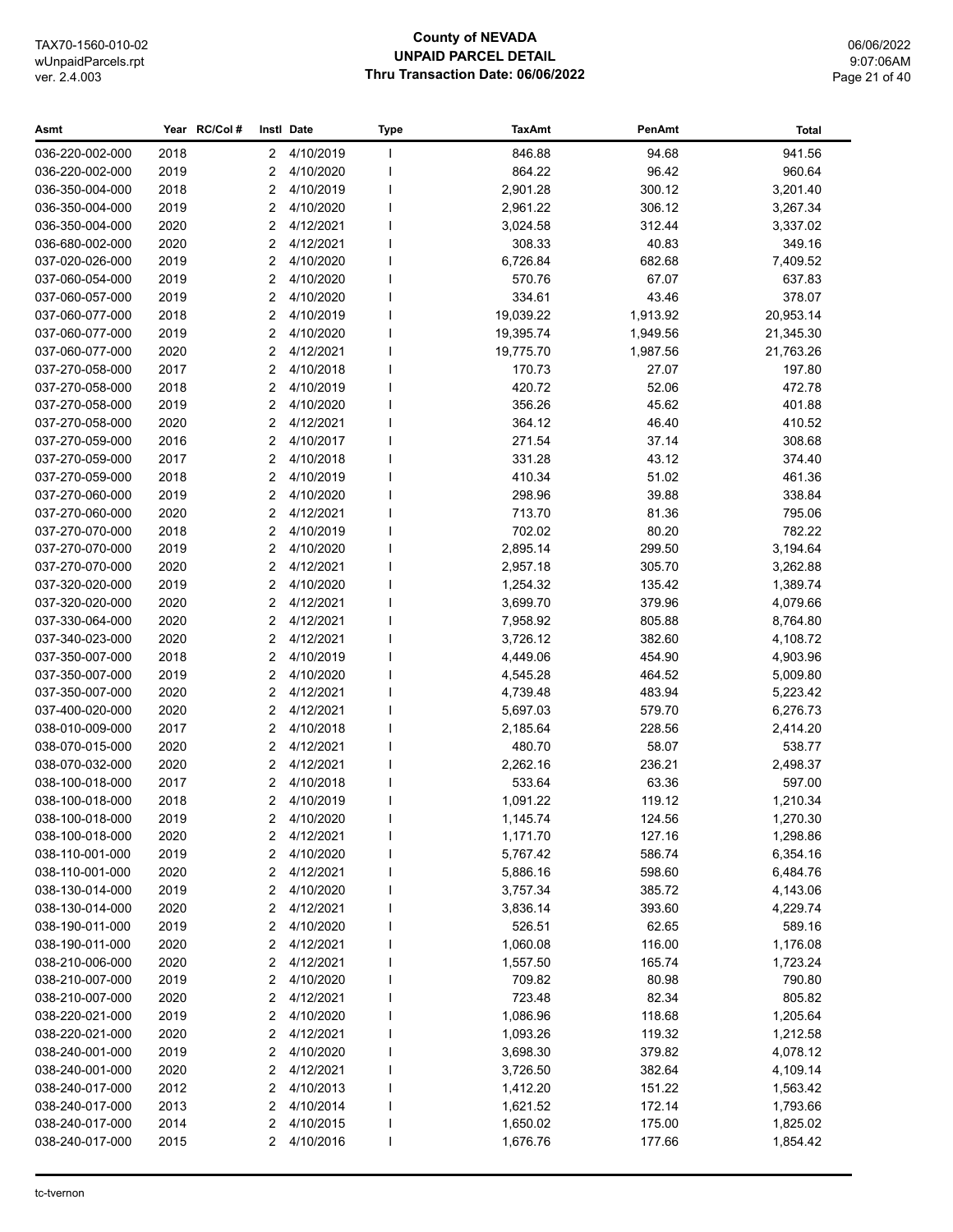## **County of NEVADA UNPAID PARCEL DETAIL Thru Transaction Date: 06/06/2022**

06/06/2022 9:07:06AM Page 22 of 40

| Asmt            |      | Year RC/Col# |                      | Instl Date  | <b>Type</b>  | <b>TaxAmt</b> | PenAmt   | <b>Total</b> |
|-----------------|------|--------------|----------------------|-------------|--------------|---------------|----------|--------------|
| 038-240-017-000 | 2016 |              | $\mathbf{2}^{\circ}$ | 4/10/2017   | J.           | 1,702.06      | 180.20   | 1,882.26     |
| 038-240-017-000 | 2017 |              | 2                    | 4/10/2018   | $\mathbf{I}$ | 1,764.06      | 186.40   | 1,950.46     |
| 038-240-017-000 | 2018 |              | 2                    | 4/10/2019   |              | 1,799.46      | 189.94   | 1,989.40     |
| 038-240-017-000 | 2019 |              | 2                    | 4/10/2020   |              | 1,836.20      | 193.62   | 2,029.82     |
| 038-270-021-000 | 2020 |              | 2                    | 4/12/2021   |              | 1,855.42      | 195.54   | 2,050.96     |
| 038-280-004-000 | 2020 |              | 2                    | 4/12/2021   |              | 266.66        | 36.66    | 303.32       |
| 038-280-005-000 | 2020 |              | 2                    | 4/12/2021   |              | 256.78        | 35.66    | 292.44       |
| 038-280-007-000 | 2020 |              | 2                    | 4/12/2021   |              | 2,224.62      | 232.46   | 2,457.08     |
| 038-290-002-000 | 2020 |              | 2                    | 4/12/2021   |              | 234.46        | 33.44    | 267.90       |
| 038-290-003-000 | 2016 |              | 2                    | 4/10/2017   |              | 2,993.32      | 309.32   | 3,302.64     |
| 038-290-003-000 | 2017 |              | 2                    | 4/10/2018   |              | 2,576.48      | 267.64   | 2,844.12     |
| 038-290-003-000 | 2018 |              | 2                    | 4/10/2019   |              | 2,627.66      | 272.76   | 2,900.42     |
| 038-290-003-000 | 2019 |              | 2                    | 4/10/2020   |              | 2,680.68      | 278.06   | 2,958.74     |
| 038-290-003-000 | 2020 |              | 2                    | 4/12/2021   |              | 2,663.38      | 276.32   | 2,939.70     |
| 038-330-075-000 | 2020 |              | 2                    | 4/12/2021   |              | 17,761.56     | 1,786.14 | 19,547.70    |
| 038-341-037-000 | 2017 |              | 2                    | 4/10/2018   |              | 3,774.00      | 387.40   | 4,161.40     |
| 038-341-037-000 | 2018 |              | 2                    | 4/10/2019   |              | 3,848.40      | 394.84   | 4,243.24     |
| 038-341-037-000 | 2019 |              | 2                    | 4/10/2020   |              | 3,925.54      | 402.54   | 4,328.08     |
| 038-341-037-000 | 2020 |              | 2                    | 4/12/2021   |              | 4,007.32      | 410.72   | 4,418.04     |
| 038-350-010-000 | 2016 |              | 2                    | 4/10/2017   |              | 1,368.06      | 146.80   | 1,514.86     |
| 038-350-010-000 | 2017 |              | 2                    | 4/10/2018   |              | 1,307.48      | 140.74   | 1,448.22     |
| 038-350-010-000 | 2018 |              | 2                    | 4/10/2019   |              | 3,292.24      | 339.22   | 3,631.46     |
| 038-350-010-000 | 2019 |              | 2                    | 4/10/2020   |              | 756.56        | 85.64    | 842.20       |
| 038-360-016-000 | 2017 |              | 2                    | 4/10/2018   |              | 2,304.28      | 240.42   | 2,544.70     |
| 038-360-016-000 | 2018 |              | 2                    | 4/10/2019   |              | 2,350.16      | 245.00   | 2,595.16     |
| 038-360-016-000 | 2019 |              | 2                    | 4/10/2020   |              | 2,905.26      | 300.52   | 3,205.78     |
| 038-360-016-000 | 2020 |              | 2                    | 4/12/2021   |              | 2,448.06      | 254.80   | 2,702.86     |
| 038-360-043-000 | 2020 |              | 2                    | 4/12/2021   |              | 1,211.48      | 131.14   | 1,342.62     |
| 038-420-001-000 | 2020 |              | 2                    | 4/12/2021   |              | 2,071.03      | 217.10   | 2,288.13     |
| 038-430-015-000 | 2016 |              | 2                    | 4/10/2017   |              | 188.00        | 28.80    | 216.80       |
| 038-430-015-000 | 2017 |              | 2                    | 4/10/2018   |              | 4,409.16      | 450.90   | 4,860.06     |
| 038-430-015-000 | 2018 |              | 2                    | 4/10/2019   |              | 4,494.72      | 459.46   | 4,954.18     |
| 038-430-015-000 | 2020 |              | 2                    | 4/12/2021   |              | 4,677.72      | 477.76   | 5,155.48     |
| 038-460-017-000 | 2019 |              | 2                    | 4/10/2020   |              | 2,322.02      | 242.20   | 2,564.22     |
| 038-460-017-000 | 2020 |              | 2                    | 4/12/2021   |              | 4,175.26      | 427.52   | 4,602.78     |
| 038-491-009-000 | 2020 |              | 2                    | 4/12/2021   |              | 797.28        | 89.72    | 887.00       |
| 039-080-003-000 | 2019 |              | 2                    | 4/10/2020   |              | 955.81        | 105.58   | 1,061.39     |
| 039-080-003-000 | 2020 |              |                      | 2 4/12/2021 |              | 1,951.54      | 205.14   | 2,156.68     |
| 039-100-013-000 | 2020 |              | 2                    | 4/12/2021   |              | 1,710.78      | 181.06   | 1,891.84     |
| 039-141-016-000 | 2020 |              | 2                    | 4/12/2021   |              | 1,821.86      | 192.18   | 2,014.04     |
| 039-150-047-000 | 2019 |              | 2                    | 4/10/2020   |              | 2,628.62      | 272.86   | 2,901.48     |
| 039-150-073-000 | 2019 |              | 2                    | 4/10/2020   |              | 210.34        | 31.02    | 241.36       |
| 039-150-073-000 | 2020 |              | 2                    | 4/12/2021   |              | 216.78        | 31.66    | 248.44       |
| 039-150-075-000 | 2020 |              | 2                    | 4/12/2021   |              | 459.69        | 55.96    | 515.65       |
| 039-160-025-000 | 2019 |              | 2                    | 4/10/2020   |              | 38.06         | 13.80    | 51.86        |
| 039-160-025-000 | 2020 |              | 2                    | 4/12/2021   |              | 39.20         | 13.92    | 53.12        |
| 039-160-027-000 | 2019 |              | 2                    | 4/10/2020   |              | 38.06         | 13.80    | 51.86        |
| 039-160-027-000 | 2020 |              | 2                    | 4/12/2021   |              | 39.20         | 13.92    | 53.12        |
| 039-160-028-000 | 2019 |              | 2                    | 4/10/2020   |              | 38.06         | 13.80    | 51.86        |
| 039-160-028-000 | 2020 |              | 2                    | 4/12/2021   |              | 39.20         | 13.92    | 53.12        |
| 039-160-029-000 | 2019 |              | 2                    | 4/10/2020   |              | 38.06         | 13.80    | 51.86        |
| 039-160-029-000 | 2020 |              | 2                    | 4/12/2021   |              | 39.20         | 13.92    | 53.12        |
| 039-160-030-000 | 2019 |              | 2                    | 4/10/2020   |              | 38.06         | 13.80    | 51.86        |
| 039-160-030-000 | 2020 |              | 2                    | 4/12/2021   |              | 39.20         | 13.92    | 53.12        |
| 039-160-032-000 | 2019 |              | 2                    | 4/10/2020   |              | 2,811.68      | 291.16   | 3,102.84     |
| 039-160-032-000 | 2020 |              | 2                    | 4/12/2021   |              | 2,228.36      | 232.82   | 2,461.18     |
|                 |      |              |                      |             |              |               |          |              |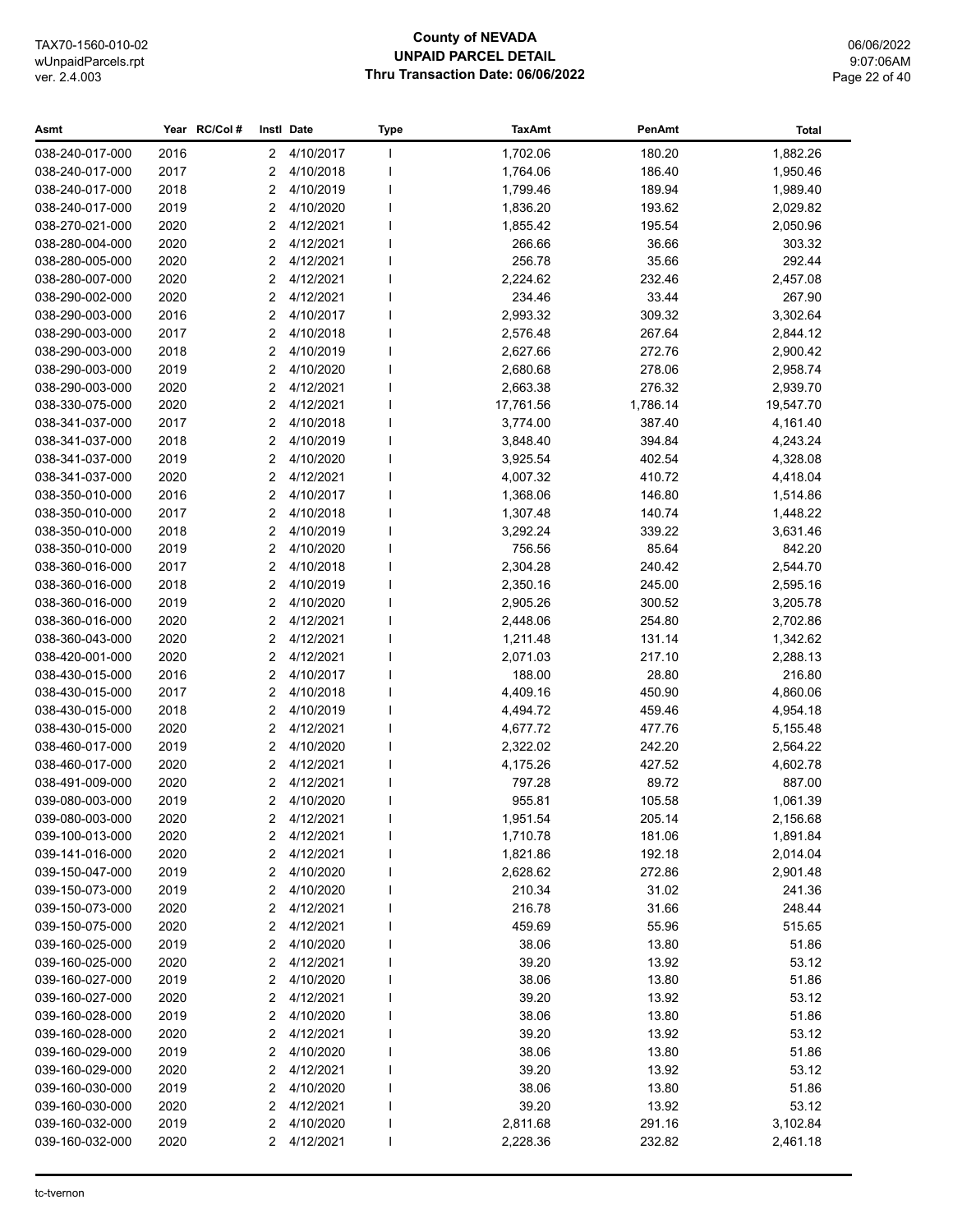## **County of NEVADA UNPAID PARCEL DETAIL** Thru Transaction Date: 06/06/2022

06/06/2022 9:07:06AM Page 23 of 40

| Asmt                               |              | Year RC/Col #  | Instl Date             | Type      | <b>TaxAmt</b>        | PenAmt           | Total                |
|------------------------------------|--------------|----------------|------------------------|-----------|----------------------|------------------|----------------------|
| 039-180-008-000                    | 2020         | 2              | 4/12/2021              | I.        | 1,214.89             | 131.48           | 1,346.37             |
| 039-180-041-000                    | 2020         | 2              | 4/12/2021              |           | 2,849.24             | 294.92           | 3,144.16             |
| 039-190-084-000                    | 2018         | 2              | 4/10/2019              |           | 765.42               | 86.54            | 851.96               |
| 039-190-084-000                    | 2019         | 2              | 4/10/2020              |           | 769.96               | 86.98            | 856.94               |
| 039-190-084-000                    | 2020         | 2              | 4/12/2021              |           | 802.50               | 90.24            | 892.74               |
| 039-210-011-000                    | 2019         | 2              | 4/10/2020              |           | 1,057.40             | 115.74           | 1,173.14             |
| 039-210-011-000                    | 2020         | 2              | 4/12/2021              |           | 1,102.48             | 120.24           | 1,222.72             |
| 040-360-019-000                    | 2020         | 2              | 4/12/2021              |           | 2,208.66             | 230.86           | 2,439.52             |
| 040-370-024-000                    | 2020         | $\overline{2}$ | 4/12/2021              |           | 398.10               | 49.80            | 447.90               |
| 043-010-005-000                    | 2020         | 2              | 4/12/2021              |           | 3,730.96             | 383.09           | 4,114.05             |
| 043-010-007-000                    | 2020         | 2              | 4/12/2021              |           | 7,343.88             | 744.38           | 8,088.26             |
| 044-060-016-000                    | 2020         | 2              | 4/12/2021              |           | 1,900.77             | 200.07           | 2,100.84             |
| 044-200-030-000                    | 2019         | 2              | 4/10/2020              |           | 2,871.60             | 297.16           | 3,168.76             |
| 044-200-030-000                    | 2020         | 2              | 4/12/2021              |           | 2,852.42             | 295.24           | 3,147.66             |
| 044-230-015-000                    | 2018         | 2              | 4/10/2019              |           | 1,718.99             | 181.89           | 1,900.88             |
| 044-230-015-000                    | 2019         | 2              | 4/10/2020              |           | 3,889.64             | 398.96           | 4,288.60             |
| 044-230-015-000                    | 2020         | 2              | 4/12/2021              |           | 3,919.62             | 401.96           | 4,321.58             |
| 044-460-001-000                    | 2020         | 2              | 4/12/2021              |           | 2,966.14             | 306.61           | 3,272.75             |
| 044-600-025-000                    | 2019         | 2              | 4/10/2020              |           | 376.97               | 47.69            | 424.66               |
| 044-600-025-000                    | 2020         | 2              | 4/12/2021              |           | 750.84               | 85.08            | 835.92               |
| 044-600-041-000                    | 2017         | 2              | 4/10/2018              |           | 3,573.08             | 367.30           | 3,940.38             |
| 044-600-041-000                    | 2018         | 2              | 4/10/2019              |           | 3,639.02             | 373.90           | 4,012.92             |
| 045-020-012-000                    | 2020         | $\overline{2}$ | 4/12/2021              |           | 1,334.97             | 143.49           | 1,478.46             |
| 045-070-026-000                    | 2017         | 2              | 4/10/2018              |           | 3,127.22             | 322.72           | 3,449.94             |
| 045-070-026-000                    | 2018         | 2              | 4/10/2019              |           | 3,226.12             | 332.60           | 3,558.72             |
| 045-070-026-000                    | 2019         | 2              | 4/10/2020              |           | 3,670.18             | 377.00           | 4,047.18             |
| 045-070-026-000                    | 2020         | 2              | 4/12/2021              |           | 3,701.84             | 380.18           | 4,082.02             |
| 045-190-089-000                    | 2020         | 2              | 4/12/2021              |           | 3,152.70             | 325.27           | 3,477.97             |
| 045-220-033-000                    | 2013         | 2              | 4/10/2014              |           | 5,436.50             | 553.64           | 5,990.14             |
| 045-220-033-000                    | 2014         | 2              | 4/10/2015              |           | 5,426.66             | 552.66           | 5,979.32             |
| 045-220-033-000                    | 2015         | 2              | 4/10/2016              |           | 5,647.68             | 574.76           | 6,222.44             |
| 045-220-033-000<br>045-220-033-000 | 2016<br>2017 | 2<br>2         | 4/10/2017<br>4/10/2018 |           | 5,777.08             | 587.70<br>593.24 | 6,364.78             |
| 045-220-033-000                    | 2018         | 2              | 4/10/2019              |           | 5,832.54<br>5,972.98 | 607.28           | 6,425.78<br>6,580.26 |
| 045-220-033-000                    | 2019         | 2              | 4/10/2020              |           | 6,515.50             | 661.54           | 7,177.04             |
| 045-240-003-000                    | 2017         | 2              | 4/10/2018              |           | 4,475.84             | 457.57           | 4,933.41             |
| 045-240-003-000                    | 2018         | 2              | 4/10/2019              |           | 4,395.36             | 449.52           | 4,844.88             |
| 045-330-027-000                    | 2020         |                | 2 4/12/2021            |           | 3,676.89             | 377.68           | 4,054.57             |
|                                    |              |                |                        | Subtotal: | 1,204,375.91         | 125,433.83       | 1,329,809.74         |
|                                    |              |                |                        |           |                      |                  |                      |
| 045-380-014-000<br>045-540-042-000 | 2019<br>2019 | 2              | 4/10/2020<br>4/10/2020 |           | 3,774.42<br>577.04   | 387.44<br>67.70  | 4,161.86<br>644.74   |
|                                    |              | 2              |                        |           |                      |                  |                      |
| 045-540-042-000<br>045-760-005-000 | 2020         | 2<br>2         | 4/12/2021<br>4/12/2021 |           | 1,132.42             | 123.24<br>115.76 | 1,255.66             |
| 046-070-015-000                    | 2020<br>2020 | 2              | 4/12/2021              |           | 1,057.72<br>498.23   | 59.82            | 1,173.48<br>558.05   |
| 046-150-004-000                    | 2018         | 2              | 4/10/2019              |           | 1,105.02             | 120.50           | 1,225.52             |
| 046-150-004-000                    | 2019         | $\overline{2}$ | 4/10/2020              |           | 1,654.84             | 175.48           | 1,830.32             |
| 046-270-051-000                    | 2020         | $\overline{2}$ | 4/12/2021              |           |                      | 785.02           |                      |
| 046-270-055-000                    | 2020         | 2              | 4/12/2021              |           | 7,750.22<br>3,661.44 | 376.14           | 8,535.24<br>4,037.58 |
| 046-310-026-000                    | 2019         | $\overline{c}$ | 4/10/2020              |           | 2,078.63             | 217.86           | 2,296.49             |
| 046-350-016-000                    | 2017         | $\overline{2}$ | 4/10/2018              |           | 5,893.92             | 599.38           | 6,493.30             |
| 046-350-016-000                    | 2019         | 2              | 4/10/2020              |           | 3,377.93             | 347.79           | 3,725.72             |
| 046-420-026-530                    | 2016         | 2              | 4/10/2017              |           | 416.28               | 51.62            | 467.90               |
| 046-420-026-530                    | 2017         | $\overline{c}$ | 4/10/2018              |           | 490.04               | 59.00            | 549.04               |
| 046-420-026-530                    | 2018         | $\overline{c}$ | 4/10/2019              |           | 491.52               | 59.14            | 550.66               |
| 046-420-026-530                    | 2019         | 2              | 4/10/2020              |           | 517.76               | 61.76            | 579.52               |
|                                    |              |                |                        |           |                      |                  |                      |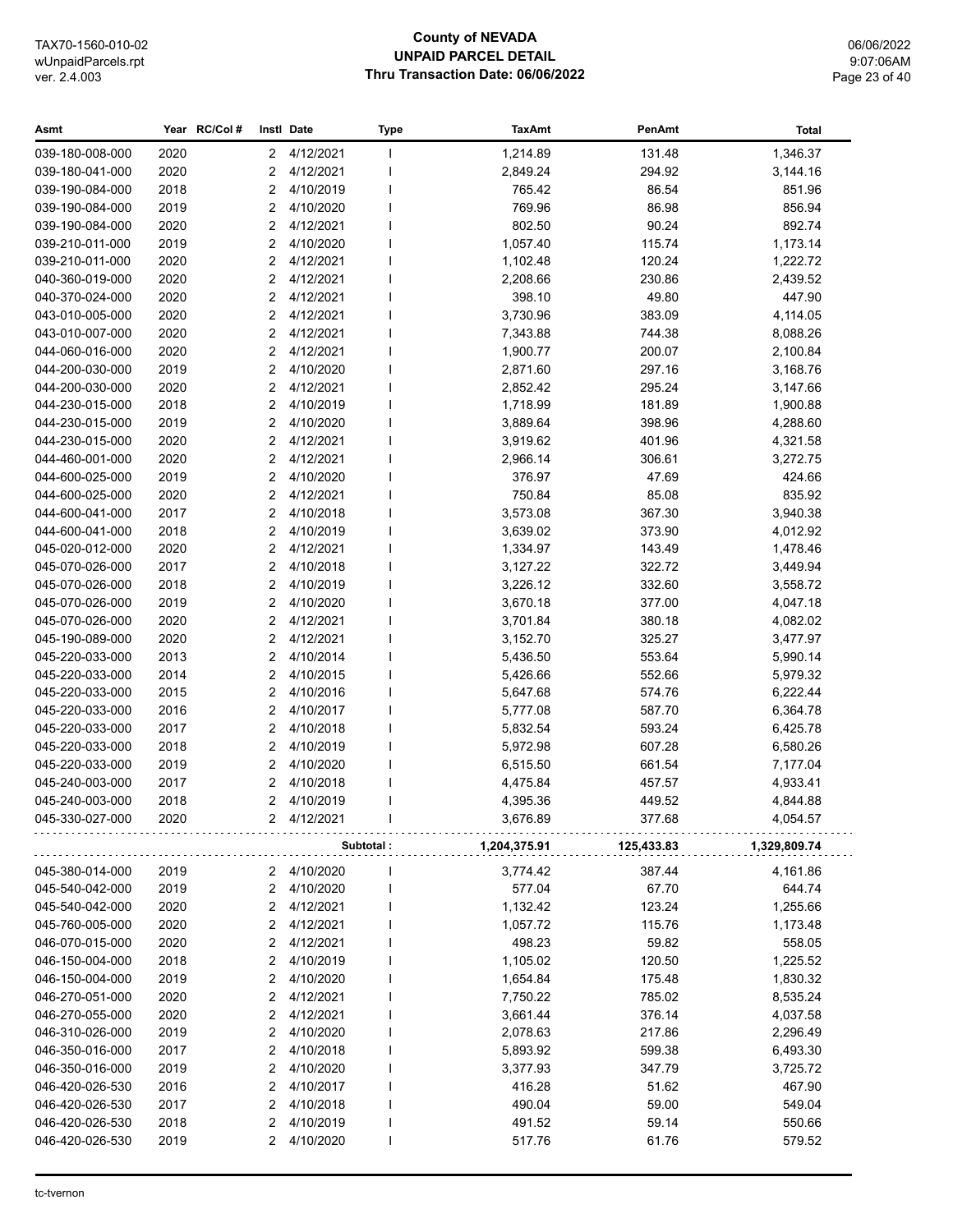## **County of NEVADA UNPAID PARCEL DETAIL** Thru Transaction Date: 06/06/2022

06/06/2022 9:07:06AM Page 24 of 40

| Asmt            |      | Year RC/Col# |                | Instl Date  | Type | <b>TaxAmt</b> | PenAmt | Total    |
|-----------------|------|--------------|----------------|-------------|------|---------------|--------|----------|
| 046-440-001-000 | 2018 |              | $\mathbf{2}$   | 4/10/2019   | I    | 6,607.18      | 670.70 | 7,277.88 |
| 046-440-001-000 | 2019 |              | 2              | 4/10/2020   |      | 7,159.10      | 725.90 | 7,885.00 |
| 046-440-001-000 | 2020 |              | 2              | 4/12/2021   |      | 6,793.68      | 689.36 | 7,483.04 |
| 046-510-006-000 | 2019 |              | 2              | 4/10/2020   |      | 668.26        | 76.82  | 745.08   |
| 046-510-006-000 | 2020 |              | 2              | 4/12/2021   |      | 665.78        | 76.56  | 742.34   |
| 047-040-008-000 | 2020 |              | 2              | 4/12/2021   |      | 354.06        | 45.40  | 399.46   |
| 047-070-003-000 | 2020 |              | 2              | 4/12/2021   |      | 224.28        | 32.42  | 256.70   |
| 047-070-015-000 | 2020 |              | 2              | 4/12/2021   |      | 1,238.84      | 133.88 | 1,372.72 |
| 047-120-015-000 | 2017 |              | 2              | 4/10/2018   |      | 135.00        | 23.50  | 158.50   |
| 047-120-015-100 | 2017 |              | 2              | 4/10/2018   |      | 22.74         | 12.26  | 35.00    |
| 047-130-007-000 | 2017 |              | 2              | 4/10/2018   |      | 1,056.41      | 115.64 | 1,172.05 |
| 047-130-007-000 | 2018 |              | 2              | 4/10/2019   |      | 2,145.98      | 224.58 | 2,370.56 |
| 047-130-007-000 | 2019 |              | 2              | 4/10/2020   |      | 2,228.46      | 232.84 | 2,461.30 |
| 047-130-007-000 | 2020 |              | 2              | 4/12/2021   |      | 1,113.43      | 121.34 | 1,234.77 |
| 047-140-003-000 | 2018 |              | 2              | 4/10/2019   |      | 589.42        | 68.94  | 658.36   |
| 047-140-003-000 | 2019 |              | 2              | 4/10/2020   |      | 618.46        | 71.84  | 690.30   |
| 047-170-008-000 | 2017 |              | 2              | 4/10/2018   |      | 909.58        | 100.94 | 1,010.52 |
| 047-170-008-000 | 2018 |              | 2              | 4/10/2019   |      | 924.28        | 102.42 | 1,026.70 |
| 047-170-030-000 | 2020 |              | 2              | 4/12/2021   |      | 385.46        | 48.54  | 434.00   |
| 047-180-024-000 | 2018 |              | $\overline{2}$ | 4/10/2019   |      | 272.92        | 37.28  | 310.20   |
| 047-180-024-000 | 2019 |              | 2              | 4/10/2020   |      | 290.58        | 39.04  | 329.62   |
| 047-180-024-000 | 2020 |              | 2              | 4/12/2021   |      | 289.56        | 38.94  | 328.50   |
| 047-261-009-000 | 2019 |              | 2              | 4/10/2020   |      | 273.01        | 37.30  | 310.31   |
| 047-261-009-000 | 2020 |              | 2              | 4/12/2021   |      | 353.69        | 45.36  | 399.05   |
| 047-273-001-000 | 2014 |              | 2              | 4/10/2015   |      | 1,144.16      | 124.41 | 1,268.57 |
| 047-273-001-000 | 2015 |              | 2              | 4/10/2016   |      | 1,059.96      | 115.99 | 1,175.95 |
| 047-273-001-000 | 2016 |              | 2              | 4/10/2017   |      | 2,555.78      | 265.56 | 2,821.34 |
| 047-273-001-000 | 2017 |              | 2              | 4/10/2018   |      | 2,438.34      | 253.82 | 2,692.16 |
| 047-273-001-000 | 2018 |              | 2              | 4/10/2019   |      | 2,476.48      | 257.64 | 2,734.12 |
| 047-320-005-000 | 2017 |              | 2              | 4/10/2018   |      | 1,370.26      | 147.02 | 1,517.28 |
| 047-320-005-000 | 2018 |              | 2              | 4/10/2019   |      | 1,389.10      | 148.90 | 1,538.00 |
| 047-420-006-000 | 2020 |              | 2              | 4/12/2021   |      | 806.42        | 90.64  | 897.06   |
| 047-420-019-000 | 2019 |              | 2              | 4/10/2020   |      | 466.14        | 56.60  | 522.74   |
| 048-030-014-000 | 2020 |              | 2              | 4/12/2021   |      | 353.96        | 45.38  | 399.34   |
| 048-030-014-200 | 2019 |              | 2              | 4/12/2021   |      | 163.72        | 26.36  | 190.08   |
| 048-040-002-000 | 2020 |              | 2              | 4/12/2021   |      | 336.54        | 43.64  | 380.18   |
| 048-040-004-000 | 2015 |              | 2              | 4/10/2016   |      | 336.68        | 43.66  | 380.34   |
| 048-040-004-000 | 2016 |              |                | 2 4/10/2017 |      | 341.38        | 44.12  | 385.50   |
| 048-040-004-000 | 2017 |              | 2              | 4/10/2018   |      | 342.36        | 44.22  | 386.58   |
| 048-040-004-000 | 2018 |              | 2              | 4/10/2019   |      | 345.42        | 44.54  | 389.96   |
| 048-040-004-000 | 2019 |              | 2              | 4/10/2020   |      | 365.66        | 46.56  | 412.22   |
| 048-040-004-000 | 2020 |              | 2              | 4/12/2021   |      | 364.06        | 46.40  | 410.46   |
| 048-040-004-000 | 2014 |              | 2              | 4/10/2015   |      | 164.19        | 26.41  | 190.60   |
| 048-040-006-000 | 2014 |              | 2              | 4/10/2015   |      | 327.29        | 42.72  | 370.01   |
| 048-040-006-000 | 2015 |              | 2              | 4/10/2016   |      | 677.50        | 77.74  | 755.24   |
| 048-040-006-000 | 2016 |              | 2              | 4/10/2017   |      | 690.46        | 79.04  | 769.50   |
| 048-040-006-000 | 2017 |              | 2              | 4/10/2018   |      | 693.16        | 79.30  | 772.46   |
| 048-040-006-000 | 2018 |              | 2              | 4/10/2019   |      | 701.58        | 80.14  | 781.72   |
| 048-040-006-000 | 2019 |              | 2              | 4/10/2020   |      | 734.64        | 83.46  | 818.10   |
| 048-040-006-000 | 2020 |              | 2              | 4/12/2021   |      | 730.24        | 83.02  | 813.26   |
| 048-040-008-000 | 2014 |              | 2              | 4/10/2015   |      | 342.18        | 44.21  | 386.39   |
| 048-040-008-000 | 2015 |              | 2              | 4/10/2016   |      | 708.62        | 80.86  | 789.48   |
| 048-040-008-000 | 2016 |              | 2              | 4/10/2017   |      | 722.32        | 82.22  | 804.54   |
| 048-040-008-000 | 2017 |              | 2              | 4/10/2018   |      | 725.16        | 82.50  | 807.66   |
| 048-040-008-000 | 2018 |              | 2              | 4/10/2019   |      | 734.08        | 83.40  | 817.48   |
| 048-040-008-000 | 2019 |              | 2              | 4/10/2020   |      | 768.30        | 86.82  | 855.12   |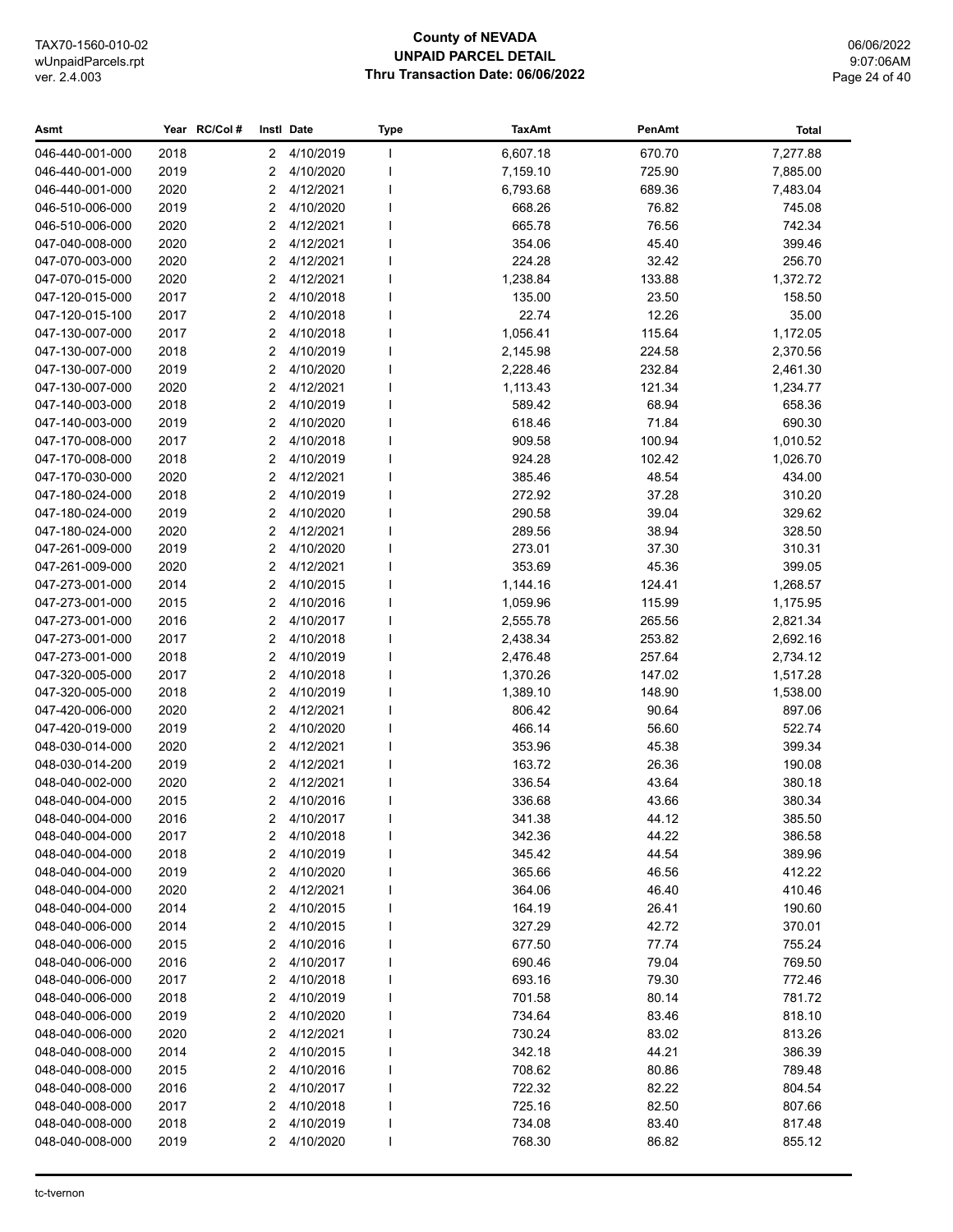## **County of NEVADA UNPAID PARCEL DETAIL Thru Transaction Date: 06/06/2022**

06/06/2022 9:07:06AM Page 25 of 40

| Asmt                               |              | Year RC/Col#   | Instl Date             | <b>Type</b> | <b>TaxAmt</b>        | PenAmt           | <b>Total</b>         |
|------------------------------------|--------------|----------------|------------------------|-------------|----------------------|------------------|----------------------|
| 048-040-008-000                    | 2020         | $\mathbf{2}$   | 4/12/2021              |             | 763.66               | 86.36            | 850.02               |
| 048-040-018-000                    | 2014         | 2              | 4/10/2015              |             | 447.08               | 54.70            | 501.78               |
| 048-040-018-000                    | 2015         | $\overline{2}$ | 4/10/2016              |             | 927.84               | 102.78           | 1,030.62             |
| 048-040-018-000                    | 2016         | 2              | 4/10/2017              |             | 946.86               | 104.68           | 1,051.54             |
| 048-040-018-000                    | 2017         | 2              | 4/10/2018              |             | 950.82               | 105.08           | 1,055.90             |
| 048-040-018-000                    | 2018         | 2              | 4/10/2019              |             | 963.20               | 106.32           | 1,069.52             |
| 048-040-018-000                    | 2019         | $\overline{2}$ | 4/10/2020              |             | 1,005.62             | 110.56           | 1,116.18             |
| 048-040-018-000                    | 2020         | 2              | 4/12/2021              |             | 999.16               | 109.90           | 1,109.06             |
| 048-040-020-000                    | 2014         | 2              | 4/10/2015              |             | 430.17               | 53.01            | 483.18               |
| 048-040-020-000                    | 2015         | 2              | 4/10/2016              |             | 892.48               | 99.24            | 991.72               |
| 048-040-020-000                    | 2016         | 2              | 4/10/2017              |             | 910.64               | 101.06           | 1,011.70             |
| 048-040-020-000                    | 2017         | 2              | 4/10/2018              |             | 914.42               | 101.44           | 1,015.86             |
| 048-040-020-000                    | 2018         | 2              | 4/10/2019              |             | 926.26               | 102.62           | 1,028.88             |
| 048-040-020-000                    | 2019         | 2              | 4/10/2020              |             | 967.32               | 106.72           | 1,074.04             |
| 048-040-020-000                    | 2020         | 2              | 4/12/2021              |             | 961.20               | 106.12           | 1,067.32             |
| 048-050-001-000                    | 2020         | 2              | 4/12/2021              |             | 49.62                | 14.96            | 64.58                |
| 048-050-001-200                    | 2019         | 2              | 4/12/2021              |             | 22.96                | 12.28            | 35.24                |
| 048-050-002-000                    | 2014         | 2              | 4/10/2015              |             | 172.99               | 27.29            | 200.28               |
| 048-050-002-000                    | 2015         | 2              | 4/10/2016              |             | 355.06               | 45.50            | 400.56               |
| 048-050-002-000                    | 2016         | 2              | 4/10/2017              |             | 360.20               | 46.02            | 406.22               |
| 048-050-002-000                    | 2017         | $\overline{2}$ | 4/10/2018              |             | 361.26               | 46.12            | 407.38               |
| 048-050-002-000                    | 2018         | 2              | 4/10/2019              |             | 364.64               | 46.46            | 411.10               |
| 048-050-002-000                    | 2019         | 2              | 4/10/2020              |             | 385.58               | 48.54            | 434.12               |
| 048-050-002-000                    | 2020         | 2              | 4/12/2021              |             | 383.82               | 48.38            | 432.20               |
| 048-050-004-000                    | 2017         | 2              | 4/10/2018              |             | 190.81               | 29.08            | 219.89               |
| 048-050-004-000                    | 2018         | 2              | 4/10/2019              |             | 385.30               | 48.52            | 433.82               |
| 048-050-004-000                    | 2019         | 2              | 4/10/2020              |             | 406.96               | 50.68            | 457.64               |
| 048-050-004-000                    | 2020         | $\overline{2}$ | 4/12/2021              |             | 405.06               | 50.50            | 455.56               |
| 048-050-010-000                    | 2020         | 2              | 4/12/2021              |             | 468.68               | 56.86            | 525.54               |
| 048-050-010-200                    | 2019         | 2              | 4/12/2021              |             | 216.76               | 31.66            | 248.42               |
| 048-060-007-000                    | 2020         | 2              | 4/12/2021              |             | 27.58                | 12.74            | 40.32                |
| 048-130-004-000                    | 2020         | 2              | 4/12/2021              |             | 235.38               | 33.52            | 268.90               |
| 048-140-008-000                    | 2020         | $\overline{2}$ | 4/12/2021              |             | 4,100.80             | 420.08           | 4,520.88             |
| 048-142-007-000                    | 2020         | $\overline{2}$ | 4/12/2021              |             | 1,327.38             | 142.72           | 1,470.10             |
| 048-142-017-000                    | 2015         | 2              | 4/10/2016              |             | 135.00               | 23.50            | 158.50               |
| 048-142-017-000                    | 2016         | 2              | 4/10/2017              |             | 157.84               | 25.78            | 183.62               |
| 048-142-017-000                    | 2017         | 2              | 4/10/2018              |             | 157.94               | 25.78            | 183.72               |
| 048-142-017-000                    | 2018         |                | 2 4/10/2019            |             | 158.26               | 25.82            | 184.08               |
| 048-142-017-000                    | 2019         | 2              | 4/10/2020              |             | 172.12               | 27.20            | 199.32               |
| 048-142-017-000                    | 2020         | 2              | 4/12/2021              |             | 171.94               | 27.18            | 199.12               |
| 048-160-006-000                    | 2018         | 2              | 4/10/2019              |             | 3,009.78             | 310.96           | 3,320.74             |
| 048-160-006-000                    | 2020         | 2              | 4/12/2021              |             | 1,594.83             | 169.48           | 1,764.31             |
| 048-190-028-000                    | 2017         | 2              | 4/10/2018              |             | 8,963.56             | 906.34           | 9,869.90             |
| 048-190-028-000                    | 2018         | 2              | 4/10/2019              |             | 9,578.02             | 967.80           | 10,545.82            |
| 048-190-028-000                    | 2019         | 2              | 4/10/2020              |             | 9,939.36             | 1,003.92         | 10,943.28            |
| 048-190-028-000                    | 2020         | 2              | 4/12/2021              |             | 9,900.82             | 1,000.08         | 10,900.90            |
| 049-011-080-000<br>049-180-008-000 | 2018         | 2              | 4/10/2019<br>4/12/2021 |             | 1,687.24             | 178.72           | 1,865.96             |
|                                    | 2015         | 2              | 4/10/2018              |             | 2,742.18             | 284.20           | 3,026.38             |
| 049-180-008-000<br>049-180-008-000 | 2017         | 2<br>2         | 4/10/2019              |             | 3,058.28             | 315.82<br>320.76 | 3,374.10             |
| 049-180-008-000                    | 2018<br>2019 | 2              | 4/12/2021              |             | 3,107.76<br>3,229.14 | 332.90           | 3,428.52<br>3,562.04 |
| 049-190-010-000                    | 2019         | 2              | 4/10/2020              |             | 1,883.68             | 198.36           | 2,082.04             |
| 049-190-010-000                    | 2020         | 2              | 4/12/2021              |             | 3,740.00             | 384.00           | 4,124.00             |
| 049-310-005-000                    | 2020         | 2              | 4/12/2021              |             | 502.72               | 60.27            | 562.99               |
| 049-320-016-000                    | 2020         | 2              | 4/12/2021              |             | 502.72               | 60.27            | 562.99               |
| 049-320-023-000                    | 2020         | 2              | 4/12/2021              |             | 502.72               | 60.27            | 562.99               |
|                                    |              |                |                        |             |                      |                  |                      |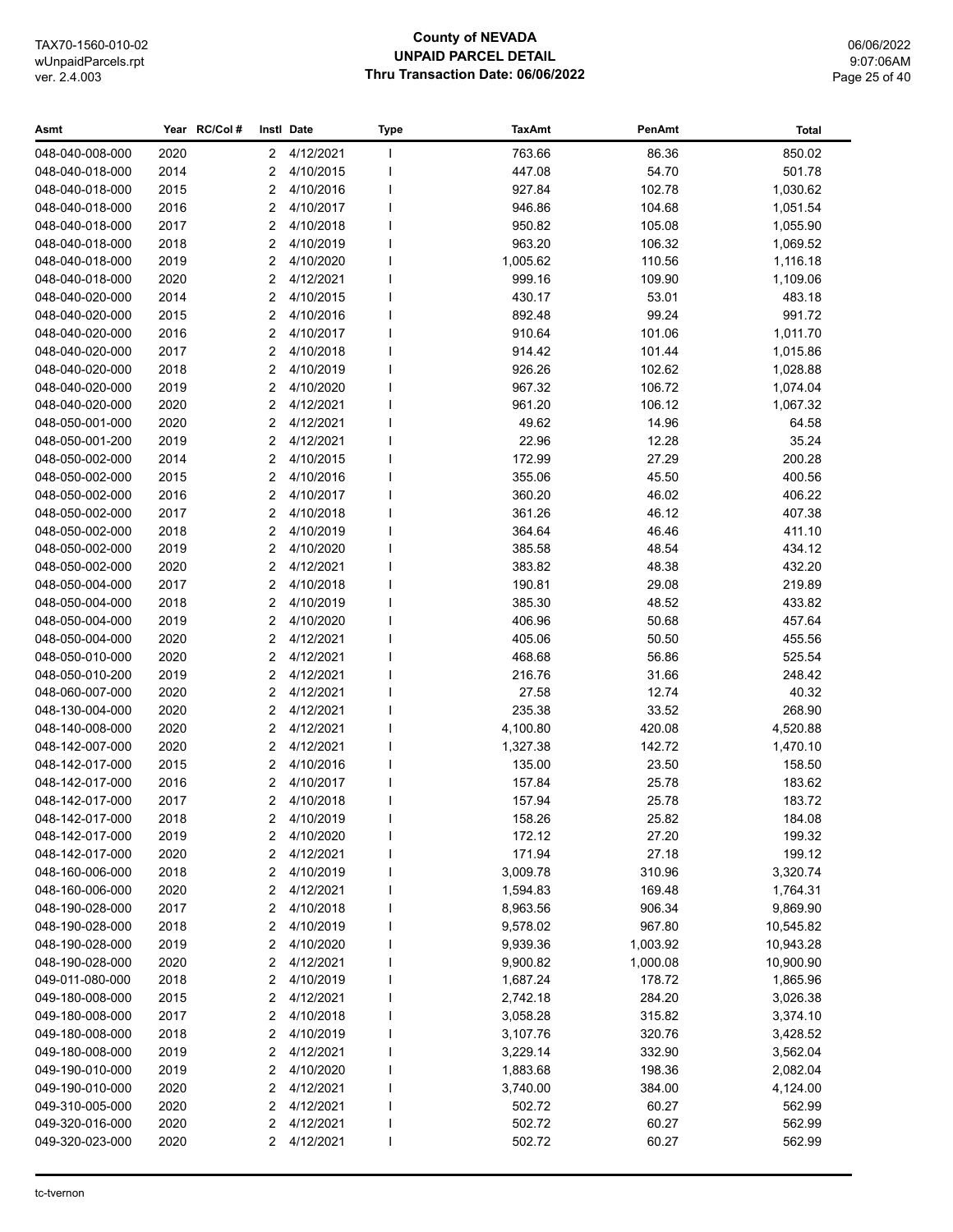## **County of NEVADA UNPAID PARCEL DETAIL Thru Transaction Date: 06/06/2022**

06/06/2022 9:07:06AM Page 26 of 40

| Asmt            |      | Year RC/Col#   | Instl Date  | <b>Type</b>  | <b>TaxAmt</b> | PenAmt   | <b>Total</b> |
|-----------------|------|----------------|-------------|--------------|---------------|----------|--------------|
| 050-010-070-000 | 2020 | $\mathbf{2}$   | 4/12/2021   | $\mathbf{I}$ | 2,899.36      | 299.93   | 3,199.29     |
| 050-051-001-000 | 2019 | 2              | 4/10/2020   |              | 107.84        | 20.78    | 128.62       |
| 050-051-001-000 | 2020 | 2              | 4/12/2021   |              | 110.22        | 21.02    | 131.24       |
| 050-060-002-000 | 2019 | 2              | 4/10/2020   |              | 290.62        | 39.06    | 329.68       |
| 050-060-008-000 | 2019 | 2              | 4/10/2020   |              | 256.80        | 35.68    | 292.48       |
| 050-070-009-000 | 2019 | 2              | 4/10/2020   |              | 6,298.44      | 639.84   | 6,938.28     |
| 050-070-009-000 | 2020 | $\overline{2}$ | 4/12/2021   |              | 6,588.04      | 668.80   | 7,256.84     |
| 050-070-019-000 | 2017 | 2              | 4/10/2018   |              | 394.58        | 49.44    | 444.02       |
| 050-070-019-000 | 2018 | 2              | 4/10/2019   |              | 445.26        | 54.52    | 499.78       |
| 050-070-019-000 | 2019 | 2              | 4/10/2020   |              | 454.20        | 55.42    | 509.62       |
| 050-070-024-000 | 2019 | 2              | 4/10/2020   |              | 1,174.42      | 127.44   | 1,301.86     |
| 050-070-024-000 | 2020 | 2              | 4/12/2021   |              | 1,198.78      | 129.86   | 1,328.64     |
| 050-120-017-000 | 2019 | 2              | 4/10/2020   |              | 593.43        | 69.34    | 662.77       |
| 050-120-017-000 | 2020 | 2              | 4/12/2021   |              | 1,210.10      | 131.00   | 1,341.10     |
| 050-130-041-000 | 2020 | 2              | 4/12/2021   |              | 1,500.84      | 160.08   | 1,660.92     |
| 050-130-074-000 | 2015 | 2              | 4/10/2016   |              | 486.84        | 58.68    | 545.52       |
| 050-130-074-000 | 2016 | 2              | 4/10/2017   |              | 2,501.04      | 260.10   | 2,761.14     |
| 050-130-074-000 | 2017 | 2              | 4/10/2018   |              | 2,596.00      | 269.60   | 2,865.60     |
| 050-130-074-000 | 2018 | 2              | 4/10/2019   |              | 2,646.62      | 274.66   | 2,921.28     |
| 050-130-074-000 | 2019 | 2              | 4/10/2020   |              | 2,698.92      | 279.88   | 2,978.80     |
| 050-130-074-000 | 2020 | 2              | 4/12/2021   |              | 2,754.70      | 285.46   | 3,040.16     |
| 050-140-062-000 | 2019 | 2              | 4/10/2020   |              | 4,251.86      | 435.18   | 4,687.04     |
| 050-140-062-000 | 2020 | 2              | 4/12/2021   |              | 4,341.90      | 444.18   | 4,786.08     |
| 050-150-006-000 | 2020 | 2              | 4/12/2021   |              | 697.60        | 79.76    | 777.36       |
| 050-160-035-000 | 2016 | 2              | 4/10/2017   |              | 1,418.90      | 151.88   | 1,570.78     |
| 050-160-035-000 | 2017 | 2              | 4/10/2018   |              | 1,467.60      | 156.76   | 1,624.36     |
| 050-160-035-000 | 2018 | 2              | 4/10/2019   |              | 1,643.14      | 174.30   | 1,817.44     |
| 050-160-035-000 | 2019 | 2              | 4/10/2020   |              | 2,041.60      | 214.16   | 2,255.76     |
| 050-160-035-000 | 2020 | 2              | 4/12/2021   |              | 2,225.98      | 232.58   | 2,458.56     |
| 050-190-019-000 | 2017 | 2              | 4/10/2018   |              | 745.20        | 84.52    | 829.72       |
| 050-190-019-000 | 2018 | 2              | 4/10/2019   |              | 1,472.64      | 157.26   | 1,629.90     |
| 050-190-019-000 | 2019 | 2              | 4/10/2020   |              | 1,501.82      | 160.18   | 1,662.00     |
| 050-190-019-000 | 2020 | $\overline{2}$ | 4/12/2021   |              | 1,532.92      | 163.28   | 1,696.20     |
| 050-190-020-000 | 2020 | 2              | 4/12/2021   |              | 2,313.18      | 241.30   | 2,554.48     |
| 050-190-041-000 | 2019 | 2              | 4/10/2020   |              | 318.89        | 41.88    | 360.77       |
| 050-190-041-000 | 2020 | 2              | 4/12/2021   |              | 651.46        | 75.14    | 726.60       |
| 050-190-044-000 | 2020 | 2              | 4/12/2021   |              | 3,030.06      | 313.00   | 3,343.06     |
| 050-190-054-000 | 2018 |                | 2 4/10/2019 |              | 3,138.56      | 323.84   | 3,462.40     |
| 050-190-054-000 | 2019 | 2              | 4/10/2020   |              | 3,200.32      | 330.02   | 3,530.34     |
| 050-200-025-000 | 2020 | 2              | 4/12/2021   |              | 415.10        | 51.51    | 466.61       |
| 050-250-064-000 | 2019 | 2              | 4/10/2020   |              | 400.60        | 50.06    | 450.66       |
| 050-250-065-000 | 2019 | 2              | 4/10/2020   |              | 400.60        | 50.06    | 450.66       |
| 050-260-008-000 | 2019 | 2              | 4/10/2020   |              | 202.40        | 30.24    | 232.64       |
| 050-260-008-000 | 2020 | 2              | 4/12/2021   |              | 413.28        | 51.32    | 464.60       |
| 050-260-013-000 | 2018 | 2              | 4/10/2019   |              | 2,908.34      | 300.82   | 3,209.16     |
| 050-260-013-000 | 2019 | 2              | 4/10/2020   |              | 2,967.00      | 306.70   | 3,273.70     |
| 050-260-021-000 | 2017 | 2              | 4/10/2018   |              | 1,843.30      | 194.32   | 2,037.62     |
| 050-260-021-000 | 2018 | 2              | 4/10/2019   |              | 1,879.30      | 197.92   | 2,077.22     |
| 050-260-021-000 | 2019 | 2              | 4/10/2020   |              | 1,916.48      | 201.64   | 2,118.12     |
| 050-260-021-000 | 2020 | 2              | 4/12/2021   |              | 81,138.64     | 8,123.86 | 89,262.50    |
| 050-280-020-000 | 2020 | 2              | 4/12/2021   |              | 819.70        | 91.96    | 911.66       |
| 050-290-016-000 | 2016 | 2              | 4/10/2017   |              | 417.90        | 51.79    | 469.69       |
| 050-290-016-000 | 2017 | 2              | 4/10/2018   |              | 866.64        | 96.66    | 963.30       |
| 050-290-016-000 | 2018 | 2              | 4/10/2019   |              | 883.70        | 98.36    | 982.06       |
| 050-290-016-000 | 2019 | 2              | 4/10/2020   |              | 901.26        | 100.12   | 1,001.38     |
| 050-290-016-000 | 2020 | 2              | 4/12/2021   |              | 919.96        | 101.98   | 1,021.94     |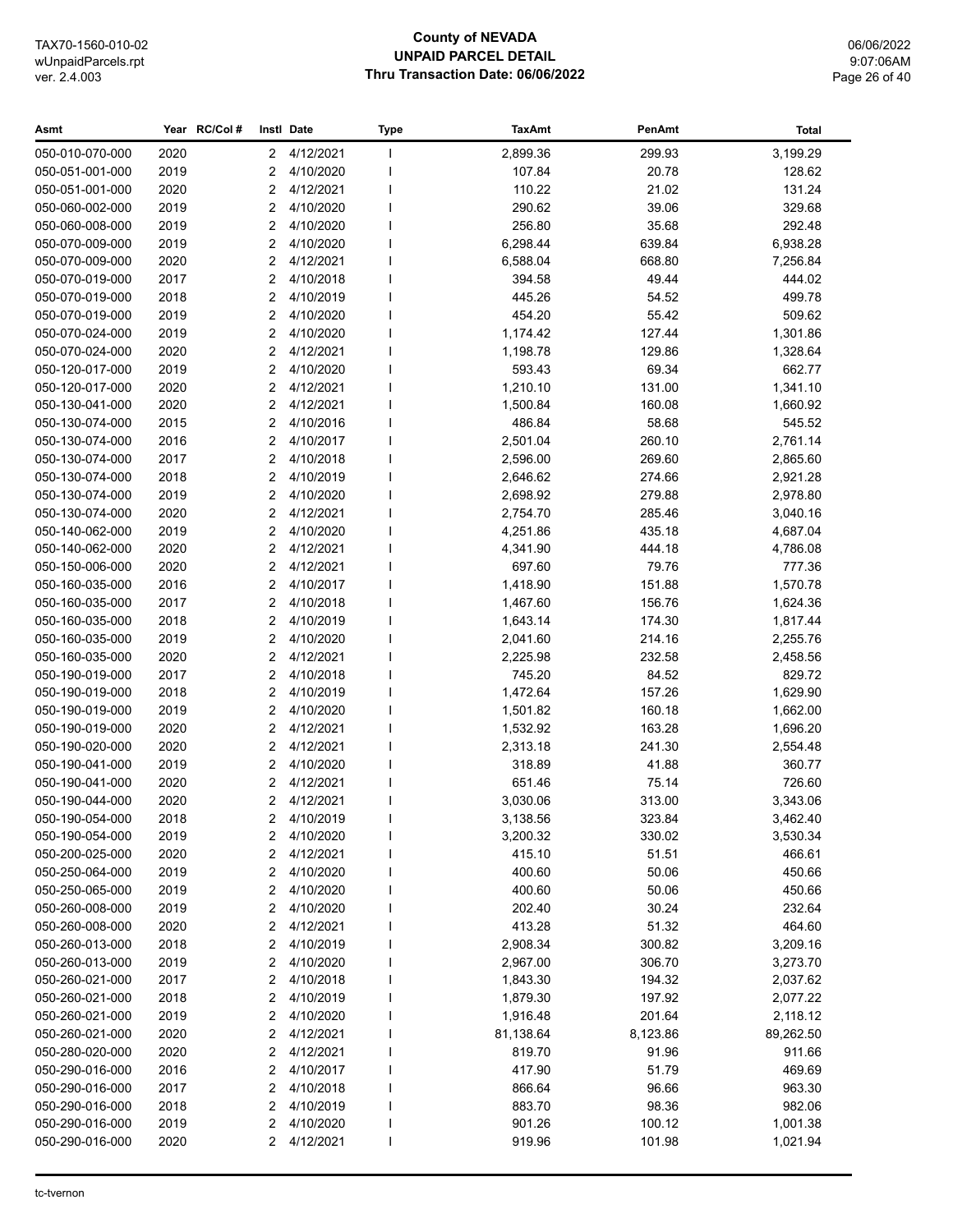## **County of NEVADA UNPAID PARCEL DETAIL Thru Transaction Date: 06/06/2022**

06/06/2022 9:07:06AM Page 27 of 40

| Asmt            |      | Year RC/Col# |                | Instl Date  | <b>Type</b> | <b>TaxAmt</b> | PenAmt   | <b>Total</b> |
|-----------------|------|--------------|----------------|-------------|-------------|---------------|----------|--------------|
| 050-310-002-000 | 2020 |              | $\mathbf{2}$   | 4/12/2021   | J.          | 1,576.91      | 167.69   | 1,744.60     |
| 050-390-012-000 | 2020 |              | 2              | 4/12/2021   |             | 2,271.20      | 237.12   | 2,508.32     |
| 050-390-015-000 | 2018 |              | 2              | 4/10/2019   |             | 1,971.67      | 207.16   | 2,178.83     |
| 050-390-015-000 | 2019 |              | 2              | 4/10/2020   |             | 4,021.24      | 412.12   | 4,433.36     |
| 050-400-009-000 | 2019 |              | 2              | 4/10/2020   |             | 1,829.18      | 192.90   | 2,022.08     |
| 050-400-009-000 | 2020 |              | 2              | 4/12/2021   |             | 1,867.04      | 196.70   | 2,063.74     |
| 050-480-012-000 | 2016 |              | $\overline{2}$ | 4/10/2017   |             | 7,657.38      | 775.72   | 8,433.10     |
| 050-480-012-000 | 2017 |              | 2              | 4/10/2018   |             | 6,262.90      | 636.28   | 6,899.18     |
| 050-480-012-000 | 2018 |              | 2              | 4/10/2019   |             | 6,521.14      | 662.10   | 7,183.24     |
| 050-480-012-000 | 2019 |              | 2              | 4/10/2020   |             | 7,522.40      | 762.24   | 8,284.64     |
| 050-480-012-100 | 2015 |              | 2              | 4/10/2018   |             | 114.42        | 21.44    | 135.86       |
| 050-480-012-200 | 2016 |              | 2              | 4/10/2018   |             | 116.04        | 21.60    | 137.64       |
| 050-480-012-300 | 2017 |              | 2              | 4/10/2018   |             | 120.50        | 22.04    | 142.54       |
| 050-480-017-000 | 2016 |              | 2              | 4/10/2017   |             | 8,115.60      | 821.56   | 8,937.16     |
| 050-480-017-000 | 2017 |              | 2              | 4/10/2018   |             | 8,235.12      | 833.50   | 9,068.62     |
| 050-480-017-000 | 2018 |              | 2              | 4/10/2019   |             | 8,731.88      | 883.18   | 9,615.06     |
| 050-480-017-000 | 2019 |              | 2              | 4/10/2020   |             | 8,903.20      | 900.32   | 9,803.52     |
| 050-480-017-100 | 2015 |              | 2              | 4/10/2018   |             | 314.68        | 41.46    | 356.14       |
| 050-480-017-200 | 2016 |              | 2              | 4/10/2018   |             | 319.12        | 41.90    | 361.02       |
| 050-480-017-300 | 2017 |              | 2              | 4/10/2018   |             | 331.42        | 43.14    | 374.56       |
| 050-490-005-000 | 2018 |              | 2              | 4/10/2019   |             | 565.67        | 66.56    | 632.23       |
| 050-490-005-000 | 2019 |              | 2              | 4/10/2020   |             | 1,146.18      | 124.60   | 1,270.78     |
| 050-490-005-000 | 2020 |              | 2              | 4/12/2021   |             | 581.01        | 68.10    | 649.11       |
| 051-010-033-000 | 2020 |              | 2              | 4/12/2021   | J.          | 1,187.67      | 128.76   | 1,316.43     |
| 051-060-016-000 | 2015 |              | 2              | 4/10/2016   |             | 3,268.34      | 336.82   | 3,605.16     |
| 051-060-016-000 | 2016 |              | 2              | 4/10/2017   |             | 3,314.94      | 341.48   | 3,656.42     |
| 051-060-016-000 | 2017 |              | 2              | 4/10/2018   |             | 3,510.26      | 361.02   | 3,871.28     |
| 051-060-016-000 | 2019 |              | 2              | 4/10/2020   |             | 1,805.10      | 190.51   | 1,995.61     |
| 051-060-017-000 | 2015 |              | 2              | 4/10/2016   |             | 1,366.80      | 146.68   | 1,513.48     |
| 051-060-017-000 | 2016 |              | 2              | 4/10/2017   |             | 1,386.48      | 148.64   | 1,535.12     |
| 051-060-017-000 | 2017 |              | 2              | 4/10/2018   |             | 1,438.54      | 153.84   | 1,592.38     |
| 051-060-017-000 | 2019 |              | 2              | 4/10/2020   |             | 873.83        | 97.38    | 971.21       |
| 051-070-040-000 | 2020 |              | $\overline{2}$ | 4/12/2021   |             | 837.88        | 93.78    | 931.66       |
| 051-070-054-000 | 2019 |              | 2              | 4/10/2020   |             | 792.26        | 89.22    | 881.48       |
| 051-070-054-000 | 2020 |              | 2              | 4/12/2021   |             | 808.16        | 90.80    | 898.96       |
| 051-070-079-000 | 2017 |              | 2              | 4/10/2018   |             | 526.92        | 62.69    | 589.61       |
| 051-070-079-000 | 2018 |              | 2              | 4/10/2019   |             | 1,130.60      | 123.06   | 1,253.66     |
| 051-070-079-000 | 2019 |              |                | 2 4/10/2020 |             | 1,184.50      | 128.44   | 1,312.94     |
| 051-070-079-000 | 2020 |              | 2              | 4/12/2021   |             | 1,209.04      | 130.90   | 1,339.94     |
| 051-080-023-000 | 2018 |              | 2              | 4/10/2019   |             | 1,336.26      | 143.62   | 1,479.88     |
| 051-080-070-000 | 2020 |              | 2              | 4/12/2021   |             | 965.11        | 106.51   | 1,071.62     |
| 051-120-017-000 | 2019 |              | 2              | 4/10/2020   |             | 96.14         | 19.61    | 115.75       |
| 051-120-018-000 | 2019 |              | 2              | 4/10/2020   |             | 696.34        | 79.63    | 775.97       |
| 051-120-019-000 | 2019 |              | 2              | 4/10/2020   |             | 3,065.19      | 316.51   | 3,381.70     |
| 051-120-020-000 | 2019 |              | 2              | 4/10/2020   |             | 382.33        | 48.23    | 430.56       |
| 051-140-013-000 | 2020 |              | 2              | 4/12/2021   |             | 1,890.55      | 199.05   | 2,089.60     |
| 051-150-035-000 | 2014 |              | 2              | 4/10/2015   |             | 5,479.75      | 557.97   | 6,037.72     |
| 051-150-035-000 | 2015 |              | 2              | 4/10/2016   |             | 11,101.12     | 1,120.10 | 12,221.22    |
| 051-150-035-000 | 2016 |              | 2              | 4/10/2017   |             | 11,514.60     | 1,161.46 | 12,676.06    |
| 051-150-035-000 | 2017 |              | 2              | 4/10/2018   |             | 11,547.88     | 1,164.78 | 12,712.66    |
| 051-150-035-000 | 2018 |              | 2              | 4/10/2019   |             | 11,376.10     | 1,147.60 | 12,523.70    |
| 051-150-035-000 | 2019 |              | 2              | 4/10/2020   |             | 11,562.60     | 1,166.26 | 12,728.86    |
| 051-151-017-000 | 2017 |              | 2              | 4/10/2018   |             | 5,108.98      | 520.88   | 5,629.86     |
| 051-151-017-000 | 2018 |              | 2              | 4/10/2019   |             | 5,187.66      | 528.76   | 5,716.42     |
| 051-151-017-000 | 2019 |              | 2              | 4/10/2020   |             | 5,268.78      | 536.86   | 5,805.64     |
| 051-151-017-000 | 2020 |              | 2              | 4/12/2021   |             | 5,355.50      | 545.54   | 5,901.04     |
|                 |      |              |                |             |             |               |          |              |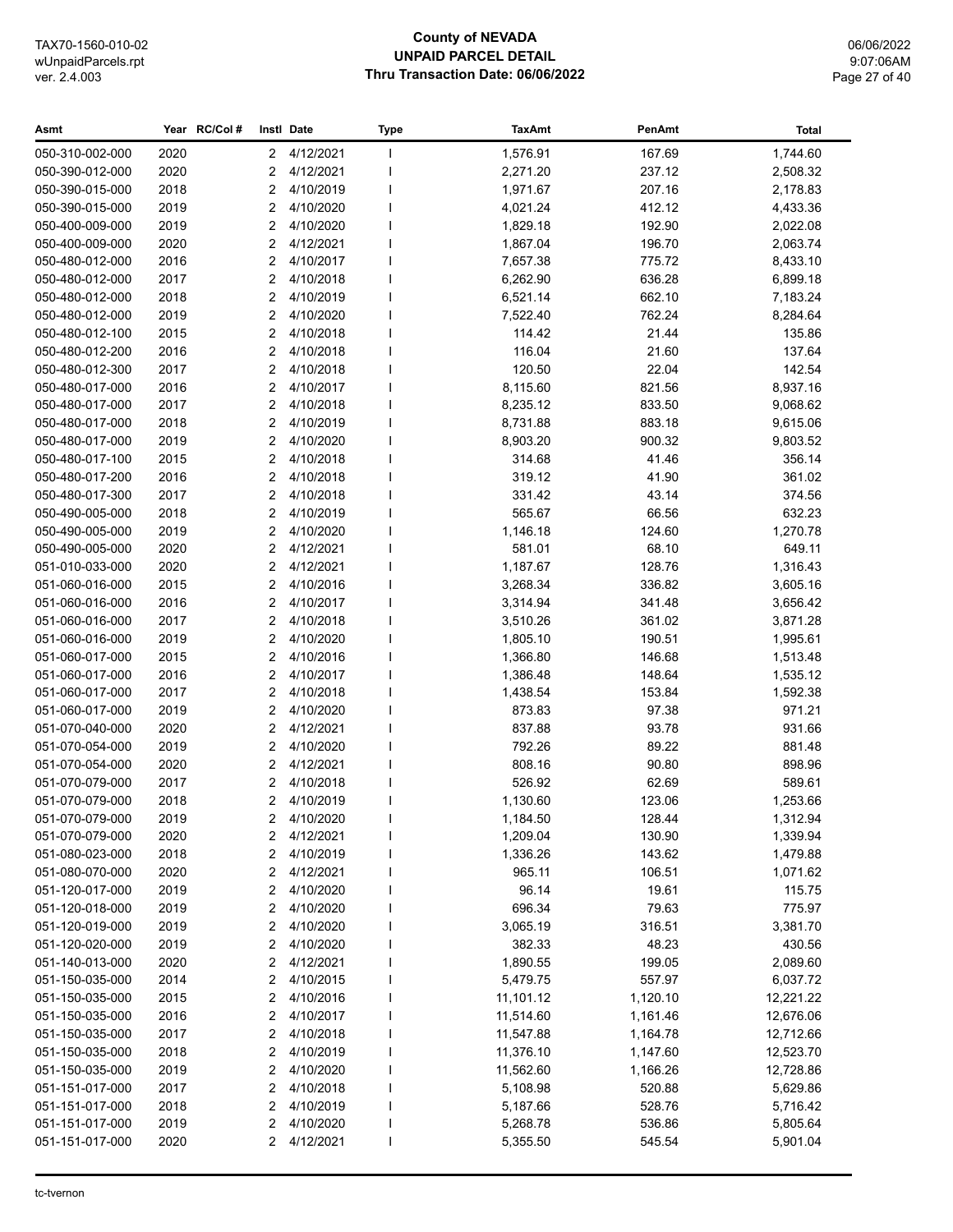## **County of NEVADA UNPAID PARCEL DETAIL Thru Transaction Date: 06/06/2022**

06/06/2022 9:07:06AM Page 28 of 40

| 4/10/2020<br>3,828.96<br>392.88<br>4,221.84<br>051-200-027-000<br>2019<br>$^{2}$<br>$\mathbf{I}$<br>2020<br>4/12/2021<br>398.74<br>4,286.24<br>051-200-027-000<br>2<br>3,887.50<br>2019<br>4/10/2020<br>169.92<br>051-210-041-000<br>2<br>1,599.34<br>1,769.26<br>2019<br>4/10/2020<br>051-300-017-000<br>2<br>1,743.58<br>184.35<br>1,927.93<br>4/12/2021<br>365.84<br>051-300-017-000<br>2020<br>2<br>3,558.40<br>3,924.24<br>2019<br>2<br>4/10/2020<br>442.78<br>54.27<br>497.05<br>051-300-020-000<br>051-300-020-000<br>2020<br>2<br>4/12/2021<br>903.98<br>100.38<br>1,004.36<br>2013<br>2<br>4/10/2014<br>1,310.12<br>051-300-024-000<br>1,181.94<br>128.18<br>051-300-024-000<br>2014<br>2<br>4/10/2015<br>1,200.72<br>130.07<br>1,330.79<br>051-300-024-000<br>2015<br>2<br>4/10/2016<br>1,220.94<br>132.08<br>1,353.02<br>2<br>051-300-024-000<br>2016<br>4/10/2017<br>1,158.50<br>125.84<br>1,284.34<br>2<br>051-300-024-000<br>2017<br>4/10/2018<br>1,343.14<br>144.31<br>1,487.45<br>2018<br>2<br>4/10/2019<br>1,924.68<br>202.46<br>2,127.14<br>051-300-024-000<br>051-300-024-000<br>2019<br>2<br>4/10/2020<br>1,456.34<br>155.62<br>1,611.96<br>2020<br>2<br>4/12/2021<br>3,770.58<br>387.04<br>4,157.62<br>051-321-063-000<br>2019<br>2<br>4/10/2020<br>247.26<br>051-350-002-000<br>2,372.72<br>2,619.98<br>2020<br>2<br>4/12/2021<br>051-350-002-000<br>2,421.78<br>252.16<br>2,673.94<br>2<br>4/10/2017<br>051-420-012-000<br>2016<br>1,363.48<br>146.34<br>1,509.82<br>2017<br>2<br>4/10/2018<br>051-420-012-000<br>1,398.50<br>149.84<br>1,548.34<br>051-420-012-000<br>2018<br>2<br>4/10/2019<br>152.74<br>1,427.56<br>1,580.30<br>2<br>051-450-002-000<br>2018<br>4/10/2019<br>8,411.38<br>851.12<br>9,262.50<br>2<br>051-450-002-000<br>2019<br>4/10/2020<br>8,532.86<br>863.28<br>9,396.14<br>2020<br>2<br>4/12/2021<br>7,791.12<br>051-450-008-000<br>7,073.76<br>717.36<br>051-450-009-000<br>2<br>4/10/2017<br>651.24<br>75.12<br>726.36<br>2016<br>051-450-009-000<br>2017<br>2<br>4/10/2018<br>1,150.42<br>125.04<br>1,275.46<br>2019<br>2<br>129.62<br>051-450-009-000<br>4/10/2020<br>1,196.26<br>1,325.88<br>2020<br>2<br>4/12/2021<br>135.16<br>051-450-009-000<br>1,251.78<br>1,386.94<br>2020<br>4/12/2021<br>843.67<br>94.36<br>938.03<br>052-010-031-000<br>2<br>2016<br>2<br>4/10/2017<br>492.54<br>5,318.06<br>052-050-028-000<br>4,825.52<br>2018<br>2<br>4/10/2019<br>5,597.36<br>569.72<br>052-050-028-000<br>6,167.08<br>052-050-028-000<br>2019<br>2<br>4/10/2020<br>5,783.98<br>588.38<br>6,372.36<br>4/10/2020<br>052-060-004-000<br>2019<br>2<br>27.60<br>12.76<br>40.36<br>2020<br>2<br>4/12/2021<br>28.04<br>12.80<br>40.84<br>052-060-004-000<br>052-070-021-000<br>2020<br>2<br>4/12/2021<br>635.58<br>73.54<br>709.12<br>052-101-050-000<br>4/10/2020<br>1,966.98<br>206.69<br>2,173.67<br>2019<br>2<br>2020<br>4/12/2021<br>4,100.16<br>052-101-050-000<br>2<br>420.00<br>4,520.16<br>2020<br>2<br>4/12/2021<br>052-220-027-000<br>2,627.09<br>272.70<br>2,899.79<br>2019<br>2 4/10/2020<br>421.48<br>4,536.42<br>052-240-015-000<br>4,114.94<br>052-240-015-000<br>4/12/2021<br>4,197.84<br>4,627.62<br>2020<br>2<br>429.78<br>052-260-018-000<br>4/10/2019<br>38.40<br>322.58<br>2018<br>2<br>284.18<br>41.70<br>052-260-018-000<br>2019<br>2<br>4/10/2020<br>317.12<br>358.82<br>052-270-030-000<br>2019<br>4/10/2020<br>2,917.12<br>301.70<br>3,218.82<br>2<br>2020<br>4/12/2021<br>052-270-030-000<br>2<br>2,975.76<br>307.56<br>3,283.32<br>4/10/2013<br>052-310-015-000<br>2012<br>446.61<br>54.66<br>501.27<br>2<br>052-310-015-000<br>2013<br>2<br>4/10/2014<br>982.68<br>108.26<br>1,090.94<br>052-310-015-000<br>2014<br>2<br>4/10/2015<br>918.18<br>101.80<br>1,019.98<br>052-310-015-000<br>2015<br>2<br>4/10/2016<br>1,357.52<br>145.74<br>1,503.26<br>052-310-015-000<br>2016<br>2<br>4/10/2017<br>1,056.82<br>115.67<br>1,172.49<br>052-310-015-000<br>2017<br>2<br>4/10/2018<br>1,062.20<br>116.21<br>1,178.41<br>2019<br>4/10/2020<br>052-310-015-000<br>2<br>1,315.90<br>141.58<br>1,457.48<br>052-310-015-000<br>2020<br>2<br>4/12/2021<br>144.02<br>1,484.24<br>1,340.22<br>052-320-007-000<br>2015<br>2<br>4/10/2016<br>1,782.36<br>188.22<br>1,970.58<br>052-320-007-000<br>2016<br>2<br>4/10/2017<br>1,033.38<br>113.32<br>1,146.70<br>2017<br>052-320-007-000<br>2<br>4/10/2018<br>1,070.64<br>117.05<br>1,187.69<br>4/10/2019<br>052-320-007-000<br>2018<br>2<br>4,668.06<br>476.80<br>5,144.86<br>052-350-006-000<br>2016<br>2<br>6/2/2019<br>1,319.62<br>1,461.58<br>141.96 | Asmt | Year RC/Col# | Instl Date | <b>Type</b> | <b>TaxAmt</b> | PenAmt | Total |
|----------------------------------------------------------------------------------------------------------------------------------------------------------------------------------------------------------------------------------------------------------------------------------------------------------------------------------------------------------------------------------------------------------------------------------------------------------------------------------------------------------------------------------------------------------------------------------------------------------------------------------------------------------------------------------------------------------------------------------------------------------------------------------------------------------------------------------------------------------------------------------------------------------------------------------------------------------------------------------------------------------------------------------------------------------------------------------------------------------------------------------------------------------------------------------------------------------------------------------------------------------------------------------------------------------------------------------------------------------------------------------------------------------------------------------------------------------------------------------------------------------------------------------------------------------------------------------------------------------------------------------------------------------------------------------------------------------------------------------------------------------------------------------------------------------------------------------------------------------------------------------------------------------------------------------------------------------------------------------------------------------------------------------------------------------------------------------------------------------------------------------------------------------------------------------------------------------------------------------------------------------------------------------------------------------------------------------------------------------------------------------------------------------------------------------------------------------------------------------------------------------------------------------------------------------------------------------------------------------------------------------------------------------------------------------------------------------------------------------------------------------------------------------------------------------------------------------------------------------------------------------------------------------------------------------------------------------------------------------------------------------------------------------------------------------------------------------------------------------------------------------------------------------------------------------------------------------------------------------------------------------------------------------------------------------------------------------------------------------------------------------------------------------------------------------------------------------------------------------------------------------------------------------------------------------------------------------------------------------------------------------------------------------------------------------------------------------------------------------------------------------------------------------------------------------------------------------------------------------------------------------------------------------------------------------------------------------------------------------------------------------------------------------------------------------------------------------------------------------------------------------------------------------------------------------------------------------------------------------------------------------------------------------------------------------------------------------------------------------------------------------------------------------------------------------------------------------------------------------------------------------------------------------------------------------------|------|--------------|------------|-------------|---------------|--------|-------|
|                                                                                                                                                                                                                                                                                                                                                                                                                                                                                                                                                                                                                                                                                                                                                                                                                                                                                                                                                                                                                                                                                                                                                                                                                                                                                                                                                                                                                                                                                                                                                                                                                                                                                                                                                                                                                                                                                                                                                                                                                                                                                                                                                                                                                                                                                                                                                                                                                                                                                                                                                                                                                                                                                                                                                                                                                                                                                                                                                                                                                                                                                                                                                                                                                                                                                                                                                                                                                                                                                                                                                                                                                                                                                                                                                                                                                                                                                                                                                                                                                                                                                                                                                                                                                                                                                                                                                                                                                                                                                                                                                                |      |              |            |             |               |        |       |
|                                                                                                                                                                                                                                                                                                                                                                                                                                                                                                                                                                                                                                                                                                                                                                                                                                                                                                                                                                                                                                                                                                                                                                                                                                                                                                                                                                                                                                                                                                                                                                                                                                                                                                                                                                                                                                                                                                                                                                                                                                                                                                                                                                                                                                                                                                                                                                                                                                                                                                                                                                                                                                                                                                                                                                                                                                                                                                                                                                                                                                                                                                                                                                                                                                                                                                                                                                                                                                                                                                                                                                                                                                                                                                                                                                                                                                                                                                                                                                                                                                                                                                                                                                                                                                                                                                                                                                                                                                                                                                                                                                |      |              |            |             |               |        |       |
|                                                                                                                                                                                                                                                                                                                                                                                                                                                                                                                                                                                                                                                                                                                                                                                                                                                                                                                                                                                                                                                                                                                                                                                                                                                                                                                                                                                                                                                                                                                                                                                                                                                                                                                                                                                                                                                                                                                                                                                                                                                                                                                                                                                                                                                                                                                                                                                                                                                                                                                                                                                                                                                                                                                                                                                                                                                                                                                                                                                                                                                                                                                                                                                                                                                                                                                                                                                                                                                                                                                                                                                                                                                                                                                                                                                                                                                                                                                                                                                                                                                                                                                                                                                                                                                                                                                                                                                                                                                                                                                                                                |      |              |            |             |               |        |       |
|                                                                                                                                                                                                                                                                                                                                                                                                                                                                                                                                                                                                                                                                                                                                                                                                                                                                                                                                                                                                                                                                                                                                                                                                                                                                                                                                                                                                                                                                                                                                                                                                                                                                                                                                                                                                                                                                                                                                                                                                                                                                                                                                                                                                                                                                                                                                                                                                                                                                                                                                                                                                                                                                                                                                                                                                                                                                                                                                                                                                                                                                                                                                                                                                                                                                                                                                                                                                                                                                                                                                                                                                                                                                                                                                                                                                                                                                                                                                                                                                                                                                                                                                                                                                                                                                                                                                                                                                                                                                                                                                                                |      |              |            |             |               |        |       |
|                                                                                                                                                                                                                                                                                                                                                                                                                                                                                                                                                                                                                                                                                                                                                                                                                                                                                                                                                                                                                                                                                                                                                                                                                                                                                                                                                                                                                                                                                                                                                                                                                                                                                                                                                                                                                                                                                                                                                                                                                                                                                                                                                                                                                                                                                                                                                                                                                                                                                                                                                                                                                                                                                                                                                                                                                                                                                                                                                                                                                                                                                                                                                                                                                                                                                                                                                                                                                                                                                                                                                                                                                                                                                                                                                                                                                                                                                                                                                                                                                                                                                                                                                                                                                                                                                                                                                                                                                                                                                                                                                                |      |              |            |             |               |        |       |
|                                                                                                                                                                                                                                                                                                                                                                                                                                                                                                                                                                                                                                                                                                                                                                                                                                                                                                                                                                                                                                                                                                                                                                                                                                                                                                                                                                                                                                                                                                                                                                                                                                                                                                                                                                                                                                                                                                                                                                                                                                                                                                                                                                                                                                                                                                                                                                                                                                                                                                                                                                                                                                                                                                                                                                                                                                                                                                                                                                                                                                                                                                                                                                                                                                                                                                                                                                                                                                                                                                                                                                                                                                                                                                                                                                                                                                                                                                                                                                                                                                                                                                                                                                                                                                                                                                                                                                                                                                                                                                                                                                |      |              |            |             |               |        |       |
|                                                                                                                                                                                                                                                                                                                                                                                                                                                                                                                                                                                                                                                                                                                                                                                                                                                                                                                                                                                                                                                                                                                                                                                                                                                                                                                                                                                                                                                                                                                                                                                                                                                                                                                                                                                                                                                                                                                                                                                                                                                                                                                                                                                                                                                                                                                                                                                                                                                                                                                                                                                                                                                                                                                                                                                                                                                                                                                                                                                                                                                                                                                                                                                                                                                                                                                                                                                                                                                                                                                                                                                                                                                                                                                                                                                                                                                                                                                                                                                                                                                                                                                                                                                                                                                                                                                                                                                                                                                                                                                                                                |      |              |            |             |               |        |       |
|                                                                                                                                                                                                                                                                                                                                                                                                                                                                                                                                                                                                                                                                                                                                                                                                                                                                                                                                                                                                                                                                                                                                                                                                                                                                                                                                                                                                                                                                                                                                                                                                                                                                                                                                                                                                                                                                                                                                                                                                                                                                                                                                                                                                                                                                                                                                                                                                                                                                                                                                                                                                                                                                                                                                                                                                                                                                                                                                                                                                                                                                                                                                                                                                                                                                                                                                                                                                                                                                                                                                                                                                                                                                                                                                                                                                                                                                                                                                                                                                                                                                                                                                                                                                                                                                                                                                                                                                                                                                                                                                                                |      |              |            |             |               |        |       |
|                                                                                                                                                                                                                                                                                                                                                                                                                                                                                                                                                                                                                                                                                                                                                                                                                                                                                                                                                                                                                                                                                                                                                                                                                                                                                                                                                                                                                                                                                                                                                                                                                                                                                                                                                                                                                                                                                                                                                                                                                                                                                                                                                                                                                                                                                                                                                                                                                                                                                                                                                                                                                                                                                                                                                                                                                                                                                                                                                                                                                                                                                                                                                                                                                                                                                                                                                                                                                                                                                                                                                                                                                                                                                                                                                                                                                                                                                                                                                                                                                                                                                                                                                                                                                                                                                                                                                                                                                                                                                                                                                                |      |              |            |             |               |        |       |
|                                                                                                                                                                                                                                                                                                                                                                                                                                                                                                                                                                                                                                                                                                                                                                                                                                                                                                                                                                                                                                                                                                                                                                                                                                                                                                                                                                                                                                                                                                                                                                                                                                                                                                                                                                                                                                                                                                                                                                                                                                                                                                                                                                                                                                                                                                                                                                                                                                                                                                                                                                                                                                                                                                                                                                                                                                                                                                                                                                                                                                                                                                                                                                                                                                                                                                                                                                                                                                                                                                                                                                                                                                                                                                                                                                                                                                                                                                                                                                                                                                                                                                                                                                                                                                                                                                                                                                                                                                                                                                                                                                |      |              |            |             |               |        |       |
|                                                                                                                                                                                                                                                                                                                                                                                                                                                                                                                                                                                                                                                                                                                                                                                                                                                                                                                                                                                                                                                                                                                                                                                                                                                                                                                                                                                                                                                                                                                                                                                                                                                                                                                                                                                                                                                                                                                                                                                                                                                                                                                                                                                                                                                                                                                                                                                                                                                                                                                                                                                                                                                                                                                                                                                                                                                                                                                                                                                                                                                                                                                                                                                                                                                                                                                                                                                                                                                                                                                                                                                                                                                                                                                                                                                                                                                                                                                                                                                                                                                                                                                                                                                                                                                                                                                                                                                                                                                                                                                                                                |      |              |            |             |               |        |       |
|                                                                                                                                                                                                                                                                                                                                                                                                                                                                                                                                                                                                                                                                                                                                                                                                                                                                                                                                                                                                                                                                                                                                                                                                                                                                                                                                                                                                                                                                                                                                                                                                                                                                                                                                                                                                                                                                                                                                                                                                                                                                                                                                                                                                                                                                                                                                                                                                                                                                                                                                                                                                                                                                                                                                                                                                                                                                                                                                                                                                                                                                                                                                                                                                                                                                                                                                                                                                                                                                                                                                                                                                                                                                                                                                                                                                                                                                                                                                                                                                                                                                                                                                                                                                                                                                                                                                                                                                                                                                                                                                                                |      |              |            |             |               |        |       |
|                                                                                                                                                                                                                                                                                                                                                                                                                                                                                                                                                                                                                                                                                                                                                                                                                                                                                                                                                                                                                                                                                                                                                                                                                                                                                                                                                                                                                                                                                                                                                                                                                                                                                                                                                                                                                                                                                                                                                                                                                                                                                                                                                                                                                                                                                                                                                                                                                                                                                                                                                                                                                                                                                                                                                                                                                                                                                                                                                                                                                                                                                                                                                                                                                                                                                                                                                                                                                                                                                                                                                                                                                                                                                                                                                                                                                                                                                                                                                                                                                                                                                                                                                                                                                                                                                                                                                                                                                                                                                                                                                                |      |              |            |             |               |        |       |
|                                                                                                                                                                                                                                                                                                                                                                                                                                                                                                                                                                                                                                                                                                                                                                                                                                                                                                                                                                                                                                                                                                                                                                                                                                                                                                                                                                                                                                                                                                                                                                                                                                                                                                                                                                                                                                                                                                                                                                                                                                                                                                                                                                                                                                                                                                                                                                                                                                                                                                                                                                                                                                                                                                                                                                                                                                                                                                                                                                                                                                                                                                                                                                                                                                                                                                                                                                                                                                                                                                                                                                                                                                                                                                                                                                                                                                                                                                                                                                                                                                                                                                                                                                                                                                                                                                                                                                                                                                                                                                                                                                |      |              |            |             |               |        |       |
|                                                                                                                                                                                                                                                                                                                                                                                                                                                                                                                                                                                                                                                                                                                                                                                                                                                                                                                                                                                                                                                                                                                                                                                                                                                                                                                                                                                                                                                                                                                                                                                                                                                                                                                                                                                                                                                                                                                                                                                                                                                                                                                                                                                                                                                                                                                                                                                                                                                                                                                                                                                                                                                                                                                                                                                                                                                                                                                                                                                                                                                                                                                                                                                                                                                                                                                                                                                                                                                                                                                                                                                                                                                                                                                                                                                                                                                                                                                                                                                                                                                                                                                                                                                                                                                                                                                                                                                                                                                                                                                                                                |      |              |            |             |               |        |       |
|                                                                                                                                                                                                                                                                                                                                                                                                                                                                                                                                                                                                                                                                                                                                                                                                                                                                                                                                                                                                                                                                                                                                                                                                                                                                                                                                                                                                                                                                                                                                                                                                                                                                                                                                                                                                                                                                                                                                                                                                                                                                                                                                                                                                                                                                                                                                                                                                                                                                                                                                                                                                                                                                                                                                                                                                                                                                                                                                                                                                                                                                                                                                                                                                                                                                                                                                                                                                                                                                                                                                                                                                                                                                                                                                                                                                                                                                                                                                                                                                                                                                                                                                                                                                                                                                                                                                                                                                                                                                                                                                                                |      |              |            |             |               |        |       |
|                                                                                                                                                                                                                                                                                                                                                                                                                                                                                                                                                                                                                                                                                                                                                                                                                                                                                                                                                                                                                                                                                                                                                                                                                                                                                                                                                                                                                                                                                                                                                                                                                                                                                                                                                                                                                                                                                                                                                                                                                                                                                                                                                                                                                                                                                                                                                                                                                                                                                                                                                                                                                                                                                                                                                                                                                                                                                                                                                                                                                                                                                                                                                                                                                                                                                                                                                                                                                                                                                                                                                                                                                                                                                                                                                                                                                                                                                                                                                                                                                                                                                                                                                                                                                                                                                                                                                                                                                                                                                                                                                                |      |              |            |             |               |        |       |
|                                                                                                                                                                                                                                                                                                                                                                                                                                                                                                                                                                                                                                                                                                                                                                                                                                                                                                                                                                                                                                                                                                                                                                                                                                                                                                                                                                                                                                                                                                                                                                                                                                                                                                                                                                                                                                                                                                                                                                                                                                                                                                                                                                                                                                                                                                                                                                                                                                                                                                                                                                                                                                                                                                                                                                                                                                                                                                                                                                                                                                                                                                                                                                                                                                                                                                                                                                                                                                                                                                                                                                                                                                                                                                                                                                                                                                                                                                                                                                                                                                                                                                                                                                                                                                                                                                                                                                                                                                                                                                                                                                |      |              |            |             |               |        |       |
|                                                                                                                                                                                                                                                                                                                                                                                                                                                                                                                                                                                                                                                                                                                                                                                                                                                                                                                                                                                                                                                                                                                                                                                                                                                                                                                                                                                                                                                                                                                                                                                                                                                                                                                                                                                                                                                                                                                                                                                                                                                                                                                                                                                                                                                                                                                                                                                                                                                                                                                                                                                                                                                                                                                                                                                                                                                                                                                                                                                                                                                                                                                                                                                                                                                                                                                                                                                                                                                                                                                                                                                                                                                                                                                                                                                                                                                                                                                                                                                                                                                                                                                                                                                                                                                                                                                                                                                                                                                                                                                                                                |      |              |            |             |               |        |       |
|                                                                                                                                                                                                                                                                                                                                                                                                                                                                                                                                                                                                                                                                                                                                                                                                                                                                                                                                                                                                                                                                                                                                                                                                                                                                                                                                                                                                                                                                                                                                                                                                                                                                                                                                                                                                                                                                                                                                                                                                                                                                                                                                                                                                                                                                                                                                                                                                                                                                                                                                                                                                                                                                                                                                                                                                                                                                                                                                                                                                                                                                                                                                                                                                                                                                                                                                                                                                                                                                                                                                                                                                                                                                                                                                                                                                                                                                                                                                                                                                                                                                                                                                                                                                                                                                                                                                                                                                                                                                                                                                                                |      |              |            |             |               |        |       |
|                                                                                                                                                                                                                                                                                                                                                                                                                                                                                                                                                                                                                                                                                                                                                                                                                                                                                                                                                                                                                                                                                                                                                                                                                                                                                                                                                                                                                                                                                                                                                                                                                                                                                                                                                                                                                                                                                                                                                                                                                                                                                                                                                                                                                                                                                                                                                                                                                                                                                                                                                                                                                                                                                                                                                                                                                                                                                                                                                                                                                                                                                                                                                                                                                                                                                                                                                                                                                                                                                                                                                                                                                                                                                                                                                                                                                                                                                                                                                                                                                                                                                                                                                                                                                                                                                                                                                                                                                                                                                                                                                                |      |              |            |             |               |        |       |
|                                                                                                                                                                                                                                                                                                                                                                                                                                                                                                                                                                                                                                                                                                                                                                                                                                                                                                                                                                                                                                                                                                                                                                                                                                                                                                                                                                                                                                                                                                                                                                                                                                                                                                                                                                                                                                                                                                                                                                                                                                                                                                                                                                                                                                                                                                                                                                                                                                                                                                                                                                                                                                                                                                                                                                                                                                                                                                                                                                                                                                                                                                                                                                                                                                                                                                                                                                                                                                                                                                                                                                                                                                                                                                                                                                                                                                                                                                                                                                                                                                                                                                                                                                                                                                                                                                                                                                                                                                                                                                                                                                |      |              |            |             |               |        |       |
|                                                                                                                                                                                                                                                                                                                                                                                                                                                                                                                                                                                                                                                                                                                                                                                                                                                                                                                                                                                                                                                                                                                                                                                                                                                                                                                                                                                                                                                                                                                                                                                                                                                                                                                                                                                                                                                                                                                                                                                                                                                                                                                                                                                                                                                                                                                                                                                                                                                                                                                                                                                                                                                                                                                                                                                                                                                                                                                                                                                                                                                                                                                                                                                                                                                                                                                                                                                                                                                                                                                                                                                                                                                                                                                                                                                                                                                                                                                                                                                                                                                                                                                                                                                                                                                                                                                                                                                                                                                                                                                                                                |      |              |            |             |               |        |       |
|                                                                                                                                                                                                                                                                                                                                                                                                                                                                                                                                                                                                                                                                                                                                                                                                                                                                                                                                                                                                                                                                                                                                                                                                                                                                                                                                                                                                                                                                                                                                                                                                                                                                                                                                                                                                                                                                                                                                                                                                                                                                                                                                                                                                                                                                                                                                                                                                                                                                                                                                                                                                                                                                                                                                                                                                                                                                                                                                                                                                                                                                                                                                                                                                                                                                                                                                                                                                                                                                                                                                                                                                                                                                                                                                                                                                                                                                                                                                                                                                                                                                                                                                                                                                                                                                                                                                                                                                                                                                                                                                                                |      |              |            |             |               |        |       |
|                                                                                                                                                                                                                                                                                                                                                                                                                                                                                                                                                                                                                                                                                                                                                                                                                                                                                                                                                                                                                                                                                                                                                                                                                                                                                                                                                                                                                                                                                                                                                                                                                                                                                                                                                                                                                                                                                                                                                                                                                                                                                                                                                                                                                                                                                                                                                                                                                                                                                                                                                                                                                                                                                                                                                                                                                                                                                                                                                                                                                                                                                                                                                                                                                                                                                                                                                                                                                                                                                                                                                                                                                                                                                                                                                                                                                                                                                                                                                                                                                                                                                                                                                                                                                                                                                                                                                                                                                                                                                                                                                                |      |              |            |             |               |        |       |
|                                                                                                                                                                                                                                                                                                                                                                                                                                                                                                                                                                                                                                                                                                                                                                                                                                                                                                                                                                                                                                                                                                                                                                                                                                                                                                                                                                                                                                                                                                                                                                                                                                                                                                                                                                                                                                                                                                                                                                                                                                                                                                                                                                                                                                                                                                                                                                                                                                                                                                                                                                                                                                                                                                                                                                                                                                                                                                                                                                                                                                                                                                                                                                                                                                                                                                                                                                                                                                                                                                                                                                                                                                                                                                                                                                                                                                                                                                                                                                                                                                                                                                                                                                                                                                                                                                                                                                                                                                                                                                                                                                |      |              |            |             |               |        |       |
|                                                                                                                                                                                                                                                                                                                                                                                                                                                                                                                                                                                                                                                                                                                                                                                                                                                                                                                                                                                                                                                                                                                                                                                                                                                                                                                                                                                                                                                                                                                                                                                                                                                                                                                                                                                                                                                                                                                                                                                                                                                                                                                                                                                                                                                                                                                                                                                                                                                                                                                                                                                                                                                                                                                                                                                                                                                                                                                                                                                                                                                                                                                                                                                                                                                                                                                                                                                                                                                                                                                                                                                                                                                                                                                                                                                                                                                                                                                                                                                                                                                                                                                                                                                                                                                                                                                                                                                                                                                                                                                                                                |      |              |            |             |               |        |       |
|                                                                                                                                                                                                                                                                                                                                                                                                                                                                                                                                                                                                                                                                                                                                                                                                                                                                                                                                                                                                                                                                                                                                                                                                                                                                                                                                                                                                                                                                                                                                                                                                                                                                                                                                                                                                                                                                                                                                                                                                                                                                                                                                                                                                                                                                                                                                                                                                                                                                                                                                                                                                                                                                                                                                                                                                                                                                                                                                                                                                                                                                                                                                                                                                                                                                                                                                                                                                                                                                                                                                                                                                                                                                                                                                                                                                                                                                                                                                                                                                                                                                                                                                                                                                                                                                                                                                                                                                                                                                                                                                                                |      |              |            |             |               |        |       |
|                                                                                                                                                                                                                                                                                                                                                                                                                                                                                                                                                                                                                                                                                                                                                                                                                                                                                                                                                                                                                                                                                                                                                                                                                                                                                                                                                                                                                                                                                                                                                                                                                                                                                                                                                                                                                                                                                                                                                                                                                                                                                                                                                                                                                                                                                                                                                                                                                                                                                                                                                                                                                                                                                                                                                                                                                                                                                                                                                                                                                                                                                                                                                                                                                                                                                                                                                                                                                                                                                                                                                                                                                                                                                                                                                                                                                                                                                                                                                                                                                                                                                                                                                                                                                                                                                                                                                                                                                                                                                                                                                                |      |              |            |             |               |        |       |
|                                                                                                                                                                                                                                                                                                                                                                                                                                                                                                                                                                                                                                                                                                                                                                                                                                                                                                                                                                                                                                                                                                                                                                                                                                                                                                                                                                                                                                                                                                                                                                                                                                                                                                                                                                                                                                                                                                                                                                                                                                                                                                                                                                                                                                                                                                                                                                                                                                                                                                                                                                                                                                                                                                                                                                                                                                                                                                                                                                                                                                                                                                                                                                                                                                                                                                                                                                                                                                                                                                                                                                                                                                                                                                                                                                                                                                                                                                                                                                                                                                                                                                                                                                                                                                                                                                                                                                                                                                                                                                                                                                |      |              |            |             |               |        |       |
|                                                                                                                                                                                                                                                                                                                                                                                                                                                                                                                                                                                                                                                                                                                                                                                                                                                                                                                                                                                                                                                                                                                                                                                                                                                                                                                                                                                                                                                                                                                                                                                                                                                                                                                                                                                                                                                                                                                                                                                                                                                                                                                                                                                                                                                                                                                                                                                                                                                                                                                                                                                                                                                                                                                                                                                                                                                                                                                                                                                                                                                                                                                                                                                                                                                                                                                                                                                                                                                                                                                                                                                                                                                                                                                                                                                                                                                                                                                                                                                                                                                                                                                                                                                                                                                                                                                                                                                                                                                                                                                                                                |      |              |            |             |               |        |       |
|                                                                                                                                                                                                                                                                                                                                                                                                                                                                                                                                                                                                                                                                                                                                                                                                                                                                                                                                                                                                                                                                                                                                                                                                                                                                                                                                                                                                                                                                                                                                                                                                                                                                                                                                                                                                                                                                                                                                                                                                                                                                                                                                                                                                                                                                                                                                                                                                                                                                                                                                                                                                                                                                                                                                                                                                                                                                                                                                                                                                                                                                                                                                                                                                                                                                                                                                                                                                                                                                                                                                                                                                                                                                                                                                                                                                                                                                                                                                                                                                                                                                                                                                                                                                                                                                                                                                                                                                                                                                                                                                                                |      |              |            |             |               |        |       |
|                                                                                                                                                                                                                                                                                                                                                                                                                                                                                                                                                                                                                                                                                                                                                                                                                                                                                                                                                                                                                                                                                                                                                                                                                                                                                                                                                                                                                                                                                                                                                                                                                                                                                                                                                                                                                                                                                                                                                                                                                                                                                                                                                                                                                                                                                                                                                                                                                                                                                                                                                                                                                                                                                                                                                                                                                                                                                                                                                                                                                                                                                                                                                                                                                                                                                                                                                                                                                                                                                                                                                                                                                                                                                                                                                                                                                                                                                                                                                                                                                                                                                                                                                                                                                                                                                                                                                                                                                                                                                                                                                                |      |              |            |             |               |        |       |
|                                                                                                                                                                                                                                                                                                                                                                                                                                                                                                                                                                                                                                                                                                                                                                                                                                                                                                                                                                                                                                                                                                                                                                                                                                                                                                                                                                                                                                                                                                                                                                                                                                                                                                                                                                                                                                                                                                                                                                                                                                                                                                                                                                                                                                                                                                                                                                                                                                                                                                                                                                                                                                                                                                                                                                                                                                                                                                                                                                                                                                                                                                                                                                                                                                                                                                                                                                                                                                                                                                                                                                                                                                                                                                                                                                                                                                                                                                                                                                                                                                                                                                                                                                                                                                                                                                                                                                                                                                                                                                                                                                |      |              |            |             |               |        |       |
|                                                                                                                                                                                                                                                                                                                                                                                                                                                                                                                                                                                                                                                                                                                                                                                                                                                                                                                                                                                                                                                                                                                                                                                                                                                                                                                                                                                                                                                                                                                                                                                                                                                                                                                                                                                                                                                                                                                                                                                                                                                                                                                                                                                                                                                                                                                                                                                                                                                                                                                                                                                                                                                                                                                                                                                                                                                                                                                                                                                                                                                                                                                                                                                                                                                                                                                                                                                                                                                                                                                                                                                                                                                                                                                                                                                                                                                                                                                                                                                                                                                                                                                                                                                                                                                                                                                                                                                                                                                                                                                                                                |      |              |            |             |               |        |       |
|                                                                                                                                                                                                                                                                                                                                                                                                                                                                                                                                                                                                                                                                                                                                                                                                                                                                                                                                                                                                                                                                                                                                                                                                                                                                                                                                                                                                                                                                                                                                                                                                                                                                                                                                                                                                                                                                                                                                                                                                                                                                                                                                                                                                                                                                                                                                                                                                                                                                                                                                                                                                                                                                                                                                                                                                                                                                                                                                                                                                                                                                                                                                                                                                                                                                                                                                                                                                                                                                                                                                                                                                                                                                                                                                                                                                                                                                                                                                                                                                                                                                                                                                                                                                                                                                                                                                                                                                                                                                                                                                                                |      |              |            |             |               |        |       |
|                                                                                                                                                                                                                                                                                                                                                                                                                                                                                                                                                                                                                                                                                                                                                                                                                                                                                                                                                                                                                                                                                                                                                                                                                                                                                                                                                                                                                                                                                                                                                                                                                                                                                                                                                                                                                                                                                                                                                                                                                                                                                                                                                                                                                                                                                                                                                                                                                                                                                                                                                                                                                                                                                                                                                                                                                                                                                                                                                                                                                                                                                                                                                                                                                                                                                                                                                                                                                                                                                                                                                                                                                                                                                                                                                                                                                                                                                                                                                                                                                                                                                                                                                                                                                                                                                                                                                                                                                                                                                                                                                                |      |              |            |             |               |        |       |
|                                                                                                                                                                                                                                                                                                                                                                                                                                                                                                                                                                                                                                                                                                                                                                                                                                                                                                                                                                                                                                                                                                                                                                                                                                                                                                                                                                                                                                                                                                                                                                                                                                                                                                                                                                                                                                                                                                                                                                                                                                                                                                                                                                                                                                                                                                                                                                                                                                                                                                                                                                                                                                                                                                                                                                                                                                                                                                                                                                                                                                                                                                                                                                                                                                                                                                                                                                                                                                                                                                                                                                                                                                                                                                                                                                                                                                                                                                                                                                                                                                                                                                                                                                                                                                                                                                                                                                                                                                                                                                                                                                |      |              |            |             |               |        |       |
|                                                                                                                                                                                                                                                                                                                                                                                                                                                                                                                                                                                                                                                                                                                                                                                                                                                                                                                                                                                                                                                                                                                                                                                                                                                                                                                                                                                                                                                                                                                                                                                                                                                                                                                                                                                                                                                                                                                                                                                                                                                                                                                                                                                                                                                                                                                                                                                                                                                                                                                                                                                                                                                                                                                                                                                                                                                                                                                                                                                                                                                                                                                                                                                                                                                                                                                                                                                                                                                                                                                                                                                                                                                                                                                                                                                                                                                                                                                                                                                                                                                                                                                                                                                                                                                                                                                                                                                                                                                                                                                                                                |      |              |            |             |               |        |       |
|                                                                                                                                                                                                                                                                                                                                                                                                                                                                                                                                                                                                                                                                                                                                                                                                                                                                                                                                                                                                                                                                                                                                                                                                                                                                                                                                                                                                                                                                                                                                                                                                                                                                                                                                                                                                                                                                                                                                                                                                                                                                                                                                                                                                                                                                                                                                                                                                                                                                                                                                                                                                                                                                                                                                                                                                                                                                                                                                                                                                                                                                                                                                                                                                                                                                                                                                                                                                                                                                                                                                                                                                                                                                                                                                                                                                                                                                                                                                                                                                                                                                                                                                                                                                                                                                                                                                                                                                                                                                                                                                                                |      |              |            |             |               |        |       |
|                                                                                                                                                                                                                                                                                                                                                                                                                                                                                                                                                                                                                                                                                                                                                                                                                                                                                                                                                                                                                                                                                                                                                                                                                                                                                                                                                                                                                                                                                                                                                                                                                                                                                                                                                                                                                                                                                                                                                                                                                                                                                                                                                                                                                                                                                                                                                                                                                                                                                                                                                                                                                                                                                                                                                                                                                                                                                                                                                                                                                                                                                                                                                                                                                                                                                                                                                                                                                                                                                                                                                                                                                                                                                                                                                                                                                                                                                                                                                                                                                                                                                                                                                                                                                                                                                                                                                                                                                                                                                                                                                                |      |              |            |             |               |        |       |
|                                                                                                                                                                                                                                                                                                                                                                                                                                                                                                                                                                                                                                                                                                                                                                                                                                                                                                                                                                                                                                                                                                                                                                                                                                                                                                                                                                                                                                                                                                                                                                                                                                                                                                                                                                                                                                                                                                                                                                                                                                                                                                                                                                                                                                                                                                                                                                                                                                                                                                                                                                                                                                                                                                                                                                                                                                                                                                                                                                                                                                                                                                                                                                                                                                                                                                                                                                                                                                                                                                                                                                                                                                                                                                                                                                                                                                                                                                                                                                                                                                                                                                                                                                                                                                                                                                                                                                                                                                                                                                                                                                |      |              |            |             |               |        |       |
|                                                                                                                                                                                                                                                                                                                                                                                                                                                                                                                                                                                                                                                                                                                                                                                                                                                                                                                                                                                                                                                                                                                                                                                                                                                                                                                                                                                                                                                                                                                                                                                                                                                                                                                                                                                                                                                                                                                                                                                                                                                                                                                                                                                                                                                                                                                                                                                                                                                                                                                                                                                                                                                                                                                                                                                                                                                                                                                                                                                                                                                                                                                                                                                                                                                                                                                                                                                                                                                                                                                                                                                                                                                                                                                                                                                                                                                                                                                                                                                                                                                                                                                                                                                                                                                                                                                                                                                                                                                                                                                                                                |      |              |            |             |               |        |       |
|                                                                                                                                                                                                                                                                                                                                                                                                                                                                                                                                                                                                                                                                                                                                                                                                                                                                                                                                                                                                                                                                                                                                                                                                                                                                                                                                                                                                                                                                                                                                                                                                                                                                                                                                                                                                                                                                                                                                                                                                                                                                                                                                                                                                                                                                                                                                                                                                                                                                                                                                                                                                                                                                                                                                                                                                                                                                                                                                                                                                                                                                                                                                                                                                                                                                                                                                                                                                                                                                                                                                                                                                                                                                                                                                                                                                                                                                                                                                                                                                                                                                                                                                                                                                                                                                                                                                                                                                                                                                                                                                                                |      |              |            |             |               |        |       |
|                                                                                                                                                                                                                                                                                                                                                                                                                                                                                                                                                                                                                                                                                                                                                                                                                                                                                                                                                                                                                                                                                                                                                                                                                                                                                                                                                                                                                                                                                                                                                                                                                                                                                                                                                                                                                                                                                                                                                                                                                                                                                                                                                                                                                                                                                                                                                                                                                                                                                                                                                                                                                                                                                                                                                                                                                                                                                                                                                                                                                                                                                                                                                                                                                                                                                                                                                                                                                                                                                                                                                                                                                                                                                                                                                                                                                                                                                                                                                                                                                                                                                                                                                                                                                                                                                                                                                                                                                                                                                                                                                                |      |              |            |             |               |        |       |
|                                                                                                                                                                                                                                                                                                                                                                                                                                                                                                                                                                                                                                                                                                                                                                                                                                                                                                                                                                                                                                                                                                                                                                                                                                                                                                                                                                                                                                                                                                                                                                                                                                                                                                                                                                                                                                                                                                                                                                                                                                                                                                                                                                                                                                                                                                                                                                                                                                                                                                                                                                                                                                                                                                                                                                                                                                                                                                                                                                                                                                                                                                                                                                                                                                                                                                                                                                                                                                                                                                                                                                                                                                                                                                                                                                                                                                                                                                                                                                                                                                                                                                                                                                                                                                                                                                                                                                                                                                                                                                                                                                |      |              |            |             |               |        |       |
|                                                                                                                                                                                                                                                                                                                                                                                                                                                                                                                                                                                                                                                                                                                                                                                                                                                                                                                                                                                                                                                                                                                                                                                                                                                                                                                                                                                                                                                                                                                                                                                                                                                                                                                                                                                                                                                                                                                                                                                                                                                                                                                                                                                                                                                                                                                                                                                                                                                                                                                                                                                                                                                                                                                                                                                                                                                                                                                                                                                                                                                                                                                                                                                                                                                                                                                                                                                                                                                                                                                                                                                                                                                                                                                                                                                                                                                                                                                                                                                                                                                                                                                                                                                                                                                                                                                                                                                                                                                                                                                                                                |      |              |            |             |               |        |       |
|                                                                                                                                                                                                                                                                                                                                                                                                                                                                                                                                                                                                                                                                                                                                                                                                                                                                                                                                                                                                                                                                                                                                                                                                                                                                                                                                                                                                                                                                                                                                                                                                                                                                                                                                                                                                                                                                                                                                                                                                                                                                                                                                                                                                                                                                                                                                                                                                                                                                                                                                                                                                                                                                                                                                                                                                                                                                                                                                                                                                                                                                                                                                                                                                                                                                                                                                                                                                                                                                                                                                                                                                                                                                                                                                                                                                                                                                                                                                                                                                                                                                                                                                                                                                                                                                                                                                                                                                                                                                                                                                                                |      |              |            |             |               |        |       |
|                                                                                                                                                                                                                                                                                                                                                                                                                                                                                                                                                                                                                                                                                                                                                                                                                                                                                                                                                                                                                                                                                                                                                                                                                                                                                                                                                                                                                                                                                                                                                                                                                                                                                                                                                                                                                                                                                                                                                                                                                                                                                                                                                                                                                                                                                                                                                                                                                                                                                                                                                                                                                                                                                                                                                                                                                                                                                                                                                                                                                                                                                                                                                                                                                                                                                                                                                                                                                                                                                                                                                                                                                                                                                                                                                                                                                                                                                                                                                                                                                                                                                                                                                                                                                                                                                                                                                                                                                                                                                                                                                                |      |              |            |             |               |        |       |
|                                                                                                                                                                                                                                                                                                                                                                                                                                                                                                                                                                                                                                                                                                                                                                                                                                                                                                                                                                                                                                                                                                                                                                                                                                                                                                                                                                                                                                                                                                                                                                                                                                                                                                                                                                                                                                                                                                                                                                                                                                                                                                                                                                                                                                                                                                                                                                                                                                                                                                                                                                                                                                                                                                                                                                                                                                                                                                                                                                                                                                                                                                                                                                                                                                                                                                                                                                                                                                                                                                                                                                                                                                                                                                                                                                                                                                                                                                                                                                                                                                                                                                                                                                                                                                                                                                                                                                                                                                                                                                                                                                |      |              |            |             |               |        |       |
|                                                                                                                                                                                                                                                                                                                                                                                                                                                                                                                                                                                                                                                                                                                                                                                                                                                                                                                                                                                                                                                                                                                                                                                                                                                                                                                                                                                                                                                                                                                                                                                                                                                                                                                                                                                                                                                                                                                                                                                                                                                                                                                                                                                                                                                                                                                                                                                                                                                                                                                                                                                                                                                                                                                                                                                                                                                                                                                                                                                                                                                                                                                                                                                                                                                                                                                                                                                                                                                                                                                                                                                                                                                                                                                                                                                                                                                                                                                                                                                                                                                                                                                                                                                                                                                                                                                                                                                                                                                                                                                                                                |      |              |            |             |               |        |       |
|                                                                                                                                                                                                                                                                                                                                                                                                                                                                                                                                                                                                                                                                                                                                                                                                                                                                                                                                                                                                                                                                                                                                                                                                                                                                                                                                                                                                                                                                                                                                                                                                                                                                                                                                                                                                                                                                                                                                                                                                                                                                                                                                                                                                                                                                                                                                                                                                                                                                                                                                                                                                                                                                                                                                                                                                                                                                                                                                                                                                                                                                                                                                                                                                                                                                                                                                                                                                                                                                                                                                                                                                                                                                                                                                                                                                                                                                                                                                                                                                                                                                                                                                                                                                                                                                                                                                                                                                                                                                                                                                                                |      |              |            |             |               |        |       |
|                                                                                                                                                                                                                                                                                                                                                                                                                                                                                                                                                                                                                                                                                                                                                                                                                                                                                                                                                                                                                                                                                                                                                                                                                                                                                                                                                                                                                                                                                                                                                                                                                                                                                                                                                                                                                                                                                                                                                                                                                                                                                                                                                                                                                                                                                                                                                                                                                                                                                                                                                                                                                                                                                                                                                                                                                                                                                                                                                                                                                                                                                                                                                                                                                                                                                                                                                                                                                                                                                                                                                                                                                                                                                                                                                                                                                                                                                                                                                                                                                                                                                                                                                                                                                                                                                                                                                                                                                                                                                                                                                                |      |              |            |             |               |        |       |
|                                                                                                                                                                                                                                                                                                                                                                                                                                                                                                                                                                                                                                                                                                                                                                                                                                                                                                                                                                                                                                                                                                                                                                                                                                                                                                                                                                                                                                                                                                                                                                                                                                                                                                                                                                                                                                                                                                                                                                                                                                                                                                                                                                                                                                                                                                                                                                                                                                                                                                                                                                                                                                                                                                                                                                                                                                                                                                                                                                                                                                                                                                                                                                                                                                                                                                                                                                                                                                                                                                                                                                                                                                                                                                                                                                                                                                                                                                                                                                                                                                                                                                                                                                                                                                                                                                                                                                                                                                                                                                                                                                |      |              |            |             |               |        |       |
|                                                                                                                                                                                                                                                                                                                                                                                                                                                                                                                                                                                                                                                                                                                                                                                                                                                                                                                                                                                                                                                                                                                                                                                                                                                                                                                                                                                                                                                                                                                                                                                                                                                                                                                                                                                                                                                                                                                                                                                                                                                                                                                                                                                                                                                                                                                                                                                                                                                                                                                                                                                                                                                                                                                                                                                                                                                                                                                                                                                                                                                                                                                                                                                                                                                                                                                                                                                                                                                                                                                                                                                                                                                                                                                                                                                                                                                                                                                                                                                                                                                                                                                                                                                                                                                                                                                                                                                                                                                                                                                                                                |      |              |            |             |               |        |       |
|                                                                                                                                                                                                                                                                                                                                                                                                                                                                                                                                                                                                                                                                                                                                                                                                                                                                                                                                                                                                                                                                                                                                                                                                                                                                                                                                                                                                                                                                                                                                                                                                                                                                                                                                                                                                                                                                                                                                                                                                                                                                                                                                                                                                                                                                                                                                                                                                                                                                                                                                                                                                                                                                                                                                                                                                                                                                                                                                                                                                                                                                                                                                                                                                                                                                                                                                                                                                                                                                                                                                                                                                                                                                                                                                                                                                                                                                                                                                                                                                                                                                                                                                                                                                                                                                                                                                                                                                                                                                                                                                                                |      |              |            |             |               |        |       |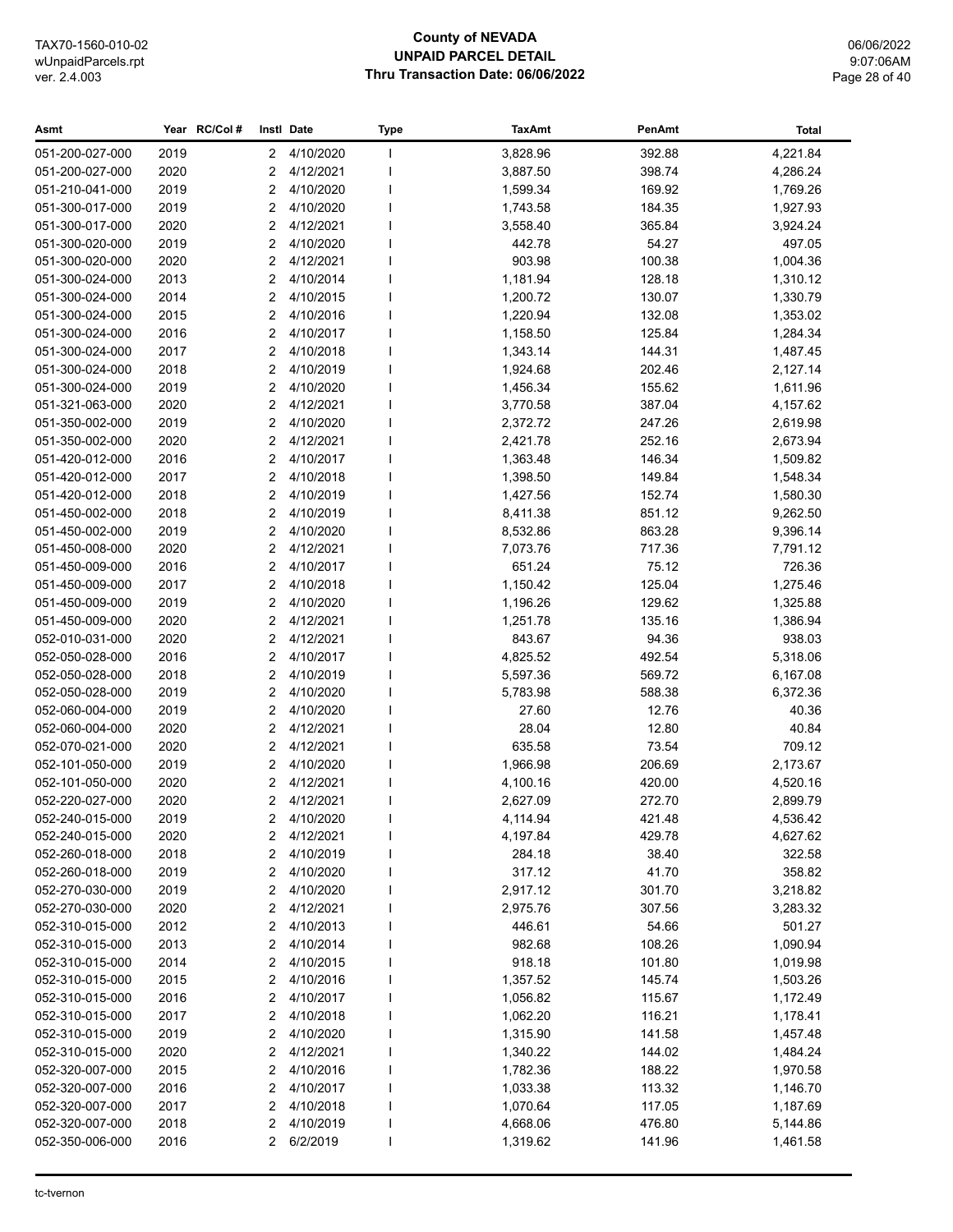## **County of NEVADA UNPAID PARCEL DETAIL Thru Transaction Date: 06/06/2022**

06/06/2022 9:07:06AM Page 29 of 40

| Asmt            |      | Year RC/Col# |              | Instl Date  | <b>Type</b> | <b>TaxAmt</b> | PenAmt | <b>Total</b> |
|-----------------|------|--------------|--------------|-------------|-------------|---------------|--------|--------------|
| 052-350-006-000 | 2017 |              | $\mathbf{2}$ | 6/2/2019    |             | 1,370.44      | 147.04 | 1,517.48     |
| 052-350-020-000 | 2017 |              | 2            | 4/10/2018   |             | 2,428.54      | 252.84 | 2,681.38     |
| 052-350-020-000 | 2018 |              | 2            | 4/10/2019   |             | 3,962.34      | 406.22 | 4,368.56     |
| 052-350-020-000 | 2019 |              | 2            | 4/10/2020   |             | 4,260.42      | 436.04 | 4,696.46     |
| 052-350-020-000 | 2020 |              | 2            | 4/12/2021   |             | 4,346.28      | 444.62 | 4,790.90     |
| 052-360-058-000 | 2019 |              | 2            | 4/10/2020   |             | 902.72        | 100.26 | 1,002.98     |
| 052-360-058-000 | 2020 |              | 2            | 4/12/2021   |             | 920.46        | 102.04 | 1,022.50     |
| 052-360-072-000 | 2020 |              | 2            | 4/12/2021   |             | 4,221.92      | 432.18 | 4,654.10     |
| 052-370-024-000 | 2017 |              | 2            | 4/10/2018   |             | 4,058.12      | 415.80 | 4,473.92     |
| 052-370-024-000 | 2018 |              | 2            | 4/10/2019   |             | 4,136.04      | 423.60 | 4,559.64     |
| 052-370-024-000 | 2019 |              | 2            | 4/10/2020   |             | 4,437.52      | 453.74 | 4,891.26     |
| 052-370-024-000 | 2020 |              | 2            | 4/12/2021   |             | 4,553.30      | 465.32 | 5,018.62     |
| 052-380-015-000 | 2014 |              | 2            | 4/10/2015   |             | 3,169.30      | 326.92 | 3,496.22     |
| 052-380-015-000 | 2015 |              | 2            | 4/10/2016   |             | 3,217.46      | 331.74 | 3,549.20     |
| 052-380-015-000 | 2016 |              | 2            | 4/10/2017   |             | 3,262.72      | 336.26 | 3,598.98     |
| 052-380-015-000 | 2017 |              | 2            | 4/10/2018   |             | 3,459.68      | 355.96 | 3,815.64     |
| 052-380-015-000 | 2018 |              | 2            | 4/10/2019   |             | 3,523.86      | 362.38 | 3,886.24     |
| 053-020-014-000 | 2014 |              | 2            | 4/10/2015   |             | 1,146.70      | 124.67 | 1,271.37     |
| 053-020-014-000 | 2017 |              | 2            | 4/10/2018   |             | 2,454.36      | 255.42 | 2,709.78     |
| 053-030-012-000 | 2017 |              | 2            | 4/10/2018   |             | 2,313.00      | 241.30 | 2,554.30     |
| 053-030-012-000 | 2018 |              | 2            | 4/10/2019   |             | 2,747.34      | 284.72 | 3,032.06     |
| 053-030-012-000 | 2019 |              | 2            | 4/10/2020   |             | 2,880.62      | 298.06 | 3,178.68     |
| 053-030-012-000 | 2020 |              | 2            | 4/12/2021   |             | 2,940.84      | 304.08 | 3,244.92     |
| 053-060-033-000 | 2018 |              | 2            | 4/10/2019   |             | 1,764.96      | 186.48 | 1,951.44     |
| 053-060-033-000 | 2019 |              | 2            | 4/10/2020   |             | 1,827.08      | 192.70 | 2,019.78     |
| 053-092-004-000 | 2020 |              | 2            | 4/12/2021   |             | 1,985.82      | 208.58 | 2,194.40     |
| 053-130-029-000 | 2013 |              | 2            | 4/10/2014   |             | 1,840.78      | 194.06 | 2,034.84     |
| 053-130-029-000 | 2014 |              | 2            | 4/10/2015   |             | 1,872.00      | 197.20 | 2,069.20     |
| 053-130-029-000 | 2015 |              | 2            | 4/10/2016   |             | 1,900.72      | 200.06 | 2,100.78     |
| 053-130-029-000 | 2016 |              | 2            | 4/10/2017   |             | 1,927.46      | 202.74 | 2,130.20     |
| 053-130-029-000 | 2017 |              | 2            | 4/10/2018   |             | 2,001.14      | 210.10 | 2,211.24     |
| 053-130-029-000 | 2019 |              | 2            | 4/10/2020   |             | 1,150.23      | 125.02 | 1,275.25     |
| 053-140-016-000 | 2019 |              | 2            | 4/10/2020   |             | 953.88        | 105.38 | 1,059.26     |
| 053-140-019-000 | 2019 |              | 2            | 4/10/2020   |             | 233.98        | 33.39  | 267.37       |
| 053-140-025-000 | 2019 |              | 2            | 4/10/2020   |             | 203.30        | 30.33  | 233.63       |
| 053-190-001-000 | 2018 |              | 2            | 4/10/2019   |             | 379.67        | 47.96  | 427.63       |
| 053-190-001-000 | 2019 |              | 2            | 4/10/2020   |             | 794.66        | 89.46  | 884.12       |
| 053-190-001-000 | 2020 |              |              | 2 4/12/2021 |             | 811.68        | 91.16  | 902.84       |
| 053-190-002-000 | 2019 |              | 2            | 4/10/2020   |             | 4,132.42      | 423.24 | 4,555.66     |
| 053-190-002-000 | 2020 |              | 2            | 4/12/2021   |             | 8,435.40      | 853.54 | 9,288.94     |
| 053-200-001-000 | 2018 |              | 2            | 4/10/2019   |             | 2,163.80      | 226.38 | 2,390.18     |
| 053-200-001-000 | 2019 |              | 2            | 4/10/2020   |             | 4,541.30      | 464.12 | 5,005.42     |
| 053-200-001-000 | 2020 |              | 2            | 4/12/2021   |             | 4,635.06      | 473.50 | 5,108.56     |
| 053-200-055-000 | 2020 |              | 2            | 4/12/2021   |             | 1,841.96      | 194.18 | 2,036.14     |
| 053-210-024-000 | 2019 |              | 2            | 4/10/2020   |             | 255.28        | 35.52  | 290.80       |
| 053-210-024-000 | 2020 |              | 2            | 4/12/2021   |             | 531.82        | 63.18  | 595.00       |
| 053-220-010-000 | 2020 |              | 2            | 4/12/2021   |             | 764.60        | 86.46  | 851.06       |
| 053-220-021-000 | 2017 |              | 2            | 4/10/2018   |             | 2,450.98      | 255.08 | 2,706.06     |
| 053-220-021-000 | 2018 |              | 2            | 4/10/2019   |             | 5,035.02      | 513.50 | 5,548.52     |
| 053-220-021-000 | 2019 |              | 2            | 4/10/2020   |             | 5,058.04      | 515.80 | 5,573.84     |
| 053-220-021-000 | 2020 |              | 2            | 4/12/2021   |             | 5,274.64      | 537.46 | 5,812.10     |
| 053-250-003-000 | 2020 |              | 2            | 4/12/2021   |             | 471.52        | 57.15  | 528.67       |
| 053-260-018-000 | 2019 |              | 2            | 4/10/2020   |             | 223.62        | 32.36  | 255.98       |
| 053-260-018-000 | 2020 |              | 2            | 4/12/2021   |             | 465.74        | 56.56  | 522.30       |
| 053-260-019-000 | 2019 |              | 2            | 4/10/2020   |             | 144.49        | 24.44  | 168.93       |
| 053-260-019-000 | 2020 |              | 2            | 4/12/2021   |             | 300.54        | 40.04  | 340.58       |
|                 |      |              |              |             |             |               |        |              |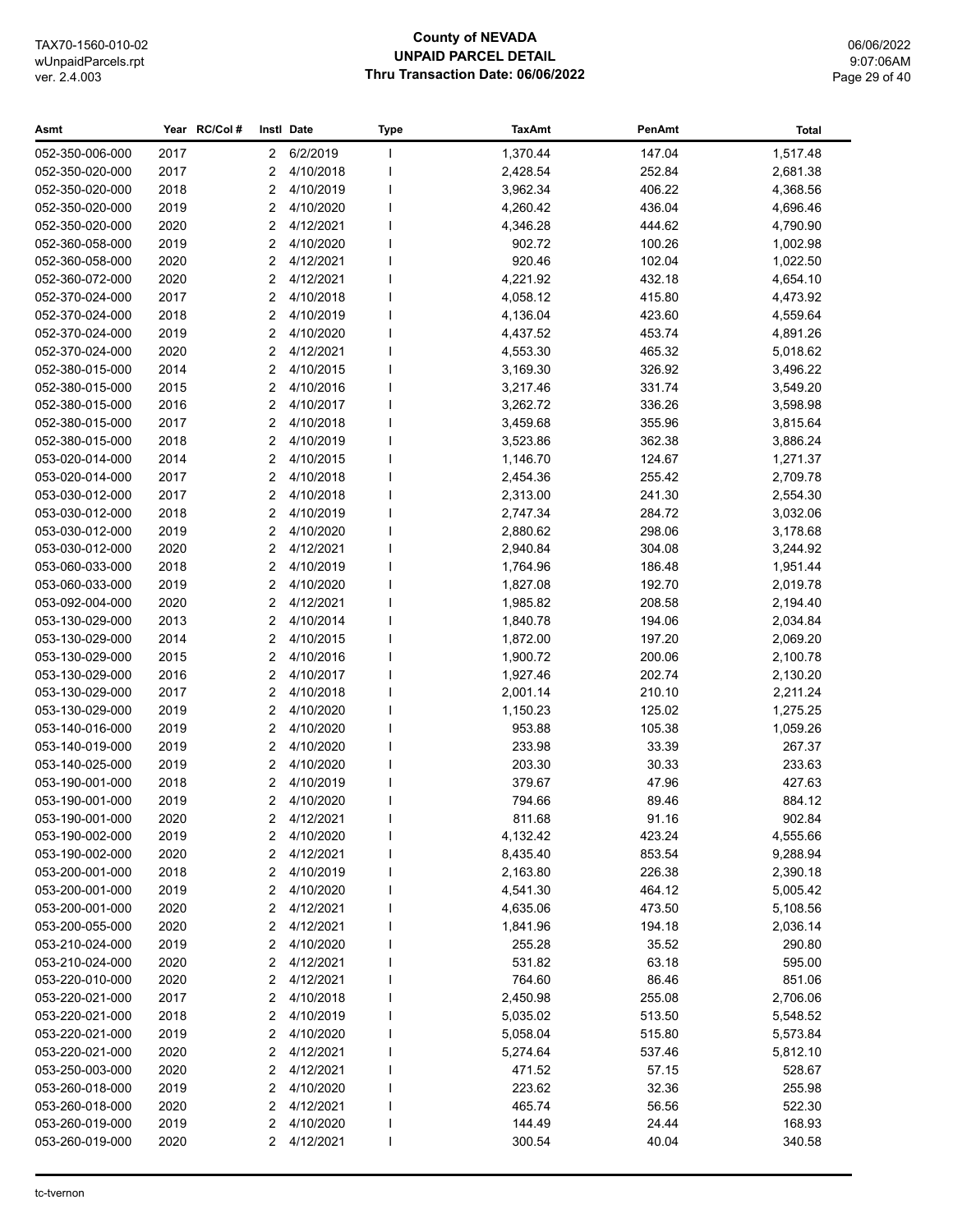#### **County of NEVADA UNPAID PARCEL DETAIL** Thru Transaction Date: 06/06/2022

06/06/2022 9:07:06AM Page 30 of 40

#### Year RC/Col# Instl Date PenAmt Asmt Type **TaxAmt Total** 053-260-029-000 2019  $\overline{2}$ 4/10/2020 136.81 1,404.97 I. 1,268.16 053-260-029-000 2020  $\overline{c}$ 4/12/2021 2,645.90 274.58 2,920.48 I. 4/10/2020 053-310-006-000 2019  $\mathfrak{p}$  $\overline{1}$ 2,800.76 290.06 3,090.82  $\overline{2}$ 053-310-006-000 2020 4/12/2021 I. 1,429.69 152.96 1,582.65 053-320-014-000 2020  $\overline{2}$ 4/12/2021 I. 3,402.02 350.20 3,752.22 053-320-043-000 2019  $\overline{2}$ 4/10/2020 239.46 33.94 273.40 **I** 4/12/2021 053-320-043-000 2020  $\mathcal{P}$ I. 498.78 59.86 558.64 053-320-044-000 2019  $\overline{2}$ 4/10/2020  $\overline{1}$ 2.306.44 240.64 2.547.08 053-320-044-000 2020  $\overline{2}$ 4/12/2021  $\overline{1}$ 488374 49836 5 382 10 053-370-009-000 2019  $\overline{2}$ 4/10/2020  $\overline{1}$ 2,874.16 297.40 3,171.56 053-380-002-000 2018  $\overline{2}$ 4/10/2019 7,224.58 732.44 7,957.02 I.  $\overline{2}$ 4/10/2020 053-380-002-000 2019 7,287.56 738.74 8,026.30 I. 053-380-002-000 2020  $\overline{2}$ 4/12/2021  $\overline{1}$ 7,433.12 753.30 8,186.42 053-400-016-000 2011  $\overline{2}$ 4/10/2014 792.90 89.28 882.18  $\mathbf{I}$ 899.64 2012  $\mathfrak{p}$ 4/10/2014 053-400-016-000  $\mathbf{I}$ 808.78 90.86 053-400-016-000 2014  $\overline{2}$ 4/10/2015  $\overline{1}$ 1,684.20 178.42 1,862.62 053-400-016-000 2015  $\mathfrak{p}$ 4/10/2016 I. 1,713.36 181.32 189468 4/10/2017 053-400-016-000 2016  $\mathfrak{D}$  $\overline{1}$ 1,740.94 184.08 1,925.02 053-400-016-000 2017  $\overline{2}$ 4/10/2018  $\overline{1}$ 1.803.28 190.32 1.993.60 053-400-016-000 2019  $\overline{2}$  $7/1/2020$  $\mathbf{I}$ 1,889.84 198.98 2,088.82  $\overline{2}$ 4/10/2019 053-450-011-000 2018  $\overline{1}$ 2,842.64 294.26 3,136.90 053-450-011-000 2019  $\overline{2}$ 4/10/2020 297.54 3.172.94 287540 I. 4/12/2021 053-450-011-000 2020  $\mathfrak{D}$ 2,989.36 308.92 3,298.28  $\mathbf{I}$  $\overline{2}$ 054-060-036-000 2020 4/12/2021  $\overline{1}$ 5,039.90 513.98 5,553.88  $\overline{2}$ 4/10/2017 054-080-031-000 2016 155 78  $\mathbf{I}$ 1,457.88 1.613.66 054-080-031-000 2017  $\overline{c}$ 4/10/2018 177.16 1,848.88 **I** 1,671.72 054-080-031-000 2018  $\mathfrak{p}$ 4/10/2019 1.791.54 189.14 1.980.68 I. 054-080-031-000 2019  $\overline{2}$ 4/10/2020  $\overline{1}$ 1,870.80 197 08 2,067.88 054-080-031-000 2020  $\overline{2}$ 4/12/2021  $\overline{1}$ 122 232 88 12 233 28 134,466.16 054-080-033-000 2020  $\overline{2}$ 4/12/2021 125,853.60 12.595.36 138.448.96  $\mathbf{I}$ 054-120-022-000 2020  $\overline{c}$ 4/12/2021  $\overline{1}$ 227.20 32.72 259.92 054-130-008-000 2020  $\overline{2}$ 4/12/2021  $\overline{1}$ 1,869.44 196.94 2.066.38 054-130-010-000 2020  $\overline{2}$ 4/12/2021  $\overline{1}$ 618 18 7180 689.98 054-210-018-000 2017  $\overline{c}$ 4/10/2018  $\overline{1}$ 526.54 62.65 589.19 054-210-018-000 2018  $\mathfrak{p}$ 4/10/2019  $\overline{1}$ 2,294.42 239.44 2,533.86 2019  $\overline{2}$ 4/10/2020 054-210-018-000 **I** 1,167.75 126.77 1,294.52 054-210-018-000 2020  $\overline{2}$ 4/12/2021 I. 2 494 48 25944 2 753 92 054-230-010-000 2019  $\overline{2}$ 4/10/2020  $\overline{1}$ 3.855.90 395.59 4.251.49  $\overline{2}$ 054-270-005-000 2018 4/10/2019  $\overline{1}$ 68.07 16.80 84.87 054-270-005-000  $\overline{2}$ 4/10/2020 2019  $\overline{1}$ 138.80 23.88 162.68 2018  $\overline{2}$ 4/10/2019  $\overline{1}$ 054-320-022-000 743.36 84.32 827.68 054-320-022-000 2019  $\overline{2}$ 4/10/2020  $\overline{1}$ 753.20 85.32 838.52  $\overline{2}$ 4/12/2021 054-320-022-000 2020  $\overline{1}$ 764.14 86.40 850.54 054-330-015-000 2020  $\overline{2}$ 4/12/2021 1,754.30 185.42 1,939.72 I. 054-330-020-000 2020  $\overline{2}$ 4/12/2021 124.36 1,267.96 I. 1.143.60  $\overline{2}$ 4/10/2020 054-410-012-000 2019  $\overline{1}$ 2,284.02 2,067.30 216.72 4/12/2021  $\mathcal{P}$ 054-410-012-000 2020 I. 2,109.88 220.98 2,330.86 054-430-001-000 2020  $\overline{2}$ 4/12/2021  $\overline{1}$ 1,951.36 205 12 2,156.48 2019  $\overline{2}$  $4/10/2020$ 054-430-002-000  $\mathbf{I}$ 195.92 2,055.28 1,859.36 054-430-002-000 2020  $\mathfrak{p}$ 4/12/2021  $\overline{1}$ 1,893.98 199.38 2,093.36 054-490-012-000 2018  $\overline{2}$ 4/10/2019  $\overline{1}$ 221.84 2,340.38 2.118.54  $\overline{2}$ 4/10/2020 054-490-012-000 2019  $\mathbf{I}$ 226.06 2,386.72 2.160.66 055-020-003-000 2017  $\overline{2}$ 4/10/2018  $\overline{1}$ 322.88 42.28 365.16 4/10/2019 055-020-003-000 2018  $\mathfrak{p}$  $\overline{1}$ 1,221.06 132.10 1.353.16 055-020-003-000 2019  $\mathfrak{p}$ 4/10/2020 I. 1,244.66 134.46 1,379.12 055-020-007-000 2019  $\overline{2}$ 4/10/2020  $\overline{1}$ 627.35 72.73 700.08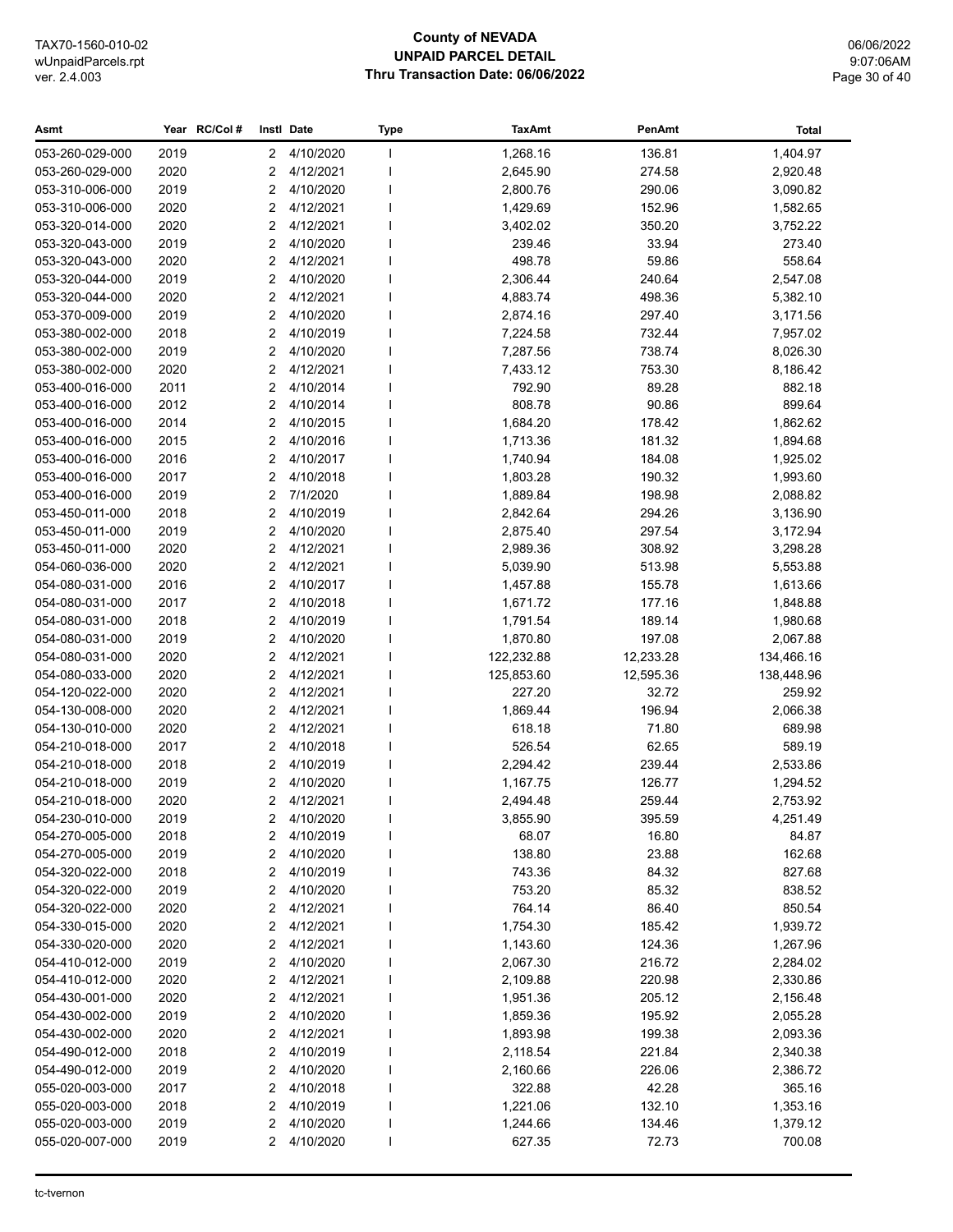## **County of NEVADA UNPAID PARCEL DETAIL Thru Transaction Date: 06/06/2022**

06/06/2022 9:07:06AM Page 31 of 40

| 2020<br>4/12/2021<br>3,667.64<br>376.76<br>4,044.40<br>055-020-007-000<br>$\mathbf{2}$<br>$\mathbf{I}$<br>2018<br>4/10/2019<br>355.80<br>3,813.96<br>055-110-054-000<br>2<br>3,458.16<br>2020<br>2<br>4/12/2021<br>111.88<br>1,130.82<br>055-170-010-000<br>1,018.94<br>2017<br>4/10/2018<br>055-180-008-000<br>2<br>3,269.00<br>336.90<br>3,605.90<br>2018<br>4/10/2019<br>055-180-008-000<br>2<br>1,666.78<br>176.67<br>1,843.45<br>2016<br>2<br>4/10/2017<br>1,410.91<br>056-010-001-000<br>1,273.56<br>137.35<br>2017<br>2<br>4/10/2018<br>294.54<br>3,140.10<br>056-010-001-000<br>2,845.56<br>2018<br>$\overline{2}$<br>4/10/2019<br>4,749.70<br>484.96<br>056-010-001-000<br>5,234.66<br>056-010-015-000<br>2020<br>2<br>4/12/2021<br>284.20<br>2,742.12<br>3,026.32<br>25.10<br>056-010-039-000<br>2018<br>2<br>4/10/2020<br>151.02<br>176.12<br>2<br>4/12/2021<br>2,303.38<br>240.32<br>2,543.70<br>056-071-015-000<br>2020<br>2<br>4/10/2019<br>1,236.04<br>133.60<br>1,369.64<br>056-080-035-000<br>2018<br>2019<br>2<br>4/10/2020<br>1,260.90<br>136.08<br>1,396.98<br>056-080-035-000<br>2020<br>2<br>4/12/2021<br>1,286.98<br>138.68<br>1,425.66<br>056-080-035-000<br>2016<br>2<br>4/10/2017<br>195.02<br>2,045.38<br>056-090-029-000<br>1,850.36<br>2017<br>2<br>4/10/2018<br>201.28<br>056-090-029-000<br>1,912.98<br>2,114.26<br>2018<br>2<br>4/10/2019<br>056-090-029-000<br>1,948.70<br>204.86<br>2,153.56<br>2<br>4/10/2020<br>056-090-029-000<br>2019<br>1,985.78<br>208.56<br>2,194.34<br>2020<br>2<br>4/12/2021<br>212.48<br>056-090-029-000<br>2,024.90<br>2,237.38<br>2018<br>2<br>4/10/2019<br>88.70<br>056-090-041-000<br>787.02<br>875.72<br>2<br>4/10/2020<br>90.10<br>891.24<br>056-090-041-000<br>2019<br>801.14<br>2020<br>2<br>4/12/2021<br>816.04<br>91.60<br>907.64<br>056-090-041-000<br>2020<br>2<br>4/12/2021<br>1,286.66<br>138.66<br>1,425.32<br>056-170-007-000<br>2<br>4/10/2017<br>1,705.12<br>1,885.62<br>056-180-007-000<br>2016<br>180.50<br>2<br>4/10/2018<br>1,768.70<br>186.86<br>056-180-007-000<br>2017<br>1,955.56<br>2018<br>2<br>4/10/2019<br>190.56<br>1,996.22<br>056-180-007-000<br>1,805.66<br>2020<br>2<br>4/12/2021<br>183.16<br>056-180-066-000<br>1,731.70<br>1,914.86<br>2016<br>2<br>4/10/2017<br>186.32<br>056-210-006-000<br>1,763.20<br>1,949.52<br>2017<br>$\overline{2}$<br>4/10/2018<br>199.94<br>056-210-006-000<br>1,899.56<br>2,099.50<br>2018<br>2<br>4/10/2019<br>204.34<br>2,147.74<br>056-210-006-000<br>1,943.40<br>4/10/2020<br>056-210-006-000<br>2019<br>2<br>1,981.40<br>208.14<br>2,189.54<br>2020<br>2<br>4/12/2021<br>056-210-006-000<br>2,022.22<br>212.22<br>2,234.44<br>056-250-019-000<br>2019<br>2<br>4/10/2020<br>2,042.24<br>214.22<br>2,256.46<br>056-350-006-000<br>2018<br>2<br>4/10/2019<br>2,228.35<br>232.83<br>2,461.18<br>2<br>4/10/2020<br>596.60<br>056-380-014-000<br>2019<br>5,866.14<br>6,462.74<br>2020<br>2<br>4/12/2021<br>605.98<br>056-380-014-000<br>5,959.88<br>6,565.86<br>2<br>12/10/2021<br>329.15<br>056-420-007-000<br>2019<br>3,191.52<br>3,520.67<br>$\overline{2}$<br>710.46<br>2020<br>12/10/2021<br>7,004.64<br>7,715.10<br>056-420-007-000<br>4/12/2021<br>056-460-008-000<br>2020<br>2<br>91.80<br>19.18<br>110.98<br>2020<br>4/12/2021<br>791.64<br>89.16<br>880.80<br>057-071-006-000<br>2<br>057-071-010-000<br>2017<br>2<br>4/10/2018<br>2,152.08<br>225.20<br>2,377.28<br>4/10/2020<br>057-071-010-000<br>2019<br>2<br>1,872.28<br>197.22<br>2,069.50<br>2020<br>4/12/2021<br>057-071-010-000<br>2<br>955.43<br>105.54<br>1,060.97<br>4/12/2021<br>057-090-029-000<br>2020<br>2<br>1,528.70<br>162.86<br>1,691.56<br>057-120-019-000<br>2018<br>2<br>4/10/2019<br>2,788.98<br>288.89<br>3,077.87<br>2<br>057-120-019-000<br>2019<br>4/10/2020<br>578.58<br>5,685.88<br>6,264.46<br>057-120-019-000<br>2020<br>2<br>4/12/2021<br>587.58<br>6,363.50<br>5,775.92<br>057-160-005-000<br>2020<br>2<br>4/12/2021<br>115.42<br>21.54<br>136.96<br>4/12/2021<br>060-040-008-000<br>2020<br>2<br>702.54<br>80.24<br>782.78<br>4/10/2020<br>52.15<br>15.21<br>67.36<br>060-040-018-000<br>2019<br>2<br>108.64<br>129.50<br>060-040-018-000<br>2020<br>2<br>4/12/2021<br>20.86<br>060-050-006-000<br>2014<br>2<br>4/10/2019<br>1,637.56<br>173.74<br>1,811.30<br>2<br>060-050-006-000<br>2015<br>4/10/2019<br>1,662.86<br>176.28<br>1,839.14<br>2016<br>4/10/2017<br>060-050-006-000<br>2<br>494.10<br>59.41<br>553.51<br>4/10/2018<br>572.48<br>060-050-006-000<br>2017<br>2<br>511.35<br>61.13<br>060-050-006-000<br>2018<br>2<br>4/10/2019<br>2,335.92<br>243.58<br>2,579.50 | Asmt | Year RC/Col# | Instl Date | <b>Type</b> | <b>TaxAmt</b> | PenAmt | Total |
|---------------------------------------------------------------------------------------------------------------------------------------------------------------------------------------------------------------------------------------------------------------------------------------------------------------------------------------------------------------------------------------------------------------------------------------------------------------------------------------------------------------------------------------------------------------------------------------------------------------------------------------------------------------------------------------------------------------------------------------------------------------------------------------------------------------------------------------------------------------------------------------------------------------------------------------------------------------------------------------------------------------------------------------------------------------------------------------------------------------------------------------------------------------------------------------------------------------------------------------------------------------------------------------------------------------------------------------------------------------------------------------------------------------------------------------------------------------------------------------------------------------------------------------------------------------------------------------------------------------------------------------------------------------------------------------------------------------------------------------------------------------------------------------------------------------------------------------------------------------------------------------------------------------------------------------------------------------------------------------------------------------------------------------------------------------------------------------------------------------------------------------------------------------------------------------------------------------------------------------------------------------------------------------------------------------------------------------------------------------------------------------------------------------------------------------------------------------------------------------------------------------------------------------------------------------------------------------------------------------------------------------------------------------------------------------------------------------------------------------------------------------------------------------------------------------------------------------------------------------------------------------------------------------------------------------------------------------------------------------------------------------------------------------------------------------------------------------------------------------------------------------------------------------------------------------------------------------------------------------------------------------------------------------------------------------------------------------------------------------------------------------------------------------------------------------------------------------------------------------------------------------------------------------------------------------------------------------------------------------------------------------------------------------------------------------------------------------------------------------------------------------------------------------------------------------------------------------------------------------------------------------------------------------------------------------------------------------------------------------------------------------------------------------------------------------------------------------------------------------------------------------------------------------------------------------------------------------------------------------------------------------------------------------------------------------------------------------------------------------------------------------------------------------------------------------------------------------------------------------------------------------------------------------------------------------------------------------------------------|------|--------------|------------|-------------|---------------|--------|-------|
|                                                                                                                                                                                                                                                                                                                                                                                                                                                                                                                                                                                                                                                                                                                                                                                                                                                                                                                                                                                                                                                                                                                                                                                                                                                                                                                                                                                                                                                                                                                                                                                                                                                                                                                                                                                                                                                                                                                                                                                                                                                                                                                                                                                                                                                                                                                                                                                                                                                                                                                                                                                                                                                                                                                                                                                                                                                                                                                                                                                                                                                                                                                                                                                                                                                                                                                                                                                                                                                                                                                                                                                                                                                                                                                                                                                                                                                                                                                                                                                                                                                                                                                                                                                                                                                                                                                                                                                                                                                                                                                                                                                                         |      |              |            |             |               |        |       |
|                                                                                                                                                                                                                                                                                                                                                                                                                                                                                                                                                                                                                                                                                                                                                                                                                                                                                                                                                                                                                                                                                                                                                                                                                                                                                                                                                                                                                                                                                                                                                                                                                                                                                                                                                                                                                                                                                                                                                                                                                                                                                                                                                                                                                                                                                                                                                                                                                                                                                                                                                                                                                                                                                                                                                                                                                                                                                                                                                                                                                                                                                                                                                                                                                                                                                                                                                                                                                                                                                                                                                                                                                                                                                                                                                                                                                                                                                                                                                                                                                                                                                                                                                                                                                                                                                                                                                                                                                                                                                                                                                                                                         |      |              |            |             |               |        |       |
|                                                                                                                                                                                                                                                                                                                                                                                                                                                                                                                                                                                                                                                                                                                                                                                                                                                                                                                                                                                                                                                                                                                                                                                                                                                                                                                                                                                                                                                                                                                                                                                                                                                                                                                                                                                                                                                                                                                                                                                                                                                                                                                                                                                                                                                                                                                                                                                                                                                                                                                                                                                                                                                                                                                                                                                                                                                                                                                                                                                                                                                                                                                                                                                                                                                                                                                                                                                                                                                                                                                                                                                                                                                                                                                                                                                                                                                                                                                                                                                                                                                                                                                                                                                                                                                                                                                                                                                                                                                                                                                                                                                                         |      |              |            |             |               |        |       |
|                                                                                                                                                                                                                                                                                                                                                                                                                                                                                                                                                                                                                                                                                                                                                                                                                                                                                                                                                                                                                                                                                                                                                                                                                                                                                                                                                                                                                                                                                                                                                                                                                                                                                                                                                                                                                                                                                                                                                                                                                                                                                                                                                                                                                                                                                                                                                                                                                                                                                                                                                                                                                                                                                                                                                                                                                                                                                                                                                                                                                                                                                                                                                                                                                                                                                                                                                                                                                                                                                                                                                                                                                                                                                                                                                                                                                                                                                                                                                                                                                                                                                                                                                                                                                                                                                                                                                                                                                                                                                                                                                                                                         |      |              |            |             |               |        |       |
|                                                                                                                                                                                                                                                                                                                                                                                                                                                                                                                                                                                                                                                                                                                                                                                                                                                                                                                                                                                                                                                                                                                                                                                                                                                                                                                                                                                                                                                                                                                                                                                                                                                                                                                                                                                                                                                                                                                                                                                                                                                                                                                                                                                                                                                                                                                                                                                                                                                                                                                                                                                                                                                                                                                                                                                                                                                                                                                                                                                                                                                                                                                                                                                                                                                                                                                                                                                                                                                                                                                                                                                                                                                                                                                                                                                                                                                                                                                                                                                                                                                                                                                                                                                                                                                                                                                                                                                                                                                                                                                                                                                                         |      |              |            |             |               |        |       |
|                                                                                                                                                                                                                                                                                                                                                                                                                                                                                                                                                                                                                                                                                                                                                                                                                                                                                                                                                                                                                                                                                                                                                                                                                                                                                                                                                                                                                                                                                                                                                                                                                                                                                                                                                                                                                                                                                                                                                                                                                                                                                                                                                                                                                                                                                                                                                                                                                                                                                                                                                                                                                                                                                                                                                                                                                                                                                                                                                                                                                                                                                                                                                                                                                                                                                                                                                                                                                                                                                                                                                                                                                                                                                                                                                                                                                                                                                                                                                                                                                                                                                                                                                                                                                                                                                                                                                                                                                                                                                                                                                                                                         |      |              |            |             |               |        |       |
|                                                                                                                                                                                                                                                                                                                                                                                                                                                                                                                                                                                                                                                                                                                                                                                                                                                                                                                                                                                                                                                                                                                                                                                                                                                                                                                                                                                                                                                                                                                                                                                                                                                                                                                                                                                                                                                                                                                                                                                                                                                                                                                                                                                                                                                                                                                                                                                                                                                                                                                                                                                                                                                                                                                                                                                                                                                                                                                                                                                                                                                                                                                                                                                                                                                                                                                                                                                                                                                                                                                                                                                                                                                                                                                                                                                                                                                                                                                                                                                                                                                                                                                                                                                                                                                                                                                                                                                                                                                                                                                                                                                                         |      |              |            |             |               |        |       |
|                                                                                                                                                                                                                                                                                                                                                                                                                                                                                                                                                                                                                                                                                                                                                                                                                                                                                                                                                                                                                                                                                                                                                                                                                                                                                                                                                                                                                                                                                                                                                                                                                                                                                                                                                                                                                                                                                                                                                                                                                                                                                                                                                                                                                                                                                                                                                                                                                                                                                                                                                                                                                                                                                                                                                                                                                                                                                                                                                                                                                                                                                                                                                                                                                                                                                                                                                                                                                                                                                                                                                                                                                                                                                                                                                                                                                                                                                                                                                                                                                                                                                                                                                                                                                                                                                                                                                                                                                                                                                                                                                                                                         |      |              |            |             |               |        |       |
|                                                                                                                                                                                                                                                                                                                                                                                                                                                                                                                                                                                                                                                                                                                                                                                                                                                                                                                                                                                                                                                                                                                                                                                                                                                                                                                                                                                                                                                                                                                                                                                                                                                                                                                                                                                                                                                                                                                                                                                                                                                                                                                                                                                                                                                                                                                                                                                                                                                                                                                                                                                                                                                                                                                                                                                                                                                                                                                                                                                                                                                                                                                                                                                                                                                                                                                                                                                                                                                                                                                                                                                                                                                                                                                                                                                                                                                                                                                                                                                                                                                                                                                                                                                                                                                                                                                                                                                                                                                                                                                                                                                                         |      |              |            |             |               |        |       |
|                                                                                                                                                                                                                                                                                                                                                                                                                                                                                                                                                                                                                                                                                                                                                                                                                                                                                                                                                                                                                                                                                                                                                                                                                                                                                                                                                                                                                                                                                                                                                                                                                                                                                                                                                                                                                                                                                                                                                                                                                                                                                                                                                                                                                                                                                                                                                                                                                                                                                                                                                                                                                                                                                                                                                                                                                                                                                                                                                                                                                                                                                                                                                                                                                                                                                                                                                                                                                                                                                                                                                                                                                                                                                                                                                                                                                                                                                                                                                                                                                                                                                                                                                                                                                                                                                                                                                                                                                                                                                                                                                                                                         |      |              |            |             |               |        |       |
|                                                                                                                                                                                                                                                                                                                                                                                                                                                                                                                                                                                                                                                                                                                                                                                                                                                                                                                                                                                                                                                                                                                                                                                                                                                                                                                                                                                                                                                                                                                                                                                                                                                                                                                                                                                                                                                                                                                                                                                                                                                                                                                                                                                                                                                                                                                                                                                                                                                                                                                                                                                                                                                                                                                                                                                                                                                                                                                                                                                                                                                                                                                                                                                                                                                                                                                                                                                                                                                                                                                                                                                                                                                                                                                                                                                                                                                                                                                                                                                                                                                                                                                                                                                                                                                                                                                                                                                                                                                                                                                                                                                                         |      |              |            |             |               |        |       |
|                                                                                                                                                                                                                                                                                                                                                                                                                                                                                                                                                                                                                                                                                                                                                                                                                                                                                                                                                                                                                                                                                                                                                                                                                                                                                                                                                                                                                                                                                                                                                                                                                                                                                                                                                                                                                                                                                                                                                                                                                                                                                                                                                                                                                                                                                                                                                                                                                                                                                                                                                                                                                                                                                                                                                                                                                                                                                                                                                                                                                                                                                                                                                                                                                                                                                                                                                                                                                                                                                                                                                                                                                                                                                                                                                                                                                                                                                                                                                                                                                                                                                                                                                                                                                                                                                                                                                                                                                                                                                                                                                                                                         |      |              |            |             |               |        |       |
|                                                                                                                                                                                                                                                                                                                                                                                                                                                                                                                                                                                                                                                                                                                                                                                                                                                                                                                                                                                                                                                                                                                                                                                                                                                                                                                                                                                                                                                                                                                                                                                                                                                                                                                                                                                                                                                                                                                                                                                                                                                                                                                                                                                                                                                                                                                                                                                                                                                                                                                                                                                                                                                                                                                                                                                                                                                                                                                                                                                                                                                                                                                                                                                                                                                                                                                                                                                                                                                                                                                                                                                                                                                                                                                                                                                                                                                                                                                                                                                                                                                                                                                                                                                                                                                                                                                                                                                                                                                                                                                                                                                                         |      |              |            |             |               |        |       |
|                                                                                                                                                                                                                                                                                                                                                                                                                                                                                                                                                                                                                                                                                                                                                                                                                                                                                                                                                                                                                                                                                                                                                                                                                                                                                                                                                                                                                                                                                                                                                                                                                                                                                                                                                                                                                                                                                                                                                                                                                                                                                                                                                                                                                                                                                                                                                                                                                                                                                                                                                                                                                                                                                                                                                                                                                                                                                                                                                                                                                                                                                                                                                                                                                                                                                                                                                                                                                                                                                                                                                                                                                                                                                                                                                                                                                                                                                                                                                                                                                                                                                                                                                                                                                                                                                                                                                                                                                                                                                                                                                                                                         |      |              |            |             |               |        |       |
|                                                                                                                                                                                                                                                                                                                                                                                                                                                                                                                                                                                                                                                                                                                                                                                                                                                                                                                                                                                                                                                                                                                                                                                                                                                                                                                                                                                                                                                                                                                                                                                                                                                                                                                                                                                                                                                                                                                                                                                                                                                                                                                                                                                                                                                                                                                                                                                                                                                                                                                                                                                                                                                                                                                                                                                                                                                                                                                                                                                                                                                                                                                                                                                                                                                                                                                                                                                                                                                                                                                                                                                                                                                                                                                                                                                                                                                                                                                                                                                                                                                                                                                                                                                                                                                                                                                                                                                                                                                                                                                                                                                                         |      |              |            |             |               |        |       |
|                                                                                                                                                                                                                                                                                                                                                                                                                                                                                                                                                                                                                                                                                                                                                                                                                                                                                                                                                                                                                                                                                                                                                                                                                                                                                                                                                                                                                                                                                                                                                                                                                                                                                                                                                                                                                                                                                                                                                                                                                                                                                                                                                                                                                                                                                                                                                                                                                                                                                                                                                                                                                                                                                                                                                                                                                                                                                                                                                                                                                                                                                                                                                                                                                                                                                                                                                                                                                                                                                                                                                                                                                                                                                                                                                                                                                                                                                                                                                                                                                                                                                                                                                                                                                                                                                                                                                                                                                                                                                                                                                                                                         |      |              |            |             |               |        |       |
|                                                                                                                                                                                                                                                                                                                                                                                                                                                                                                                                                                                                                                                                                                                                                                                                                                                                                                                                                                                                                                                                                                                                                                                                                                                                                                                                                                                                                                                                                                                                                                                                                                                                                                                                                                                                                                                                                                                                                                                                                                                                                                                                                                                                                                                                                                                                                                                                                                                                                                                                                                                                                                                                                                                                                                                                                                                                                                                                                                                                                                                                                                                                                                                                                                                                                                                                                                                                                                                                                                                                                                                                                                                                                                                                                                                                                                                                                                                                                                                                                                                                                                                                                                                                                                                                                                                                                                                                                                                                                                                                                                                                         |      |              |            |             |               |        |       |
|                                                                                                                                                                                                                                                                                                                                                                                                                                                                                                                                                                                                                                                                                                                                                                                                                                                                                                                                                                                                                                                                                                                                                                                                                                                                                                                                                                                                                                                                                                                                                                                                                                                                                                                                                                                                                                                                                                                                                                                                                                                                                                                                                                                                                                                                                                                                                                                                                                                                                                                                                                                                                                                                                                                                                                                                                                                                                                                                                                                                                                                                                                                                                                                                                                                                                                                                                                                                                                                                                                                                                                                                                                                                                                                                                                                                                                                                                                                                                                                                                                                                                                                                                                                                                                                                                                                                                                                                                                                                                                                                                                                                         |      |              |            |             |               |        |       |
|                                                                                                                                                                                                                                                                                                                                                                                                                                                                                                                                                                                                                                                                                                                                                                                                                                                                                                                                                                                                                                                                                                                                                                                                                                                                                                                                                                                                                                                                                                                                                                                                                                                                                                                                                                                                                                                                                                                                                                                                                                                                                                                                                                                                                                                                                                                                                                                                                                                                                                                                                                                                                                                                                                                                                                                                                                                                                                                                                                                                                                                                                                                                                                                                                                                                                                                                                                                                                                                                                                                                                                                                                                                                                                                                                                                                                                                                                                                                                                                                                                                                                                                                                                                                                                                                                                                                                                                                                                                                                                                                                                                                         |      |              |            |             |               |        |       |
|                                                                                                                                                                                                                                                                                                                                                                                                                                                                                                                                                                                                                                                                                                                                                                                                                                                                                                                                                                                                                                                                                                                                                                                                                                                                                                                                                                                                                                                                                                                                                                                                                                                                                                                                                                                                                                                                                                                                                                                                                                                                                                                                                                                                                                                                                                                                                                                                                                                                                                                                                                                                                                                                                                                                                                                                                                                                                                                                                                                                                                                                                                                                                                                                                                                                                                                                                                                                                                                                                                                                                                                                                                                                                                                                                                                                                                                                                                                                                                                                                                                                                                                                                                                                                                                                                                                                                                                                                                                                                                                                                                                                         |      |              |            |             |               |        |       |
|                                                                                                                                                                                                                                                                                                                                                                                                                                                                                                                                                                                                                                                                                                                                                                                                                                                                                                                                                                                                                                                                                                                                                                                                                                                                                                                                                                                                                                                                                                                                                                                                                                                                                                                                                                                                                                                                                                                                                                                                                                                                                                                                                                                                                                                                                                                                                                                                                                                                                                                                                                                                                                                                                                                                                                                                                                                                                                                                                                                                                                                                                                                                                                                                                                                                                                                                                                                                                                                                                                                                                                                                                                                                                                                                                                                                                                                                                                                                                                                                                                                                                                                                                                                                                                                                                                                                                                                                                                                                                                                                                                                                         |      |              |            |             |               |        |       |
|                                                                                                                                                                                                                                                                                                                                                                                                                                                                                                                                                                                                                                                                                                                                                                                                                                                                                                                                                                                                                                                                                                                                                                                                                                                                                                                                                                                                                                                                                                                                                                                                                                                                                                                                                                                                                                                                                                                                                                                                                                                                                                                                                                                                                                                                                                                                                                                                                                                                                                                                                                                                                                                                                                                                                                                                                                                                                                                                                                                                                                                                                                                                                                                                                                                                                                                                                                                                                                                                                                                                                                                                                                                                                                                                                                                                                                                                                                                                                                                                                                                                                                                                                                                                                                                                                                                                                                                                                                                                                                                                                                                                         |      |              |            |             |               |        |       |
|                                                                                                                                                                                                                                                                                                                                                                                                                                                                                                                                                                                                                                                                                                                                                                                                                                                                                                                                                                                                                                                                                                                                                                                                                                                                                                                                                                                                                                                                                                                                                                                                                                                                                                                                                                                                                                                                                                                                                                                                                                                                                                                                                                                                                                                                                                                                                                                                                                                                                                                                                                                                                                                                                                                                                                                                                                                                                                                                                                                                                                                                                                                                                                                                                                                                                                                                                                                                                                                                                                                                                                                                                                                                                                                                                                                                                                                                                                                                                                                                                                                                                                                                                                                                                                                                                                                                                                                                                                                                                                                                                                                                         |      |              |            |             |               |        |       |
|                                                                                                                                                                                                                                                                                                                                                                                                                                                                                                                                                                                                                                                                                                                                                                                                                                                                                                                                                                                                                                                                                                                                                                                                                                                                                                                                                                                                                                                                                                                                                                                                                                                                                                                                                                                                                                                                                                                                                                                                                                                                                                                                                                                                                                                                                                                                                                                                                                                                                                                                                                                                                                                                                                                                                                                                                                                                                                                                                                                                                                                                                                                                                                                                                                                                                                                                                                                                                                                                                                                                                                                                                                                                                                                                                                                                                                                                                                                                                                                                                                                                                                                                                                                                                                                                                                                                                                                                                                                                                                                                                                                                         |      |              |            |             |               |        |       |
|                                                                                                                                                                                                                                                                                                                                                                                                                                                                                                                                                                                                                                                                                                                                                                                                                                                                                                                                                                                                                                                                                                                                                                                                                                                                                                                                                                                                                                                                                                                                                                                                                                                                                                                                                                                                                                                                                                                                                                                                                                                                                                                                                                                                                                                                                                                                                                                                                                                                                                                                                                                                                                                                                                                                                                                                                                                                                                                                                                                                                                                                                                                                                                                                                                                                                                                                                                                                                                                                                                                                                                                                                                                                                                                                                                                                                                                                                                                                                                                                                                                                                                                                                                                                                                                                                                                                                                                                                                                                                                                                                                                                         |      |              |            |             |               |        |       |
|                                                                                                                                                                                                                                                                                                                                                                                                                                                                                                                                                                                                                                                                                                                                                                                                                                                                                                                                                                                                                                                                                                                                                                                                                                                                                                                                                                                                                                                                                                                                                                                                                                                                                                                                                                                                                                                                                                                                                                                                                                                                                                                                                                                                                                                                                                                                                                                                                                                                                                                                                                                                                                                                                                                                                                                                                                                                                                                                                                                                                                                                                                                                                                                                                                                                                                                                                                                                                                                                                                                                                                                                                                                                                                                                                                                                                                                                                                                                                                                                                                                                                                                                                                                                                                                                                                                                                                                                                                                                                                                                                                                                         |      |              |            |             |               |        |       |
|                                                                                                                                                                                                                                                                                                                                                                                                                                                                                                                                                                                                                                                                                                                                                                                                                                                                                                                                                                                                                                                                                                                                                                                                                                                                                                                                                                                                                                                                                                                                                                                                                                                                                                                                                                                                                                                                                                                                                                                                                                                                                                                                                                                                                                                                                                                                                                                                                                                                                                                                                                                                                                                                                                                                                                                                                                                                                                                                                                                                                                                                                                                                                                                                                                                                                                                                                                                                                                                                                                                                                                                                                                                                                                                                                                                                                                                                                                                                                                                                                                                                                                                                                                                                                                                                                                                                                                                                                                                                                                                                                                                                         |      |              |            |             |               |        |       |
|                                                                                                                                                                                                                                                                                                                                                                                                                                                                                                                                                                                                                                                                                                                                                                                                                                                                                                                                                                                                                                                                                                                                                                                                                                                                                                                                                                                                                                                                                                                                                                                                                                                                                                                                                                                                                                                                                                                                                                                                                                                                                                                                                                                                                                                                                                                                                                                                                                                                                                                                                                                                                                                                                                                                                                                                                                                                                                                                                                                                                                                                                                                                                                                                                                                                                                                                                                                                                                                                                                                                                                                                                                                                                                                                                                                                                                                                                                                                                                                                                                                                                                                                                                                                                                                                                                                                                                                                                                                                                                                                                                                                         |      |              |            |             |               |        |       |
|                                                                                                                                                                                                                                                                                                                                                                                                                                                                                                                                                                                                                                                                                                                                                                                                                                                                                                                                                                                                                                                                                                                                                                                                                                                                                                                                                                                                                                                                                                                                                                                                                                                                                                                                                                                                                                                                                                                                                                                                                                                                                                                                                                                                                                                                                                                                                                                                                                                                                                                                                                                                                                                                                                                                                                                                                                                                                                                                                                                                                                                                                                                                                                                                                                                                                                                                                                                                                                                                                                                                                                                                                                                                                                                                                                                                                                                                                                                                                                                                                                                                                                                                                                                                                                                                                                                                                                                                                                                                                                                                                                                                         |      |              |            |             |               |        |       |
|                                                                                                                                                                                                                                                                                                                                                                                                                                                                                                                                                                                                                                                                                                                                                                                                                                                                                                                                                                                                                                                                                                                                                                                                                                                                                                                                                                                                                                                                                                                                                                                                                                                                                                                                                                                                                                                                                                                                                                                                                                                                                                                                                                                                                                                                                                                                                                                                                                                                                                                                                                                                                                                                                                                                                                                                                                                                                                                                                                                                                                                                                                                                                                                                                                                                                                                                                                                                                                                                                                                                                                                                                                                                                                                                                                                                                                                                                                                                                                                                                                                                                                                                                                                                                                                                                                                                                                                                                                                                                                                                                                                                         |      |              |            |             |               |        |       |
|                                                                                                                                                                                                                                                                                                                                                                                                                                                                                                                                                                                                                                                                                                                                                                                                                                                                                                                                                                                                                                                                                                                                                                                                                                                                                                                                                                                                                                                                                                                                                                                                                                                                                                                                                                                                                                                                                                                                                                                                                                                                                                                                                                                                                                                                                                                                                                                                                                                                                                                                                                                                                                                                                                                                                                                                                                                                                                                                                                                                                                                                                                                                                                                                                                                                                                                                                                                                                                                                                                                                                                                                                                                                                                                                                                                                                                                                                                                                                                                                                                                                                                                                                                                                                                                                                                                                                                                                                                                                                                                                                                                                         |      |              |            |             |               |        |       |
|                                                                                                                                                                                                                                                                                                                                                                                                                                                                                                                                                                                                                                                                                                                                                                                                                                                                                                                                                                                                                                                                                                                                                                                                                                                                                                                                                                                                                                                                                                                                                                                                                                                                                                                                                                                                                                                                                                                                                                                                                                                                                                                                                                                                                                                                                                                                                                                                                                                                                                                                                                                                                                                                                                                                                                                                                                                                                                                                                                                                                                                                                                                                                                                                                                                                                                                                                                                                                                                                                                                                                                                                                                                                                                                                                                                                                                                                                                                                                                                                                                                                                                                                                                                                                                                                                                                                                                                                                                                                                                                                                                                                         |      |              |            |             |               |        |       |
|                                                                                                                                                                                                                                                                                                                                                                                                                                                                                                                                                                                                                                                                                                                                                                                                                                                                                                                                                                                                                                                                                                                                                                                                                                                                                                                                                                                                                                                                                                                                                                                                                                                                                                                                                                                                                                                                                                                                                                                                                                                                                                                                                                                                                                                                                                                                                                                                                                                                                                                                                                                                                                                                                                                                                                                                                                                                                                                                                                                                                                                                                                                                                                                                                                                                                                                                                                                                                                                                                                                                                                                                                                                                                                                                                                                                                                                                                                                                                                                                                                                                                                                                                                                                                                                                                                                                                                                                                                                                                                                                                                                                         |      |              |            |             |               |        |       |
|                                                                                                                                                                                                                                                                                                                                                                                                                                                                                                                                                                                                                                                                                                                                                                                                                                                                                                                                                                                                                                                                                                                                                                                                                                                                                                                                                                                                                                                                                                                                                                                                                                                                                                                                                                                                                                                                                                                                                                                                                                                                                                                                                                                                                                                                                                                                                                                                                                                                                                                                                                                                                                                                                                                                                                                                                                                                                                                                                                                                                                                                                                                                                                                                                                                                                                                                                                                                                                                                                                                                                                                                                                                                                                                                                                                                                                                                                                                                                                                                                                                                                                                                                                                                                                                                                                                                                                                                                                                                                                                                                                                                         |      |              |            |             |               |        |       |
|                                                                                                                                                                                                                                                                                                                                                                                                                                                                                                                                                                                                                                                                                                                                                                                                                                                                                                                                                                                                                                                                                                                                                                                                                                                                                                                                                                                                                                                                                                                                                                                                                                                                                                                                                                                                                                                                                                                                                                                                                                                                                                                                                                                                                                                                                                                                                                                                                                                                                                                                                                                                                                                                                                                                                                                                                                                                                                                                                                                                                                                                                                                                                                                                                                                                                                                                                                                                                                                                                                                                                                                                                                                                                                                                                                                                                                                                                                                                                                                                                                                                                                                                                                                                                                                                                                                                                                                                                                                                                                                                                                                                         |      |              |            |             |               |        |       |
|                                                                                                                                                                                                                                                                                                                                                                                                                                                                                                                                                                                                                                                                                                                                                                                                                                                                                                                                                                                                                                                                                                                                                                                                                                                                                                                                                                                                                                                                                                                                                                                                                                                                                                                                                                                                                                                                                                                                                                                                                                                                                                                                                                                                                                                                                                                                                                                                                                                                                                                                                                                                                                                                                                                                                                                                                                                                                                                                                                                                                                                                                                                                                                                                                                                                                                                                                                                                                                                                                                                                                                                                                                                                                                                                                                                                                                                                                                                                                                                                                                                                                                                                                                                                                                                                                                                                                                                                                                                                                                                                                                                                         |      |              |            |             |               |        |       |
|                                                                                                                                                                                                                                                                                                                                                                                                                                                                                                                                                                                                                                                                                                                                                                                                                                                                                                                                                                                                                                                                                                                                                                                                                                                                                                                                                                                                                                                                                                                                                                                                                                                                                                                                                                                                                                                                                                                                                                                                                                                                                                                                                                                                                                                                                                                                                                                                                                                                                                                                                                                                                                                                                                                                                                                                                                                                                                                                                                                                                                                                                                                                                                                                                                                                                                                                                                                                                                                                                                                                                                                                                                                                                                                                                                                                                                                                                                                                                                                                                                                                                                                                                                                                                                                                                                                                                                                                                                                                                                                                                                                                         |      |              |            |             |               |        |       |
|                                                                                                                                                                                                                                                                                                                                                                                                                                                                                                                                                                                                                                                                                                                                                                                                                                                                                                                                                                                                                                                                                                                                                                                                                                                                                                                                                                                                                                                                                                                                                                                                                                                                                                                                                                                                                                                                                                                                                                                                                                                                                                                                                                                                                                                                                                                                                                                                                                                                                                                                                                                                                                                                                                                                                                                                                                                                                                                                                                                                                                                                                                                                                                                                                                                                                                                                                                                                                                                                                                                                                                                                                                                                                                                                                                                                                                                                                                                                                                                                                                                                                                                                                                                                                                                                                                                                                                                                                                                                                                                                                                                                         |      |              |            |             |               |        |       |
|                                                                                                                                                                                                                                                                                                                                                                                                                                                                                                                                                                                                                                                                                                                                                                                                                                                                                                                                                                                                                                                                                                                                                                                                                                                                                                                                                                                                                                                                                                                                                                                                                                                                                                                                                                                                                                                                                                                                                                                                                                                                                                                                                                                                                                                                                                                                                                                                                                                                                                                                                                                                                                                                                                                                                                                                                                                                                                                                                                                                                                                                                                                                                                                                                                                                                                                                                                                                                                                                                                                                                                                                                                                                                                                                                                                                                                                                                                                                                                                                                                                                                                                                                                                                                                                                                                                                                                                                                                                                                                                                                                                                         |      |              |            |             |               |        |       |
|                                                                                                                                                                                                                                                                                                                                                                                                                                                                                                                                                                                                                                                                                                                                                                                                                                                                                                                                                                                                                                                                                                                                                                                                                                                                                                                                                                                                                                                                                                                                                                                                                                                                                                                                                                                                                                                                                                                                                                                                                                                                                                                                                                                                                                                                                                                                                                                                                                                                                                                                                                                                                                                                                                                                                                                                                                                                                                                                                                                                                                                                                                                                                                                                                                                                                                                                                                                                                                                                                                                                                                                                                                                                                                                                                                                                                                                                                                                                                                                                                                                                                                                                                                                                                                                                                                                                                                                                                                                                                                                                                                                                         |      |              |            |             |               |        |       |
|                                                                                                                                                                                                                                                                                                                                                                                                                                                                                                                                                                                                                                                                                                                                                                                                                                                                                                                                                                                                                                                                                                                                                                                                                                                                                                                                                                                                                                                                                                                                                                                                                                                                                                                                                                                                                                                                                                                                                                                                                                                                                                                                                                                                                                                                                                                                                                                                                                                                                                                                                                                                                                                                                                                                                                                                                                                                                                                                                                                                                                                                                                                                                                                                                                                                                                                                                                                                                                                                                                                                                                                                                                                                                                                                                                                                                                                                                                                                                                                                                                                                                                                                                                                                                                                                                                                                                                                                                                                                                                                                                                                                         |      |              |            |             |               |        |       |
|                                                                                                                                                                                                                                                                                                                                                                                                                                                                                                                                                                                                                                                                                                                                                                                                                                                                                                                                                                                                                                                                                                                                                                                                                                                                                                                                                                                                                                                                                                                                                                                                                                                                                                                                                                                                                                                                                                                                                                                                                                                                                                                                                                                                                                                                                                                                                                                                                                                                                                                                                                                                                                                                                                                                                                                                                                                                                                                                                                                                                                                                                                                                                                                                                                                                                                                                                                                                                                                                                                                                                                                                                                                                                                                                                                                                                                                                                                                                                                                                                                                                                                                                                                                                                                                                                                                                                                                                                                                                                                                                                                                                         |      |              |            |             |               |        |       |
|                                                                                                                                                                                                                                                                                                                                                                                                                                                                                                                                                                                                                                                                                                                                                                                                                                                                                                                                                                                                                                                                                                                                                                                                                                                                                                                                                                                                                                                                                                                                                                                                                                                                                                                                                                                                                                                                                                                                                                                                                                                                                                                                                                                                                                                                                                                                                                                                                                                                                                                                                                                                                                                                                                                                                                                                                                                                                                                                                                                                                                                                                                                                                                                                                                                                                                                                                                                                                                                                                                                                                                                                                                                                                                                                                                                                                                                                                                                                                                                                                                                                                                                                                                                                                                                                                                                                                                                                                                                                                                                                                                                                         |      |              |            |             |               |        |       |
|                                                                                                                                                                                                                                                                                                                                                                                                                                                                                                                                                                                                                                                                                                                                                                                                                                                                                                                                                                                                                                                                                                                                                                                                                                                                                                                                                                                                                                                                                                                                                                                                                                                                                                                                                                                                                                                                                                                                                                                                                                                                                                                                                                                                                                                                                                                                                                                                                                                                                                                                                                                                                                                                                                                                                                                                                                                                                                                                                                                                                                                                                                                                                                                                                                                                                                                                                                                                                                                                                                                                                                                                                                                                                                                                                                                                                                                                                                                                                                                                                                                                                                                                                                                                                                                                                                                                                                                                                                                                                                                                                                                                         |      |              |            |             |               |        |       |
|                                                                                                                                                                                                                                                                                                                                                                                                                                                                                                                                                                                                                                                                                                                                                                                                                                                                                                                                                                                                                                                                                                                                                                                                                                                                                                                                                                                                                                                                                                                                                                                                                                                                                                                                                                                                                                                                                                                                                                                                                                                                                                                                                                                                                                                                                                                                                                                                                                                                                                                                                                                                                                                                                                                                                                                                                                                                                                                                                                                                                                                                                                                                                                                                                                                                                                                                                                                                                                                                                                                                                                                                                                                                                                                                                                                                                                                                                                                                                                                                                                                                                                                                                                                                                                                                                                                                                                                                                                                                                                                                                                                                         |      |              |            |             |               |        |       |
|                                                                                                                                                                                                                                                                                                                                                                                                                                                                                                                                                                                                                                                                                                                                                                                                                                                                                                                                                                                                                                                                                                                                                                                                                                                                                                                                                                                                                                                                                                                                                                                                                                                                                                                                                                                                                                                                                                                                                                                                                                                                                                                                                                                                                                                                                                                                                                                                                                                                                                                                                                                                                                                                                                                                                                                                                                                                                                                                                                                                                                                                                                                                                                                                                                                                                                                                                                                                                                                                                                                                                                                                                                                                                                                                                                                                                                                                                                                                                                                                                                                                                                                                                                                                                                                                                                                                                                                                                                                                                                                                                                                                         |      |              |            |             |               |        |       |
|                                                                                                                                                                                                                                                                                                                                                                                                                                                                                                                                                                                                                                                                                                                                                                                                                                                                                                                                                                                                                                                                                                                                                                                                                                                                                                                                                                                                                                                                                                                                                                                                                                                                                                                                                                                                                                                                                                                                                                                                                                                                                                                                                                                                                                                                                                                                                                                                                                                                                                                                                                                                                                                                                                                                                                                                                                                                                                                                                                                                                                                                                                                                                                                                                                                                                                                                                                                                                                                                                                                                                                                                                                                                                                                                                                                                                                                                                                                                                                                                                                                                                                                                                                                                                                                                                                                                                                                                                                                                                                                                                                                                         |      |              |            |             |               |        |       |
|                                                                                                                                                                                                                                                                                                                                                                                                                                                                                                                                                                                                                                                                                                                                                                                                                                                                                                                                                                                                                                                                                                                                                                                                                                                                                                                                                                                                                                                                                                                                                                                                                                                                                                                                                                                                                                                                                                                                                                                                                                                                                                                                                                                                                                                                                                                                                                                                                                                                                                                                                                                                                                                                                                                                                                                                                                                                                                                                                                                                                                                                                                                                                                                                                                                                                                                                                                                                                                                                                                                                                                                                                                                                                                                                                                                                                                                                                                                                                                                                                                                                                                                                                                                                                                                                                                                                                                                                                                                                                                                                                                                                         |      |              |            |             |               |        |       |
|                                                                                                                                                                                                                                                                                                                                                                                                                                                                                                                                                                                                                                                                                                                                                                                                                                                                                                                                                                                                                                                                                                                                                                                                                                                                                                                                                                                                                                                                                                                                                                                                                                                                                                                                                                                                                                                                                                                                                                                                                                                                                                                                                                                                                                                                                                                                                                                                                                                                                                                                                                                                                                                                                                                                                                                                                                                                                                                                                                                                                                                                                                                                                                                                                                                                                                                                                                                                                                                                                                                                                                                                                                                                                                                                                                                                                                                                                                                                                                                                                                                                                                                                                                                                                                                                                                                                                                                                                                                                                                                                                                                                         |      |              |            |             |               |        |       |
|                                                                                                                                                                                                                                                                                                                                                                                                                                                                                                                                                                                                                                                                                                                                                                                                                                                                                                                                                                                                                                                                                                                                                                                                                                                                                                                                                                                                                                                                                                                                                                                                                                                                                                                                                                                                                                                                                                                                                                                                                                                                                                                                                                                                                                                                                                                                                                                                                                                                                                                                                                                                                                                                                                                                                                                                                                                                                                                                                                                                                                                                                                                                                                                                                                                                                                                                                                                                                                                                                                                                                                                                                                                                                                                                                                                                                                                                                                                                                                                                                                                                                                                                                                                                                                                                                                                                                                                                                                                                                                                                                                                                         |      |              |            |             |               |        |       |
|                                                                                                                                                                                                                                                                                                                                                                                                                                                                                                                                                                                                                                                                                                                                                                                                                                                                                                                                                                                                                                                                                                                                                                                                                                                                                                                                                                                                                                                                                                                                                                                                                                                                                                                                                                                                                                                                                                                                                                                                                                                                                                                                                                                                                                                                                                                                                                                                                                                                                                                                                                                                                                                                                                                                                                                                                                                                                                                                                                                                                                                                                                                                                                                                                                                                                                                                                                                                                                                                                                                                                                                                                                                                                                                                                                                                                                                                                                                                                                                                                                                                                                                                                                                                                                                                                                                                                                                                                                                                                                                                                                                                         |      |              |            |             |               |        |       |
|                                                                                                                                                                                                                                                                                                                                                                                                                                                                                                                                                                                                                                                                                                                                                                                                                                                                                                                                                                                                                                                                                                                                                                                                                                                                                                                                                                                                                                                                                                                                                                                                                                                                                                                                                                                                                                                                                                                                                                                                                                                                                                                                                                                                                                                                                                                                                                                                                                                                                                                                                                                                                                                                                                                                                                                                                                                                                                                                                                                                                                                                                                                                                                                                                                                                                                                                                                                                                                                                                                                                                                                                                                                                                                                                                                                                                                                                                                                                                                                                                                                                                                                                                                                                                                                                                                                                                                                                                                                                                                                                                                                                         |      |              |            |             |               |        |       |
|                                                                                                                                                                                                                                                                                                                                                                                                                                                                                                                                                                                                                                                                                                                                                                                                                                                                                                                                                                                                                                                                                                                                                                                                                                                                                                                                                                                                                                                                                                                                                                                                                                                                                                                                                                                                                                                                                                                                                                                                                                                                                                                                                                                                                                                                                                                                                                                                                                                                                                                                                                                                                                                                                                                                                                                                                                                                                                                                                                                                                                                                                                                                                                                                                                                                                                                                                                                                                                                                                                                                                                                                                                                                                                                                                                                                                                                                                                                                                                                                                                                                                                                                                                                                                                                                                                                                                                                                                                                                                                                                                                                                         |      |              |            |             |               |        |       |
|                                                                                                                                                                                                                                                                                                                                                                                                                                                                                                                                                                                                                                                                                                                                                                                                                                                                                                                                                                                                                                                                                                                                                                                                                                                                                                                                                                                                                                                                                                                                                                                                                                                                                                                                                                                                                                                                                                                                                                                                                                                                                                                                                                                                                                                                                                                                                                                                                                                                                                                                                                                                                                                                                                                                                                                                                                                                                                                                                                                                                                                                                                                                                                                                                                                                                                                                                                                                                                                                                                                                                                                                                                                                                                                                                                                                                                                                                                                                                                                                                                                                                                                                                                                                                                                                                                                                                                                                                                                                                                                                                                                                         |      |              |            |             |               |        |       |
|                                                                                                                                                                                                                                                                                                                                                                                                                                                                                                                                                                                                                                                                                                                                                                                                                                                                                                                                                                                                                                                                                                                                                                                                                                                                                                                                                                                                                                                                                                                                                                                                                                                                                                                                                                                                                                                                                                                                                                                                                                                                                                                                                                                                                                                                                                                                                                                                                                                                                                                                                                                                                                                                                                                                                                                                                                                                                                                                                                                                                                                                                                                                                                                                                                                                                                                                                                                                                                                                                                                                                                                                                                                                                                                                                                                                                                                                                                                                                                                                                                                                                                                                                                                                                                                                                                                                                                                                                                                                                                                                                                                                         |      |              |            |             |               |        |       |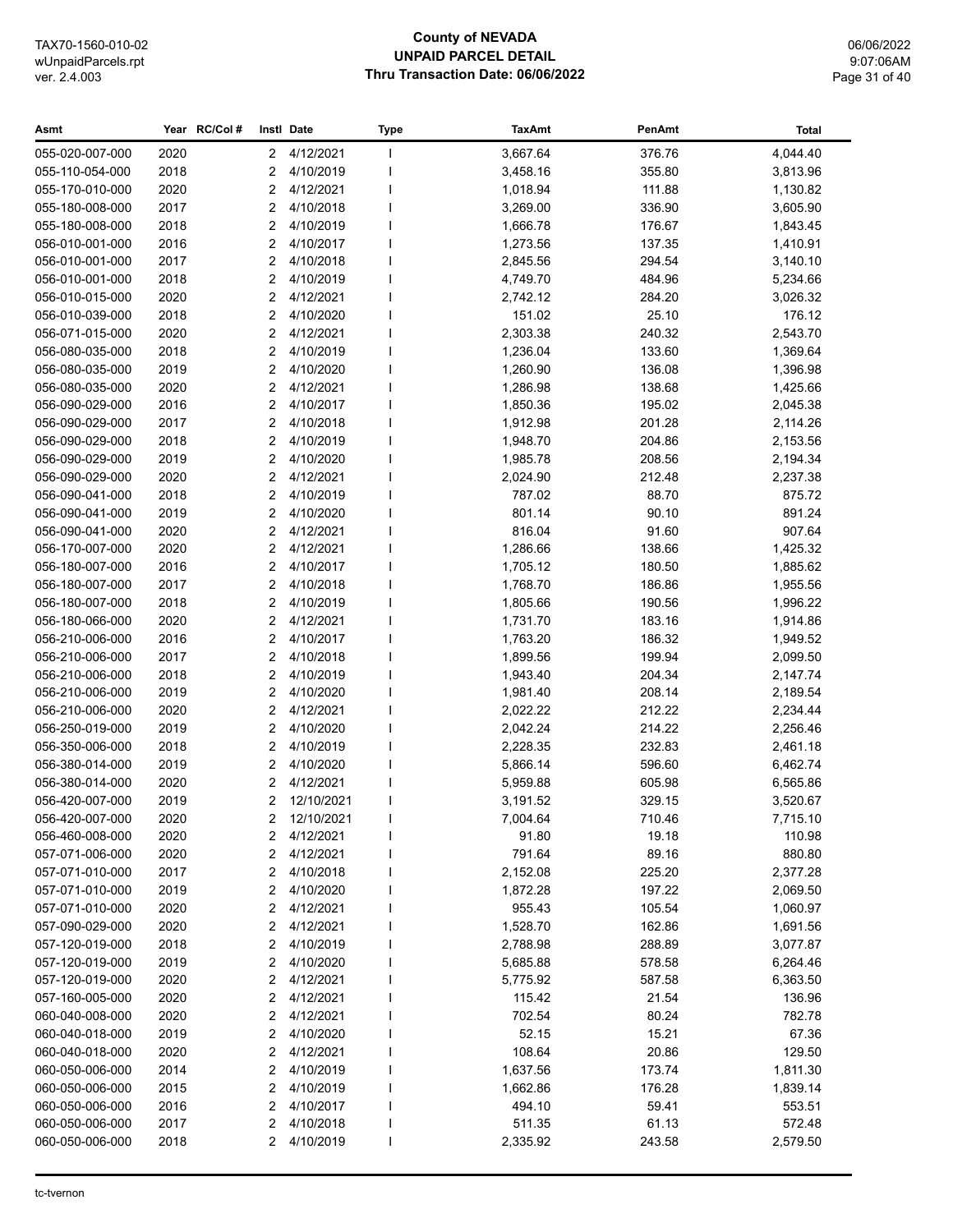## **County of NEVADA UNPAID PARCEL DETAIL Thru Transaction Date: 06/06/2022**

06/06/2022 9:07:06AM Page 32 of 40

| Asmt                               |              | Year RC/Col# |                                  | Instl Date             | Type      | <b>TaxAmt</b>    | PenAmt         | Total            |
|------------------------------------|--------------|--------------|----------------------------------|------------------------|-----------|------------------|----------------|------------------|
| 060-050-006-000                    | 2019         |              | 2                                | 4/10/2020              | I.        | 2,417.52         | 251.74         | 2,669.26         |
| 060-050-006-000                    | 2020         |              | $\overline{2}$                   | 4/12/2021              |           | 2,464.34         | 256.42         | 2,720.76         |
| 060-050-006-001                    | 2016         |              | 2                                | 4/10/2017              |           | 1,686.40         | 178.64         | 1,865.04         |
| 060-050-006-001                    | 2017         |              | 2                                | 4/10/2018              |           | 1,751.32         | 185.12         | 1,936.44         |
| 060-090-001-100                    | 2014         |              | $\overline{2}$                   | 5/4/2018               |           | 2,132.61         | 223.26         | 2,355.87         |
| 060-090-001-100                    | 2015         |              | 2                                | 5/4/2018               |           | 2,165.55         | 226.55         | 2,392.10         |
| 060-090-001-100                    | 2016         |              | 2                                | 5/4/2018               |           | 2,196.23         | 229.62         | 2,425.85         |
| 060-090-005-000                    | 2020         |              | $\overline{2}$                   | 4/12/2021              |           | 349.14           | 44.90          | 394.04           |
| 060-090-032-000                    | 2017         |              | $\overline{2}$                   | 4/10/2018              |           | 1,596.40         | 169.64         | 1,766.04         |
| 060-090-032-000                    | 2018         |              | $\overline{2}$                   | 4/10/2019              |           | 1,610.78         | 171.06         | 1,781.84         |
| 060-090-032-000                    | 2019         |              | $\overline{2}$                   | 4/10/2020              |           | 1,625.64         | 172.56         | 1,798.20         |
| 060-091-001-000                    | 2017         |              | $\overline{2}$                   | 4/10/2018              |           | 598.62           | 69.86          | 668.48           |
| 060-091-001-000                    | 2018         |              | 2                                | 4/10/2019              |           | 608.74           | 70.86          | 679.60           |
| 060-091-001-000                    | 2019         |              | $\overline{2}$                   | 4/10/2020              |           | 619.22           | 71.92          | 691.14           |
| 060-091-001-000                    | 2020         |              | $\overline{2}$                   | 4/12/2021              |           | 630.40           | 73.04          | 703.44           |
| 060-091-004-000                    | 2017         |              | $\overline{2}$                   | 4/10/2018              |           | 806.16           | 90.60          | 896.76           |
| 060-091-004-000                    | 2019         |              | $\overline{2}$                   | 4/10/2020              |           | 1,527.10         | 162.70         | 1,689.80         |
| 060-091-004-000                    | 2020         |              | $\overline{2}$                   | 4/12/2021              |           | 1,555.56         | 165.54         | 1,721.10         |
| 060-110-016-000                    | 2015         |              | $\overline{2}$                   | 4/10/2016              |           | 731.95           | 83.19          | 815.14           |
| 060-110-016-000                    | 2016         |              | $\overline{2}$                   | 4/10/2017              |           | 1,468.12         | 156.80         | 1,624.92         |
| 060-110-016-000                    | 2017         |              | $\overline{2}$                   | 4/10/2018              |           | 1,417.00         | 151.70         | 1,568.70         |
| 060-110-017-000                    | 2015         |              | $\overline{2}$                   | 4/10/2016              |           | 104.62           | 20.46          | 125.08           |
| 060-110-017-000                    | 2016         |              | $\overline{2}$                   | 4/10/2017              |           | 302.84           | 40.28          | 343.12           |
| 060-110-017-000                    | 2017         |              | $\overline{2}$                   | 4/10/2018              |           | 312.72           | 41.26          | 353.98           |
| 060-110-019-000                    | 2020         |              | $\overline{2}$                   | 4/12/2021              |           | 111.26           | 21.12          | 132.38           |
| 060-110-022-000                    | 2018         |              | $\overline{2}$<br>$\overline{2}$ | 4/10/2019              |           | 1,587.10         | 168.70         | 1,755.80         |
| 060-110-022-000<br>060-110-033-000 | 2019<br>2016 |              | $\overline{2}$                   | 4/10/2020<br>4/10/2017 |           | 739.29<br>239.14 | 83.92<br>33.90 | 823.21<br>273.04 |
| 060-110-033-000                    | 2017         |              | $\overline{2}$                   | 4/10/2018              |           | 246.56           | 34.64          | 281.20           |
| 060-110-033-000                    | 2018         |              | $\overline{2}$                   | 4/10/2019              |           | 249.86           | 34.98          | 284.84           |
| 060-110-033-000                    | 2019         |              | $\overline{2}$                   | 4/10/2020              |           | 253.24           | 35.32          | 288.56           |
| 060-110-033-000                    | 2020         |              | 2                                | 4/12/2021              |           | 256.90           | 35.68          | 292.58           |
| 060-150-020-000                    | 2020         |              | 2                                | 4/12/2021              |           | 1,710.71         | 181.07         | 1,891.78         |
| 060-150-028-000                    | 2020         |              | 2                                | 4/12/2021              |           | 199.22           | 29.92          | 229.14           |
| 060-150-035-000                    | 2018         |              | $\overline{2}$                   | 4/10/2019              |           | 836.25           | 93.62          | 929.87           |
| 060-150-035-000                    | 2019         |              | 2                                | 4/10/2020              |           | 1,703.96         | 180.38         | 1,884.34         |
|                                    |              |              |                                  |                        | Subtotal: | 1,329,304.63     | 137,926.41     | 1,467,231.04     |
| 060-150-035-000                    | 2020         |              | 2                                | 4/12/2021              |           | 1,737.46         | 183.74         | 1,921.20         |
| 060-150-045-000                    | 2018         |              | $\overline{2}$                   | 4/10/2019              |           | 2,081.15         | 218.11         | 2,299.26         |
| 060-150-045-000                    | 2019         |              | 2                                | 4/10/2020              |           | 4,241.44         | 434.14         | 4,675.58         |
| 060-150-045-000                    | 2020         |              | $\overline{c}$                   | 4/12/2021              |           | 4,325.82         | 442.58         | 4,768.40         |
| 060-150-054-000                    | 2019         |              | $\overline{c}$                   | 4/10/2020              |           | 463.60           | 56.36          | 519.96           |
| 060-150-054-000                    | 2020         |              | 2                                | 4/12/2021              |           | 944.70           | 104.46         | 1,049.16         |
| 060-150-060-000                    | 2018         |              | $\overline{2}$                   | 4/10/2019              |           | 715.31           | 81.53          | 796.84           |
| 060-150-060-000                    | 2019         |              | $\overline{2}$                   | 4/10/2020              |           | 1,498.42         | 159.84         | 1,658.26         |
| 060-150-060-000                    | 2020         |              | $\overline{2}$                   | 4/12/2021              |           | 1,527.58         | 162.74         | 1,690.32         |
| 060-150-063-000                    | 2020         |              | $\overline{2}$                   | 4/12/2021              |           | 7,835.22         | 793.52         | 8,628.74         |
| 060-180-005-000                    | 2018         |              | $\overline{2}$                   | 4/10/2019              |           | 58.88            | 15.88          | 74.76            |
| 060-180-005-000                    | 2019         |              | 2                                | 4/10/2020              | I         | 118.56           | 21.84          | 140.40           |
| 060-180-005-000                    | 2020         |              | 2                                | 4/12/2021              | I         | 119.40           | 21.94          | 141.34           |
| 060-190-020-000                    | 2020         |              | $\overline{2}$                   | 4/12/2021              |           | 1,915.50         | 201.54         | 2,117.04         |
| 060-190-021-000                    | 2019         |              | $\overline{2}$                   | 4/10/2020              |           | 942.05           | 104.20         | 1,046.25         |
| 060-190-021-000                    | 2020         |              | $\overline{c}$                   | 4/12/2021              |           | 1,921.34         | 202.12         | 2,123.46         |
| 060-190-028-000                    | 2019         |              | $\overline{c}$                   | 4/10/2020              |           | 4,344.34         | 444.42         | 4,788.76         |
| 060-190-028-000                    | 2020         |              | 2                                | 4/12/2021              | J.        | 4,429.48         | 452.94         | 4,882.42         |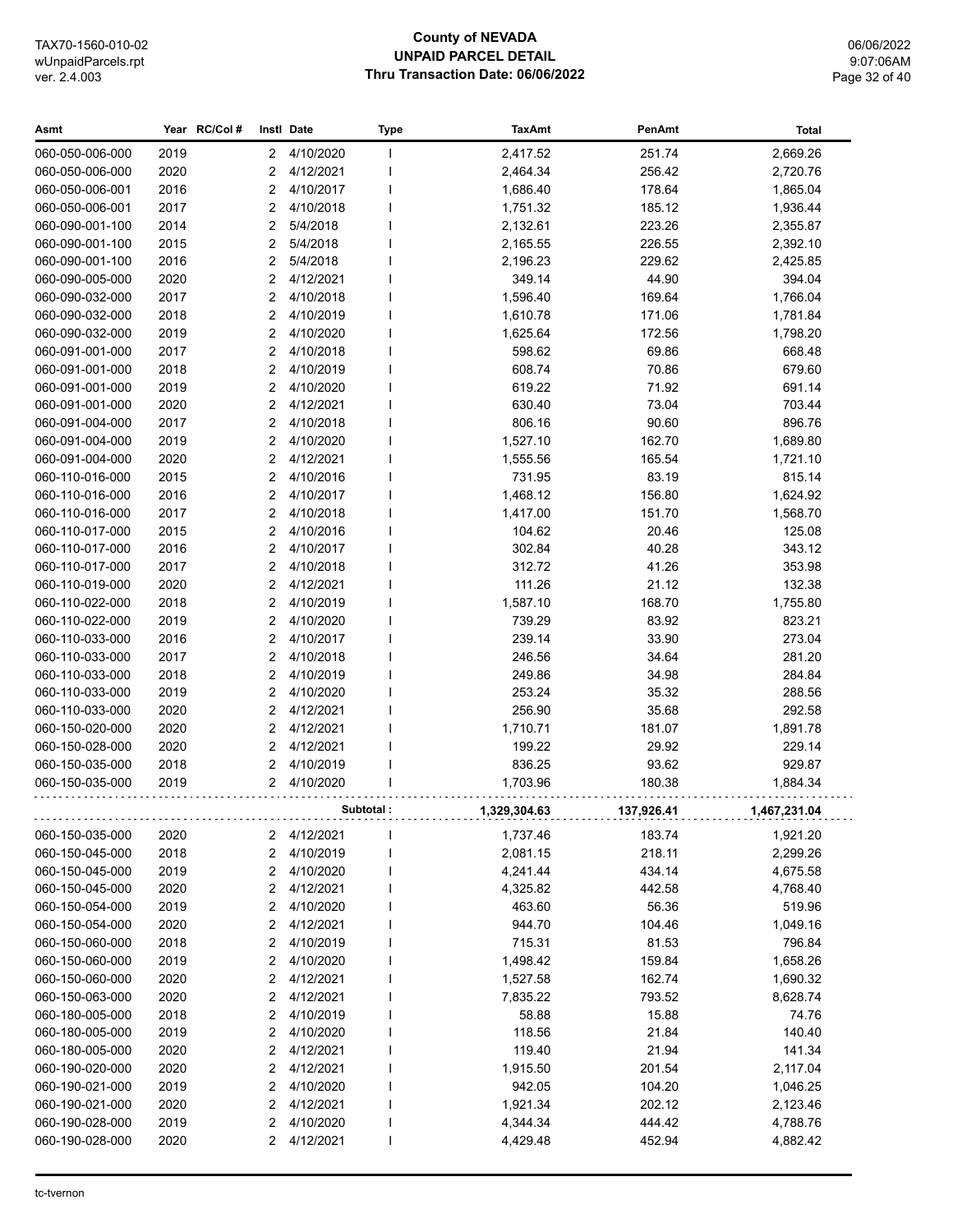## **County of NEVADA UNPAID PARCEL DETAIL Thru Transaction Date: 06/06/2022**

06/06/2022 9:07:06AM Page 33 of 40

| 4/10/2017<br>190.76<br>29.07<br>219.83<br>060-210-003-000<br>2016<br>$\mathbf{2}$<br>J.<br>2017<br>4/10/2018<br>1,195.08<br>129.50<br>1,324.58<br>060-210-003-000<br>2<br>2018<br>4/10/2019<br>607.72<br>70.77<br>678.49<br>060-210-003-000<br>2<br>4/10/2020<br>060-210-003-000<br>2019<br>2<br>1,236.50<br>133.64<br>1,370.14<br>060-210-006-000<br>2016<br>2<br>4/10/2017<br>127.73<br>1,177.36<br>1,305.09<br>2017<br>2<br>4/10/2018<br>252.78<br>060-210-006-000<br>2,427.96<br>2,680.74<br>2018<br>$\overline{2}$<br>4/10/2019<br>1,439.11<br>153.91<br>060-210-006-000<br>1,593.02<br>2019<br>2<br>4/10/2020<br>2,933.56<br>303.34<br>3,236.90<br>060-210-006-000<br>060-230-002-000<br>2020<br>2<br>4/12/2021<br>1,482.20<br>158.22<br>1,640.42<br>060-290-006-000<br>2016<br>2<br>4/10/2017<br>380.04<br>48.00<br>428.04<br>2<br>4/10/2018<br>196.45<br>29.64<br>226.09<br>060-290-006-000<br>2017<br>2018<br>2<br>4/10/2019<br>399.00<br>49.90<br>448.90<br>060-290-006-000<br>2020<br>2<br>4/12/2021<br>412.08<br>51.20<br>463.28<br>060-290-006-000<br>2018<br>2<br>4/10/2019<br>1,446.78<br>154.66<br>1,601.44<br>060-330-017-000<br>2017<br>2<br>4/10/2018<br>460.45<br>56.04<br>516.49<br>060-330-021-000<br>2019<br>2<br>4/10/2020<br>952.22<br>060-330-021-000<br>105.22<br>1,057.44<br>2<br>4/12/2021<br>225.06<br>060-400-001-000<br>2020<br>2,150.64<br>2,375.70<br>2<br>4/10/2020<br>060-400-011-000<br>2019<br>1,516.82<br>161.68<br>1,678.50<br>2020<br>2<br>4/12/2021<br>164.60<br>060-400-011-000<br>1,546.04<br>1,710.64<br>061-010-027-000<br>2020<br>2<br>4/12/2021<br>70.14<br>601.58<br>671.72<br>2<br>4/10/2017<br>96.26<br>958.98<br>061-010-057-000<br>2016<br>862.72<br>2<br>4/10/2018<br>1,063.72<br>061-010-057-000<br>2017<br>957.94<br>105.78<br>2<br>4/10/2019<br>1,140.50<br>061-010-057-000<br>2018<br>1,027.74<br>112.76<br>2<br>4/10/2020<br>061-010-057-000<br>2019<br>1,074.66<br>117.46<br>1,192.12<br>J.<br>2020<br>2<br>4/12/2021<br>061-010-057-000<br>1,095.18<br>119.50<br>1,214.68<br>2016<br>2<br>4/10/2017<br>401.66<br>50.16<br>451.82<br>061-020-003-000<br>4/10/2018<br>300.14<br>061-020-003-000<br>2017<br>2<br>2,901.42<br>3,201.56<br>2019<br>2<br>4/10/2020<br>311.02<br>3,321.30<br>061-020-003-000<br>3,010.28<br>061-020-003-000<br>2020<br>2<br>4/12/2021<br>316.92<br>3,386.20<br>3,069.28<br>061-020-030-000<br>2016<br>2<br>4/10/2017<br>1,794.66<br>189.46<br>1,984.12<br>2<br>4/10/2018<br>061-020-030-000<br>2017<br>2,005.62<br>210.56<br>2,216.18<br>061-020-030-000<br>2018<br>2<br>4/10/2019<br>2,161.88<br>226.18<br>2,388.06<br>061-020-030-000<br>2019<br>$\overline{2}$<br>4/10/2020<br>236.82<br>2,268.28<br>2,505.10<br>061-020-030-000<br>2020<br>2<br>4/12/2021<br>239.68<br>2,296.88<br>2,536.56<br>061-020-031-000<br>2020<br>2<br>4/12/2021<br>1,888.70<br>198.86<br>2,087.56<br>2<br>4/10/2019<br>061-020-036-000<br>2018<br>3,647.92<br>374.78<br>4,022.70<br>2<br>4/10/2020<br>061-020-036-000<br>2019<br>3,718.30<br>381.82<br>4,100.12<br>2020<br>389.32<br>2 4/12/2021<br>3,793.32<br>4,182.64<br>061-020-036-000<br>061-020-037-000<br>4/12/2021<br>1,465.52<br>2020<br>2<br>156.54<br>1,622.06<br>061-020-038-000<br>2020<br>4/12/2021<br>992.80<br>109.28<br>2<br>1,102.08<br>061-020-039-000<br>2020<br>4/12/2021<br>489.92<br>58.99<br>548.91<br>2<br>4/10/2017<br>061-020-040-000<br>2016<br>2<br>467.03<br>56.70<br>523.73<br>061-020-040-000<br>2017<br>2<br>4/10/2018<br>968.24<br>106.82<br>1,075.06<br>061-020-040-000<br>2019<br>2<br>4/10/2020<br>1,003.44<br>110.34<br>1,113.78<br>061-020-040-000<br>2020<br>2<br>4/12/2021<br>112.24<br>1,022.52<br>1,134.76<br>061-030-024-000<br>2019<br>2<br>4/10/2020<br>538.20<br>63.82<br>602.02<br>71.24<br>061-030-024-000<br>2020<br>2<br>4/12/2021<br>612.40<br>683.64<br>061-030-025-000<br>2020<br>2<br>4/12/2021<br>3,399.18<br>349.90<br>3,749.08<br>4/10/2020<br>061-030-026-000<br>2019<br>2<br>1,891.36<br>199.12<br>2,090.48<br>061-030-026-000<br>2020<br>2<br>4/12/2021<br>2,275.98<br>237.58<br>2,513.56<br>2020<br>2<br>4/12/2021<br>664.88<br>76.48<br>741.36<br>061-060-021-000<br>061-070-008-000<br>2018<br>2<br>4/10/2019<br>802.63<br>90.26<br>892.89<br>061-070-008-000<br>2019<br>2<br>4/10/2020<br>1,700.04<br>180.00<br>1,880.04<br>061-070-008-000<br>2020<br>2<br>4/12/2021<br>2,600.26<br>270.02<br>2,870.28<br>4/10/2020<br>57.00<br>061-080-032-000<br>2019<br>2<br>470.08<br>527.08<br>061-080-032-000<br>2020<br>2<br>4/12/2021<br>1,062.16<br>956.52<br>105.64 | Asmt | Year RC/Col# | Instl Date | <b>Type</b> | <b>TaxAmt</b> | PenAmt | <b>Total</b> |
|-----------------------------------------------------------------------------------------------------------------------------------------------------------------------------------------------------------------------------------------------------------------------------------------------------------------------------------------------------------------------------------------------------------------------------------------------------------------------------------------------------------------------------------------------------------------------------------------------------------------------------------------------------------------------------------------------------------------------------------------------------------------------------------------------------------------------------------------------------------------------------------------------------------------------------------------------------------------------------------------------------------------------------------------------------------------------------------------------------------------------------------------------------------------------------------------------------------------------------------------------------------------------------------------------------------------------------------------------------------------------------------------------------------------------------------------------------------------------------------------------------------------------------------------------------------------------------------------------------------------------------------------------------------------------------------------------------------------------------------------------------------------------------------------------------------------------------------------------------------------------------------------------------------------------------------------------------------------------------------------------------------------------------------------------------------------------------------------------------------------------------------------------------------------------------------------------------------------------------------------------------------------------------------------------------------------------------------------------------------------------------------------------------------------------------------------------------------------------------------------------------------------------------------------------------------------------------------------------------------------------------------------------------------------------------------------------------------------------------------------------------------------------------------------------------------------------------------------------------------------------------------------------------------------------------------------------------------------------------------------------------------------------------------------------------------------------------------------------------------------------------------------------------------------------------------------------------------------------------------------------------------------------------------------------------------------------------------------------------------------------------------------------------------------------------------------------------------------------------------------------------------------------------------------------------------------------------------------------------------------------------------------------------------------------------------------------------------------------------------------------------------------------------------------------------------------------------------------------------------------------------------------------------------------------------------------------------------------------------------------------------------------------------------------------------------------------------------------------------------------------------------------------------------------------------------------------------------------------------------------------------------------------------------------------------------------------------------------------------------------------------------------------------------------------------------------------------------------------------------------------------------------------------------------------------|------|--------------|------------|-------------|---------------|--------|--------------|
|                                                                                                                                                                                                                                                                                                                                                                                                                                                                                                                                                                                                                                                                                                                                                                                                                                                                                                                                                                                                                                                                                                                                                                                                                                                                                                                                                                                                                                                                                                                                                                                                                                                                                                                                                                                                                                                                                                                                                                                                                                                                                                                                                                                                                                                                                                                                                                                                                                                                                                                                                                                                                                                                                                                                                                                                                                                                                                                                                                                                                                                                                                                                                                                                                                                                                                                                                                                                                                                                                                                                                                                                                                                                                                                                                                                                                                                                                                                                                                                                                                                                                                                                                                                                                                                                                                                                                                                                                                                                                                                                                     |      |              |            |             |               |        |              |
|                                                                                                                                                                                                                                                                                                                                                                                                                                                                                                                                                                                                                                                                                                                                                                                                                                                                                                                                                                                                                                                                                                                                                                                                                                                                                                                                                                                                                                                                                                                                                                                                                                                                                                                                                                                                                                                                                                                                                                                                                                                                                                                                                                                                                                                                                                                                                                                                                                                                                                                                                                                                                                                                                                                                                                                                                                                                                                                                                                                                                                                                                                                                                                                                                                                                                                                                                                                                                                                                                                                                                                                                                                                                                                                                                                                                                                                                                                                                                                                                                                                                                                                                                                                                                                                                                                                                                                                                                                                                                                                                                     |      |              |            |             |               |        |              |
|                                                                                                                                                                                                                                                                                                                                                                                                                                                                                                                                                                                                                                                                                                                                                                                                                                                                                                                                                                                                                                                                                                                                                                                                                                                                                                                                                                                                                                                                                                                                                                                                                                                                                                                                                                                                                                                                                                                                                                                                                                                                                                                                                                                                                                                                                                                                                                                                                                                                                                                                                                                                                                                                                                                                                                                                                                                                                                                                                                                                                                                                                                                                                                                                                                                                                                                                                                                                                                                                                                                                                                                                                                                                                                                                                                                                                                                                                                                                                                                                                                                                                                                                                                                                                                                                                                                                                                                                                                                                                                                                                     |      |              |            |             |               |        |              |
|                                                                                                                                                                                                                                                                                                                                                                                                                                                                                                                                                                                                                                                                                                                                                                                                                                                                                                                                                                                                                                                                                                                                                                                                                                                                                                                                                                                                                                                                                                                                                                                                                                                                                                                                                                                                                                                                                                                                                                                                                                                                                                                                                                                                                                                                                                                                                                                                                                                                                                                                                                                                                                                                                                                                                                                                                                                                                                                                                                                                                                                                                                                                                                                                                                                                                                                                                                                                                                                                                                                                                                                                                                                                                                                                                                                                                                                                                                                                                                                                                                                                                                                                                                                                                                                                                                                                                                                                                                                                                                                                                     |      |              |            |             |               |        |              |
|                                                                                                                                                                                                                                                                                                                                                                                                                                                                                                                                                                                                                                                                                                                                                                                                                                                                                                                                                                                                                                                                                                                                                                                                                                                                                                                                                                                                                                                                                                                                                                                                                                                                                                                                                                                                                                                                                                                                                                                                                                                                                                                                                                                                                                                                                                                                                                                                                                                                                                                                                                                                                                                                                                                                                                                                                                                                                                                                                                                                                                                                                                                                                                                                                                                                                                                                                                                                                                                                                                                                                                                                                                                                                                                                                                                                                                                                                                                                                                                                                                                                                                                                                                                                                                                                                                                                                                                                                                                                                                                                                     |      |              |            |             |               |        |              |
|                                                                                                                                                                                                                                                                                                                                                                                                                                                                                                                                                                                                                                                                                                                                                                                                                                                                                                                                                                                                                                                                                                                                                                                                                                                                                                                                                                                                                                                                                                                                                                                                                                                                                                                                                                                                                                                                                                                                                                                                                                                                                                                                                                                                                                                                                                                                                                                                                                                                                                                                                                                                                                                                                                                                                                                                                                                                                                                                                                                                                                                                                                                                                                                                                                                                                                                                                                                                                                                                                                                                                                                                                                                                                                                                                                                                                                                                                                                                                                                                                                                                                                                                                                                                                                                                                                                                                                                                                                                                                                                                                     |      |              |            |             |               |        |              |
|                                                                                                                                                                                                                                                                                                                                                                                                                                                                                                                                                                                                                                                                                                                                                                                                                                                                                                                                                                                                                                                                                                                                                                                                                                                                                                                                                                                                                                                                                                                                                                                                                                                                                                                                                                                                                                                                                                                                                                                                                                                                                                                                                                                                                                                                                                                                                                                                                                                                                                                                                                                                                                                                                                                                                                                                                                                                                                                                                                                                                                                                                                                                                                                                                                                                                                                                                                                                                                                                                                                                                                                                                                                                                                                                                                                                                                                                                                                                                                                                                                                                                                                                                                                                                                                                                                                                                                                                                                                                                                                                                     |      |              |            |             |               |        |              |
|                                                                                                                                                                                                                                                                                                                                                                                                                                                                                                                                                                                                                                                                                                                                                                                                                                                                                                                                                                                                                                                                                                                                                                                                                                                                                                                                                                                                                                                                                                                                                                                                                                                                                                                                                                                                                                                                                                                                                                                                                                                                                                                                                                                                                                                                                                                                                                                                                                                                                                                                                                                                                                                                                                                                                                                                                                                                                                                                                                                                                                                                                                                                                                                                                                                                                                                                                                                                                                                                                                                                                                                                                                                                                                                                                                                                                                                                                                                                                                                                                                                                                                                                                                                                                                                                                                                                                                                                                                                                                                                                                     |      |              |            |             |               |        |              |
|                                                                                                                                                                                                                                                                                                                                                                                                                                                                                                                                                                                                                                                                                                                                                                                                                                                                                                                                                                                                                                                                                                                                                                                                                                                                                                                                                                                                                                                                                                                                                                                                                                                                                                                                                                                                                                                                                                                                                                                                                                                                                                                                                                                                                                                                                                                                                                                                                                                                                                                                                                                                                                                                                                                                                                                                                                                                                                                                                                                                                                                                                                                                                                                                                                                                                                                                                                                                                                                                                                                                                                                                                                                                                                                                                                                                                                                                                                                                                                                                                                                                                                                                                                                                                                                                                                                                                                                                                                                                                                                                                     |      |              |            |             |               |        |              |
|                                                                                                                                                                                                                                                                                                                                                                                                                                                                                                                                                                                                                                                                                                                                                                                                                                                                                                                                                                                                                                                                                                                                                                                                                                                                                                                                                                                                                                                                                                                                                                                                                                                                                                                                                                                                                                                                                                                                                                                                                                                                                                                                                                                                                                                                                                                                                                                                                                                                                                                                                                                                                                                                                                                                                                                                                                                                                                                                                                                                                                                                                                                                                                                                                                                                                                                                                                                                                                                                                                                                                                                                                                                                                                                                                                                                                                                                                                                                                                                                                                                                                                                                                                                                                                                                                                                                                                                                                                                                                                                                                     |      |              |            |             |               |        |              |
|                                                                                                                                                                                                                                                                                                                                                                                                                                                                                                                                                                                                                                                                                                                                                                                                                                                                                                                                                                                                                                                                                                                                                                                                                                                                                                                                                                                                                                                                                                                                                                                                                                                                                                                                                                                                                                                                                                                                                                                                                                                                                                                                                                                                                                                                                                                                                                                                                                                                                                                                                                                                                                                                                                                                                                                                                                                                                                                                                                                                                                                                                                                                                                                                                                                                                                                                                                                                                                                                                                                                                                                                                                                                                                                                                                                                                                                                                                                                                                                                                                                                                                                                                                                                                                                                                                                                                                                                                                                                                                                                                     |      |              |            |             |               |        |              |
|                                                                                                                                                                                                                                                                                                                                                                                                                                                                                                                                                                                                                                                                                                                                                                                                                                                                                                                                                                                                                                                                                                                                                                                                                                                                                                                                                                                                                                                                                                                                                                                                                                                                                                                                                                                                                                                                                                                                                                                                                                                                                                                                                                                                                                                                                                                                                                                                                                                                                                                                                                                                                                                                                                                                                                                                                                                                                                                                                                                                                                                                                                                                                                                                                                                                                                                                                                                                                                                                                                                                                                                                                                                                                                                                                                                                                                                                                                                                                                                                                                                                                                                                                                                                                                                                                                                                                                                                                                                                                                                                                     |      |              |            |             |               |        |              |
|                                                                                                                                                                                                                                                                                                                                                                                                                                                                                                                                                                                                                                                                                                                                                                                                                                                                                                                                                                                                                                                                                                                                                                                                                                                                                                                                                                                                                                                                                                                                                                                                                                                                                                                                                                                                                                                                                                                                                                                                                                                                                                                                                                                                                                                                                                                                                                                                                                                                                                                                                                                                                                                                                                                                                                                                                                                                                                                                                                                                                                                                                                                                                                                                                                                                                                                                                                                                                                                                                                                                                                                                                                                                                                                                                                                                                                                                                                                                                                                                                                                                                                                                                                                                                                                                                                                                                                                                                                                                                                                                                     |      |              |            |             |               |        |              |
|                                                                                                                                                                                                                                                                                                                                                                                                                                                                                                                                                                                                                                                                                                                                                                                                                                                                                                                                                                                                                                                                                                                                                                                                                                                                                                                                                                                                                                                                                                                                                                                                                                                                                                                                                                                                                                                                                                                                                                                                                                                                                                                                                                                                                                                                                                                                                                                                                                                                                                                                                                                                                                                                                                                                                                                                                                                                                                                                                                                                                                                                                                                                                                                                                                                                                                                                                                                                                                                                                                                                                                                                                                                                                                                                                                                                                                                                                                                                                                                                                                                                                                                                                                                                                                                                                                                                                                                                                                                                                                                                                     |      |              |            |             |               |        |              |
|                                                                                                                                                                                                                                                                                                                                                                                                                                                                                                                                                                                                                                                                                                                                                                                                                                                                                                                                                                                                                                                                                                                                                                                                                                                                                                                                                                                                                                                                                                                                                                                                                                                                                                                                                                                                                                                                                                                                                                                                                                                                                                                                                                                                                                                                                                                                                                                                                                                                                                                                                                                                                                                                                                                                                                                                                                                                                                                                                                                                                                                                                                                                                                                                                                                                                                                                                                                                                                                                                                                                                                                                                                                                                                                                                                                                                                                                                                                                                                                                                                                                                                                                                                                                                                                                                                                                                                                                                                                                                                                                                     |      |              |            |             |               |        |              |
|                                                                                                                                                                                                                                                                                                                                                                                                                                                                                                                                                                                                                                                                                                                                                                                                                                                                                                                                                                                                                                                                                                                                                                                                                                                                                                                                                                                                                                                                                                                                                                                                                                                                                                                                                                                                                                                                                                                                                                                                                                                                                                                                                                                                                                                                                                                                                                                                                                                                                                                                                                                                                                                                                                                                                                                                                                                                                                                                                                                                                                                                                                                                                                                                                                                                                                                                                                                                                                                                                                                                                                                                                                                                                                                                                                                                                                                                                                                                                                                                                                                                                                                                                                                                                                                                                                                                                                                                                                                                                                                                                     |      |              |            |             |               |        |              |
|                                                                                                                                                                                                                                                                                                                                                                                                                                                                                                                                                                                                                                                                                                                                                                                                                                                                                                                                                                                                                                                                                                                                                                                                                                                                                                                                                                                                                                                                                                                                                                                                                                                                                                                                                                                                                                                                                                                                                                                                                                                                                                                                                                                                                                                                                                                                                                                                                                                                                                                                                                                                                                                                                                                                                                                                                                                                                                                                                                                                                                                                                                                                                                                                                                                                                                                                                                                                                                                                                                                                                                                                                                                                                                                                                                                                                                                                                                                                                                                                                                                                                                                                                                                                                                                                                                                                                                                                                                                                                                                                                     |      |              |            |             |               |        |              |
|                                                                                                                                                                                                                                                                                                                                                                                                                                                                                                                                                                                                                                                                                                                                                                                                                                                                                                                                                                                                                                                                                                                                                                                                                                                                                                                                                                                                                                                                                                                                                                                                                                                                                                                                                                                                                                                                                                                                                                                                                                                                                                                                                                                                                                                                                                                                                                                                                                                                                                                                                                                                                                                                                                                                                                                                                                                                                                                                                                                                                                                                                                                                                                                                                                                                                                                                                                                                                                                                                                                                                                                                                                                                                                                                                                                                                                                                                                                                                                                                                                                                                                                                                                                                                                                                                                                                                                                                                                                                                                                                                     |      |              |            |             |               |        |              |
|                                                                                                                                                                                                                                                                                                                                                                                                                                                                                                                                                                                                                                                                                                                                                                                                                                                                                                                                                                                                                                                                                                                                                                                                                                                                                                                                                                                                                                                                                                                                                                                                                                                                                                                                                                                                                                                                                                                                                                                                                                                                                                                                                                                                                                                                                                                                                                                                                                                                                                                                                                                                                                                                                                                                                                                                                                                                                                                                                                                                                                                                                                                                                                                                                                                                                                                                                                                                                                                                                                                                                                                                                                                                                                                                                                                                                                                                                                                                                                                                                                                                                                                                                                                                                                                                                                                                                                                                                                                                                                                                                     |      |              |            |             |               |        |              |
|                                                                                                                                                                                                                                                                                                                                                                                                                                                                                                                                                                                                                                                                                                                                                                                                                                                                                                                                                                                                                                                                                                                                                                                                                                                                                                                                                                                                                                                                                                                                                                                                                                                                                                                                                                                                                                                                                                                                                                                                                                                                                                                                                                                                                                                                                                                                                                                                                                                                                                                                                                                                                                                                                                                                                                                                                                                                                                                                                                                                                                                                                                                                                                                                                                                                                                                                                                                                                                                                                                                                                                                                                                                                                                                                                                                                                                                                                                                                                                                                                                                                                                                                                                                                                                                                                                                                                                                                                                                                                                                                                     |      |              |            |             |               |        |              |
|                                                                                                                                                                                                                                                                                                                                                                                                                                                                                                                                                                                                                                                                                                                                                                                                                                                                                                                                                                                                                                                                                                                                                                                                                                                                                                                                                                                                                                                                                                                                                                                                                                                                                                                                                                                                                                                                                                                                                                                                                                                                                                                                                                                                                                                                                                                                                                                                                                                                                                                                                                                                                                                                                                                                                                                                                                                                                                                                                                                                                                                                                                                                                                                                                                                                                                                                                                                                                                                                                                                                                                                                                                                                                                                                                                                                                                                                                                                                                                                                                                                                                                                                                                                                                                                                                                                                                                                                                                                                                                                                                     |      |              |            |             |               |        |              |
|                                                                                                                                                                                                                                                                                                                                                                                                                                                                                                                                                                                                                                                                                                                                                                                                                                                                                                                                                                                                                                                                                                                                                                                                                                                                                                                                                                                                                                                                                                                                                                                                                                                                                                                                                                                                                                                                                                                                                                                                                                                                                                                                                                                                                                                                                                                                                                                                                                                                                                                                                                                                                                                                                                                                                                                                                                                                                                                                                                                                                                                                                                                                                                                                                                                                                                                                                                                                                                                                                                                                                                                                                                                                                                                                                                                                                                                                                                                                                                                                                                                                                                                                                                                                                                                                                                                                                                                                                                                                                                                                                     |      |              |            |             |               |        |              |
|                                                                                                                                                                                                                                                                                                                                                                                                                                                                                                                                                                                                                                                                                                                                                                                                                                                                                                                                                                                                                                                                                                                                                                                                                                                                                                                                                                                                                                                                                                                                                                                                                                                                                                                                                                                                                                                                                                                                                                                                                                                                                                                                                                                                                                                                                                                                                                                                                                                                                                                                                                                                                                                                                                                                                                                                                                                                                                                                                                                                                                                                                                                                                                                                                                                                                                                                                                                                                                                                                                                                                                                                                                                                                                                                                                                                                                                                                                                                                                                                                                                                                                                                                                                                                                                                                                                                                                                                                                                                                                                                                     |      |              |            |             |               |        |              |
|                                                                                                                                                                                                                                                                                                                                                                                                                                                                                                                                                                                                                                                                                                                                                                                                                                                                                                                                                                                                                                                                                                                                                                                                                                                                                                                                                                                                                                                                                                                                                                                                                                                                                                                                                                                                                                                                                                                                                                                                                                                                                                                                                                                                                                                                                                                                                                                                                                                                                                                                                                                                                                                                                                                                                                                                                                                                                                                                                                                                                                                                                                                                                                                                                                                                                                                                                                                                                                                                                                                                                                                                                                                                                                                                                                                                                                                                                                                                                                                                                                                                                                                                                                                                                                                                                                                                                                                                                                                                                                                                                     |      |              |            |             |               |        |              |
|                                                                                                                                                                                                                                                                                                                                                                                                                                                                                                                                                                                                                                                                                                                                                                                                                                                                                                                                                                                                                                                                                                                                                                                                                                                                                                                                                                                                                                                                                                                                                                                                                                                                                                                                                                                                                                                                                                                                                                                                                                                                                                                                                                                                                                                                                                                                                                                                                                                                                                                                                                                                                                                                                                                                                                                                                                                                                                                                                                                                                                                                                                                                                                                                                                                                                                                                                                                                                                                                                                                                                                                                                                                                                                                                                                                                                                                                                                                                                                                                                                                                                                                                                                                                                                                                                                                                                                                                                                                                                                                                                     |      |              |            |             |               |        |              |
|                                                                                                                                                                                                                                                                                                                                                                                                                                                                                                                                                                                                                                                                                                                                                                                                                                                                                                                                                                                                                                                                                                                                                                                                                                                                                                                                                                                                                                                                                                                                                                                                                                                                                                                                                                                                                                                                                                                                                                                                                                                                                                                                                                                                                                                                                                                                                                                                                                                                                                                                                                                                                                                                                                                                                                                                                                                                                                                                                                                                                                                                                                                                                                                                                                                                                                                                                                                                                                                                                                                                                                                                                                                                                                                                                                                                                                                                                                                                                                                                                                                                                                                                                                                                                                                                                                                                                                                                                                                                                                                                                     |      |              |            |             |               |        |              |
|                                                                                                                                                                                                                                                                                                                                                                                                                                                                                                                                                                                                                                                                                                                                                                                                                                                                                                                                                                                                                                                                                                                                                                                                                                                                                                                                                                                                                                                                                                                                                                                                                                                                                                                                                                                                                                                                                                                                                                                                                                                                                                                                                                                                                                                                                                                                                                                                                                                                                                                                                                                                                                                                                                                                                                                                                                                                                                                                                                                                                                                                                                                                                                                                                                                                                                                                                                                                                                                                                                                                                                                                                                                                                                                                                                                                                                                                                                                                                                                                                                                                                                                                                                                                                                                                                                                                                                                                                                                                                                                                                     |      |              |            |             |               |        |              |
|                                                                                                                                                                                                                                                                                                                                                                                                                                                                                                                                                                                                                                                                                                                                                                                                                                                                                                                                                                                                                                                                                                                                                                                                                                                                                                                                                                                                                                                                                                                                                                                                                                                                                                                                                                                                                                                                                                                                                                                                                                                                                                                                                                                                                                                                                                                                                                                                                                                                                                                                                                                                                                                                                                                                                                                                                                                                                                                                                                                                                                                                                                                                                                                                                                                                                                                                                                                                                                                                                                                                                                                                                                                                                                                                                                                                                                                                                                                                                                                                                                                                                                                                                                                                                                                                                                                                                                                                                                                                                                                                                     |      |              |            |             |               |        |              |
|                                                                                                                                                                                                                                                                                                                                                                                                                                                                                                                                                                                                                                                                                                                                                                                                                                                                                                                                                                                                                                                                                                                                                                                                                                                                                                                                                                                                                                                                                                                                                                                                                                                                                                                                                                                                                                                                                                                                                                                                                                                                                                                                                                                                                                                                                                                                                                                                                                                                                                                                                                                                                                                                                                                                                                                                                                                                                                                                                                                                                                                                                                                                                                                                                                                                                                                                                                                                                                                                                                                                                                                                                                                                                                                                                                                                                                                                                                                                                                                                                                                                                                                                                                                                                                                                                                                                                                                                                                                                                                                                                     |      |              |            |             |               |        |              |
|                                                                                                                                                                                                                                                                                                                                                                                                                                                                                                                                                                                                                                                                                                                                                                                                                                                                                                                                                                                                                                                                                                                                                                                                                                                                                                                                                                                                                                                                                                                                                                                                                                                                                                                                                                                                                                                                                                                                                                                                                                                                                                                                                                                                                                                                                                                                                                                                                                                                                                                                                                                                                                                                                                                                                                                                                                                                                                                                                                                                                                                                                                                                                                                                                                                                                                                                                                                                                                                                                                                                                                                                                                                                                                                                                                                                                                                                                                                                                                                                                                                                                                                                                                                                                                                                                                                                                                                                                                                                                                                                                     |      |              |            |             |               |        |              |
|                                                                                                                                                                                                                                                                                                                                                                                                                                                                                                                                                                                                                                                                                                                                                                                                                                                                                                                                                                                                                                                                                                                                                                                                                                                                                                                                                                                                                                                                                                                                                                                                                                                                                                                                                                                                                                                                                                                                                                                                                                                                                                                                                                                                                                                                                                                                                                                                                                                                                                                                                                                                                                                                                                                                                                                                                                                                                                                                                                                                                                                                                                                                                                                                                                                                                                                                                                                                                                                                                                                                                                                                                                                                                                                                                                                                                                                                                                                                                                                                                                                                                                                                                                                                                                                                                                                                                                                                                                                                                                                                                     |      |              |            |             |               |        |              |
|                                                                                                                                                                                                                                                                                                                                                                                                                                                                                                                                                                                                                                                                                                                                                                                                                                                                                                                                                                                                                                                                                                                                                                                                                                                                                                                                                                                                                                                                                                                                                                                                                                                                                                                                                                                                                                                                                                                                                                                                                                                                                                                                                                                                                                                                                                                                                                                                                                                                                                                                                                                                                                                                                                                                                                                                                                                                                                                                                                                                                                                                                                                                                                                                                                                                                                                                                                                                                                                                                                                                                                                                                                                                                                                                                                                                                                                                                                                                                                                                                                                                                                                                                                                                                                                                                                                                                                                                                                                                                                                                                     |      |              |            |             |               |        |              |
|                                                                                                                                                                                                                                                                                                                                                                                                                                                                                                                                                                                                                                                                                                                                                                                                                                                                                                                                                                                                                                                                                                                                                                                                                                                                                                                                                                                                                                                                                                                                                                                                                                                                                                                                                                                                                                                                                                                                                                                                                                                                                                                                                                                                                                                                                                                                                                                                                                                                                                                                                                                                                                                                                                                                                                                                                                                                                                                                                                                                                                                                                                                                                                                                                                                                                                                                                                                                                                                                                                                                                                                                                                                                                                                                                                                                                                                                                                                                                                                                                                                                                                                                                                                                                                                                                                                                                                                                                                                                                                                                                     |      |              |            |             |               |        |              |
|                                                                                                                                                                                                                                                                                                                                                                                                                                                                                                                                                                                                                                                                                                                                                                                                                                                                                                                                                                                                                                                                                                                                                                                                                                                                                                                                                                                                                                                                                                                                                                                                                                                                                                                                                                                                                                                                                                                                                                                                                                                                                                                                                                                                                                                                                                                                                                                                                                                                                                                                                                                                                                                                                                                                                                                                                                                                                                                                                                                                                                                                                                                                                                                                                                                                                                                                                                                                                                                                                                                                                                                                                                                                                                                                                                                                                                                                                                                                                                                                                                                                                                                                                                                                                                                                                                                                                                                                                                                                                                                                                     |      |              |            |             |               |        |              |
|                                                                                                                                                                                                                                                                                                                                                                                                                                                                                                                                                                                                                                                                                                                                                                                                                                                                                                                                                                                                                                                                                                                                                                                                                                                                                                                                                                                                                                                                                                                                                                                                                                                                                                                                                                                                                                                                                                                                                                                                                                                                                                                                                                                                                                                                                                                                                                                                                                                                                                                                                                                                                                                                                                                                                                                                                                                                                                                                                                                                                                                                                                                                                                                                                                                                                                                                                                                                                                                                                                                                                                                                                                                                                                                                                                                                                                                                                                                                                                                                                                                                                                                                                                                                                                                                                                                                                                                                                                                                                                                                                     |      |              |            |             |               |        |              |
|                                                                                                                                                                                                                                                                                                                                                                                                                                                                                                                                                                                                                                                                                                                                                                                                                                                                                                                                                                                                                                                                                                                                                                                                                                                                                                                                                                                                                                                                                                                                                                                                                                                                                                                                                                                                                                                                                                                                                                                                                                                                                                                                                                                                                                                                                                                                                                                                                                                                                                                                                                                                                                                                                                                                                                                                                                                                                                                                                                                                                                                                                                                                                                                                                                                                                                                                                                                                                                                                                                                                                                                                                                                                                                                                                                                                                                                                                                                                                                                                                                                                                                                                                                                                                                                                                                                                                                                                                                                                                                                                                     |      |              |            |             |               |        |              |
|                                                                                                                                                                                                                                                                                                                                                                                                                                                                                                                                                                                                                                                                                                                                                                                                                                                                                                                                                                                                                                                                                                                                                                                                                                                                                                                                                                                                                                                                                                                                                                                                                                                                                                                                                                                                                                                                                                                                                                                                                                                                                                                                                                                                                                                                                                                                                                                                                                                                                                                                                                                                                                                                                                                                                                                                                                                                                                                                                                                                                                                                                                                                                                                                                                                                                                                                                                                                                                                                                                                                                                                                                                                                                                                                                                                                                                                                                                                                                                                                                                                                                                                                                                                                                                                                                                                                                                                                                                                                                                                                                     |      |              |            |             |               |        |              |
|                                                                                                                                                                                                                                                                                                                                                                                                                                                                                                                                                                                                                                                                                                                                                                                                                                                                                                                                                                                                                                                                                                                                                                                                                                                                                                                                                                                                                                                                                                                                                                                                                                                                                                                                                                                                                                                                                                                                                                                                                                                                                                                                                                                                                                                                                                                                                                                                                                                                                                                                                                                                                                                                                                                                                                                                                                                                                                                                                                                                                                                                                                                                                                                                                                                                                                                                                                                                                                                                                                                                                                                                                                                                                                                                                                                                                                                                                                                                                                                                                                                                                                                                                                                                                                                                                                                                                                                                                                                                                                                                                     |      |              |            |             |               |        |              |
|                                                                                                                                                                                                                                                                                                                                                                                                                                                                                                                                                                                                                                                                                                                                                                                                                                                                                                                                                                                                                                                                                                                                                                                                                                                                                                                                                                                                                                                                                                                                                                                                                                                                                                                                                                                                                                                                                                                                                                                                                                                                                                                                                                                                                                                                                                                                                                                                                                                                                                                                                                                                                                                                                                                                                                                                                                                                                                                                                                                                                                                                                                                                                                                                                                                                                                                                                                                                                                                                                                                                                                                                                                                                                                                                                                                                                                                                                                                                                                                                                                                                                                                                                                                                                                                                                                                                                                                                                                                                                                                                                     |      |              |            |             |               |        |              |
|                                                                                                                                                                                                                                                                                                                                                                                                                                                                                                                                                                                                                                                                                                                                                                                                                                                                                                                                                                                                                                                                                                                                                                                                                                                                                                                                                                                                                                                                                                                                                                                                                                                                                                                                                                                                                                                                                                                                                                                                                                                                                                                                                                                                                                                                                                                                                                                                                                                                                                                                                                                                                                                                                                                                                                                                                                                                                                                                                                                                                                                                                                                                                                                                                                                                                                                                                                                                                                                                                                                                                                                                                                                                                                                                                                                                                                                                                                                                                                                                                                                                                                                                                                                                                                                                                                                                                                                                                                                                                                                                                     |      |              |            |             |               |        |              |
|                                                                                                                                                                                                                                                                                                                                                                                                                                                                                                                                                                                                                                                                                                                                                                                                                                                                                                                                                                                                                                                                                                                                                                                                                                                                                                                                                                                                                                                                                                                                                                                                                                                                                                                                                                                                                                                                                                                                                                                                                                                                                                                                                                                                                                                                                                                                                                                                                                                                                                                                                                                                                                                                                                                                                                                                                                                                                                                                                                                                                                                                                                                                                                                                                                                                                                                                                                                                                                                                                                                                                                                                                                                                                                                                                                                                                                                                                                                                                                                                                                                                                                                                                                                                                                                                                                                                                                                                                                                                                                                                                     |      |              |            |             |               |        |              |
|                                                                                                                                                                                                                                                                                                                                                                                                                                                                                                                                                                                                                                                                                                                                                                                                                                                                                                                                                                                                                                                                                                                                                                                                                                                                                                                                                                                                                                                                                                                                                                                                                                                                                                                                                                                                                                                                                                                                                                                                                                                                                                                                                                                                                                                                                                                                                                                                                                                                                                                                                                                                                                                                                                                                                                                                                                                                                                                                                                                                                                                                                                                                                                                                                                                                                                                                                                                                                                                                                                                                                                                                                                                                                                                                                                                                                                                                                                                                                                                                                                                                                                                                                                                                                                                                                                                                                                                                                                                                                                                                                     |      |              |            |             |               |        |              |
|                                                                                                                                                                                                                                                                                                                                                                                                                                                                                                                                                                                                                                                                                                                                                                                                                                                                                                                                                                                                                                                                                                                                                                                                                                                                                                                                                                                                                                                                                                                                                                                                                                                                                                                                                                                                                                                                                                                                                                                                                                                                                                                                                                                                                                                                                                                                                                                                                                                                                                                                                                                                                                                                                                                                                                                                                                                                                                                                                                                                                                                                                                                                                                                                                                                                                                                                                                                                                                                                                                                                                                                                                                                                                                                                                                                                                                                                                                                                                                                                                                                                                                                                                                                                                                                                                                                                                                                                                                                                                                                                                     |      |              |            |             |               |        |              |
|                                                                                                                                                                                                                                                                                                                                                                                                                                                                                                                                                                                                                                                                                                                                                                                                                                                                                                                                                                                                                                                                                                                                                                                                                                                                                                                                                                                                                                                                                                                                                                                                                                                                                                                                                                                                                                                                                                                                                                                                                                                                                                                                                                                                                                                                                                                                                                                                                                                                                                                                                                                                                                                                                                                                                                                                                                                                                                                                                                                                                                                                                                                                                                                                                                                                                                                                                                                                                                                                                                                                                                                                                                                                                                                                                                                                                                                                                                                                                                                                                                                                                                                                                                                                                                                                                                                                                                                                                                                                                                                                                     |      |              |            |             |               |        |              |
|                                                                                                                                                                                                                                                                                                                                                                                                                                                                                                                                                                                                                                                                                                                                                                                                                                                                                                                                                                                                                                                                                                                                                                                                                                                                                                                                                                                                                                                                                                                                                                                                                                                                                                                                                                                                                                                                                                                                                                                                                                                                                                                                                                                                                                                                                                                                                                                                                                                                                                                                                                                                                                                                                                                                                                                                                                                                                                                                                                                                                                                                                                                                                                                                                                                                                                                                                                                                                                                                                                                                                                                                                                                                                                                                                                                                                                                                                                                                                                                                                                                                                                                                                                                                                                                                                                                                                                                                                                                                                                                                                     |      |              |            |             |               |        |              |
|                                                                                                                                                                                                                                                                                                                                                                                                                                                                                                                                                                                                                                                                                                                                                                                                                                                                                                                                                                                                                                                                                                                                                                                                                                                                                                                                                                                                                                                                                                                                                                                                                                                                                                                                                                                                                                                                                                                                                                                                                                                                                                                                                                                                                                                                                                                                                                                                                                                                                                                                                                                                                                                                                                                                                                                                                                                                                                                                                                                                                                                                                                                                                                                                                                                                                                                                                                                                                                                                                                                                                                                                                                                                                                                                                                                                                                                                                                                                                                                                                                                                                                                                                                                                                                                                                                                                                                                                                                                                                                                                                     |      |              |            |             |               |        |              |
|                                                                                                                                                                                                                                                                                                                                                                                                                                                                                                                                                                                                                                                                                                                                                                                                                                                                                                                                                                                                                                                                                                                                                                                                                                                                                                                                                                                                                                                                                                                                                                                                                                                                                                                                                                                                                                                                                                                                                                                                                                                                                                                                                                                                                                                                                                                                                                                                                                                                                                                                                                                                                                                                                                                                                                                                                                                                                                                                                                                                                                                                                                                                                                                                                                                                                                                                                                                                                                                                                                                                                                                                                                                                                                                                                                                                                                                                                                                                                                                                                                                                                                                                                                                                                                                                                                                                                                                                                                                                                                                                                     |      |              |            |             |               |        |              |
|                                                                                                                                                                                                                                                                                                                                                                                                                                                                                                                                                                                                                                                                                                                                                                                                                                                                                                                                                                                                                                                                                                                                                                                                                                                                                                                                                                                                                                                                                                                                                                                                                                                                                                                                                                                                                                                                                                                                                                                                                                                                                                                                                                                                                                                                                                                                                                                                                                                                                                                                                                                                                                                                                                                                                                                                                                                                                                                                                                                                                                                                                                                                                                                                                                                                                                                                                                                                                                                                                                                                                                                                                                                                                                                                                                                                                                                                                                                                                                                                                                                                                                                                                                                                                                                                                                                                                                                                                                                                                                                                                     |      |              |            |             |               |        |              |
|                                                                                                                                                                                                                                                                                                                                                                                                                                                                                                                                                                                                                                                                                                                                                                                                                                                                                                                                                                                                                                                                                                                                                                                                                                                                                                                                                                                                                                                                                                                                                                                                                                                                                                                                                                                                                                                                                                                                                                                                                                                                                                                                                                                                                                                                                                                                                                                                                                                                                                                                                                                                                                                                                                                                                                                                                                                                                                                                                                                                                                                                                                                                                                                                                                                                                                                                                                                                                                                                                                                                                                                                                                                                                                                                                                                                                                                                                                                                                                                                                                                                                                                                                                                                                                                                                                                                                                                                                                                                                                                                                     |      |              |            |             |               |        |              |
|                                                                                                                                                                                                                                                                                                                                                                                                                                                                                                                                                                                                                                                                                                                                                                                                                                                                                                                                                                                                                                                                                                                                                                                                                                                                                                                                                                                                                                                                                                                                                                                                                                                                                                                                                                                                                                                                                                                                                                                                                                                                                                                                                                                                                                                                                                                                                                                                                                                                                                                                                                                                                                                                                                                                                                                                                                                                                                                                                                                                                                                                                                                                                                                                                                                                                                                                                                                                                                                                                                                                                                                                                                                                                                                                                                                                                                                                                                                                                                                                                                                                                                                                                                                                                                                                                                                                                                                                                                                                                                                                                     |      |              |            |             |               |        |              |
|                                                                                                                                                                                                                                                                                                                                                                                                                                                                                                                                                                                                                                                                                                                                                                                                                                                                                                                                                                                                                                                                                                                                                                                                                                                                                                                                                                                                                                                                                                                                                                                                                                                                                                                                                                                                                                                                                                                                                                                                                                                                                                                                                                                                                                                                                                                                                                                                                                                                                                                                                                                                                                                                                                                                                                                                                                                                                                                                                                                                                                                                                                                                                                                                                                                                                                                                                                                                                                                                                                                                                                                                                                                                                                                                                                                                                                                                                                                                                                                                                                                                                                                                                                                                                                                                                                                                                                                                                                                                                                                                                     |      |              |            |             |               |        |              |
|                                                                                                                                                                                                                                                                                                                                                                                                                                                                                                                                                                                                                                                                                                                                                                                                                                                                                                                                                                                                                                                                                                                                                                                                                                                                                                                                                                                                                                                                                                                                                                                                                                                                                                                                                                                                                                                                                                                                                                                                                                                                                                                                                                                                                                                                                                                                                                                                                                                                                                                                                                                                                                                                                                                                                                                                                                                                                                                                                                                                                                                                                                                                                                                                                                                                                                                                                                                                                                                                                                                                                                                                                                                                                                                                                                                                                                                                                                                                                                                                                                                                                                                                                                                                                                                                                                                                                                                                                                                                                                                                                     |      |              |            |             |               |        |              |
|                                                                                                                                                                                                                                                                                                                                                                                                                                                                                                                                                                                                                                                                                                                                                                                                                                                                                                                                                                                                                                                                                                                                                                                                                                                                                                                                                                                                                                                                                                                                                                                                                                                                                                                                                                                                                                                                                                                                                                                                                                                                                                                                                                                                                                                                                                                                                                                                                                                                                                                                                                                                                                                                                                                                                                                                                                                                                                                                                                                                                                                                                                                                                                                                                                                                                                                                                                                                                                                                                                                                                                                                                                                                                                                                                                                                                                                                                                                                                                                                                                                                                                                                                                                                                                                                                                                                                                                                                                                                                                                                                     |      |              |            |             |               |        |              |
|                                                                                                                                                                                                                                                                                                                                                                                                                                                                                                                                                                                                                                                                                                                                                                                                                                                                                                                                                                                                                                                                                                                                                                                                                                                                                                                                                                                                                                                                                                                                                                                                                                                                                                                                                                                                                                                                                                                                                                                                                                                                                                                                                                                                                                                                                                                                                                                                                                                                                                                                                                                                                                                                                                                                                                                                                                                                                                                                                                                                                                                                                                                                                                                                                                                                                                                                                                                                                                                                                                                                                                                                                                                                                                                                                                                                                                                                                                                                                                                                                                                                                                                                                                                                                                                                                                                                                                                                                                                                                                                                                     |      |              |            |             |               |        |              |
|                                                                                                                                                                                                                                                                                                                                                                                                                                                                                                                                                                                                                                                                                                                                                                                                                                                                                                                                                                                                                                                                                                                                                                                                                                                                                                                                                                                                                                                                                                                                                                                                                                                                                                                                                                                                                                                                                                                                                                                                                                                                                                                                                                                                                                                                                                                                                                                                                                                                                                                                                                                                                                                                                                                                                                                                                                                                                                                                                                                                                                                                                                                                                                                                                                                                                                                                                                                                                                                                                                                                                                                                                                                                                                                                                                                                                                                                                                                                                                                                                                                                                                                                                                                                                                                                                                                                                                                                                                                                                                                                                     |      |              |            |             |               |        |              |
|                                                                                                                                                                                                                                                                                                                                                                                                                                                                                                                                                                                                                                                                                                                                                                                                                                                                                                                                                                                                                                                                                                                                                                                                                                                                                                                                                                                                                                                                                                                                                                                                                                                                                                                                                                                                                                                                                                                                                                                                                                                                                                                                                                                                                                                                                                                                                                                                                                                                                                                                                                                                                                                                                                                                                                                                                                                                                                                                                                                                                                                                                                                                                                                                                                                                                                                                                                                                                                                                                                                                                                                                                                                                                                                                                                                                                                                                                                                                                                                                                                                                                                                                                                                                                                                                                                                                                                                                                                                                                                                                                     |      |              |            |             |               |        |              |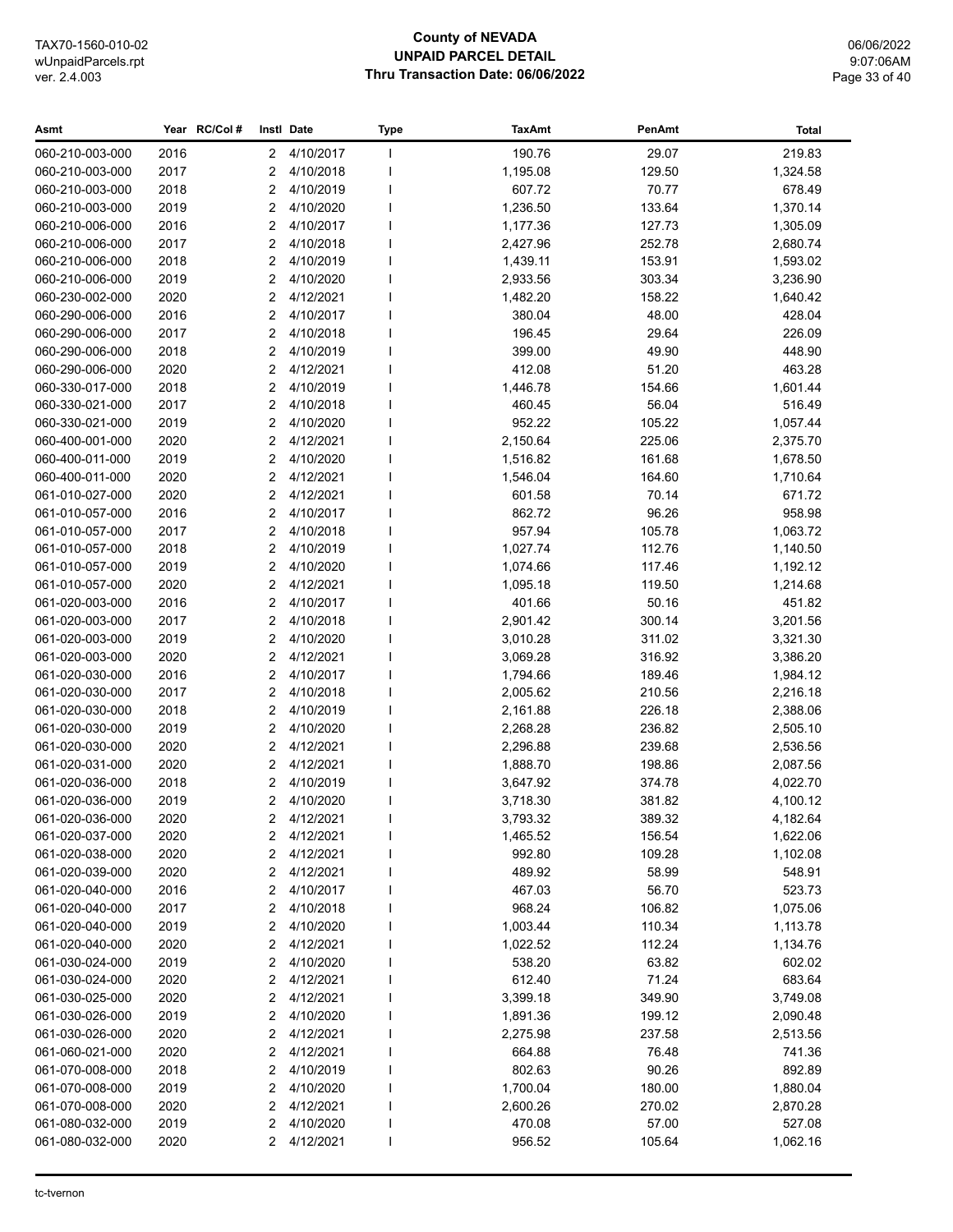## **County of NEVADA UNPAID PARCEL DETAIL Thru Transaction Date: 06/06/2022**

06/06/2022 9:07:06AM Page 34 of 40

| Asmt            |      | Year RC/Col# | Instl Date |             | <b>Type</b> | <b>TaxAmt</b> | PenAmt   | Total     |
|-----------------|------|--------------|------------|-------------|-------------|---------------|----------|-----------|
| 061-080-049-000 | 2017 |              | 2          | 4/10/2018   |             | 337.24        | 43.72    | 380.96    |
| 061-080-049-000 | 2018 |              | 2          | 4/10/2019   |             | 730.18        | 83.00    | 813.18    |
| 061-080-049-000 | 2019 |              | 2          | 4/10/2020   |             | 743.08        | 84.30    | 827.38    |
| 061-080-049-000 | 2020 |              | 2          | 4/12/2021   |             | 10,709.28     | 1,080.92 | 11,790.20 |
| 061-090-019-000 | 2019 |              | 2          | 4/10/2020   |             | 388.61        | 48.86    | 437.47    |
| 061-090-019-000 | 2020 |              | 2          | 4/12/2021   |             | 790.20        | 89.02    | 879.22    |
| 061-090-049-000 | 2018 |              | 2          | 4/10/2019   |             | 1,223.32      | 132.32   | 1,355.64  |
| 061-090-049-000 | 2019 |              | 2          | 4/10/2020   |             | 1,245.90      | 134.58   | 1,380.48  |
| 061-090-049-000 | 2020 |              | 2          | 4/12/2021   |             | 1,269.98      | 136.98   | 1,406.96  |
| 061-100-014-000 | 2018 |              | 2          | 4/10/2019   |             | 1,291.48      | 139.14   | 1,430.62  |
| 061-100-014-000 | 2019 |              | 2          | 4/10/2020   |             | 1,679.18      | 177.90   | 1,857.08  |
| 061-100-014-000 | 2020 |              | 2          | 4/12/2021   |             | 1,711.14      | 181.10   | 1,892.24  |
| 061-100-042-000 | 2020 |              | 2          | 4/12/2021   |             | 2,415.48      | 251.54   | 2,667.02  |
| 061-100-051-000 | 2017 |              | 2          | 4/10/2018   |             | 345.36        | 44.52    | 389.88    |
| 061-100-051-000 | 2018 |              | 2          | 4/10/2019   |             | 350.56        | 45.04    | 395.60    |
| 061-100-051-000 | 2019 |              | 2          | 4/10/2020   |             | 355.96        | 45.58    | 401.54    |
| 061-100-051-000 | 2020 |              | 2          | 4/12/2021   |             | 361.70        | 46.16    | 407.86    |
| 061-110-021-000 | 2014 |              | 2          | 4/10/2015   |             | 3,183.84      | 328.38   | 3,512.22  |
| 061-110-021-000 | 2015 |              | 2          | 4/10/2016   |             | 3,234.80      | 333.48   | 3,568.28  |
| 061-110-021-000 | 2016 |              | 2          | 4/10/2017   |             | 3,267.82      | 336.78   | 3,604.60  |
| 061-110-021-000 | 2017 |              | 2          | 4/10/2018   |             | 760.39        | 86.03    | 846.42    |
| 061-110-021-000 | 2018 |              | 2          | 4/10/2019   |             | 760.08        | 86.00    | 846.08    |
| 061-110-021-000 | 2019 |              | 2          | 4/10/2020   |             | 788.22        | 88.82    | 877.04    |
| 061-120-001-000 | 2014 |              | 2          | 4/10/2015   |             | 420.70        | 52.06    | 472.76    |
| 061-120-001-000 | 2015 |              | 2          | 4/10/2016   |             | 428.96        | 52.88    | 481.84    |
| 061-120-001-000 | 2016 |              | 2          | 4/10/2017   |             | 422.24        | 52.22    | 474.46    |
| 061-120-001-000 | 2017 |              | 2          | 4/10/2018   |             | 313.18        | 41.31    | 354.49    |
| 061-120-001-000 | 2018 |              | 2          | 4/10/2019   |             | 313.12        | 41.30    | 354.42    |
| 061-120-001-000 | 2019 |              | 2          | 4/10/2020   |             | 318.34        | 41.82    | 360.16    |
| 061-120-017-000 | 2014 |              | 2          | 4/10/2015   |             | 6,076.68      | 617.66   | 6,694.34  |
| 061-120-017-000 | 2015 |              | 2          | 4/10/2016   |             | 6,171.36      | 627.12   | 6,798.48  |
| 061-120-017-000 | 2016 |              | 2          | 4/10/2017   |             | 6,245.06      | 634.50   | 6,879.56  |
| 061-120-017-000 | 2017 |              | 2          | 4/10/2018   |             | 5,461.00      | 556.10   | 6,017.10  |
| 061-120-017-000 | 2018 |              | 2          | 4/10/2019   |             | 5,457.98      | 555.78   | 6,013.76  |
| 061-120-017-000 | 2019 |              | 2          | 4/10/2020   |             | 5,715.60      | 581.56   | 6,297.16  |
| 061-130-010-000 | 2014 |              | 2          | 4/10/2015   |             | 21,397.70     | 2,149.76 | 23,547.46 |
| 061-130-010-000 | 2015 |              | 2          | 4/10/2016   |             | 21,729.96     | 2,182.98 | 23,912.94 |
| 061-130-010-000 | 2016 |              |            | 2 4/10/2017 |             | 22,024.82     | 2,212.48 | 24,237.30 |
| 061-130-010-000 | 2017 |              | 2          | 4/10/2018   |             | 4,178.90      | 427.89   | 4,606.79  |
| 061-130-010-000 | 2018 |              | 2          | 4/10/2019   |             | 4,176.56      | 427.64   | 4,604.20  |
| 061-130-010-000 | 2019 |              | 2          | 4/10/2020   |             | 4,373.70      | 447.36   | 4,821.06  |
| 061-130-015-000 | 2011 |              | 2          | 4/10/2019   |             | 244.98        | 34.48    | 279.46    |
| 061-130-015-000 | 2012 |              | 2          | 4/10/2019   |             | 250.30        | 35.02    | 285.32    |
| 061-130-015-000 | 2013 |              | 2          | 4/10/2019   |             | 253.34        | 35.32    | 288.66    |
| 061-130-015-000 | 2017 |              | 2          | 4/10/2019   |             | 286.38        | 38.62    | 325.00    |
| 061-130-019-000 | 2014 |              | 2          | 4/10/2015   |             | 1,601.80      | 170.18   | 1,771.98  |
| 061-130-019-000 | 2015 |              | 2          | 4/10/2016   |             | 1,628.32      | 172.82   | 1,801.14  |
| 061-130-019-000 | 2016 |              | 2          | 4/10/2017   |             | 1,638.58      | 173.84   | 1,812.42  |
| 061-130-019-000 | 2017 |              | 2          | 4/10/2018   |             | 910.52        | 101.05   | 1,011.57  |
| 061-130-019-000 | 2018 |              | 2          | 4/10/2019   |             | 910.10        | 101.00   | 1,011.10  |
| 061-130-019-000 | 2019 |              | 2          | 4/10/2020   |             | 945.56        | 104.54   | 1,050.10  |
| 061-130-020-000 | 2015 |              | 2          | 4/10/2019   |             | 2,354.06      | 245.40   | 2,599.46  |
| 061-130-020-000 | 2016 |              | 2          | 4/10/2019   |             | 2,382.04      | 248.19   | 2,630.23  |
| 061-130-020-000 | 2017 |              | 2          | 4/10/2019   |             | 2,324.16      | 242.40   | 2,566.56  |
| 061-130-021-000 | 2015 |              | 2          | 4/10/2016   |             | 126.26        | 22.62    | 148.88    |
| 061-130-021-000 | 2016 |              | 2          | 4/10/2017   |             | 124.81        | 22.48    | 147.29    |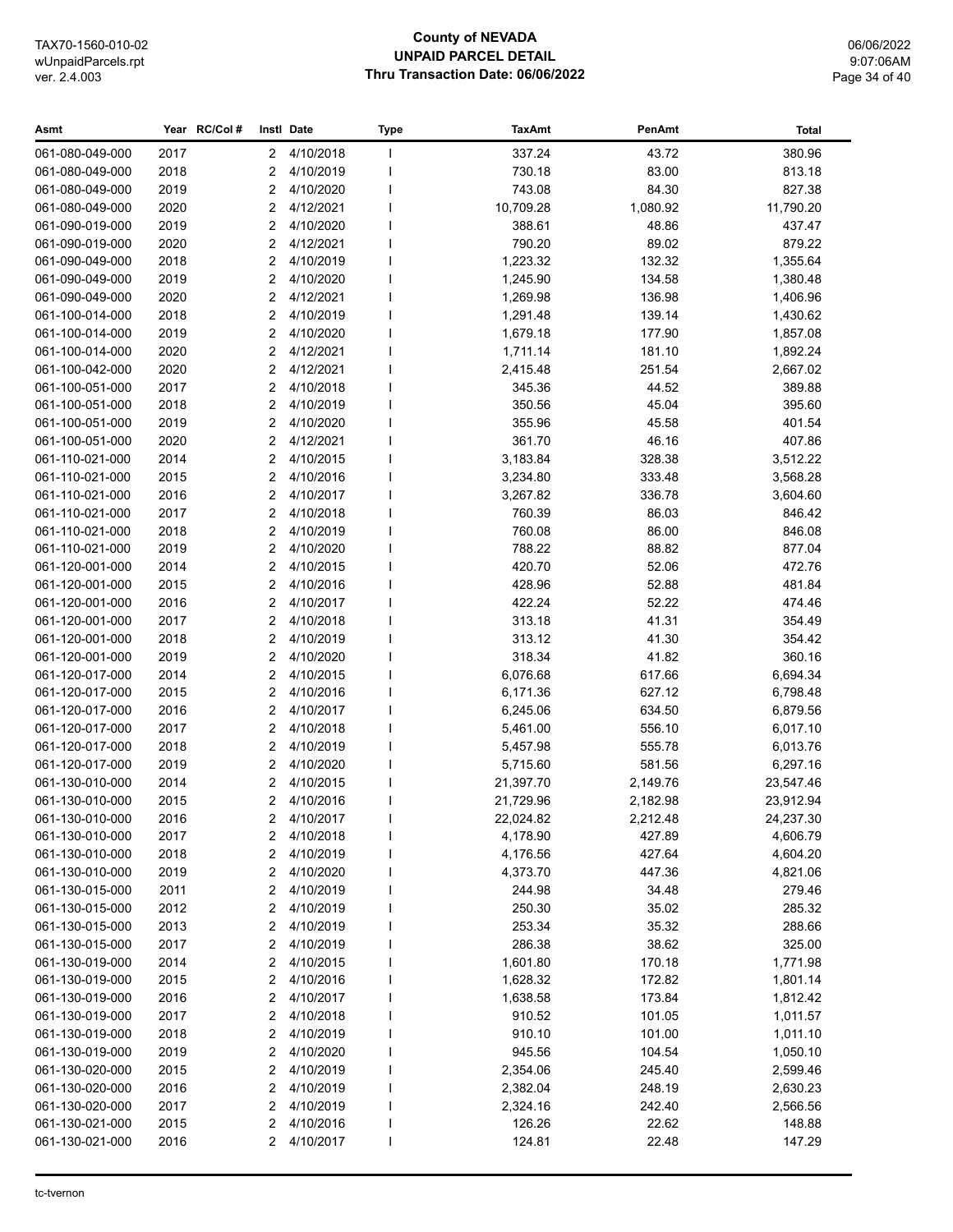## **County of NEVADA UNPAID PARCEL DETAIL Thru Transaction Date: 06/06/2022**

06/06/2022 9:07:06AM Page 35 of 40

| Asmt            |      | Year RC/Col# |   | Instl Date  | Type | <b>TaxAmt</b> | PenAmt   | <b>Total</b> |
|-----------------|------|--------------|---|-------------|------|---------------|----------|--------------|
| 061-130-021-000 | 2017 |              | 2 | 4/10/2019   |      | 393.16        | 49.30    | 442.46       |
| 061-130-021-001 | 2015 |              | 2 | 4/10/2016   |      | 373.28        | 47.32    | 420.60       |
| 061-130-021-001 | 2016 |              | 2 | 4/10/2017   |      | 378.58        | 47.84    | 426.42       |
| 061-130-027-000 | 2014 |              | 2 | 4/10/2015   |      | 1,168.36      | 126.82   | 1,295.18     |
| 061-130-027-000 | 2015 |              | 2 | 4/10/2016   |      | 1,188.18      | 128.80   | 1,316.98     |
| 061-130-027-000 | 2016 |              | 2 | 4/10/2017   |      | 1,192.22      | 129.22   | 1,321.44     |
| 061-130-027-000 | 2017 |              | 2 | 4/10/2018   |      | 384.56        | 48.45    | 433.01       |
| 061-130-027-000 | 2018 |              | 2 | 4/10/2019   |      | 384.46        | 48.44    | 432.90       |
| 061-130-027-000 | 2019 |              | 2 | 4/10/2020   |      | 393.84        | 49.38    | 443.22       |
| 061-130-028-000 | 2014 |              | 2 | 4/10/2015   |      | 18,581.24     | 1,868.12 | 20,449.36    |
| 061-130-028-000 | 2015 |              | 2 | 4/10/2016   |      | 18,869.16     | 1,896.90 | 20,766.06    |
| 061-130-028-000 | 2016 |              | 2 | 4/10/2017   |      | 19,122.76     | 1,922.26 | 21,045.02    |
| 061-130-028-000 | 2017 |              | 2 | 4/10/2018   |      | 5,048.44      | 514.84   | 5,563.28     |
| 061-130-028-000 | 2018 |              | 2 | 4/10/2019   |      | 5,369.40      | 546.94   | 5,916.34     |
| 061-130-028-000 | 2019 |              | 2 | 4/10/2020   |      | 5,776.84      | 587.68   | 6,364.52     |
| 061-130-029-000 | 2014 |              | 2 | 4/10/2015   |      | 20,141.94     | 2,024.18 | 22,166.12    |
| 061-130-029-000 | 2015 |              | 2 | 4/10/2016   |      | 20,454.98     | 2,055.48 | 22,510.46    |
| 061-130-029-000 | 2016 |              | 2 | 4/10/2017   |      | 20,732.00     | 2,083.20 | 22,815.20    |
| 061-130-029-000 | 2017 |              | 2 | 4/10/2018   |      | 3,931.84      | 403.18   | 4,335.02     |
| 061-130-029-000 | 2018 |              | 2 | 4/10/2019   |      | 3,929.64      | 402.96   | 4,332.60     |
| 061-130-029-000 | 2019 |              | 2 | 4/10/2020   |      | 4,115.30      | 421.52   | 4,536.82     |
| 061-140-037-000 | 2018 |              | 2 | 4/10/2019   |      | 1,061.11      | 116.11   | 1,177.22     |
| 061-140-037-000 | 2019 |              | 2 | 4/10/2020   |      | 2,405.26      | 250.52   | 2,655.78     |
| 061-140-037-000 | 2020 |              | 2 | 4/12/2021   |      | 3,459.94      | 355.98   | 3,815.92     |
| 061-140-042-000 | 2014 |              | 2 | 4/10/2015   |      | 399.04        | 49.90    | 448.94       |
| 061-140-042-000 | 2015 |              | 2 | 4/10/2016   |      | 406.96        | 50.68    | 457.64       |
| 061-140-042-000 | 2016 |              | 2 | 4/10/2017   |      | 399.92        | 49.98    | 449.90       |
| 061-140-042-000 | 2017 |              | 2 | 4/10/2018   |      | 304.78        | 40.47    | 345.25       |
| 061-140-042-000 | 2018 |              | 2 | 4/10/2019   |      | 304.70        | 40.46    | 345.16       |
| 061-140-042-000 | 2019 |              | 2 | 4/10/2020   |      | 309.94        | 40.98    | 350.92       |
| 061-140-047-000 | 2014 |              | 2 | 4/10/2015   |      | 4,440.80      | 454.08   | 4,894.88     |
| 061-140-047-000 | 2015 |              | 2 | 4/10/2016   |      | 4,511.18      | 461.10   | 4,972.28     |
| 061-140-047-000 | 2016 |              | 2 | 4/10/2017   |      | 4,562.30      | 466.22   | 5,028.52     |
| 061-140-047-000 | 2017 |              | 2 | 4/10/2018   |      | 997.64        | 109.76   | 1,107.40     |
| 061-140-047-000 | 2018 |              | 2 | 4/10/2019   |      | 997.18        | 109.70   | 1,106.88     |
| 061-140-047-000 | 2019 |              | 2 | 4/10/2020   |      | 1,036.82      | 113.68   | 1,150.50     |
| 061-140-048-000 | 2014 |              | 2 | 4/10/2015   |      | 7,854.08      | 795.40   | 8,649.48     |
| 061-140-048-000 | 2015 |              |   | 2 4/10/2016 |      | 7,977.22      | 807.72   | 8,784.94     |
| 061-140-048-000 | 2016 |              | 2 | 4/10/2017   |      | 8,077.44      | 817.74   | 8,895.18     |
| 061-140-048-000 | 2017 |              | 2 | 4/10/2018   |      | 1,633.83      | 173.38   | 1,807.21     |
| 061-140-048-000 | 2018 |              | 2 | 4/10/2019   |      | 1,632.98      | 173.28   | 1,806.26     |
| 061-140-048-000 | 2019 |              | 2 | 4/10/2020   |      | 1,703.92      | 180.38   | 1,884.30     |
| 061-140-054-000 | 2017 |              | 2 | 4/10/2018   |      | 1,489.09      | 158.90   | 1,647.99     |
| 061-140-054-000 | 2018 |              | 2 | 4/10/2019   |      | 3,035.32      | 313.52   | 3,348.84     |
| 061-140-054-000 | 2019 |              | 2 | 4/10/2020   |      | 3,094.50      | 319.44   | 3,413.94     |
| 061-140-054-000 | 2020 |              | 2 | 4/12/2021   |      | 1,600.61      | 170.06   | 1,770.67     |
| 061-140-061-000 | 2018 |              | 2 | 4/10/2019   |      | 507.41        | 60.74    | 568.15       |
| 061-140-061-000 | 2019 |              | 2 | 4/10/2020   |      | 1,034.14      | 113.40   | 1,147.54     |
| 061-140-061-000 | 2020 |              | 2 | 4/12/2021   |      | 1,098.42      | 119.84   | 1,218.26     |
| 061-140-064-000 | 2018 |              | 2 | 4/10/2019   |      | 4,053.38      | 415.32   | 4,468.70     |
| 061-140-064-000 | 2019 |              | 2 | 4/10/2020   |      | 4,196.14      | 429.60   | 4,625.74     |
| 061-140-078-000 | 2019 |              | 2 | 4/10/2020   |      | 1,998.04      | 209.80   | 2,207.84     |
| 061-140-078-000 | 2020 |              | 2 | 4/12/2021   |      | 3,277.96      | 337.78   | 3,615.74     |
| 061-140-083-000 | 2018 |              | 2 | 4/10/2019   |      | 461.75        | 56.17    | 517.92       |
| 061-140-083-000 | 2019 |              | 2 | 4/10/2020   |      | 940.46        | 104.04   | 1,044.50     |
| 061-140-083-000 | 2020 |              | 2 | 4/12/2021   |      | 958.52        | 105.84   | 1,064.36     |
|                 |      |              |   |             |      |               |          |              |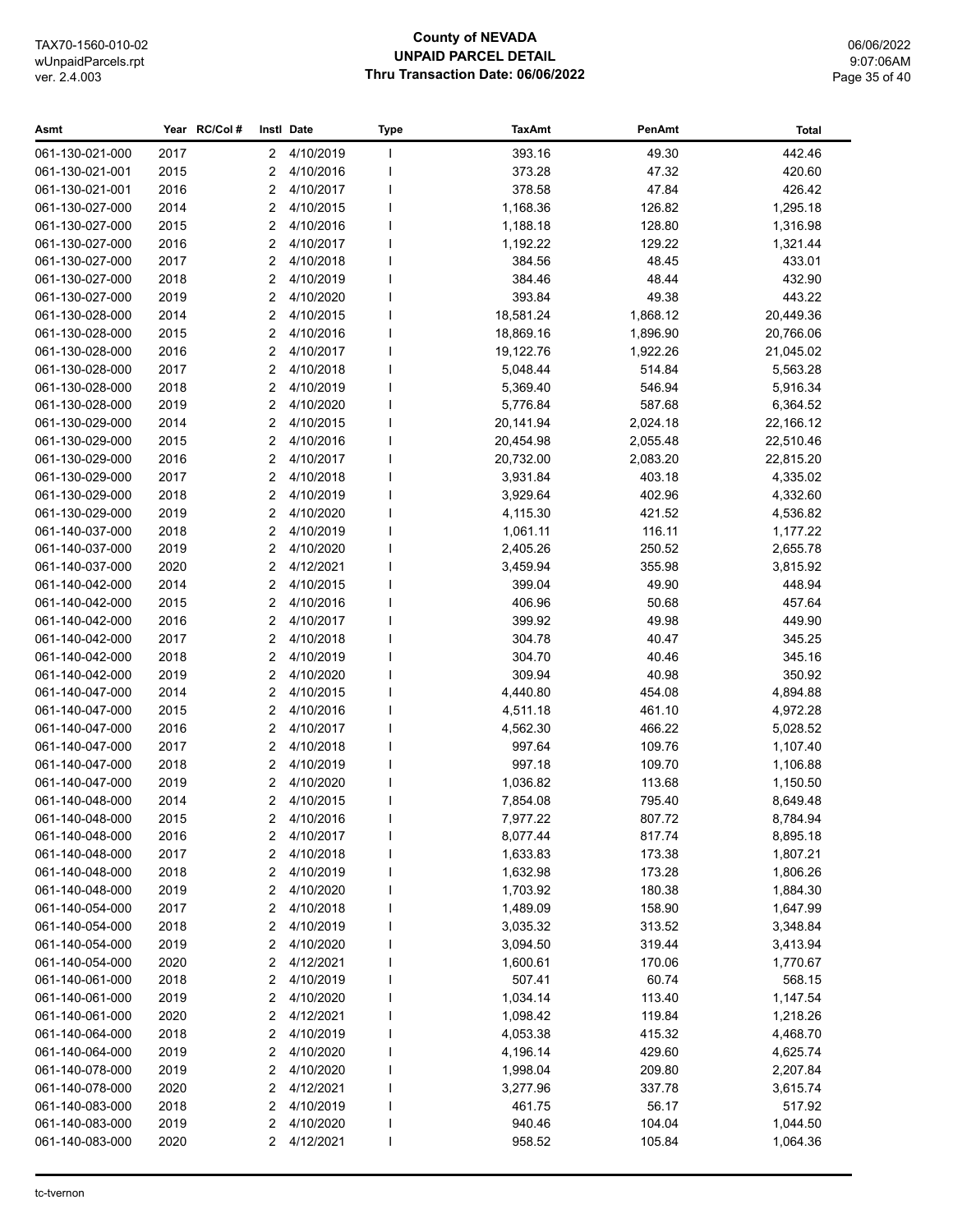## **County of NEVADA UNPAID PARCEL DETAIL Thru Transaction Date: 06/06/2022**

06/06/2022 9:07:06AM Page 36 of 40

| Asmt            |      | Year RC/Col# |   | Instl Date  | Type | <b>TaxAmt</b> | PenAmt | <b>Total</b> |
|-----------------|------|--------------|---|-------------|------|---------------|--------|--------------|
| 061-160-008-000 | 2016 |              | 2 | 4/10/2017   |      | 2,351.56      | 245.14 | 2,596.70     |
| 061-160-008-000 | 2017 |              | 2 | 4/10/2018   |      | 2,438.16      | 253.80 | 2,691.96     |
| 061-160-008-000 | 2018 |              | 2 | 4/10/2019   |      | 2,482.64      | 258.26 | 2,740.90     |
| 061-160-008-000 | 2019 |              | 2 | 4/10/2020   |      | 2,528.70      | 262.86 | 2,791.56     |
| 061-160-008-000 | 2020 |              | 2 | 4/12/2021   |      | 2,577.78      | 267.76 | 2,845.54     |
| 061-170-030-000 | 2020 |              | 2 | 4/12/2021   |      | 5,605.24      | 570.52 | 6,175.76     |
| 061-190-020-000 | 2018 |              | 2 | 4/10/2019   |      | 2,143.00      | 224.30 | 2,367.30     |
| 061-190-020-000 | 2019 |              | 2 | 4/10/2020   |      | 2,200.52      | 230.04 | 2,430.56     |
| 061-190-020-000 | 2020 |              | 2 | 4/12/2021   |      | 2,242.86      | 234.28 | 2,477.14     |
| 061-220-015-000 | 2020 |              | 2 | 4/12/2021   |      | 511.26        | 61.12  | 572.38       |
| 061-220-016-000 | 2020 |              | 2 | 4/12/2021   |      | 914.26        | 101.42 | 1,015.68     |
| 061-250-004-000 | 2015 |              | 2 | 4/10/2019   |      | 1,477.22      | 157.72 | 1,634.94     |
| 061-250-004-000 | 2016 |              | 2 | 4/10/2019   |      | 1,498.14      | 159.80 | 1,657.94     |
| 061-250-004-000 | 2017 |              | 2 | 4/10/2019   |      | 1,555.84      | 165.58 | 1,721.42     |
| 061-250-016-000 | 2011 |              | 2 | 4/10/2019   |      | 159.92        | 25.98  | 185.90       |
| 061-250-016-000 | 2012 |              | 2 | 4/10/2019   |      | 163.32        | 26.32  | 189.64       |
| 061-250-016-000 | 2013 |              | 2 | 4/10/2019   |      | 165.26        | 26.52  | 191.78       |
| 061-250-016-000 | 2014 |              | 2 | 4/10/2019   |      | 168.08        | 26.80  | 194.88       |
| 061-250-016-000 | 2015 |              | 2 | 4/10/2019   |      | 178.38        | 27.82  | 206.20       |
| 061-250-016-000 | 2016 |              | 2 | 4/10/2019   |      | 180.88        | 28.08  | 208.96       |
| 061-250-016-000 | 2017 |              | 2 | 4/10/2019   |      | 187.84        | 28.78  | 216.62       |
| 061-250-016-000 | 2018 |              | 2 | 4/10/2019   |      | 191.46        | 29.14  | 220.60       |
| 061-260-001-000 | 2011 |              | 2 | 4/10/2019   |      | 345.36        | 44.52  | 389.88       |
| 061-260-001-000 | 2012 |              | 2 | 4/10/2019   |      | 352.80        | 45.28  | 398.08       |
| 061-260-001-000 | 2013 |              | 2 | 4/10/2019   |      | 357.08        | 45.70  | 402.78       |
| 061-260-001-000 | 2014 |              | 2 | 4/10/2019   |      | 363.20        | 46.32  | 409.52       |
| 061-260-001-000 | 2015 |              | 2 | 4/10/2016   |      | 1,234.81      | 133.48 | 1,368.29     |
| 061-260-001-000 | 2016 |              | 2 | 4/10/2017   |      | 1,249.07      | 134.90 | 1,383.97     |
| 061-260-001-000 | 2017 |              | 2 | 4/10/2019   |      | 480.74        | 58.06  | 538.80       |
| 061-260-017-000 | 2014 |              | 2 | 4/10/2015   |      | 875.80        | 97.58  | 973.38       |
| 061-260-017-000 | 2015 |              | 2 | 4/10/2016   |      | 891.10        | 99.10  | 990.20       |
| 061-260-017-000 | 2016 |              | 2 | 4/10/2017   |      | 890.90        | 99.08  | 989.98       |
| 061-260-017-000 | 2017 |              | 2 | 4/10/2018   |      | 542.04        | 64.20  | 606.24       |
| 061-260-017-000 | 2018 |              | 2 | 4/10/2019   |      | 541.84        | 64.18  | 606.02       |
| 061-260-017-000 | 2019 |              | 2 | 4/10/2020   |      | 558.54        | 65.84  | 624.38       |
| 061-270-013-000 | 2020 |              | 2 | 4/12/2021   |      | 92.52         | 19.25  | 111.77       |
| 062-010-028-000 | 2020 |              | 2 | 4/12/2021   |      | 3,680.48      | 378.04 | 4,058.52     |
| 062-010-030-000 | 2019 |              |   | 2 4/10/2020 |      | 2,973.98      | 307.38 | 3,281.36     |
| 062-010-030-000 | 2020 |              | 2 | 4/12/2021   |      | 3,033.22      | 313.32 | 3,346.54     |
| 062-030-006-000 | 2019 |              | 2 | 4/10/2020   |      | 3,890.24      | 399.02 | 4,289.26     |
| 062-030-006-000 | 2020 |              | 2 | 4/12/2021   |      | 3,967.38      | 406.72 | 4,374.10     |
| 062-050-017-000 | 2016 |              | 2 | 4/10/2017   |      | 727.04        | 82.70  | 809.74       |
| 062-050-017-000 | 2017 |              | 2 | 4/10/2018   |      | 753.26        | 85.32  | 838.58       |
| 062-050-017-000 | 2018 |              | 2 | 4/10/2019   |      | 766.40        | 86.64  | 853.04       |
| 062-050-017-000 | 2019 |              | 2 | 4/10/2020   |      | 779.98        | 87.98  | 867.96       |
| 062-050-017-000 | 2020 |              | 2 | 4/12/2021   |      | 794.46        | 89.44  | 883.90       |
| 062-050-027-000 | 2016 |              | 2 | 4/10/2017   |      | 1,500.38      | 160.02 | 1,660.40     |
| 062-050-027-000 | 2017 |              | 2 | 4/10/2018   |      | 1,554.24      | 165.42 | 1,719.66     |
| 062-050-027-000 | 2018 |              | 2 | 4/10/2019   |      | 1,581.58      | 168.14 | 1,749.72     |
| 062-050-027-000 | 2019 |              | 2 | 4/10/2020   |      | 1,609.86      | 170.98 | 1,780.84     |
| 062-050-027-000 | 2020 |              | 2 | 4/12/2021   |      | 1,640.02      | 174.00 | 1,814.02     |
| 062-050-033-000 | 2017 |              | 2 | 4/10/2018   |      | 96.92         | 19.68  | 116.60       |
| 062-050-033-000 | 2018 |              | 2 | 4/10/2019   |      | 97.56         | 19.74  | 117.30       |
| 062-050-033-000 | 2019 |              | 2 | 4/10/2020   |      | 98.26         | 19.82  | 118.08       |
| 062-050-033-000 | 2020 |              | 2 | 4/12/2021   |      | 98.94         | 19.88  | 118.82       |
| 062-050-040-000 | 2014 |              | 2 | 4/10/2015   |      | 3,996.54      | 409.64 | 4,406.18     |
|                 |      |              |   |             |      |               |        |              |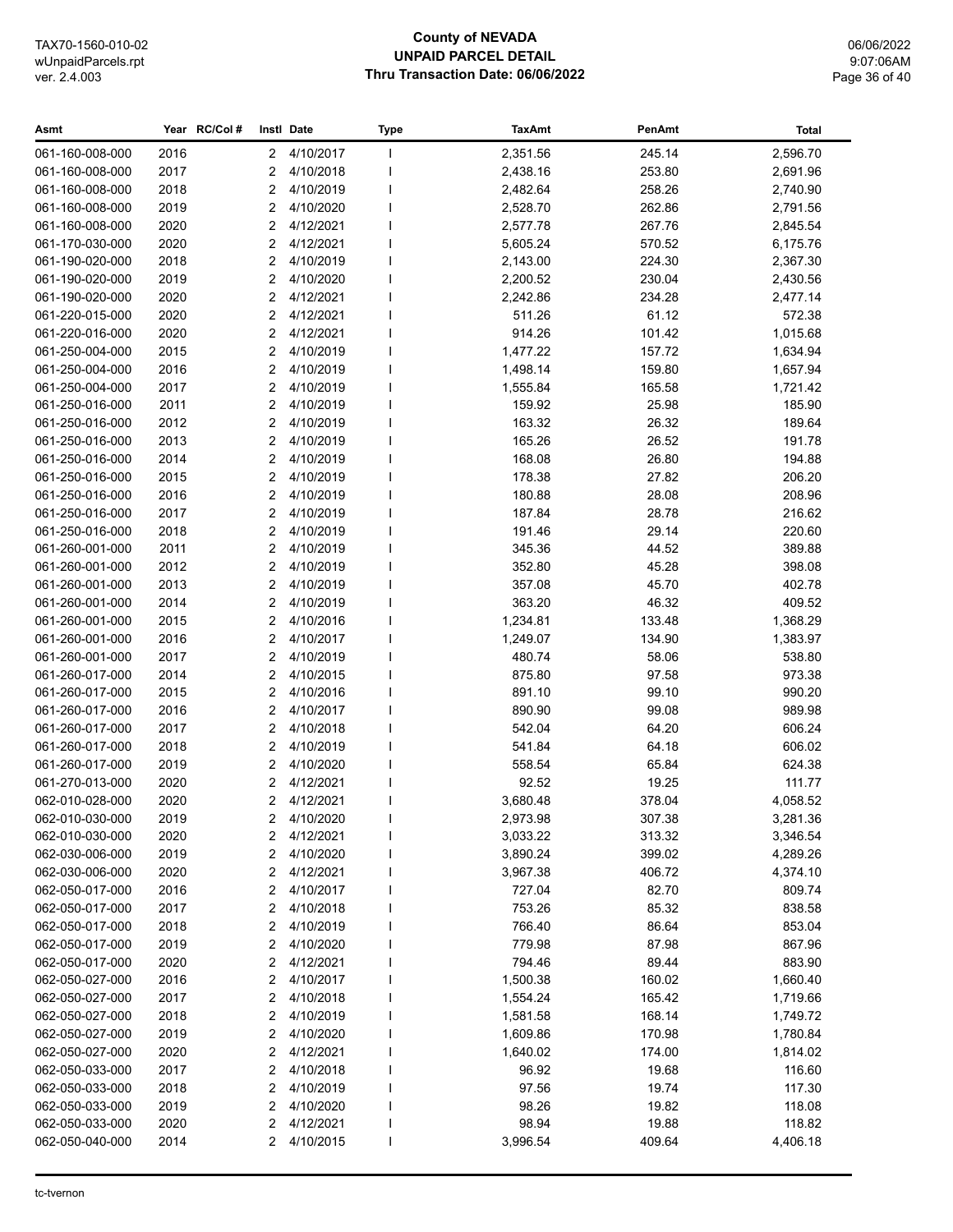## **County of NEVADA UNPAID PARCEL DETAIL Thru Transaction Date: 06/06/2022**

06/06/2022 9:07:06AM Page 37 of 40

| Asmt                               |              | Year RC/Col# |        | Instl Date             | <b>Type</b> | <b>TaxAmt</b>        | PenAmt           | <b>Total</b>         |
|------------------------------------|--------------|--------------|--------|------------------------|-------------|----------------------|------------------|----------------------|
| 062-050-040-000                    | 2015         |              | $^{2}$ | 4/10/2016              |             | 4,060.06             | 416.00           | 4,476.06             |
| 062-050-040-000                    | 2016         |              | 2      | 4/10/2017              |             | 4,104.78             | 420.46           | 4,525.24             |
| 062-050-040-000                    | 2017         |              | 2      | 4/10/2018              |             | 2,110.43             | 221.04           | 2,331.47             |
| 062-050-040-000                    | 2018         |              | 2      | 4/10/2019              |             | 2,109.32             | 220.92           | 2,330.24             |
| 062-050-040-000                    | 2019         |              | 2      | 4/10/2020              |             | 2,204.24             | 230.42           | 2,434.66             |
| 062-050-041-000                    | 2014         |              | 2      | 4/10/2015              |             | 3,400.56             | 350.04           | 3,750.60             |
| 062-050-041-000                    | 2015         |              | 2      | 4/10/2016              |             | 3,454.88             | 355.48           | 3,810.36             |
| 062-050-041-000                    | 2016         |              | 2      | 4/10/2017              |             | 3,491.02             | 359.10           | 3,850.12             |
| 062-050-041-000                    | 2017         |              | 2      | 4/10/2018              |             | 1,813.34             | 191.33           | 2,004.67             |
| 062-050-041-000                    | 2018         |              | 2      | 4/10/2019              |             | 1,812.38             | 191.22           | 2,003.60             |
| 062-050-041-000                    | 2019         |              | 2      | 4/10/2020              |             | 1,892.70             | 199.26           | 2,091.96             |
| 062-060-008-000                    | 2014         |              | 2      | 4/10/2015              |             | 767.44               | 86.74            | 854.18               |
| 062-060-008-000                    | 2015         |              | 2      | 4/10/2016              |             | 781.06               | 88.10            | 869.16               |
| 062-060-008-000                    | 2016         |              | 2      | 4/10/2017              |             | 779.32               | 87.92            | 867.24               |
| 062-060-008-000                    | 2017         |              | 2      | 4/10/2018              |             | 488.50               | 58.85            | 547.35               |
| 062-060-008-000                    | 2018         |              | 2      | 4/10/2019              |             | 488.32               | 58.82            | 547.14               |
| 062-060-008-000                    | 2019         |              | 2      | 4/10/2020              |             | 502.94               | 60.28            | 563.22               |
| 062-070-006-000                    | 2019         |              | 2      | 4/10/2020              |             | 206.88               | 30.68            | 237.56               |
| 062-070-006-000                    | 2020         |              | 2      | 4/12/2021              |             | 209.84               | 30.98            | 240.82               |
| 062-070-007-000                    | 2019         |              | 2      | 4/10/2020              |             | 1,691.18             | 179.10           | 1,870.28             |
| 062-070-007-000                    | 2020         |              | 2      | 4/12/2021              |             | 1,724.44             | 182.44           | 1,906.88             |
| 062-070-013-000                    | 2019         |              | 2      | 4/10/2020              |             | 304.61               | 40.46            | 345.07               |
| 062-070-013-000                    | 2020         |              | 2      | 4/12/2021              |             | 2,596.00             | 269.60           | 2,865.60             |
| 062-070-014-000                    | 2020         |              | 2      | 4/12/2021              |             | 168.10               | 26.80            | 194.90               |
| 062-070-017-000                    | 2014         |              | 2      | 4/10/2015              |             | 388.18               | 48.80            | 436.98               |
| 062-070-017-000                    | 2015         |              | 2      | 4/10/2016              |             | 395.94               | 49.58            | 445.52               |
| 062-070-017-000                    | 2016         |              | 2      | 4/10/2017              |             | 388.76               | 48.86            | 437.62               |
| 062-070-017-000                    | 2017         |              | 2      | 4/10/2018              |             | 298.48               | 39.84            | 338.32               |
| 062-070-017-000                    | 2018         |              | 2      | 4/10/2019              |             | 298.44               | 39.84            | 338.28               |
| 062-070-017-000                    | 2019         |              | 2      | 4/10/2020              |             | 162.82               | 26.28            | 189.10               |
| 062-090-012-000                    | 2019         |              | 2      | 4/10/2020              |             | 302.72               | 40.26            | 342.98               |
| 062-090-012-000                    | 2020         |              | 2      | 4/12/2021              |             | 307.64               | 40.76            | 348.40               |
| 062-090-025-000                    | 2020         |              | 2      | 4/12/2021              |             | 841.52               | 94.14            | 935.66               |
| 062-090-030-000                    | 2019         |              | 2      | 4/10/2020              |             | 217.53               | 31.75            | 249.28               |
| 062-090-030-000                    | 2020         |              | 2      | 4/12/2021              |             | 442.44               | 54.24            | 496.68               |
| 062-090-035-000                    | 2019         |              | 2      | 4/10/2020              |             | 445.98               | 54.58            | 500.56               |
| 062-090-035-000                    | 2020         |              | 2      | 4/12/2021              |             | 451.82               | 55.18            | 507.00               |
| 062-100-014-000                    | 2020         |              |        | 2 4/12/2021            |             | 1,495.15             | 159.51           | 1,654.66             |
| 062-100-019-000                    | 2018         |              | 2      | 4/10/2019              |             | 1,074.92             | 117.48           | 1,192.40             |
| 062-100-019-000                    | 2019         |              | 2      | 4/10/2020              |             | 1,125.00             | 122.50           | 1,247.50             |
| 062-100-019-000                    | 2020         |              | 2      | 4/12/2021              |             | 1,146.60             | 124.66           | 1,271.26             |
| 062-100-021-000<br>062-100-021-000 | 2017         |              | 2      | 4/10/2018<br>4/10/2019 |             | 5,233.90             | 533.38           | 5,767.28             |
|                                    | 2018         |              | 2      | 4/10/2020              |             | 6,179.32             | 627.92           | 6,807.24             |
| 062-100-021-000<br>062-100-021-000 | 2019<br>2020 |              | 2<br>2 | 4/12/2021              |             | 6,298.26<br>6,425.00 | 639.82<br>652.50 | 6,938.08<br>7,077.50 |
| 062-110-012-000                    | 2017         |              | 2      | 4/10/2018              |             | 2,343.80             | 244.38           | 2,588.18             |
| 062-110-012-000                    | 2018         |              | 2      | 4/10/2019              |             | 2,387.78             | 248.76           | 2,636.54             |
| 062-110-012-000                    | 2019         |              | 2      | 4/10/2020              |             | 2,433.34             | 253.32           | 2,686.66             |
| 062-110-012-000                    | 2020         |              | 2      | 4/12/2021              |             | 2,481.86             | 258.18           | 2,740.04             |
| 062-150-014-000                    | 2019         |              | 2      | 4/10/2020              |             | 1,334.56             | 143.45           | 1,478.01             |
| 062-150-014-000                    | 2020         |              | 2      | 4/12/2021              |             | 2,799.96             | 289.98           | 3,089.94             |
| 062-150-019-000                    | 2016         |              | 2      | 4/10/2017              |             | 975.86               | 107.58           | 1,083.44             |
| 062-150-019-000                    | 2017         |              | 2      | 4/10/2018              |             | 2,023.32             | 212.32           | 2,235.64             |
| 062-150-019-000                    | 2018         |              | 2      | 4/10/2019              |             | 2,571.24             | 267.12           | 2,838.36             |
| 062-150-019-000                    | 2020         |              | 2      | 4/12/2021              |             | 1,074.97             | 117.49           | 1,192.46             |
| 062-180-031-000                    | 2009         |              | 2      | 4/10/2018              |             | 2,526.46             | 262.64           | 2,789.10             |
|                                    |              |              |        |                        |             |                      |                  |                      |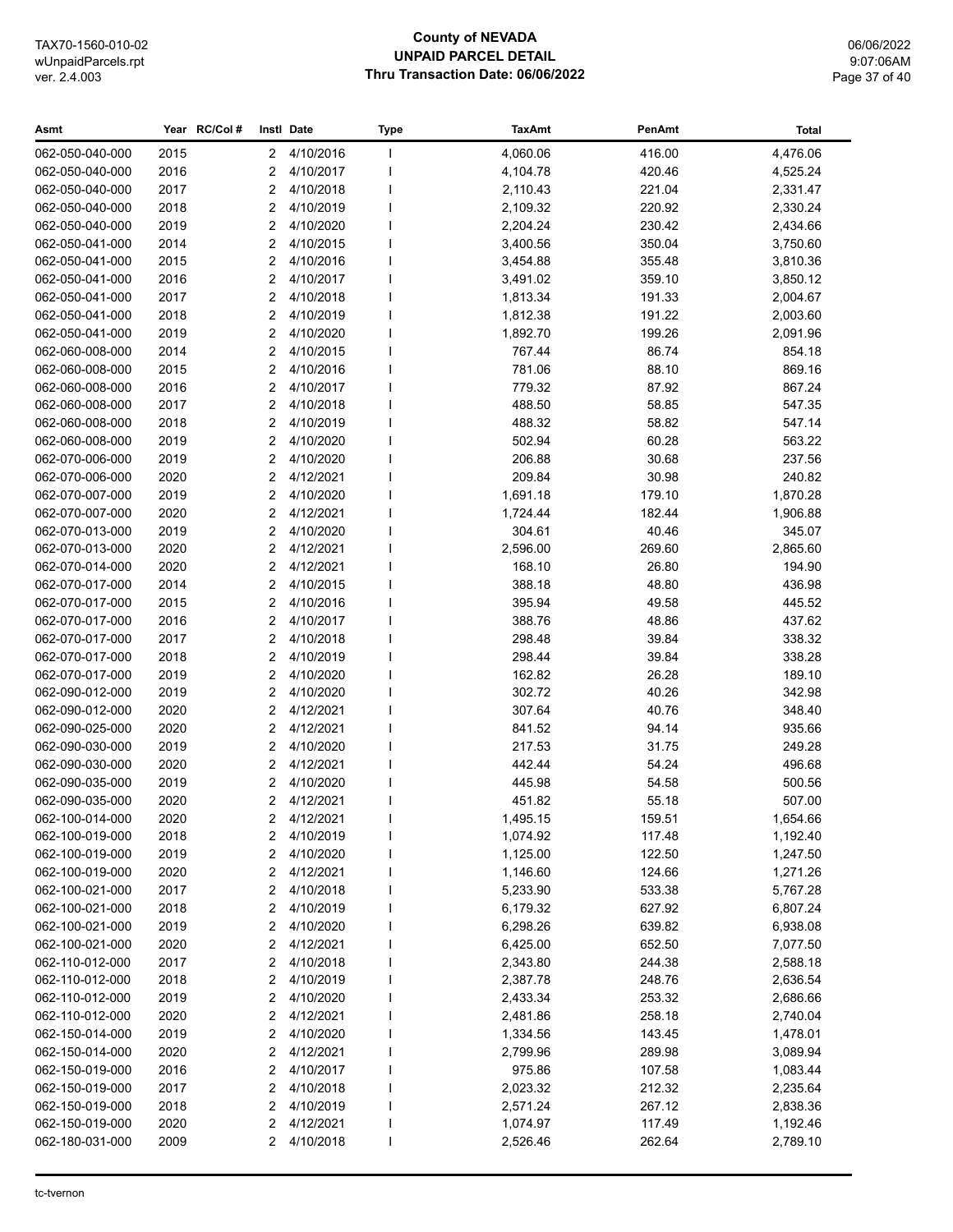## **County of NEVADA UNPAID PARCEL DETAIL Thru Transaction Date: 06/06/2022**

06/06/2022 9:07:06AM Page 38 of 40

| Asmt                               |              | Year RC/Col# |              | Instl Date             | <b>Type</b> | <b>TaxAmt</b>        | PenAmt          | Total              |
|------------------------------------|--------------|--------------|--------------|------------------------|-------------|----------------------|-----------------|--------------------|
| 062-180-031-000                    | 2010         |              | $\mathbf{2}$ | 4/10/2018              | I.          | 2,227.60             | 232.76          | 2,460.36           |
| 062-180-031-000                    | 2011         |              | 2            | 4/10/2018              |             | 1,847.28             | 194.72          | 2,042.00           |
| 062-180-031-000                    | 2012         |              | 2            | 4/10/2018              |             | 1,802.56             | 190.24          | 1,992.80           |
| 062-180-031-000                    | 2013         |              | 2            | 4/10/2018              |             | 2,222.70             | 232.26          | 2,454.96           |
| 062-180-031-000                    | 2014         |              | 2            | 4/10/2018              |             | 2,715.58             | 281.54          | 2,997.12           |
| 062-180-031-000                    | 2015         |              | 2            | 4/10/2018              |             | 2,882.94             | 298.28          | 3,181.22           |
| 062-180-031-000                    | 2016         |              | 2            | 4/10/2018              |             | 3,163.60             | 326.36          | 3,489.96           |
| 062-180-031-000                    | 2017         |              | 2            | 4/10/2018              |             | 4,061.44             | 416.14          | 4,477.58           |
| 062-180-031-000                    | 2018         |              | 2            | 4/10/2019              |             | 4,373.90             | 447.38          | 4,821.28           |
| 062-180-031-000                    | 2019         |              | 2            | 4/10/2020              |             | 4,584.60             | 468.46          | 5,053.06           |
| 062-180-031-000                    | 2020         |              | 2            | 4/12/2021              |             | 4,676.44             | 477.64          | 5,154.08           |
| 062-180-031-100                    | 2009         |              | 2            | 4/10/2017              |             | 89.70                | 18.96           | 108.66             |
| 062-180-031-200                    | 2010         |              | 2            | 4/10/2017              |             | 90.02                | 19.00           | 109.02             |
| 062-180-031-300                    | 2011         |              | 2            | 4/10/2017              |             | 90.16                | 19.00           | 109.16             |
| 062-180-031-400                    | 2012         |              | 2            | 4/10/2017              |             | 90.30                | 19.02           | 109.32             |
| 062-180-031-500                    | 2013         |              | 2            | 4/10/2017              |             | 89.60                | 18.96           | 108.56             |
| 062-180-031-600                    | 2014         |              | 2            | 4/10/2017              |             | 90.72                | 19.06           | 109.78             |
| 062-180-031-700                    | 2015         |              | 2            | 4/10/2017              |             | 90.30                | 19.02           | 109.32             |
| 062-180-031-800                    | 2016         |              | 2            | 4/10/2017              |             | 90.22                | 19.02           | 109.24             |
| 062-210-016-000                    | 2016         |              | 2            | 4/10/2017              |             | 824.52               | 92.44           | 916.96             |
| 062-210-016-000                    | 2018         |              | 2            | 4/10/2019              |             | 789.86               | 88.98           | 878.84             |
| 062-210-016-000                    | 2019         |              | 2            | 4/10/2020              |             | 1,549.26             | 164.92          | 1,714.18           |
| 062-210-016-000                    | 2020         |              | 2            | 4/12/2021              |             | 1,564.64             | 166.46          | 1,731.10           |
| 062-210-020-000                    | 2020         |              | 2            | 4/12/2021              |             | 2,209.88             | 230.98          | 2,440.86           |
| 062-210-022-000                    | 2020         |              | 2            | 4/12/2021              |             | 1,491.72             | 159.16          | 1,650.88           |
| 062-210-024-000                    | 2020         |              | 2            | 4/12/2021              |             | 1,685.36             | 178.52          | 1,863.88           |
| 062-210-026-000                    | 2020         |              | 2            | 4/12/2021              |             | 513.96               | 61.39           | 575.35             |
| 063-030-038-000                    | 2020         |              | 2            | 4/12/2021              |             | 2,335.96             | 243.58          | 2,579.54           |
| 063-030-078-000                    | 2020         |              | 2            | 4/12/2021              |             | 364.66               | 46.46           | 411.12             |
| 063-040-012-000                    | 2020         |              | 2            | 4/12/2021              |             | 280.15               | 38.01           | 318.16             |
| 063-040-018-000                    | 2016         |              | 2            | 4/10/2017              |             | 866.38               | 96.62           | 963.00             |
| 063-040-018-000                    | 2017         |              | 2            | 4/10/2018              |             | 1,220.52             | 132.04          | 1,352.56           |
| 063-040-018-000                    | 2018         |              | 2            | 4/10/2019              |             | 1,233.10             | 133.30          | 1,366.40           |
| 063-040-018-000                    | 2019         |              | 2            | 4/10/2020              |             | 1,257.40             | 135.74          | 1,393.14           |
| 063-040-018-000                    | 2020         |              | 2            | 4/12/2021              |             | 1,283.30             | 138.32          | 1,421.62           |
| 063-040-020-000                    | 2020         |              | 2            | 4/12/2021<br>4/12/2021 |             | 1,081.20             | 118.12          | 1,199.32           |
| 063-040-023-000                    | 2020         |              | 2            | 2 4/10/2020            |             | 833.79               | 93.37<br>182.58 | 927.16<br>1,908.46 |
| 063-100-065-000<br>063-100-065-000 | 2019         |              |              | 4/12/2021              |             | 1,725.88<br>1,759.62 |                 |                    |
| 063-170-006-000                    | 2020<br>2017 |              | 2<br>2       | 4/10/2018              |             | 749.54               | 185.96<br>84.94 | 1,945.58<br>834.48 |
| 063-170-006-000                    | 2018         |              | 2            | 4/10/2019              |             | 764.10               | 86.40           | 850.50             |
| 063-170-006-000                    | 2019         |              | 2            | 4/10/2020              |             | 779.16               | 87.90           | 867.06             |
| 063-170-006-000                    | 2020         |              | 2            | 4/12/2021              |             | 795.22               | 89.52           | 884.74             |
| 063-170-012-000                    | 2018         |              | 2            | 4/10/2019              |             | 1,273.26             | 137.32          | 1,410.58           |
| 063-170-012-000                    | 2019         |              | 2            | 4/10/2020              |             | 1,298.38             | 139.82          | 1,438.20           |
| 063-170-012-000                    | 2020         |              | 2            | 4/12/2021              |             | 1,325.12             | 142.50          | 1,467.62           |
| 063-170-019-000                    | 2016         |              | 2            | 4/10/2017              |             | 734.86               | 83.48           | 818.34             |
| 063-170-019-000                    | 2017         |              | 2            | 4/10/2018              |             | 763.14               | 86.30           | 849.44             |
| 063-170-019-000                    | 2018         |              | 2            | 4/10/2019              |             | 777.94               | 87.78           | 865.72             |
| 063-170-019-000                    | 2019         |              | 2            | 4/10/2020              |             | 793.28               | 89.32           | 882.60             |
| 063-170-019-000                    | 2020         |              | 2            | 4/12/2021              |             | 809.62               | 90.96           | 900.58             |
| 063-170-020-000                    | 2016         |              | 2            | 4/10/2017              |             | 753.70               | 85.36           | 839.06             |
| 063-170-020-000                    | 2017         |              | 2            | 4/10/2018              |             | 782.72               | 88.26           | 870.98             |
| 063-170-020-000                    | 2018         |              | 2            | 4/10/2019              |             | 797.90               | 89.78           | 887.68             |
| 063-170-020-000                    | 2019         |              | 2            | 4/10/2020              |             | 813.64               | 91.36           | 905.00             |
| 063-170-020-000                    | 2020         |              | 2            | 4/12/2021              |             | 830.40               | 93.04           | 923.44             |
|                                    |              |              |              |                        |             |                      |                 |                    |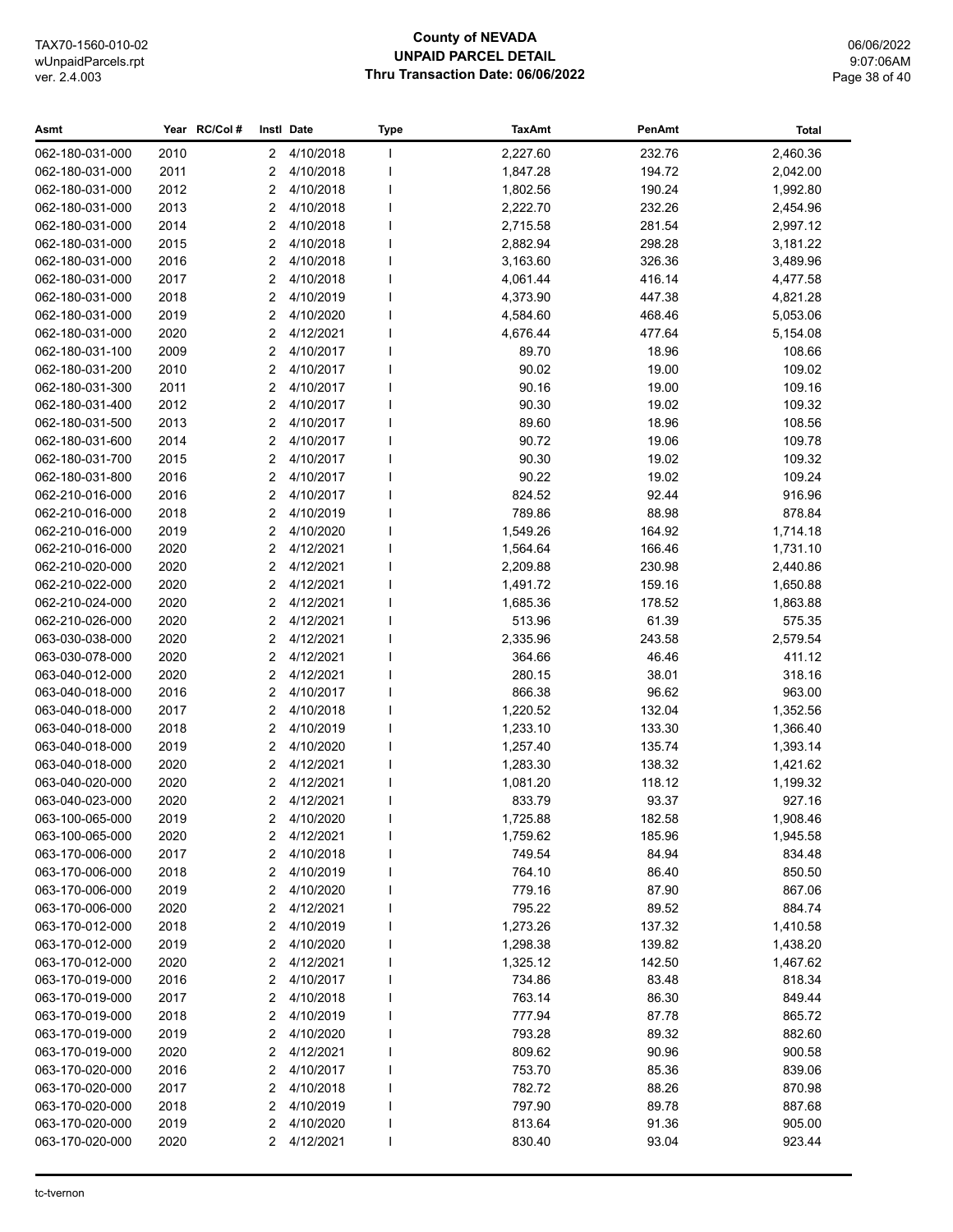#### **County of NEVADA UNPAID PARCEL DETAIL Thru Transaction Date: 06/06/2022**

06/06/2022 9:07:06AM Page 39 of 40

#### **Asmt Year Instl Type TaxAmt PenAmt RC/Col # Date Total** 063-170-021-000 2017 2 4/10/2018 I 986.34 108.62 1,094.96 063-170-021-000 2018 2 4/10/2019 I 1,004.88 110.48 1,115.36 063-170-021-000 2019 2 4/10/2020 I 1,024.10 112.40 1,136.50 063-170-021-000 2020 2 4/12/2021 1 1,044.58 114.44 1,159.02 063-170-021-000 2016 2 4/10/2017 I 950.88 105.08 1,055.96 063-170-022-000 2019 2 4/10/2020 I 559.38 65.93 625.31 063-170-022-000 2020 2 4/12/2021 I 1,141.82 124.18 1,266.00 063-170-024-000 2019 2 4/10/2020 I 1,118.76 121.86 1,240.62 063-170-024-000 2020 2 4/12/2021 I 570.91 67.09 638.00 063-170-025-000 2018 2 4/10/2019 I 443.28 54.32 497.60 063-170-025-000 2019 2 4/10/2020 I 1,038.42 113.84 1,152.26 063-170-026-000 2017 2 4/10/2018 I 1,100.90 120.08 1,220.98 063-170-026-000 2018 2 4/10/2019 I 2,835.96 293.58 3,129.54 063-170-026-000 2019 2 4/10/2020 I 2,891.84 299.18 3,191.02 063-170-026-000 2020 2 4/12/2021 I 2,951.46 305.14 3,256.60 063-180-032-000 2020 2 4/12/2021 I 2,269.44 236.94 2,506.38 063-180-033-000 2020 2 4/12/2021 I 2,069.16 216.91 2,286.07 064-050-002-000 2016 2 4/10/2017 I 382.79 48.27 431.06 064-050-002-000 2017 2 4/10/2018 I 793.89 89.38 883.27 064-050-002-000 2018 2 4/10/2019 I 1,014.26 111.42 1,125.68 064-050-002-000 2019 2 4/10/2020 I 1,033.66 113.36 1,147.02 064-050-002-000 2020 2 4/12/2021 I 1,054.30 115.42 1,169.72 064-050-002-001 2017 2 4/10/2018 I 201.60 30.16 231.76 064-110-061-000 2020 2 4/12/2021 I 241.40 34.14 275.54 064-110-062-000 2020 2 4/12/2021 I 991.80 109.18 1,100.98 064-120-009-000 2019 2 4/10/2020 I 213.14 31.30 244.44 064-120-009-000 2020 2 4/12/2021 I 217.52 31.74 249.26 064-120-012-000 2019 2 4/10/2020 I 2,884.02 298.40 3,182.42 064-120-012-000 2020 2 4/12/2021 I 2,942.84 304.28 3,247.12 064-130-033-000 2018 2 4/10/2019 I 325.98 42.58 368.56 064-130-033-000 2019 2 4/10/2020 I 332.40 43.24 375.64 064-130-033-000 2020 2 4/12/2021 I 339.24 43.92 383.16 064-210-031-000 2020 2 4/12/2021 I 2,594.92 269.48 2,864.40 064-210-037-000 2020 2 4/12/2021 I 2,941.00 304.10 3,245.10 064-210-045-000 2020 2 4/12/2021 I 420.30 52.02 472.32 064-210-066-000 2020 2 4/12/2021 I 319.58 41.95 361.53 064-250-010-000 2018 2 4/10/2019 I 775.74 87.56 863.30 064-250-010-000 2019 2 4/10/2020 I 791.02 89.10 880.12 064-250-010-000 2020 2 4/12/2021 I 807.30 90.72 898.02 064-250-020-000 2020 2 4/12/2021 I 3,722.94 382.28 4,105.22 064-270-032-000 2018 2 4/10/2019 I 3,748.56 384.84 4,133.40 064-270-032-000 2019 2 4/10/2020 I 3,821.84 392.18 4,214.02 064-270-032-000 2020 2 4/12/2021 I 3,899.98 399.98 4,299.96 064-290-003-000 2019 2 4/10/2020 I 1,383.16 148.30 1,531.46 064-290-003-000 2020 2 4/12/2021 1 1.411.64 1.51.16 1.562.80 064-290-022-000 2018 2 4/10/2019 I 300.90 40.08 340.98 064-350-018-000 2019 2 4/10/2020 I 2,590.80 269.08 2,859.88 065-030-002-000 2018 2 4/10/2019 I 4,196.74 429.66 4,626.40 065-030-002-000 2019 2 4/10/2020 I 4,300.44 440.04 4,740.48 065-030-002-000 2020 2 4/12/2021 I 4,494.00 459.40 4,953.40 065-090-004-000 2017 2 4/10/2018 I 5,801.28 590.12 6,391.40 065-090-004-000 2018 2 4/10/2019 l 5,913.26 601.32 6,514.58 065-090-004-000 2019 2 4/10/2020 I 6,029.26 612.92 6,642.18 065-090-004-000 2020 2 4/12/2021 I 6,152.84 625.28 6,778.12 065-100-032-000 2019 2 4/10/2020 I 870.75 97.07 967.82 065-100-032-000 2020 2 4/12/2021 I 1,776.76 187.66 1,964.42